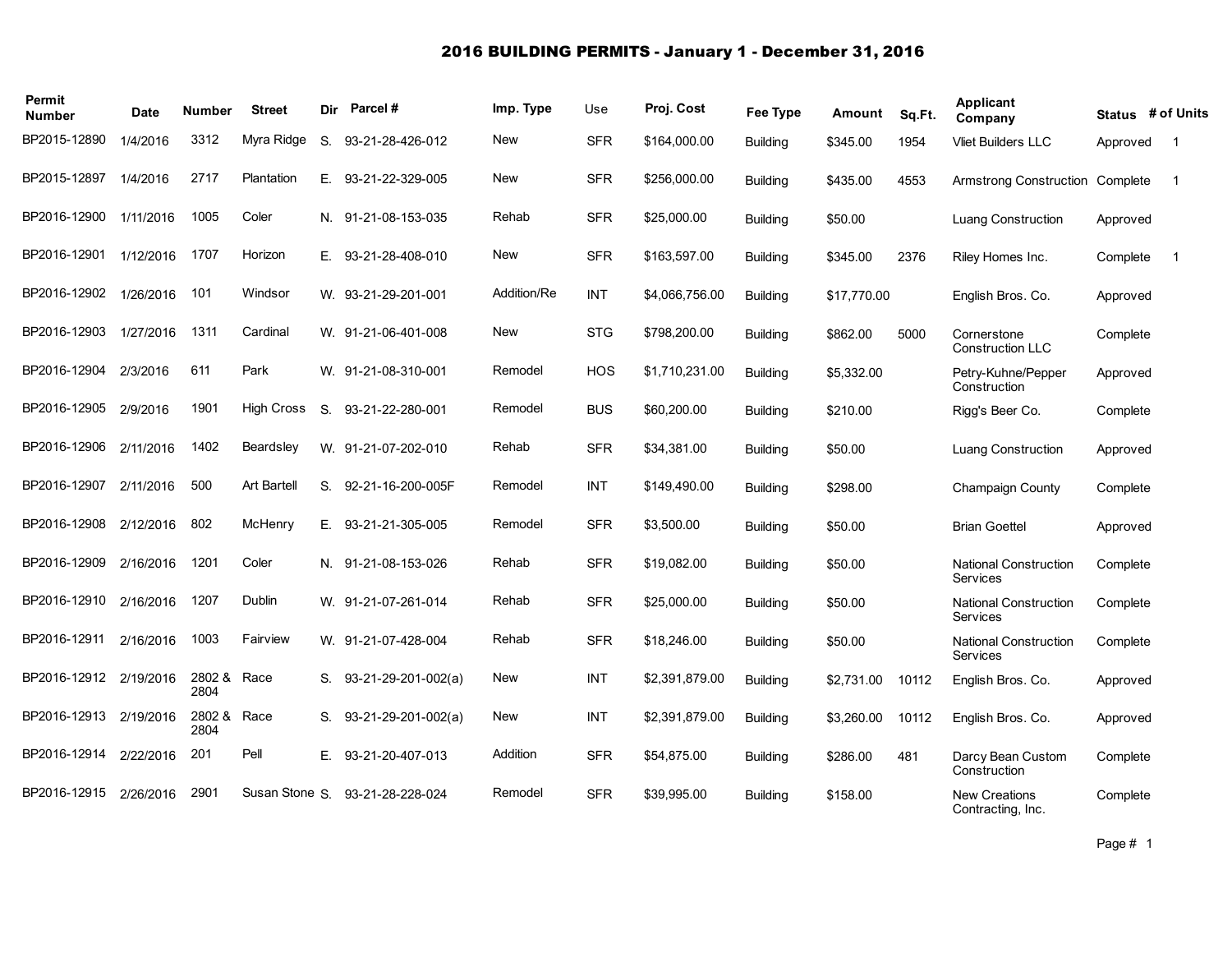| Permit<br><b>Number</b> | Date      | Number      | <b>Street</b> | Dir | Parcel #                         | Imp. Type   | Use        | Proj. Cost     | Fee Type        | Amount     | Sq.Ft. | <b>Applicant</b><br>Company                   |          | Status # of Units |
|-------------------------|-----------|-------------|---------------|-----|----------------------------------|-------------|------------|----------------|-----------------|------------|--------|-----------------------------------------------|----------|-------------------|
| BP2016-12916            | 4/21/2016 | 205         |               |     | Pennsylvania W. 93-21-17-381-007 | Addition    | <b>SFR</b> | \$45,000.00    | <b>Building</b> | \$240.00   | 196    | Andrew Fell Architecture Complete<br>& Design |          |                   |
| BP2016-12917            | 3/10/2016 | 102         | Main          | Е.  | 92-21-17-203-001=004             | Remodel     | <b>BUS</b> | \$149,813.00   | <b>Building</b> | \$714.00   |        | New Prairie Construction Complete             |          |                   |
| BP2016-12918            | 3/10/2016 | 610         | Lincoln       |     | N. 91-21-08-303-026              | Remodel     | HOS        | \$36,000.00    | <b>Building</b> | \$90.00    |        | <b>Olympic Construction</b>                   | Approved |                   |
| BP2016-12919            | 3/11/2016 | 1403        | Eads          |     | W. 91-21-07-251-007              | New         | <b>SFR</b> | \$100,000.00   | <b>Building</b> | \$345.00   | 1380   | Habitat for Humanity                          | Complete | -1                |
| BP2016-12920            | 3/15/2016 | 1206<br>1/2 | Eads          |     | W. 91-21-07-258-010              | Repair/Rem  | <b>SFR</b> | \$9,450.00     | <b>Building</b> | \$50.00    |        | James Drook                                   | Approved |                   |
| BP2016-12921            | 3/16/2016 | 611         | Park          |     | W. 91-21-08-310-001              | Remodel     | HOS        | \$131,163.00   | <b>Building</b> | \$446.00   |        | Petry-Kuhne Co.                               | Complete |                   |
| BP2016-12922            | 3/16/2016 | 1908        | Linview       |     | N. 91-21-05-304-008              | Remodel     | <b>BUS</b> | \$10,000.00    | <b>Building</b> | \$50.00    |        | 1908 Linview, LLC                             | Complete |                   |
| BP2016-12923            | 3/21/2016 | 1901        | Philo         | S.  | 93-21-21-176-013                 | Remodel     | <b>BUS</b> | \$64,970.00    | <b>Building</b> | \$235.00   |        | Vision Contracting<br>Services                | Complete |                   |
| BP2016-12924            | 4/6/2016  | 106         | Lincoln       | S.  | 92-21-17-102-025                 | Addition/Re | <b>CHU</b> | \$1,471,786.00 | <b>Building</b> | \$7,471.00 | 1026   | Gorski Reifsteck<br>Architects                | Approved |                   |
| BP2016-12925            | 3/30/2016 | 202         | University    |     | W. 91-21-08-402-008              | <b>New</b>  | <b>BUS</b> | \$225,000.00   | <b>Building</b> | \$579.00   | 2340   | Mark Allen                                    | Complete |                   |
| BP2016-12926            | 3/30/2016 | 716         | Indiana       |     | W. 93-21-17-307-004              | Remodel     | <b>SFR</b> | \$14,450.00    | <b>Building</b> | \$61.00    |        | Robert Zych                                   | Approved |                   |
| BP2016-12927            | 4/6/2016  | 611         | Park          |     | W. 91-21-08-310-001              | Remodel     | <b>HOS</b> | \$40,290.00    | <b>Building</b> | \$154.00   |        | Petry-Kuhne Co.                               | Complete |                   |
| BP2016-12928            | 4/13/2016 | 1210        | Berkley       |     | N. 91-21-08-206-003              | Addition    | <b>SFR</b> | \$27,614.00    | <b>Building</b> | \$108.00   | 288    | Taylor'd Restorations                         | Approved |                   |
| BP2016-12929            | 4/8/2016  | 1908        | Linview       |     | N. 91-21-05-304-008              | Remodel     | <b>BUS</b> | \$30,000.00    | <b>Building</b> | \$50.00    |        | Y. Wang                                       | Complete |                   |
| BP2016-12930            | 4/8/2016  | 2204        | Grange        | S.  | 93-21-20-406-002                 | Remodel     | <b>SFR</b> | \$24,403.00    | <b>Building</b> | \$114.00   |        | Absolute Construction.<br>Inc.                | Approved |                   |
| BP2016-12931            | 4/13/2016 | 2500        | Philo         | S.  | 93-21-21-451-005                 | Remodel     | <b>MRC</b> | \$45,850.00    | <b>Building</b> | \$198.00   |        | <b>Rockford Construction</b><br>Co.           | Complete |                   |
| BP2016-12932            | 4/13/2016 | 1400        | Park          | W.  | 91-21-07-404-001                 | Addition    | HOS        | \$1,816,460.00 | <b>Building</b> | \$6,382.00 | 3255   | <b>Bear Construction</b>                      | Approved |                   |
| BP2016-12933            | 4/13/2016 | 3313        | Memory        | S.  | 93-21-28-426-011                 | New         | <b>SFR</b> | \$164,000.00   | <b>Building</b> | \$345.00   | 2060   | <b>Vliet Builders LLC</b>                     | Complete | $\mathbf 1$       |
| BP2016-12934            | 5/2/2016  | 303         | Griggs        |     | W. 91-21-08-383-004              | Remodel     | <b>BUS</b> | \$170,000.00   | <b>Building</b> | \$1,002.00 |        | <b>Geoffrey Merritt</b>                       | Complete |                   |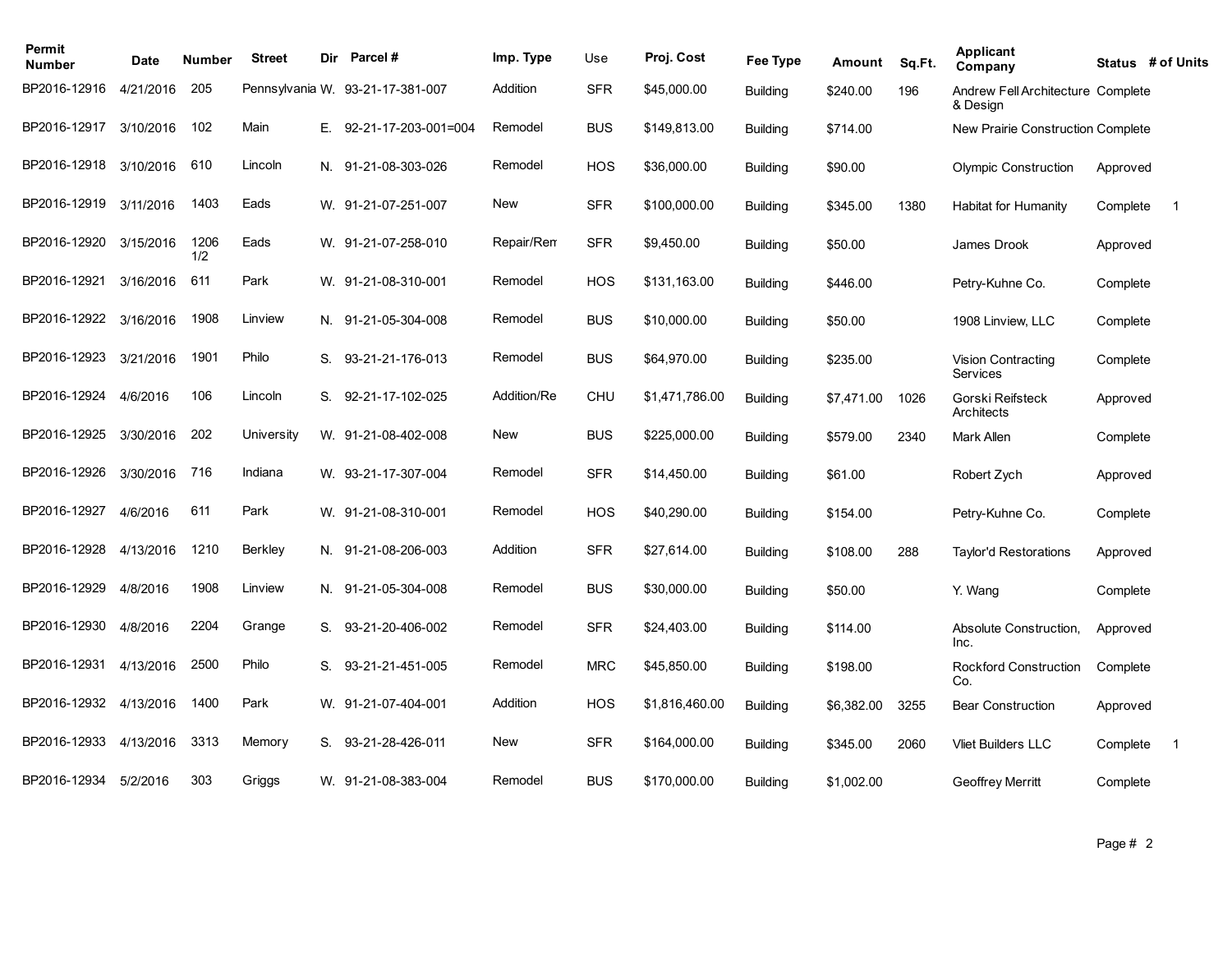| Permit<br><b>Number</b> | <b>Date</b> | Number | <b>Street</b> | Dir | Parcel #                         | Imp. Type | Use        | Proj. Cost   | Fee Type        | Amount     | Sq.Ft. | Applicant<br>Company                          | Status # of Units |                |
|-------------------------|-------------|--------|---------------|-----|----------------------------------|-----------|------------|--------------|-----------------|------------|--------|-----------------------------------------------|-------------------|----------------|
| BP2016-12935            | 5/4/2016    | 2402   | St. Andrews   | S.  | 93-21-22-305-001                 | New       | <b>SFR</b> | \$400,000.00 | <b>Building</b> | \$435.00   | 4203   | Ironwood Builders, Inc.                       | Complete          | $\overline{1}$ |
| BP2016-12936            | 5/5/2016    | 1106   | Lincoln       | S.  | 93-21-17-303-002                 | Remodel   | <b>RMH</b> | \$466,075.00 | <b>Building</b> | \$2,328.00 |        | <b>Broeren Russo</b><br>Construction.         | Complete          |                |
| BP2016-12938            | 5/10/2016   | 508    | Delaware      |     | W. 93-21-17-378-013              | Remodel   | <b>SFR</b> | \$7,190.00   | <b>Building</b> | \$50.00    |        | Absolute Construction.<br>Inc.                | Complete          |                |
| BP2016-12939            | 5/10/2016   | 911    | University    |     | W. 91-21-07-484-009              | Remodel   | <b>RST</b> | \$250,000.00 | <b>Building</b> | \$1,415.00 |        | <b>Tabitha Ventures</b>                       | Approved          |                |
| BP2016-12940            | 5/13/2016   | 701    |               |     | Pennsylvania W. 93-21-17-356-029 | Remodel   | <b>SFR</b> | \$78,105.00  | <b>Building</b> | \$348.00   |        | New Prairie Construction Approved             |                   |                |
| BP2016-12941            | 5/13/2016   | 611    | Park          |     | W. 91-21-08-310-001              | Remodel   | <b>HOS</b> | \$35,980.00  | <b>Building</b> | \$138.00   |        | Petry-Kuhne Co.                               | Complete          |                |
| BP2016-12942            | 5/20/2016   | 1605   | Vernon        | Е.  | 93-21-28-407-003                 | New       | <b>SFR</b> | \$185,000.00 | <b>Building</b> | \$400.00   | 2979   | <b>Vliet Builders LLC</b>                     | Approved          | $\mathbf 1$    |
| BP2016-12943            | 5/25/2016   | 602    | University    |     | W. 91-21-08-310-001A             | Remodel   | <b>HOS</b> | \$58,661.00  | <b>Building</b> | \$205.00   |        | Petry-Kuhne Co.                               | Approved          |                |
| BP2016-12944            | 5/25/2016   | 606    | Park          |     | W. 91-21-08-309-007              | Remodel   | <b>HOS</b> | \$52,864.00  | <b>Building</b> | \$167.00   |        | Petry-Kuhne Co.                               | Approved          |                |
| BP2016-12945            | 6/1/2016    | 701    | Gregory       | S.  | 93-21-18-277-025<br>(0.21)       | Remodel   | <b>RST</b> | \$158,200.00 | <b>Building</b> | \$403.00   |        | <b>JSM Development</b>                        | Complete          |                |
| BP2016-12946            | 6/8/2016    | 802    | Maple         | S.  | 92-21-17-286-010                 | Addition  | <b>SFR</b> | \$29,500.00  | <b>Building</b> | \$170.00   | 160    | <b>Sun Structures</b><br>Designs/Four Seasons | Complete          |                |
| BP2016-12947            | 6/8/2016    | 602    | Church        |     | W. 91-21-08-308-021              | Remodel   | <b>INT</b> | \$10,250.00  | <b>Building</b> | \$50.00    |        | <b>Olympic Construction</b>                   | Approved          |                |
| BP2016-12948            | 6/14/2016   | 129    | Race          | N.  | 91-21-08-453-003                 | Remodel   | <b>BUS</b> | \$55,000.00  | <b>Building</b> | \$50.00    |        | Cake Design<br>Development LLC                | Approved          |                |
| BP2016-12949            | 6/14/2016   | 611    | Park          |     | W. 91-21-08-310-001              | Remodel   | <b>HOS</b> | \$41,000.00  | <b>Building</b> | \$148.00   |        | Petry-Kuhne Co.                               | Complete          |                |
| BP2016-12950            | 6/20/2016   | 810    | Michigan      |     | W. 93-21-17-304-006              | Remodel   | <b>CHU</b> | \$37,849.00  | <b>Building</b> | \$51.00    |        | Twin City Bible Church                        | Approved          |                |
| BP2016-12951            | 6/21/2016   | 1306   | Dublin        |     | W. 91-21-07-256-017              | New       | <b>SFR</b> | \$116,000.00 | <b>Building</b> | \$345.00   | 1764   | <b>Habitat for Humanity</b>                   | Complete          | $\overline{1}$ |
| BP2016-12952            | 6/24/2016   | 506    | California    | W.  | 92-21-17-176-009                 | Remodel   | <b>SFR</b> | \$38,000.00  | <b>Building</b> | \$190.00   |        | T & G Construction                            | Approved          |                |
| BP2016-12953            | 6/24/2016   | 300    | Broadway      | S.  | 92-21-17-212-024                 | Remodel   | <b>BUS</b> | \$15,000.00  | <b>Building</b> | \$60.00    |        | Lincoln Square Mall                           | Complete          |                |
| BP2016-12954            | 6/24/2016   | 611    | Park          |     | W. 91-21-08-310-001              | Remodel   | <b>HOS</b> | \$40,612.00  | <b>Building</b> | \$143.00   |        | Petry-Kuhne Co.                               | Complete          |                |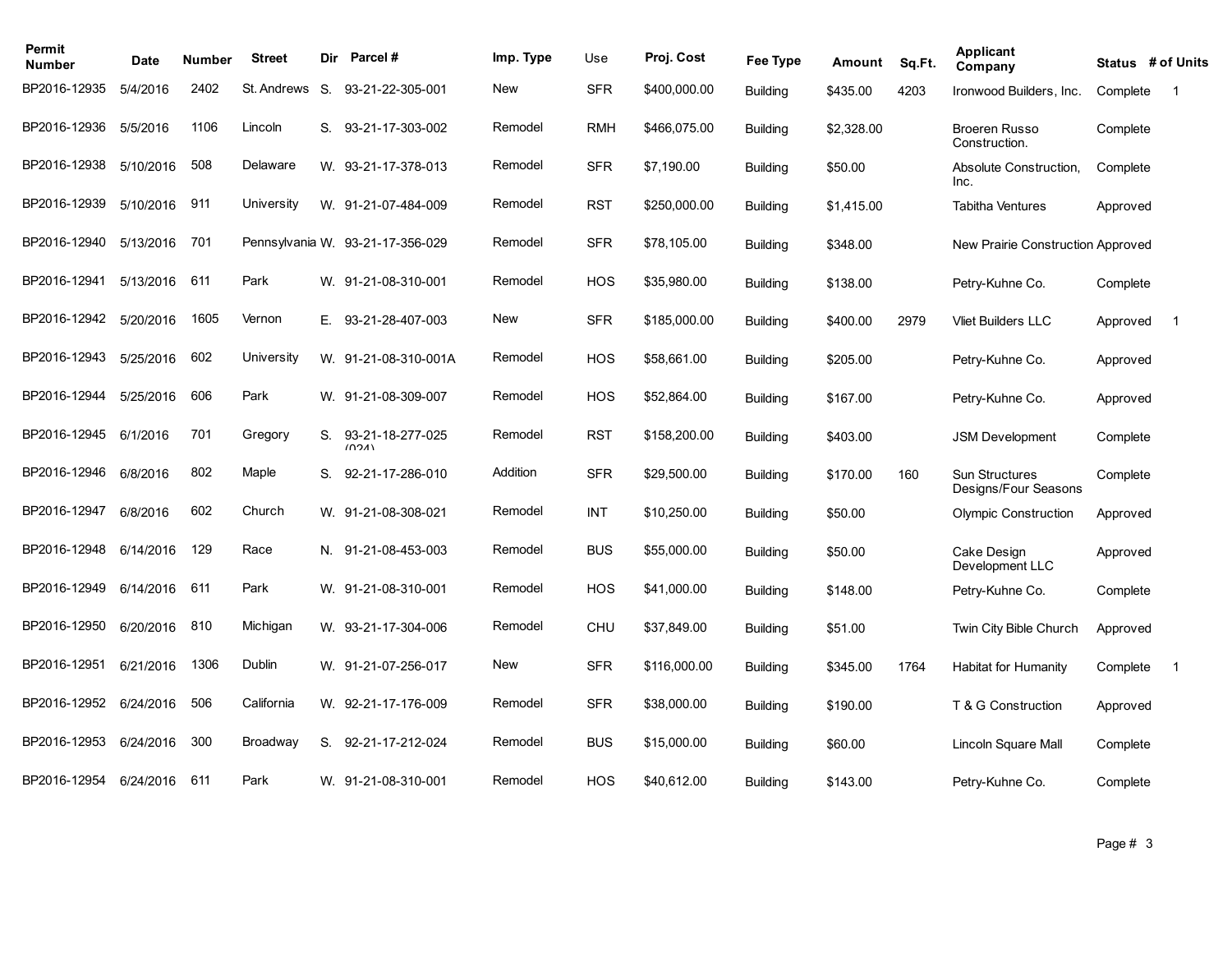| Permit<br><b>Number</b> | Date      | <b>Number</b> | <b>Street</b>  | Dir. | <b>Parcel#</b>                   | Imp. Type  | Use        | Proj. Cost           | Fee Type        | Amount     | Sq.Ft. | Applicant<br>Company                               |          | Status # of Units |
|-------------------------|-----------|---------------|----------------|------|----------------------------------|------------|------------|----------------------|-----------------|------------|--------|----------------------------------------------------|----------|-------------------|
| BP2016-12955            | 6/24/2016 | 606           | Park           |      | W. 91-21-08-309-007              | Remodel    | <b>HOS</b> | \$55,558.00          | <b>Building</b> | \$154.00   |        | Petry-Kuhne Co.                                    | Complete |                   |
| BP2016-12956            | 6/24/2016 | 701           | Church         |      | W. 91-21-08-306-001thru0         | Remodel    | <b>HOS</b> | \$29,000.00          | <b>Building</b> | \$111.00   |        | Petry-Kuhne Co.                                    | Approved |                   |
| BP2016-12957            | 6/30/2016 | 1407          | Scovill        | E.   | 93-21-21-381-016                 | Remodel    | <b>CHU</b> | \$83,000.00          | <b>Building</b> | \$60.00    |        | Meadowbrook<br>Congregation &                      | Approved |                   |
| BP2016-12958            | 7/6/2016  | 2516          | Muirfield      | S.   | 93-21-22-331-006                 | <b>New</b> | <b>SFR</b> | \$260,000.00         | <b>Building</b> | \$435.00   | 5169   | <b>Miller Construction</b>                         | Approved | $\overline{1}$    |
| BP2016-12959            | 7/7/2016  | 310           | lowa           |      | W. 93-21-17-327-013              | Remodel    | <b>SFR</b> | \$35,235.00          | <b>Building</b> | \$199.00   |        | Darcy Bean Custom<br>Construction                  | Complete |                   |
| BP2016-12960            | 7/12/2016 | 2713          | Castlerock     |      | E. 93-21-22-181-003              | <b>New</b> | <b>SFR</b> | \$295,000.00         | <b>Building</b> | \$435.00   | 4179   | <b>Kennedy Builders</b>                            | Complete | $\overline{1}$    |
| BP2016-12961            | 7/11/2016 | 1905          | Golfview       |      | N. 91-21-05-476-009              | <b>New</b> | <b>SFR</b> | \$372,100.00         | <b>Building</b> | \$400.00   | 2746   | C.B.E. Construction Inc. Approved                  |          | $\overline{1}$    |
| BP2016-12962            | 7/12/2016 | 702           | California     | Е.   | 92-21-16-151-005                 | Remodel    | <b>SFR</b> | \$46,000.00          | <b>Building</b> | \$150.00   |        | Ehlers Construction Inc. Approved                  |          |                   |
| BP2016-12963            | 7/18/2016 | 1610          | Lexington      | Е.   | To Be Determined                 | <b>New</b> | <b>SFR</b> | \$220,000.00         | <b>Building</b> | \$400.00   | 2601   | <b>Element Construction</b><br><b>LLC</b>          | Approved | $\overline{1}$    |
| BP2016-12964            | 7/18/2016 | 1612          | Lexington      | E.   | To Be Determined                 | <b>New</b> | <b>SFR</b> | \$220,000.00         | <b>Building</b> | \$400.00   | 2601   | <b>Element Construction</b><br><b>LLC</b>          | Approved | $\overline{1}$    |
| BP2016-12965            | 7/21/2016 | 1101          |                |      | Pennsylvania W. 93-21-18-477-001 | Remodel    | <b>RMH</b> | \$74,525.00          | <b>Building</b> | \$369.00   |        | <b>Camfield Construction</b><br>Inc.               | Approved |                   |
| BP2016-12966            | 7/21/2016 | 1803-18 Philo |                | S.   | 93-21-21-126-050                 | Remodel    | <b>ASM</b> | \$629,926.00         | <b>Building</b> | \$2,005.00 |        | Innovative Construction Approved<br>Solutions Inc. |          |                   |
| BP2016-12967            | 7/21/2016 | 2913          | Rutherford     | Е.   | 91-21-10-407-015                 | Addition   | <b>SFR</b> | \$27,000.00          | <b>Building</b> | \$162.00   | 200    | Advance Deck &<br>Sunroom                          | Complete |                   |
| BP2016-12968            | 7/27/2016 | 105           | University     |      | E. 91-21-08-459-007              | Remodel    | <b>MRC</b> | \$180,000.00         | <b>Building</b> | \$540.00   |        | <b>NuMed Urbana</b>                                | Complete |                   |
| BP2016-12969            | 8/3/2016  | 604           |                |      | Washington W. 92-21-17-162-021   | Remodel    | <b>SFR</b> | \$7,000.00           | <b>Building</b> | \$50.00    |        | Jane McClintock                                    | Complete |                   |
| BP2016-12970            | 8/3/2016  | 1007          | <b>Berkley</b> |      | N. 91-21-08-255-008              | Addition   | <b>SFR</b> | \$4,000.00           | <b>Building</b> | \$50.00    | 144    | Floor to Roof Enterprise Approved                  |          |                   |
| BP2016-12971            | 8/12/2016 | 709           | Green          |      | W. 92-21-17-107-018              | Remodel    | <b>MFR</b> | \$65,000.00          | <b>Building</b> | \$390.00   |        | Gillespie Properties, LLC Approved                 |          |                   |
| BP2016-12972            | 8/17/2016 | 1101          | Orchard        | S.   | 93-21-17-307-026                 | Addition   | <b>SFR</b> | \$155,000.00         | <b>Building</b> | \$660.00   | 640    | Perkins Home<br>Improvement, Inc.                  | Approved |                   |
| BP2016-12973            | 8/17/2016 | 201           | Industrial     | S.   | 91-21-15-226-027                 | Remodel    |            | BUS/STG \$175,000.00 | <b>Building</b> | \$606.00   |        | Paul Tatman/Tatman<br>Family LLC                   | Complete |                   |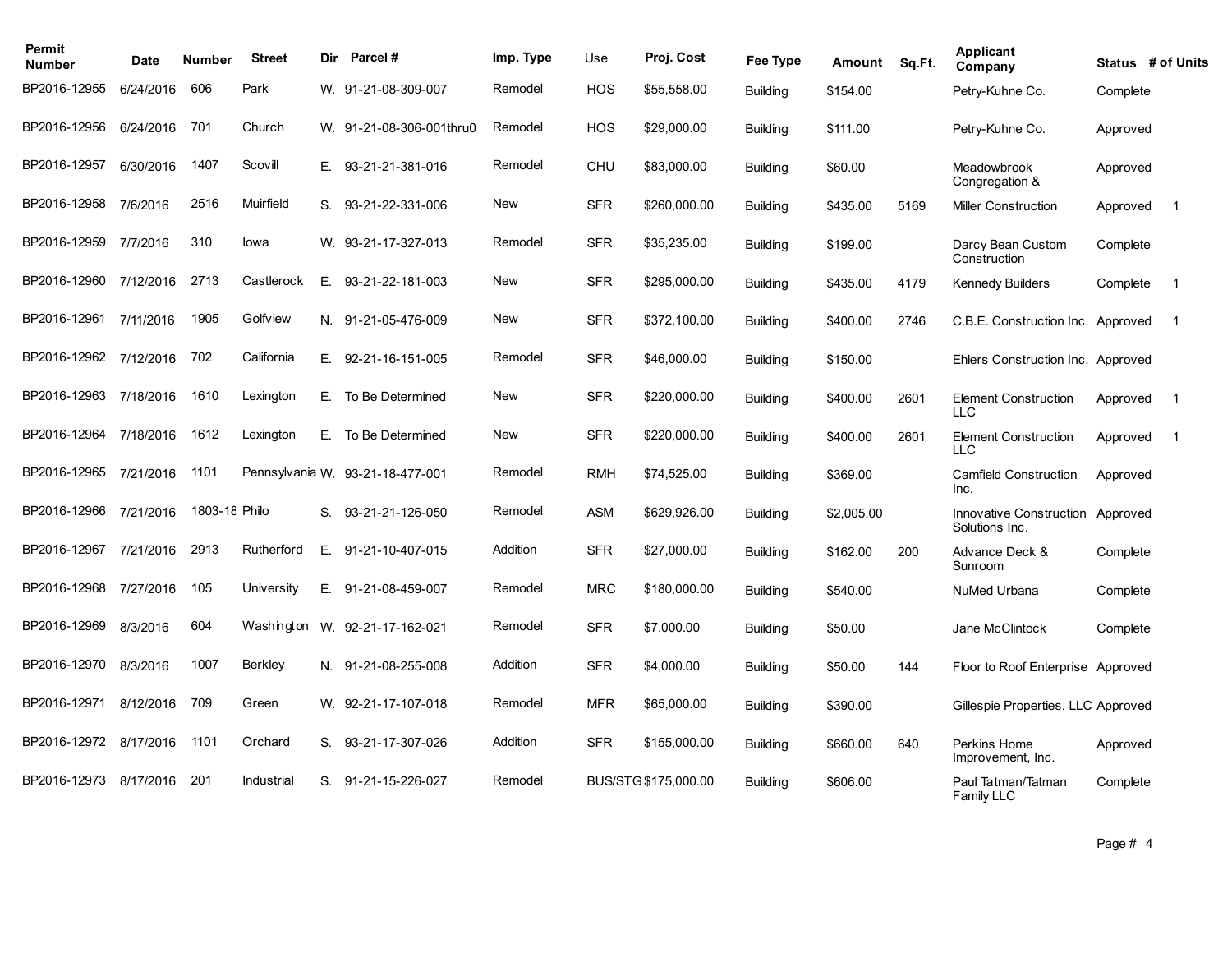| Permit<br><b>Number</b> | Date      | Number | <b>Street</b>   | Dir | <b>Parcel#</b>                 | Imp. Type  | Use        | Proj. Cost     | Fee Type        | Amount     | Sq.Ft. | <b>Applicant</b><br>Company           |          | Status # of Units |
|-------------------------|-----------|--------|-----------------|-----|--------------------------------|------------|------------|----------------|-----------------|------------|--------|---------------------------------------|----------|-------------------|
| BP2016-12974            | 8/19/2016 | 106    | Gregory         |     | S. 93-21-18-228-020            | Remodel    | <b>MFR</b> | \$20,000.00    | <b>Building</b> | \$50.00    |        | Campus Property<br>Management         | Complete |                   |
| BP2016-12975            | 8/19/2016 | 707    | Park            |     | W. 91-21-08-307-002            | Remodel    | <b>HOS</b> | \$124,000.00   | <b>Building</b> | \$548.00   |        | Petry-Kuhne Co.                       | Approved |                   |
| BP2016-12976            | 8/19/2016 | 902    | Lincoln         |     | N. 91-21-08-151-037            | Remodel    | <b>SFR</b> | \$10,000.00    | <b>Building</b> | \$60.00    |        | Eric Lyons                            | Approved |                   |
| BP2016-12977            | 8/19/2016 | 200    | Vine            |     | N. 91-21-08-478-015            | Remodel    | <b>MRC</b> | \$893,550.00   | <b>Building</b> | \$4,695.00 |        | <b>Lexicon Construction</b>           | Approved |                   |
| BP2016-12979            | 8/19/2016 | 1500   | Lincoln         |     | N. 91-21-08-101-027            | Remodel    | <b>CHU</b> | \$50,000.00    | <b>Building</b> | \$60.00    |        | David L. Scheitlin<br>Construction    | Approved |                   |
| BP2016-12980            | 8/23/2016 | 1215   | <b>Bradley</b>  |     | W. 91-21-07-204-008            | New        | <b>BUS</b> | \$1,260,043.00 | <b>Building</b> | \$2,151.00 | 10230  | <b>Phipps Church Builders</b><br>Inc. | Approved |                   |
| BP2016-12981            | 8/24/2016 | 1818   | Bohn            | S.  | 93-21-22-103-010               | New        | <b>SFR</b> | \$280,000.00   | <b>Building</b> | \$400.00   | 3204   | <b>Vliet Builders LLC</b>             | Approved | $\overline{1}$    |
| BP2016-12982            | 8/25/2016 | 2705   | Plantation      |     | E. 93-21-22-329-002            | Addition   | <b>SFR</b> | \$61,000.00    | <b>Building</b> | \$327.00   | 610    | C-U Under Construction Approved       |          |                   |
| BP2016-12983            | 8/25/2016 | 2407   | <b>Burlison</b> |     | S. 93-21-20-453-008            | Addition   | <b>SFR</b> | \$11,000.00    | <b>Building</b> | \$62.00    | 64     | <b>Booher Construction</b>            | Approved |                   |
| BP2016-12984            | 8/31/2016 | 715    | Vermont         |     | W. 93-21-17-357-001            | Remodel    | <b>SFR</b> | \$25,200.00    | <b>Building</b> | \$135.00   |        | Robert Zych                           | Approved |                   |
| BP2016-12985            | 8/31/2016 | 300    | Broadway        | S.  | 92-21-17-212-024               | Remodel    | <b>BUS</b> | \$1,900.00     | <b>Building</b> | \$50.00    |        | Jim Gunther<br>Construction           | Complete |                   |
| BP2016-12986            | 9/9/2016  | 1608   | Greenridge      | S.  | 91-21-15-355-016               | Rehab      | <b>SFR</b> | \$114,713.00   | <b>Building</b> | \$425.00   |        | <b>US Pro/United Services</b>         | Complete |                   |
| BP2016-12987            | 9/9/2016  | 1504   |                 |     | Cunningham N. 91-21-09-103-022 | Remodel    | <b>ASM</b> | \$25,000.00    | <b>Building</b> | \$50.00    |        | Freedom Construction                  | Complete |                   |
| BP2016-12988            | 9/12/2016 | 1901   | Philo           |     | S. 93-21-21-176-013            | Remodel    | <b>RST</b> | \$175,000.00   | <b>Building</b> | \$330.00   |        | Rockford Construction<br>Co.          | Complete |                   |
| BP2016-12989            | 9/14/2016 | 1212   | Hill            |     | W. 91-21-07-410-011            | New        | <b>SFR</b> | \$120,000.00   | <b>Building</b> | \$345.00   | 1748   | <b>Habitat for Humanity</b>           | Approved | $\mathbf 1$       |
| BP2016-12990            | 9/14/2016 | 803    | Delaware        |     | W. 93-21-17-354-003            | Remodel    | <b>SFR</b> | \$39,019.00    | <b>Building</b> | \$197.00   |        | New Prairie Construction Approved     |          |                   |
| BP2016-12991            | 9/16/2016 | 214    | Main            |     | W. 92-21-17-201-002            | Remodel    | <b>BUS</b> | \$2,000.00     | <b>Building</b> | \$150.00   |        | McVili Enterprises, LLC               | Approved |                   |
| BP2016-12992            | 9/19/2016 | 706    | Glover          | S.  | 92-21-16-182-008               | <b>New</b> | <b>STG</b> | \$40,000.00    | <b>Building</b> | \$.00      | 1640   | City of Urbana                        | Approved |                   |
| BP2016-12993            | 9/21/2016 | 1818   | Windsor         |     | E. 93-21-21-404-001            | Remodel    | <b>HOS</b> | \$18,494.00    | <b>Building</b> | \$71.00    |        | Petry-Kuhne Co.                       | Approved |                   |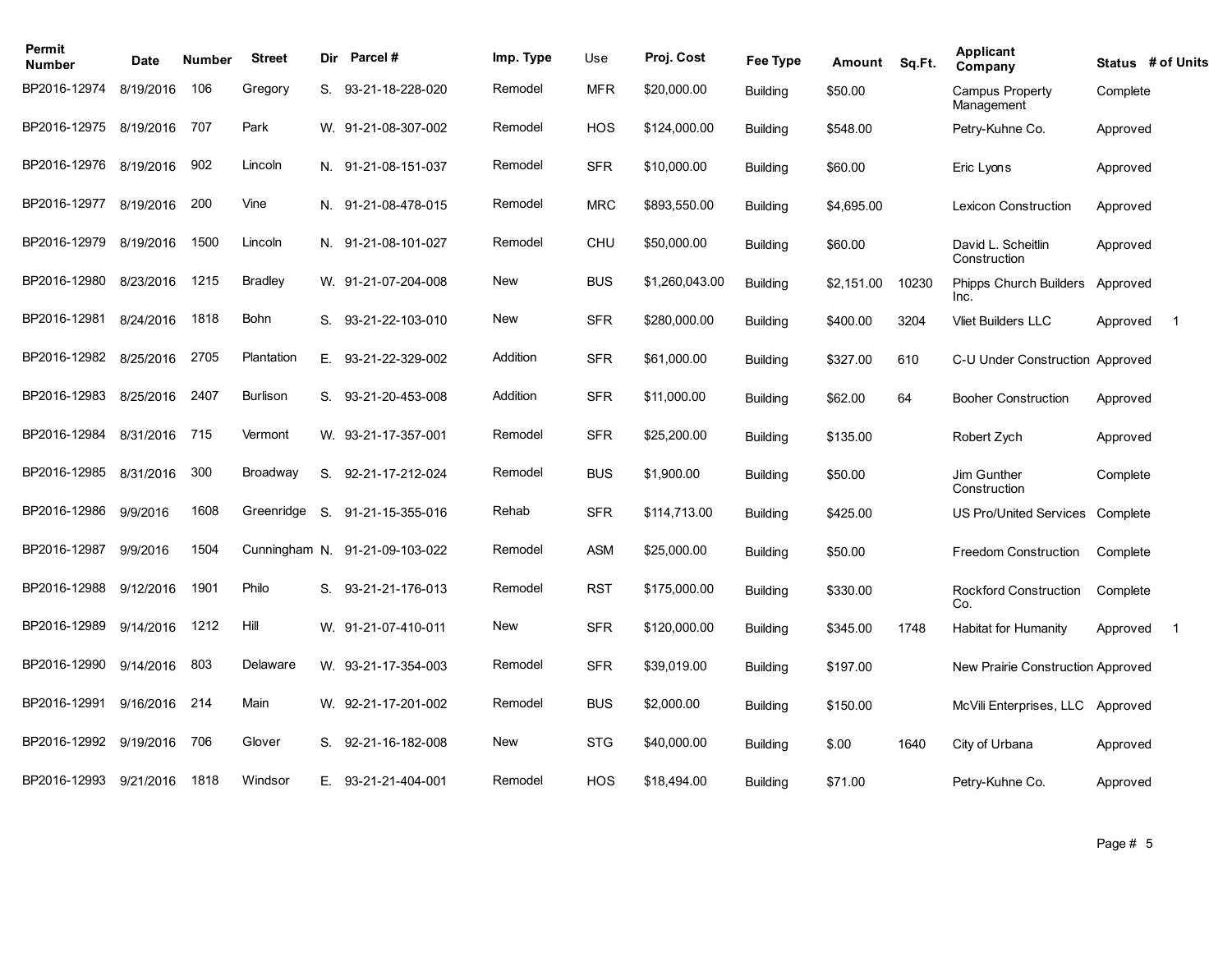| Permit<br><b>Number</b>      | Date            | Number | <b>Street</b>   | Dir | <b>Parcel#</b>                  | Imp. Type  | Use        | Proj. Cost   | Fee Type        | Amount   | Sq.Ft. | <b>Applicant</b><br>Company              |          | Status # of Units |
|------------------------------|-----------------|--------|-----------------|-----|---------------------------------|------------|------------|--------------|-----------------|----------|--------|------------------------------------------|----------|-------------------|
| BP2016-12994                 | 9/21/2016       | 2906   | Oak             |     | N. 91-15-31-400-021(A)          | <b>New</b> | <b>IND</b> | \$70,000.00  | <b>Building</b> | \$360.00 | 990    | <b>Central Illinois Scale</b>            | Approved |                   |
| BP2016-12995                 | 9/22/2016       | 1907   |                 |     | Cunningham N. 91-21-04-301-025  | Remodel    | <b>HTL</b> | \$26,000.00  | <b>Building</b> | \$126.00 |        | The Snyder Companies                     | Approved |                   |
| BP2016-12996                 | 9/23/2016       | 208    | Griggs          |     | W. 91-21-08-452-015             | Remodel    | <b>BUS</b> | \$210,000.00 | <b>Building</b> | \$594.00 |        | Thomas E. Sheehan                        | Approved |                   |
| BP2016-12997                 | 9/23/2016       | 111    | McHenry         |     | W. 93-21-20-451-006             | Addition   | <b>SFR</b> | \$80,000.00  | <b>Building</b> | \$434.00 | 242    | Priscilla Kron                           | Approved |                   |
| BP2016-12998                 | 9/23/2016       | 2810   | Plantation      | Е.  | 93-21-22-401-002                | Addition   | <b>SFR</b> | \$107,000.00 | <b>Building</b> | \$560.00 | 649    | <b>TAG Residential LLC</b>               | Approved |                   |
| BP2016-12999                 | 9/27/2016       | 606    | Park            |     | W. 91-21-08-309-007             | Remodel    | <b>HOS</b> | \$37,011.00  | <b>Building</b> | \$160.00 |        | Petry-Kuhne Co.                          | Approved |                   |
| BP2016-13000                 | 10/4/2016       | 410    | Glover          | S.  | 92-21-16-178-011                | Remodel    | <b>BUS</b> | \$18,867.00  | <b>Building</b> | \$50.00  |        | Lighthouse Construction Approved<br>Inc. |          |                   |
| BP2016-13001                 | 10/5/2016       | 602    | University      |     | W. 91-21-08-310-001A            | Remodel    | <b>HOS</b> | \$28,929.00  | <b>Building</b> | \$117.00 |        | Petry-Kuhne Co.                          | Complete |                   |
| BP2016-13002                 | 10/5/2016       | 911    | Webber          |     | S. 92-21-16-301-020             | Remodel    | <b>SFR</b> | \$25,000.00  | <b>Building</b> | \$80.00  |        | Derrick White                            | Approved |                   |
| BP2016-13003                 | 10/5/2016       | 611    | Park            |     | W. 91-21-08-310-001             | Remodel    | HOS        | \$5,900.00   | <b>Building</b> | \$50.00  |        | <b>Olympic Construction</b>              | Complete |                   |
| BP2016-13004                 | 10/5/2016       | 2709   | Skyline         |     | N. 91-21-03-101-004             | <b>New</b> | <b>SFR</b> | \$150,000.00 | <b>Building</b> | \$400.00 | 2704   | <b>Vliet Builders LLC</b>                | Approved | $\overline{1}$    |
| BP2016-13005                 | 10/6/2016       | 1203   | Beslin          |     | W. 91-21-07-410-007             | New        | <b>SFR</b> | \$120,000.00 | <b>Building</b> | \$345.00 | 1760   | Habitat for Humanity                     | Approved | $\overline{1}$    |
| BP2016-13006                 | 10/6/2016       | 611    | Park            |     | W. 91-21-08-310-001             | Remodel    | <b>HOS</b> | \$12,686.00  | Building        | \$50.00  |        | Petry-Kuhne Co.                          | Approved |                   |
| BP2016-13007                 | 10/7/2016       | 1106   | University      |     | W. 91-21-07-431-004             | <b>New</b> | <b>RST</b> | \$907,001.00 | <b>Building</b> | \$860.00 | 3256   | Barber & DeAtley                         | Approved |                   |
| BP2016-13009                 | 10/12/2016 401  |        | Kerr            |     | E. 91-21-08-280-035             | <b>New</b> | <b>DUP</b> | \$149,695.00 | <b>Building</b> | \$318.75 | 2934   | BCM, LLC                                 | Approved | $\overline{2}$    |
| BP2016-13010                 | 10/12/2016 1901 |        | Willow          |     | N. 91-21-05-477-022             | Remodel    | <b>SFR</b> | \$24,000.00  | <b>Building</b> | \$120.00 |        | <b>Energy Resource</b><br>Systems        | Approved | $\overline{1}$    |
| BP2016-13011                 | 10/17/2016 117  |        | Pennsylvania W. |     | 93-21-17-452-004                | Remodel    | <b>SFR</b> | \$15,000.00  | <b>Building</b> | \$54.00  |        | Staffan & Sepideh<br>Friberg             | Approved |                   |
| BP2016-13012                 | 10/18/2016 3402 |        | Memory          | S.  | 93-21-28-427-008                | New        | <b>SFR</b> | \$280,000.00 | <b>Building</b> | \$435.00 | 3605   | <b>Vliet Builders LLC</b>                | Approved | $\mathbf 1$       |
| BP2016-13013 10/21/2016 2717 |                 |        |                 |     | Stone Creek E. 93-21-22-101-005 | <b>New</b> | <b>SFR</b> | \$237,000.00 | <b>Building</b> | \$400.00 | 3252   | <b>HearthStone Homes</b>                 | Approved | $\mathbf{1}$      |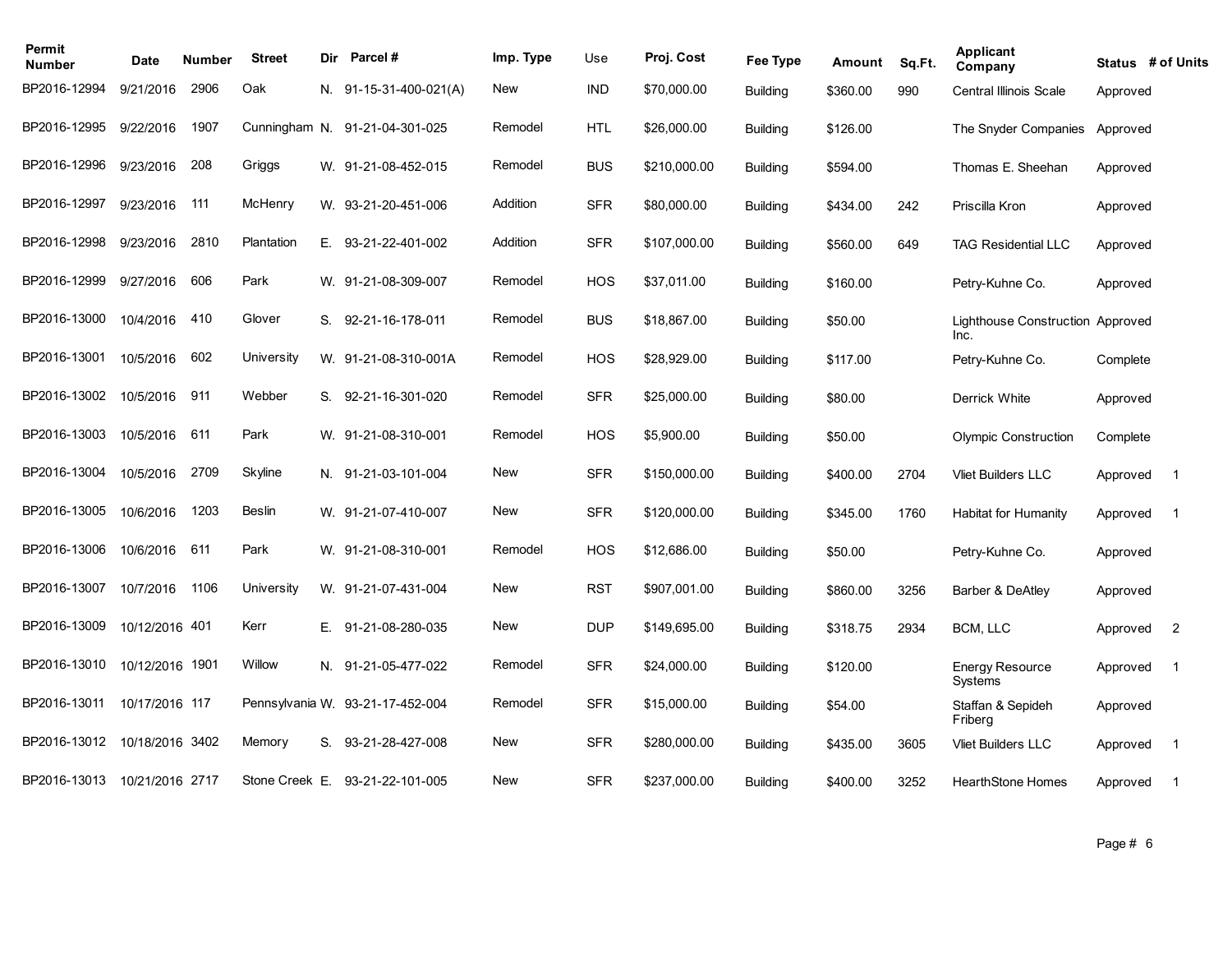| Permit<br><b>Number</b> | Date            | <b>Number</b> | <b>Street</b> | Dir | Parcel#                         | Imp. Type   | Use        | Proj. Cost   | Fee Type        | Amount   | Sq.Ft. | Applicant<br>Company                               |          | Status # of Units |
|-------------------------|-----------------|---------------|---------------|-----|---------------------------------|-------------|------------|--------------|-----------------|----------|--------|----------------------------------------------------|----------|-------------------|
| BP2016-13014            | 10/21/2016 3004 |               | Tatman        | Е.  | 91-21-15-226-023                | New         | <b>STG</b> | \$50,800.00  | <b>Building</b> | \$647.00 | 3750   | White Oaks Mini Storage Approved<br>of Springfield |          |                   |
| BP2016-13015            | 10/21/2016 3004 |               | Tatman        | Е.  | 91-21-15-226-023                | New         | <b>STG</b> | \$50,800.00  | <b>Building</b> | \$647.00 | 3750   | White Oaks Mini Storage Approved<br>of Springfield |          |                   |
| BP2016-13016            | 10/21/2016 3004 |               | Tatman        | E.  | 91-21-15-226-023                | New         | <b>STG</b> | \$50,800.00  | <b>Building</b> | \$647.00 | 3750   | White Oaks Mini Storage Approved<br>of Springfield |          |                   |
| BP2016-13017            | 10/25/2016 709  |               | Wabash        | S.  | 92-21-16-163-019                | Repair/Rem  | <b>SFR</b> | \$10,000.00  | <b>Building</b> | \$60.00  | 160    | Taylor'd Restorations                              | Complete |                   |
| BP2016-13018            | 10/25/2016 110  |               | University    | Е.  | 91-21-08-405-038 (a)            | Remodel     | <b>BUS</b> | \$3,000.00   | <b>Building</b> | \$50.00  |        | Ivan Richardson                                    | Complete |                   |
| BP2016-13019            | 10/27/2016 606  |               | Colorado      | Е.  | 93-21-20-229-022                | Addition/Re | <b>DUP</b> | \$37,000.00  | <b>Building</b> | \$120.00 | 490    | Bash & Schrock                                     | Approved |                   |
| BP2016-13020            | 11/2/2016       | 503           | Indiana       |     | W. 93-21-17-331-003             | Remodel     | <b>SFR</b> | \$1,500.00   | <b>Building</b> | \$50.00  |        | Peter Resnick & Marya<br>Ryan                      | Complete |                   |
| BP2016-13021            | 11/2/2016       | 3017          |               |     | Stone Creek E. 93-21-22-402-007 | New         | <b>SFR</b> | \$378,000.00 | <b>Building</b> | \$435.00 | 4565   | C-U Under Construction Approved                    |          | $\overline{1}$    |
| BP2016-13022            | 11/2/2016       | 1901          | Golfview      |     | N. 91-21-05-476-011             | Remodel     | <b>SFR</b> | \$20,500.00  | <b>Building</b> | \$90.00  |        | Armstrong Construction Approved                    |          |                   |
| BP2016-13023            | 11/4/2016       | 1008          | Illinois      | Е.  | 92-21-16-112-020                | Addition    | <b>SFR</b> | \$16,000.00  | <b>Building</b> | \$72.00  | 200    | Jim Bruns                                          | Approved |                   |
| BP2016-13024            | 11/10/2016 110  |               | University    |     | E. $91-21-08-405-038$ (a)       | Remodel     | <b>BUS</b> | \$76,500.00  | <b>Building</b> | \$156.00 |        | East Urbana<br>Development                         | Complete |                   |
| BP2016-13025            | 11/15/2016 401  |               | Kerr          | Е.  | 91-21-08-280-035                | <b>New</b>  | <b>SFR</b> | \$149,695.00 | <b>Building</b> | \$258.75 | 1005   | BCM, LLC                                           | Approved | $\overline{1}$    |
| BP2016-13026            | 11/15/2016 401  |               | Kerr          | Е.  | 91-21-08-280-035                | <b>New</b>  | <b>SFR</b> | \$149,695.00 | <b>Building</b> | \$258.75 | 1005   | BCM, LLC                                           | Approved | $\overline{1}$    |
| BP2016-13027            | 11/15/2016 401  |               | Kerr          |     | E. 91-21-08-280-035             | New         | <b>SFR</b> | \$149,695.00 | <b>Building</b> | \$258.75 | 1540   | BCM, LLC                                           | Approved | $\overline{1}$    |
| BP2016-13028            | 11/15/2016 401  |               | Kerr          | Е.  | 91-21-08-280-035                | <b>New</b>  | <b>SFR</b> | \$149,695.00 | <b>Building</b> | \$258.75 | 1540   | BCM, LLC                                           | Approved | $\overline{1}$    |
| BP2016-13029            | 11/15/2016 401  |               | Kerr          | Е.  | 91-21-08-280-035                | New         | <b>DUP</b> | \$299,390.00 | <b>Building</b> | \$281.25 | 1700   | BCM, LLC                                           | Approved | $\overline{2}$    |
| BP2016-13030            | 11/15/2016      | -401          | Kerr          | Е.  | 91-21-08-280-035                | New         | <b>DUP</b> | \$299,390.00 | <b>Building</b> | \$281.25 | 1700   | BCM, LLC                                           | Approved | 2                 |
| BP2016-13031            | 11/15/2016 401  |               | Kerr          | Е.  | 91-21-08-280-035                | New         | <b>DUP</b> | \$299,390.00 | <b>Building</b> | \$281.25 | 1700   | BCM, LLC                                           | Approved | 2                 |
| BP2016-13032            | 11/15/2016 401  |               | Kerr          |     | E. 91-21-08-280-035             | <b>New</b>  | <b>DUP</b> | \$299,390.00 | <b>Building</b> | \$281.25 | 1700   | BCM, LLC                                           | Approved | 2                 |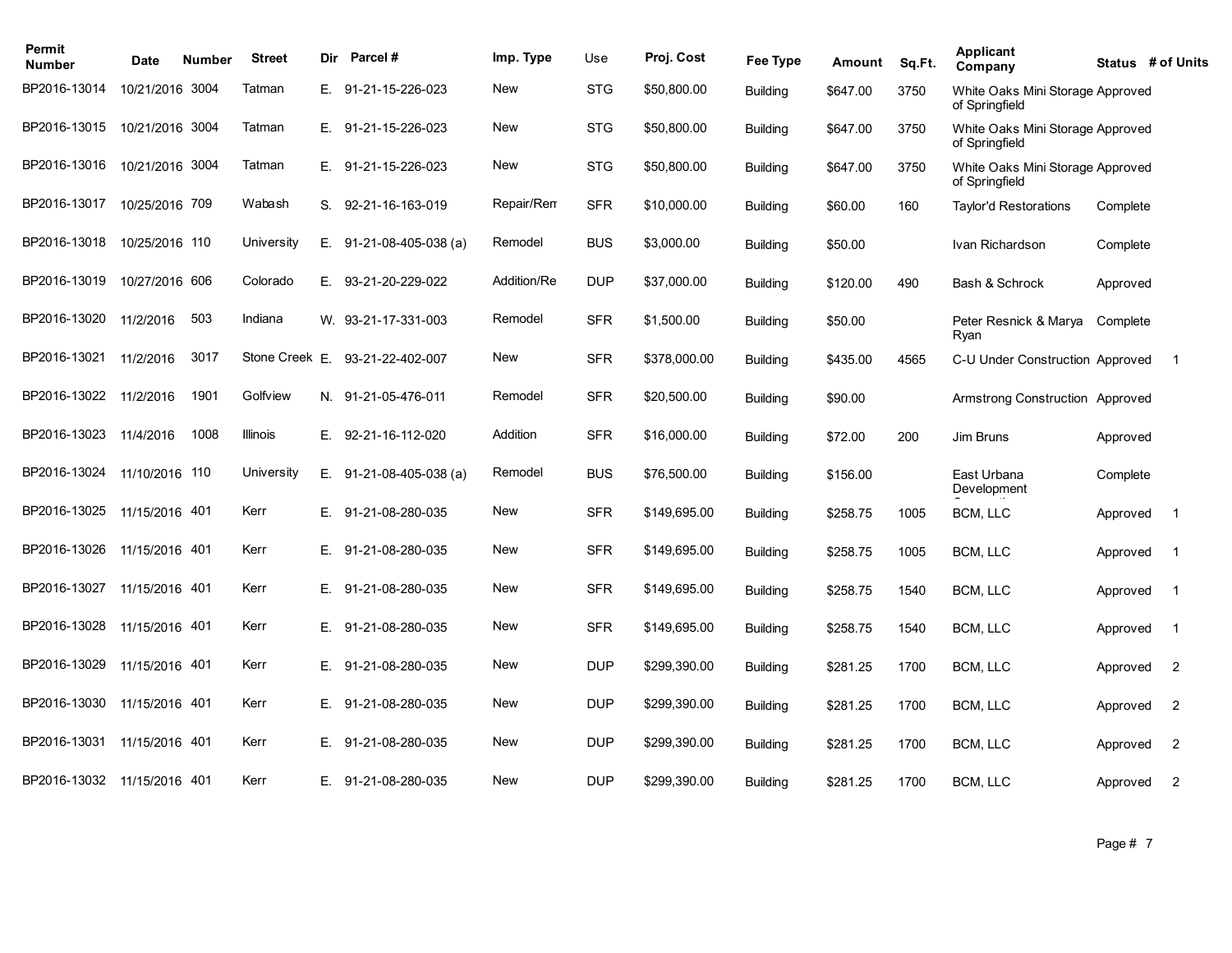| Permit<br><b>Number</b>     | Date            | Number | <b>Street</b>     | Dir | <b>Parcel#</b>      | Imp. Type  | Use        | Proj. Cost   | Fee Type        | Amount   | Sq.Ft. | <b>Applicant</b><br>Company          | Status # of Units |                |
|-----------------------------|-----------------|--------|-------------------|-----|---------------------|------------|------------|--------------|-----------------|----------|--------|--------------------------------------|-------------------|----------------|
| BP2016-13033                | 11/15/2016 401  |        | Kerr              |     | E. 91-21-08-280-035 | <b>New</b> | <b>SFR</b> | \$149,695.00 | <b>Building</b> | \$258.75 | 850    | BCM, LLC                             | Approved          | $\overline{1}$ |
| BP2016-13034                | 11/15/2016 401  |        | Kerr              | E., | 91-21-08-280-035    | <b>New</b> | <b>SFR</b> | \$149,695.00 | <b>Building</b> | \$258.75 | 1005   | BCM, LLC                             | Approved          | $\overline{1}$ |
| BP2016-13035                | 11/15/2016 401  |        | Kerr              | E.  | 91-21-08-280-035    | New        | <b>SFR</b> | \$149,695.00 | <b>Building</b> | \$258.75 | 1005   | BCM, LLC                             | Approved          | $\overline{1}$ |
| BP2016-13036                | 11/15/2016 401  |        | Kerr              | E.  | 91-21-08-280-035    | New        | <b>SFR</b> | \$149,695.00 | <b>Building</b> | \$258.75 | 1005   | BCM, LLC                             | Approved          | $\overline{1}$ |
| BP2016-13037                | 11/15/2016 401  |        | Kerr              | Е.  | 91-21-08-280-035    | New        | <b>DUP</b> | \$149,695.00 | <b>Building</b> | \$281.25 | 2340   | BCM, LLC                             | Approved          | $\overline{2}$ |
| BP2016-13038                | 11/15/2016 401  |        | Kerr              | E., | 91-21-08-280-035    | New        | <b>SFR</b> | \$149,695.00 | <b>Building</b> | \$258.75 | 1005   | BCM, LLC                             | Approved          | $\overline{1}$ |
| BP2016-13039                | 11/15/2016 401  |        | Kerr              | Е.  | 91-21-08-280-035    | New        | <b>DUP</b> | \$149,695.00 | <b>Building</b> | \$318.75 | 3080   | BCM, LLC                             | Approved          | $\overline{2}$ |
| BP2016-13040                | 11/15/2016 401  |        | Kerr              |     | E. 91-21-08-280-035 | New        | <b>DUP</b> | \$149,695.00 | <b>Building</b> | \$318.75 | 3080   | BCM, LLC                             | Approved          | $\overline{2}$ |
| BP2016-13041 11/15/2016 401 |                 |        | Kerr              |     | E. 91-21-08-280-035 | New        | <b>SFR</b> | \$149,695.00 | <b>Building</b> | \$258.75 | 1540   | BCM, LLC                             | Approved          | $\overline{1}$ |
| BP2016-13042                | 11/15/2016 401  |        | Kerr              |     | E. 91-21-08-280-035 | New        | <b>SFR</b> | \$149,695.00 | <b>Building</b> | \$258.75 | 1540   | BCM, LLC                             | Approved          | $\overline{1}$ |
| BP2016-13043                | 11/15/2016 401  |        | Kerr              | Е.  | 91-21-08-280-035    | New        | <b>DUP</b> | \$149,695.00 | <b>Building</b> | \$281.25 | 2340   | BCM, LLC                             | Approved          | $\overline{2}$ |
| BP2016-13044                | 11/15/2016 401  |        | Kerr              | Е.  | 91-21-08-280-035    | <b>New</b> | <b>DUP</b> | \$149,695.00 | <b>Building</b> | \$281.25 | 2340   | BCM, LLC                             | Approved          | $\overline{2}$ |
| BP2016-13045                | 11/15/2016 401  |        | Kerr              | E.  | 91-21-08-280-035    | <b>New</b> | <b>SFR</b> | \$149,695.00 | <b>Building</b> | \$258.75 | 1540   | BCM, LLC                             | Approved          | $\overline{1}$ |
| BP2016-13046                | 11/15/2016 401  |        | Kerr              | E.  | 91-21-08-280-035    | <b>New</b> | <b>SFR</b> | \$149,695.00 | <b>Building</b> | \$258.75 | 1540   | BCM, LLC                             | Approved          | $\overline{1}$ |
| BP2016-13047                | 11/18/2016 1901 |        | <b>High Cross</b> | S.  | 93-21-22-280-001    | Addition   | <b>BUS</b> | \$15,000.00  | <b>Building</b> | \$90.00  | 768    | <b>Matt Riggs</b>                    | Approved          |                |
| BP2016-13048                | 10/21/2016 106  |        | Gregory           | S.  | 93-21-18-228-020    | Remodel    | <b>MFR</b> | \$11,790.00  | <b>Building</b> | \$50.00  |        | <b>Campus Property</b><br>Management | Approved          |                |
| BP2016-13049                | 11/18/2016 105  |        | Meadow            |     | W. 93-21-20-202-002 | Addition   | <b>SFR</b> | \$150,000.00 | <b>Building</b> | \$726.00 | 1352   | O.E. Schrock, Inc.                   | Approved          |                |
| BP2016-13050                | 11/21/2016 507  |        | Illinois          |     | W. 92-21-17-176-003 | Addition   | <b>SFR</b> | \$40,000.00  | <b>Building</b> | \$240.00 | 308    | Advance Deck &<br>Sunroom            | Approved          |                |
| BP2016-13051                | 11/22/2016 1806 |        | Bohn              |     | S. 93-21-22-103-013 | New        | <b>SFR</b> | \$260,000.00 | Building        | \$435.00 | 4384   | Armstrong Construction Approved      |                   | $\mathbf{1}$   |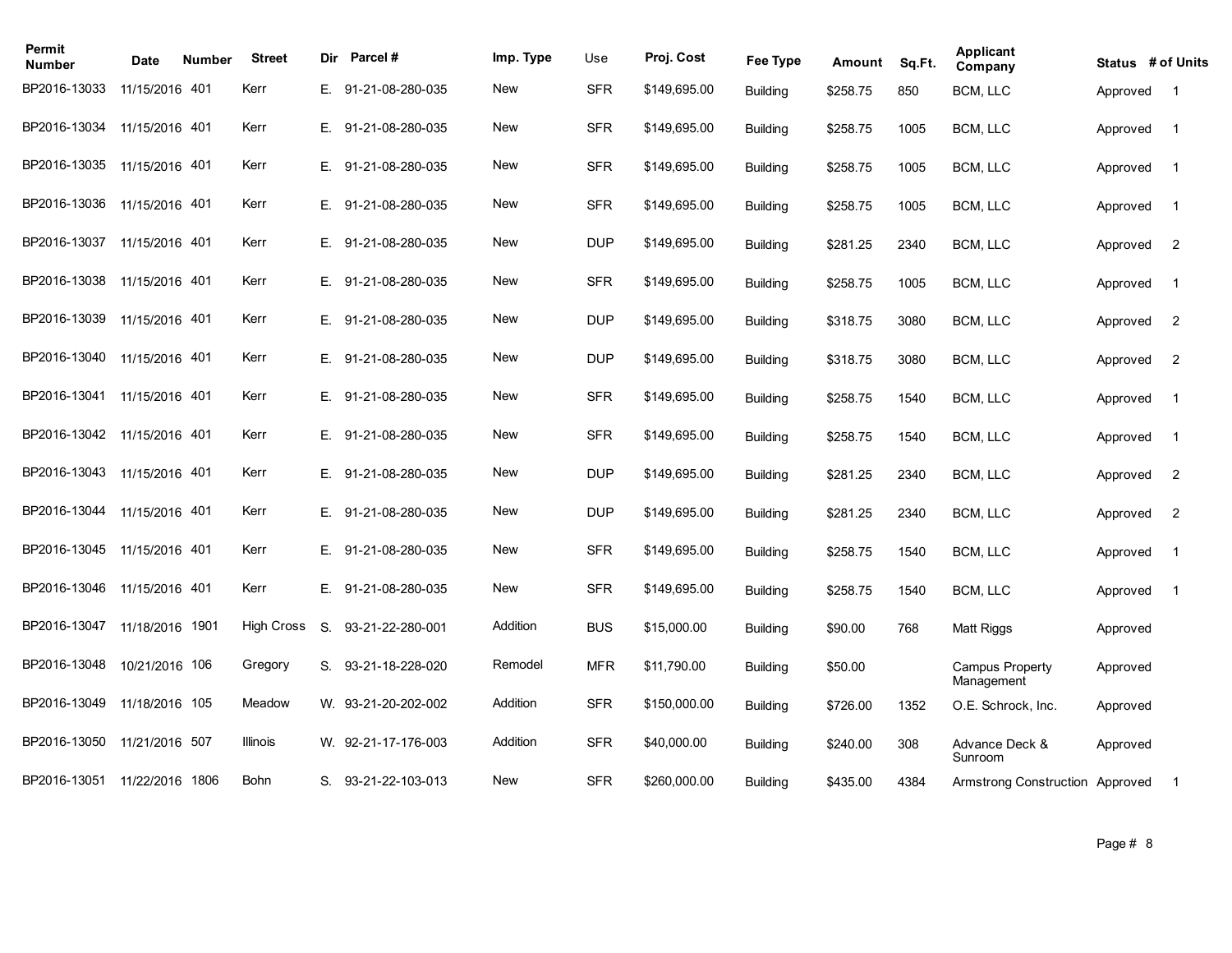| Permit<br><b>Number</b> | <b>Date</b>             | <b>Number</b> | <b>Street</b>     | Dir          | Parcel#             | Imp. Type | Use        | Proj. Cost   | Fee Type        | Amount     | Sq.Ft. | <b>Applicant</b><br>Company             |          | Status # of Units |
|-------------------------|-------------------------|---------------|-------------------|--------------|---------------------|-----------|------------|--------------|-----------------|------------|--------|-----------------------------------------|----------|-------------------|
| BP2016-13052            | 11/22/2016 803          |               | Green             | E.           | 92-21-16-109-004    | Rehab     | <b>SFR</b> | \$19,600.00  | <b>Building</b> | \$50.00    |        | <b>Luang Construction</b>               | Approved |                   |
| BP2016-13053            | 11/22/2016 1304         |               | Broadway          | N.           | 91-21-08-203-005    | Remodel   | <b>SFR</b> | \$111,108.00 | <b>Building</b> | \$667.00   |        | <b>Menold Construction</b>              | Approved | $\overline{1}$    |
| BP2016-13054            | 11/28/2016 1008         |               | Lincoln           | S.           | 93-21-17-302-003    | Remodel   | <b>RMH</b> | \$2,100.00   | <b>Building</b> | \$50.00    |        | <b>Sullivan Properties</b>              | Approved |                   |
| BP2016-13055            | 11/30/2016 2008         |               | Linview           |              | N. 91-21-05-304-002 | Remodel   | <b>BUS</b> | \$12,050.00  | Building        | \$50.00    |        | We Do Contractor                        | Approved |                   |
| BP2016-13056            | 11/30/2016 100          |               | <b>High Cross</b> | S.           | 91-21-14-101-001    | Remodel   | <b>MRC</b> | \$395,147.00 | <b>Building</b> | \$1,557.00 |        | Howard Immel, Inc.                      | Approved |                   |
| BP2016-13057            | 12/7/2016               | 103           | Glover            | S.           | 92-21-16-127-018    | Remodel   | <b>SFR</b> | \$14,000.00  | Building        | \$50.00    |        | Dan Ullrich                             | Approved |                   |
| BP2016-13058            | 12/8/2016               | 1403          | <b>Bradley</b>    |              | W. 91-21-07-202-001 | Remodel   | <b>SFR</b> | \$1,000.00   | <b>Building</b> | \$50.00    |        | Juan M Campos<br>Gonzalez               | Approved |                   |
| BP2016-13059            | 12/8/2016               | 2002          | Lincoln           |              | N. 91-21-05-301-004 | Remodel   | <b>BUS</b> | \$10,000.00  | <b>Building</b> | \$50.00    |        | Shawn Freeman                           | Approved |                   |
| BP2016-13060            | 12/12/2016 2007-B       |               | Amber             | Е.           | 93-21-21-470-014    | Addition  | <b>SFR</b> | \$24,127.00  | <b>Building</b> | \$145.00   | 170    | <b>Ball Construction</b>                | Approved |                   |
| BP2016-13061            | 12/12/2016 1907         |               | Cunningham N.     |              | 91-21-04-301-025    | Remodel   | <b>HTL</b> | \$35,000.00  | <b>Building</b> | \$210.00   |        | The Snyder Companies                    | Approved |                   |
| BP2016-13062            | 12/14/2016 2024         |               | Falcon            | S.           | 93-21-21-202-074    | Remodel   | <b>SFR</b> | \$58,500.00  | <b>Building</b> | \$240.00   |        | C-U Under Construction Approved         |          |                   |
| BP2016-13063            | 12/14/2016 901          |               | Oregon            | $E_{\rm{r}}$ | 92-21-16-163-001    | Remodel   | <b>SFR</b> | \$11,000.00  | <b>Building</b> | \$50.00    |        | <b>HearthStone Homes</b>                | Approved |                   |
| BP2016-13064            | 12/20/2016 119-123 Main |               |                   |              | W. 92-21-17-206-006 | Remodel   | <b>BUS</b> | \$116,000.00 | <b>Building</b> | \$600.00   |        | <b>Downtown Creations</b><br><b>LLC</b> | Approved |                   |
| BP2016-13065            | 12/23/2016 1301         |               | Abercorn          | S.           | 91-21-15-390-015    | Remodel   | <b>SFR</b> | \$29,485.00  | <b>Building</b> | \$128.00   |        | Moseley Bros, Inc.                      | Approved |                   |
| BP2016-13066            | 12/23/2016 601          |               | Vine              | S.           | 92-21-17-258-005    | Remodel   | <b>BUS</b> | \$22,000.00  | <b>Building</b> | \$132.00   |        | Dew It Right Carpentry                  | Approved |                   |
|                         |                         |               |                   |              |                     |           |            |              |                 |            |        |                                         |          |                   |

| \$33,657,075.00 |
|-----------------|
| 166             |
| 169154          |
| 56              |
| \$95,771.75     |
|                 |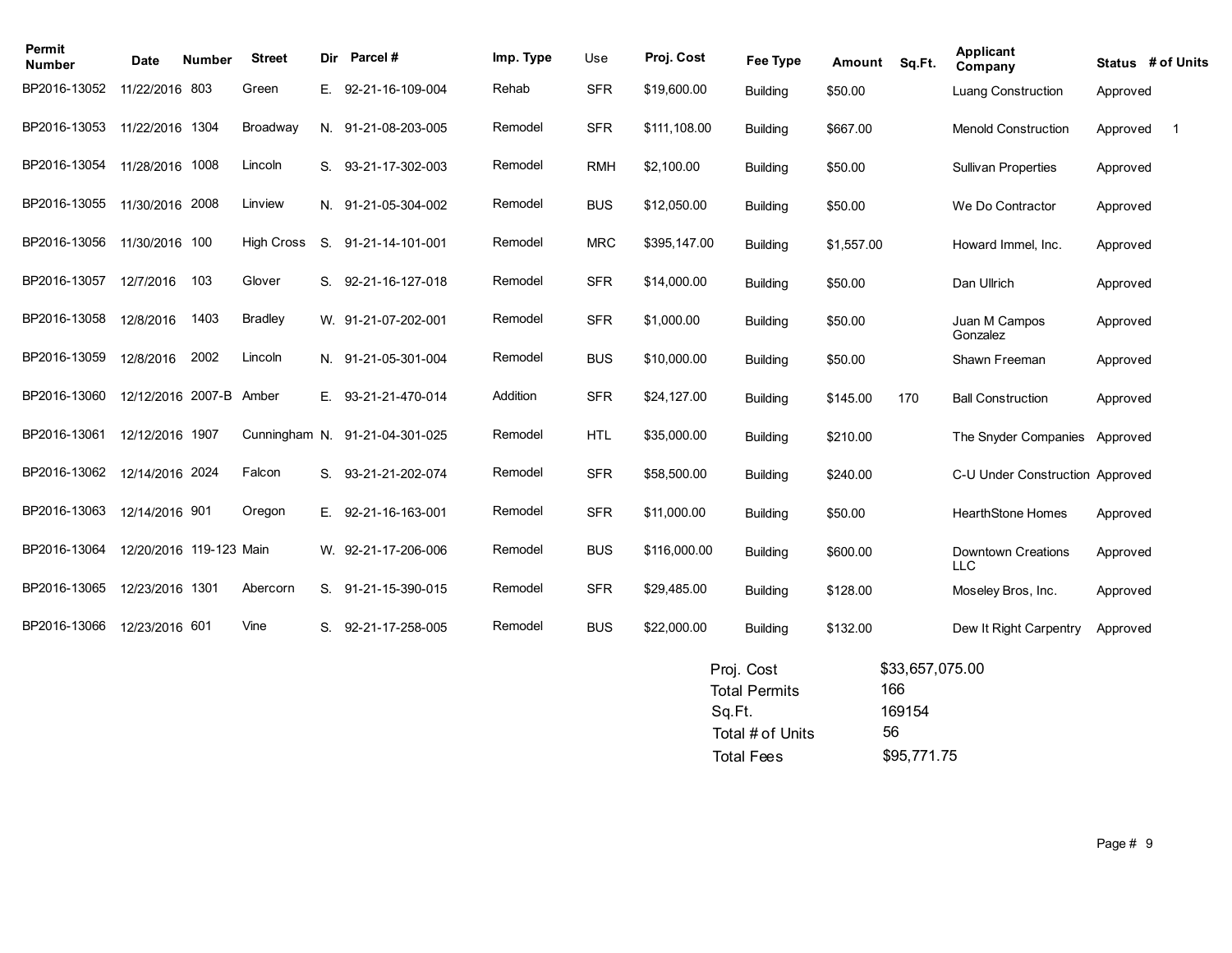## 2016 Miscellaneous Utility Permits - January 1 - December 31, 2016

| Permit        |                             |               |                   |    |                                      |                |         |                                              |                           |
|---------------|-----------------------------|---------------|-------------------|----|--------------------------------------|----------------|---------|----------------------------------------------|---------------------------|
| <b>Number</b> | <b>Date</b>                 | Number Street |                   |    | Dir Parcel#                          | Fee Type       | Amount  | <b>Applicant Company</b>                     | Impr. Type                |
| UT2016-6044   | 4/26/2016 1607              |               | Adams             |    | S. 92-21-16-453-012                  | Utility        | \$25.00 | SK Fence Co.                                 | erect fence               |
| UT2016-6204   | 9/9/2016                    | 1704          | Amber             |    | E. 93-21-21-401-027                  | Utility        | \$50.00 | <b>Erwin Construction</b>                    | repair misc               |
| UT2016-6125   | 6/15/2016 903               |               | Anderson          |    | S. 93-21-17-427-013                  | Utility        | \$66.00 | Coach House Garages                          | erect garage              |
|               | SG2016-U-6063 5/10/2016     | 308           | Anthony           | Е. | 91-21-05-276-006                     | Utility        | \$30.00 | Twin City Tent and Awning                    | erect 1 freestanding sign |
| UT2016-6178   | 8/5/2016                    | 3008          |                   |    | Artesia Crossing E. 91-21-10-405-036 | <b>Utility</b> | \$25.00 | SK Fence Co.                                 | erect fence               |
| UT2016-6151   | 7/8/2016                    | 1807          | Autumn Ridge      |    | E. 93-21-28-282-004                  | Utility        | \$25.00 | William Hayden                               | erect shed                |
| UT2016-6056   | 5/4/2016                    | 2909          | <b>Beringer</b>   |    | E. 91-21-10-405-028                  | Utility        | \$25.00 | SK Fence Co.                                 | erect fence               |
| UT2016-6193   | 8/24/2016 307               |               | Beringer          |    | N. 91-21-10-402-030                  | Utility        | \$25.00 | Main Street Fencing Co.                      | erect fence               |
| UT2016-6043   | 4/26/2016 401               |               | Beringer          |    | N. 91-21-10-402-029                  | Utility        | \$25.00 | SK Fence Co.                                 | erect fence               |
| UT2016-6067   | 5/13/2016 2410              |               | Boudreau          |    | 93-21-20-453-018                     | Utility        | \$25.00 | Main Street Fencing Co.                      | erect fence               |
| UT2016-6150   | 7/6/2016                    | 2024          | Boudreau          | S. | 93-21-20-253-019                     | Utility        | \$25.00 | SK Fence Co.                                 |                           |
| UT2016-6172   | 7/26/2016                   | 1407          | <b>Briarcliff</b> | Е. | 92-21-16-379-021                     | Utility        | \$.00   | <b>Green Street Realty</b>                   | replace windows           |
| UT2016-6237   | 10/5/2016 1204              |               | <b>Brighton</b>   | Е. | 93-21-21-177-013                     | Utility        | \$25.00 | Minjun Yan                                   | erect fence               |
| UT2016-6221   | 9/29/2016 1203              |               | <b>Brighton</b>   | Е. | 93-21-21-178-006                     | <b>Utility</b> | \$50.00 | StraightUp Solar                             | solar array               |
| UT2016-6013   | 3/10/2016 1203              |               | <b>Brighton</b>   |    | E. 93-21-21-178-006                  | Utility        | \$25.00 | Douglas A. Williams                          | erect fence               |
|               | SG2016-U-6264 11/2/2016     | 400           | Broadway          |    | N. 91-21-08-459-005                  | Utility        | \$30.00 | MedServ Equipment                            | erect 1 freestanding sign |
| UT2016-6146   | 7/1/2016                    | 1002          | Broadway          |    | N. 91-21-08-255-005                  | Utility        | \$50.00 | Mennenga Construction, Inc.                  | demolish garage           |
|               | SG2016-U-6263 11/2/2016     | 400           | Broadway          |    | N. 91-21-08-459-005                  | Utility        | \$30.00 | MedServ Equipment                            | erect 1 wall sign         |
|               | SG2016-U-6022 3/29/2016 202 |               | Broadway          | S. | 92-21-17-212-004                     | Utility        | \$30.00 | Urbana Champaign<br>Independent Media Center | erect 1 wall sign         |
| UT2016-5990   | 1/25/2016 716               |               | Broadway          | S. | 92-21-17-263-008                     | Utility        | \$91.00 | StraightUp Solar                             | solar array               |
| UT2016-6008   | 3/7/2016                    | 1310          | Broadway          |    | N. 91-21-08-203-002                  | Utility        | \$50.00 | <b>Ball Construction</b>                     | repair sfr                |
| UT2016-6222   | 9/29/2016 2302              |               | <b>Brookens</b>   |    | S. 93-21-20-480-001                  | Utility        | \$50.00 | StraightUp Solar                             | solar array               |
| UT2016-6255   | 10/25/2016 303              |               |                   |    | Burkwood West E. 93-21-20-228-002    | Utility        | \$25.00 | SK Fence Co.                                 | erect fence               |

Page # 1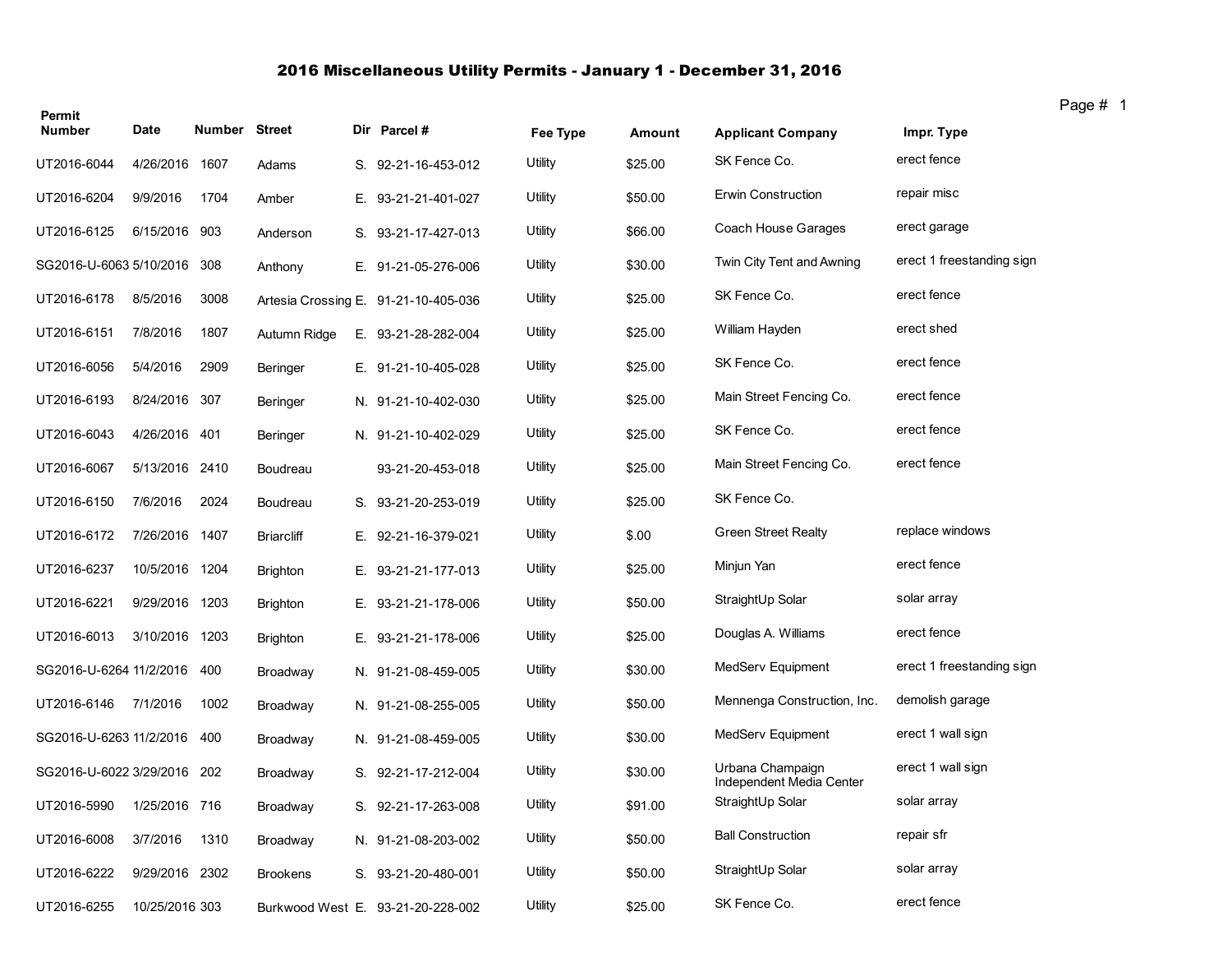| Permit                      |                 |                      |              |                                    |          |          |                                       |                           | Page # 2 |
|-----------------------------|-----------------|----------------------|--------------|------------------------------------|----------|----------|---------------------------------------|---------------------------|----------|
| <b>Number</b>               | Date            | <b>Number Street</b> |              | Dir Parcel #                       | Fee Type | Amount   | <b>Applicant Company</b>              | Impr. Type                |          |
| UT2016-6235                 | 10/5/2016 1108  |                      | <b>Busey</b> | N. 91-21-08-153-007                | Utility  | \$50.00  | <b>Feldo Factory Direct</b>           | replace windows           |          |
| UT2016-5991                 | 2/2/2016        | 502                  | Busey        | N. 91-21-08-307-001                | Utility  | \$50.00  | Twin City Tent and Awning             | erect awning              |          |
| UT2016-6209                 | 9/13/2016       | 1007                 | <b>Busey</b> | S. 93-21-17-302-010                | Utility  | \$55.00  | Arlynn Gottlieb                       | erect porch               |          |
| UT2016-6163                 | 7/22/2016 209   |                      | California   | W. 92-21-17-187-002                | Utility  | \$62.00  | Tamara Chaplin                        | alteration of garage      |          |
| UT2016-6073                 | 5/17/2016 903   |                      | California   | E. 92-21-16-158-001                | Utility  | \$50.00  | <b>Randall Elliott</b>                | erect deck                |          |
| UT2016-6290                 | 12/8/2016 707   |                      | California   | W. 92-21-17-156-004                | Utility  | \$50.00  | Jay Penn                              | install windows           |          |
| UT2016-6157                 | 7/13/2016 407   |                      | California   | W. 92-21-17-179-014                | Utility  | \$50.00  | William Odenweller                    | demolish garage           |          |
| UT2016-6124                 | 6/15/2016 209   |                      | California   | W. 92-21-17-187-002                | Utility  | \$111.00 | Coach House Garages                   | erect garage              |          |
| UT2016-6206                 | 9/12/2016 2705  |                      | Castlerock   | E. 93-21-22-181-001                | Utility  | \$25.00  | SK Fence Co.                          | erect fence               |          |
| UT2016-6155                 | 7/13/2016 302   |                      | Cedar        | S. 92-21-17-142-001                | Utility  | \$575.00 | New Life Construction                 | repair mfr                |          |
| UT2016-6185                 | 8/16/2016       | 302                  | Cedar        | S. 92-21-17-142-001                | Utility  | \$50.00  | Kennedy Wilson Properties             | repair mfr                |          |
| SG2016-U-6088 5/19/2016 701 |                 |                      | Church       | W. 91-21-08-306-001thru010 Utility |          | \$102.00 | Bendsen Signs & Graphics              | erect 1 freestanding sign |          |
| UT2016-6213                 | 9/15/2016 1116  |                      | Church       | W. 91-21-07-427-013                | Utility  | \$50.00  | <b>Ernest Mosley</b>                  | repair sfr                |          |
| UT2016-6131                 | 6/22/2016 806   |                      | Church       | W. 91-21-08-302-018                | Utility  | \$50.00  | Petry-Kuhne Co.                       | demolish garage           |          |
| UT2016-6130                 | 6/22/2016 804   |                      | Church       | W. 91-21-08-302-019                | Utility  | \$50.00  | Petry-Kuhne Co.                       | demolish garage           |          |
| UT2016-6129                 | 6/22/2016 704   |                      | Church       | W. 91-21-08-305-020                | Utility  | \$50.00  | Petry-Kuhne Co.                       | demolish garage           |          |
| UT2016-6072                 | 5/17/2016 803   |                      | Coler        | N. 91-21-08-305-012                | Utility  | \$25.00  | <b>Valerie Austin</b>                 | erect fence               |          |
| SG2016-U-6083 5/18/2016 402 |                 |                      | Coler        | N. 91-21-08-361-008                | Utility  | \$30.00  | Bendsen Signs & Graphics              | erect 1 wall sign         |          |
| UT2016-6294                 | 12/15/2016 1714 |                      | Colorado     | E. 93-21-21-201-015                | Utility  | \$25.00  | Main Street Fencing Co.               | erect fence               |          |
| UT2016-6047                 | 4/26/2016 604   |                      |              | Cottage Grove S. 92-21-16-176-007  | Utility  | \$25.00  | Harry Northen                         | erect fence               |          |
| UT2016-6288                 | 12/7/2016 601   |                      |              | Cottage Grove S. 92-21-16-160-005  | Utility  | \$50.00  | Bash/Pepper Roofing Co.               | repair roof               |          |
| UT2016-6261                 | 11/2/2016 305   |                      |              | Cottage Grove S. 92-21-16-112-013  | Utility  | \$25.00  | Penny Hanna                           | erect fence               |          |
| UT2016-6000                 | 2/18/2016 806   |                      |              | Cottage Grove S. 92-21-16-180-001  | Utility  | \$60.00  | <b>Bickers Construction</b>           | repair sfr                |          |
| UT2016-6033                 | 4/6/2016        | 1806                 |              | Cottage Grove S. 93-21-21-126-044  | Utility  | \$50.00  | Campus Property Management repair mfr |                           |          |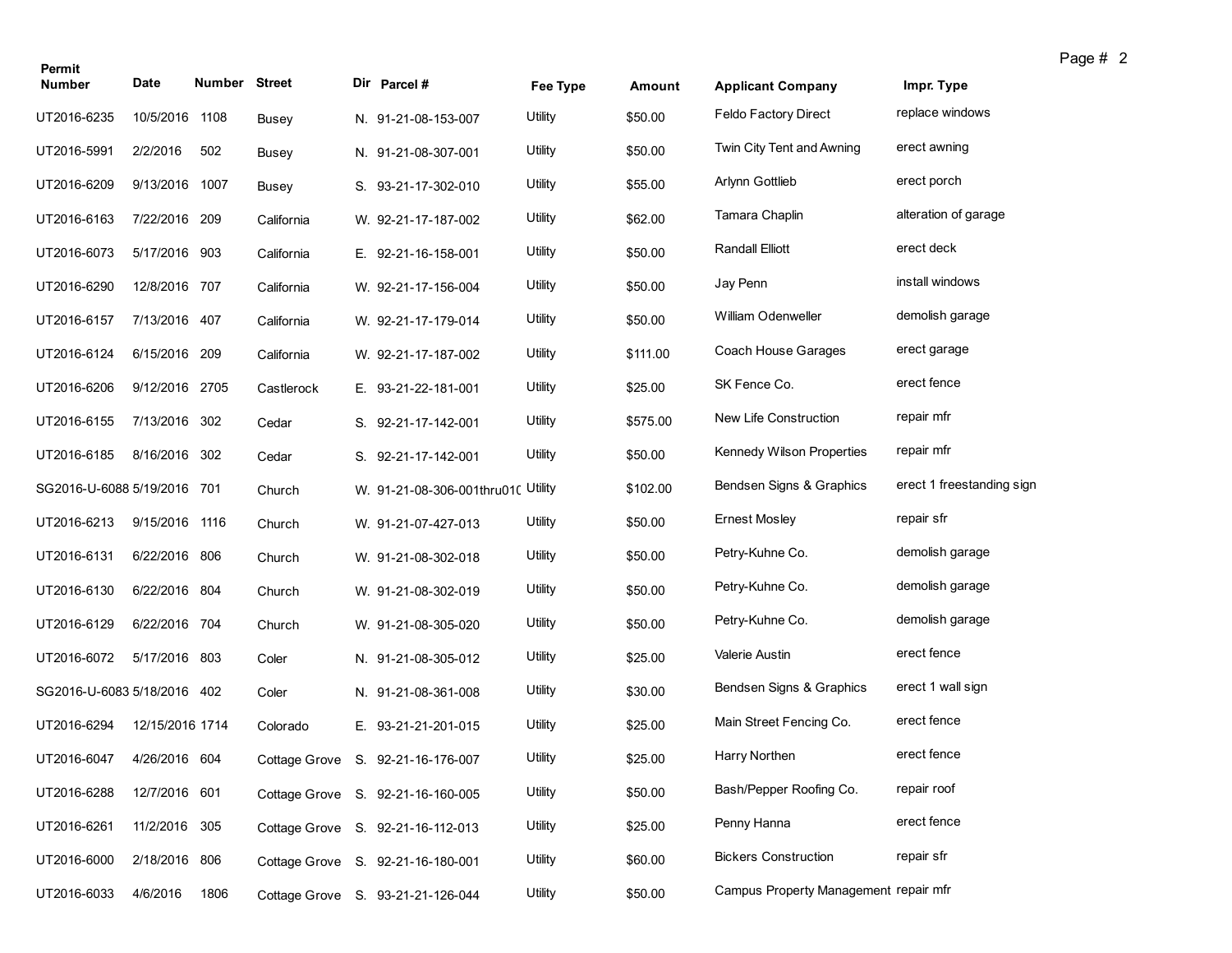| Permit                        |                 |               |               |                                    |          |          |                                                      |                                    | Page # 3 |  |
|-------------------------------|-----------------|---------------|---------------|------------------------------------|----------|----------|------------------------------------------------------|------------------------------------|----------|--|
| <b>Number</b>                 | Date            | Number Street |               | Dir Parcel #                       | Fee Type | Amount   | <b>Applicant Company</b>                             | Impr. Type                         |          |  |
| UT2016-6260                   | 11/2/2016 214   |               | Cottage Grove | S. 92-21-16-126-018                | Utility  | \$25.00  | Nicholas Dillon                                      | erect fence                        |          |  |
| UT2016-6110                   | 6/7/2016        | 1404          | Cottage Grove | S. 92-21-16-379-002                | Utility  | \$.00    | <b>Michael Husler</b>                                | replace windows                    |          |  |
| SG2016-U-6273 11/9/2016       |                 | 1504          | Cunningham    | N. 91-21-09-103-022                | Utility  | \$48.00  | Ace Sign Co.                                         | erect one wall sign                |          |  |
| UT2016-6251                   | 10/21/2016 2000 |               | Cunningham    | N. 91-21-04-352-028&029            | Utility  | \$750.00 | PI Tower Development/Verizon erect tower<br>Wireless |                                    |          |  |
| SG2016-U-6274 11/18/2016 712  |                 |               | Cunningham    | N. 91-21-08-429-003                | Utility  | \$30.00  | American Dowell Signcrafters                         | reface 32 sq.ft. freestanding sign |          |  |
| UT2016-6007                   | 3/2/2016        | 3106          | Cunningham    | N. 91-15-33-476-001                | Utility  | \$192.00 | Stark Excavating, Inc.                               | erect misc                         |          |  |
| UT2016-6136                   | 6/22/2016 1102  |               | Cunningham    | N. 91-21-09-151-009                | Utility  | \$50.00  | Manor Motel                                          | repair hotel/motel                 |          |  |
| UT2016-6069                   | 5/13/2016 1907  |               | Cunningham    | N. 91-21-04-301-025                | Utility  | \$90.00  | First Company                                        | repair hotel                       |          |  |
| SG2016-U-6275 11/18/2016 712  |                 |               | Cunningham    | N. 91-21-08-429-003                | Utility  | \$30.00  | American Dowell Signcrafters                         | install single faced wall sign     |          |  |
| SG2016-U-6258 10/27/2016 1809 |                 |               | Cunningham    | N. 91-21-04-301-023                | Utility  | \$30.00  | Corporate ID Solutions                               | reface freestanding sign           |          |  |
| UT2016-6026                   | 4/1/2016        | 2206          | Cureton       | S. 93-21-20-434-003                | Utility  | \$137.00 | StraightUp Solar                                     | solar array                        |          |  |
| UT2016-6025                   | 3/30/2016 803   |               | Delaware      | W. 93-21-17-354-003                | Utility  | \$65.00  | StraightUp Solar                                     | solar array                        |          |  |
| UT2016-6114                   | 6/14/2016 304   |               | Delaware      | W. 93-21-17-382-015                | Utility  | \$25.00  | William Mermelsfein                                  | erect shed                         |          |  |
| UT2016-6071                   | 5/17/2016 1205  |               | Delaware      | E. 92-21-16-381-009                | Utility  | \$50.00  | Sean Lowry                                           | install windows                    |          |  |
| UT2016-6098                   | 6/1/2016        | 208           | Delaware      | W. 93-21-17-382-016                | Utility  | \$50.00  | Ken Reiss                                            | erect deck                         |          |  |
| UT2016-6252                   | 10/25/2016 1301 |               | Division      | N. 91-21-08-204-012                | Utility  | \$50.00  | Dustin Kelly                                         | replace windows                    |          |  |
| UT2016-6276                   | 11/22/2016 1206 |               | Eads          | W. 91-21-07-258-011                | Utility  | \$50.00  | Roofs by Rodger                                      | repair roof                        |          |  |
| UT2016-6060                   | 5/10/2016 1204  |               | Eads          | W. 91-21-07-258-013                | Utility  | \$50.00  | Gustavo Bavtista                                     | erect deck                         |          |  |
| UT2016-6141                   | 6/28/2016 1405  |               | Eads          | W. 91-21-07-251-016                | Utility  | \$25.00  | SK Fence Co.                                         | erect fence                        |          |  |
| UT2016-6006                   | 2/29/2016 402   |               |               | Evergreen West E. 93-21-20-228-021 | Utility  | \$120.00 | StraightUp Solar                                     | solar array                        |          |  |
| UT2016-6094                   | 5/23/2016 1803  |               | Fairfield     | E. 91-21-04-229-022                | Utility  | \$50.00  | <b>Cardinal Pool</b>                                 | erect pool                         |          |  |
| UT2016-6134                   | 6/22/2016 1626  |               | Fairlawn      | E. 92-21-16-455-095                | Utility  | \$25.00  | Elise Rick                                           | erect fence                        |          |  |
| UT2016-6099                   | 6/1/2016        | 910           | Fairlawn      | E. 92-21-16-306-018                | Utility  | \$103.00 | Servpro of C/U                                       | repair sfr                         |          |  |
| UT2016-6055                   | 5/4/2016        | 1608          | Fairlawn      | E. 92-21-16-455-098                | Utility  | \$25.00  | Theodore Beranek                                     | erect fence                        |          |  |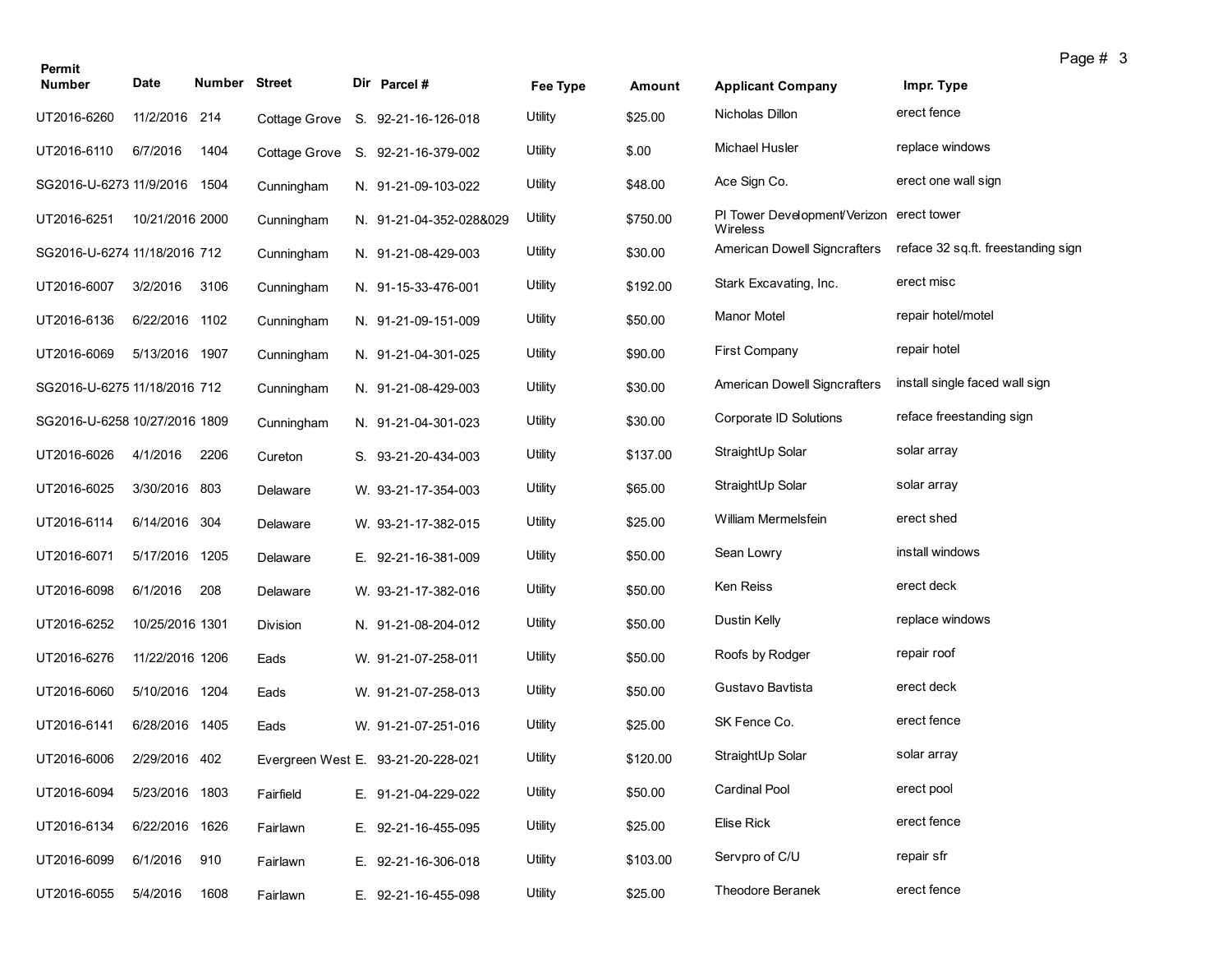| Permit<br><b>Number</b>      | Date           | <b>Number Street</b> |             | Dir Parcel #            | Fee Type | Amount   | <b>Applicant Company</b>                              | Impr. Type                      |
|------------------------------|----------------|----------------------|-------------|-------------------------|----------|----------|-------------------------------------------------------|---------------------------------|
| UT2016-6216                  | 9/21/2016 1301 |                      | Fairlawn    | E. 92-21-16-376-011     | Utility  | \$25.00  | Frederick Dunn                                        | erect fence                     |
| UT2016-6042                  | 4/26/2016 3209 |                      | Fawn Hill   | S. 93-21-28-254-005     | Utility  | \$25.00  | SK Fence Co.                                          | erect fence                     |
| UT2016-6119                  | 6/14/2016 2203 |                      | Fletcher    | S. 93-21-21-330-009     | Utility  | \$25.00  | SK Fence Co.                                          | erect fence                     |
| UT2016-U-6303 12/29/2016 4   |                |                      | Florida     | 93-21-20-201-010        | Utility  | \$.00    | Mark Nicholson                                        | install windows                 |
| UT2016-6152                  | 7/13/2016 1004 |                      | Florida     | E. 92-21-16-354-016     | Utility  | \$.00    | Duncan Construction Services, replace windows<br>Inc. |                                 |
| UT2016-6228                  | 9/30/2016 410  |                      | Florida     | W. 93-21-17-379-011     | Utility  | \$50.00  | StraightUp Solar                                      | solar array                     |
| UT2016-6176                  | 8/5/2016       | 405                  | Florida     | E. 93-21-20-226-007     | Utility  | \$25.00  | SK Fence Co.                                          | erect fence                     |
| UT2016-6195                  | 8/26/2016 1202 |                      | Florida     | E. 92-21-16-381-013     | Utility  | \$63.00  | Coach House Garages                                   | erect garage                    |
| UT2016-6205                  | 9/12/2016 2706 |                      | Florida     | E. 91-21-15-389-003     | Utility  | \$25.00  | SK Fence Co.                                          | erect fence                     |
| UT2016-6302                  | 12/29/2016 402 |                      | George Huff | E. 93-21-20-277-009     | Utility  | \$.00    | Mark Nicholson                                        | install windows                 |
| UT2016-6061                  | 5/10/2016 1107 |                      | Geraldine   | N. 91-21-08-276-019     | Utility  | \$25.00  | SK Fence Co.                                          | erect fence                     |
| UT2016-6192                  | 8/24/2016 410  |                      | Glover      | S. 92-21-16-178-011     | Utility  | \$25.00  | John Rollins                                          | erect fence                     |
| UT2016-6241                  | 10/11/2016 410 |                      | Glover      | S. 92-21-16-178-011     | Utility  | \$545.00 | <b>Central Illinois Product</b>                       | erect misc                      |
| UT2016-6232                  | 10/3/2016 103  |                      | Glover      | S. 92-21-16-127-018     | Utility  | \$50.00  | Daniel Ullrich                                        | repair roof                     |
| UT2016-6164                  | 7/26/2016 403  |                      | Glover      | S. 92-21-16-131-018     | Utility  | \$50.00  | New Prairie Construction                              | solar array                     |
| UT2016-6215                  | 9/21/2016 602  |                      | Glover      | S. 92-21-16-178-025     | Utility  | \$60.00  | Insite RE Inc                                         | alteration                      |
| UT2016-6224                  | 9/29/2016 2104 |                      | Grange      | S. 93-21-20-402-002     | Utility  | \$25.00  | Wayne Hoyenga                                         | erect shed                      |
| UT2016-6186                  | 8/17/2016 806  |                      | Green       | W. 92-21-17-102-024     | Utility  | \$120.00 | Robert Devine                                         | erect utility building          |
| SG2016-U-6182 8/12/2016 1203 |                |                      | Green       | W. 93-21-18-204-003     | Utility  | \$78.00  | <b>American Dowell Signcrafters</b>                   | replace freestanding sign       |
| SG2016-U-6266 11/7/2016 809  |                |                      | Green       | W. 92-21-17-103-001     | Utility  | \$30.00  | Corporate Identification<br>Solutions, Inc.           | alteration of freestanding sign |
| UT2016-6287                  | 12/2/2016 805  |                      | Green       | E. 92-21-16-109-005     | Utility  | \$25.00  | Floyd Watkins                                         | erect shed                      |
| SG2016-U-6128 6/17/2016 205  |                |                      | Green       | W. 92-21-17-211-002     | Utility  | \$.00    | American Dowell Signcrafters                          | erect freestanding sign         |
| UT2016-6190                  | 8/18/2016 401  |                      | Green       | E. 92-21-17-239-001     | Utility  | \$50.00  | Perkins Home Improvement,<br>Inc.                     | demolish garage                 |
| UT2016-6093                  | 5/20/2016 502  |                      | Green       | W. 92-21-17-127-015=048 | Utility  | \$360.00 | Campus Oaks Condominium<br>Association                | repair balcony                  |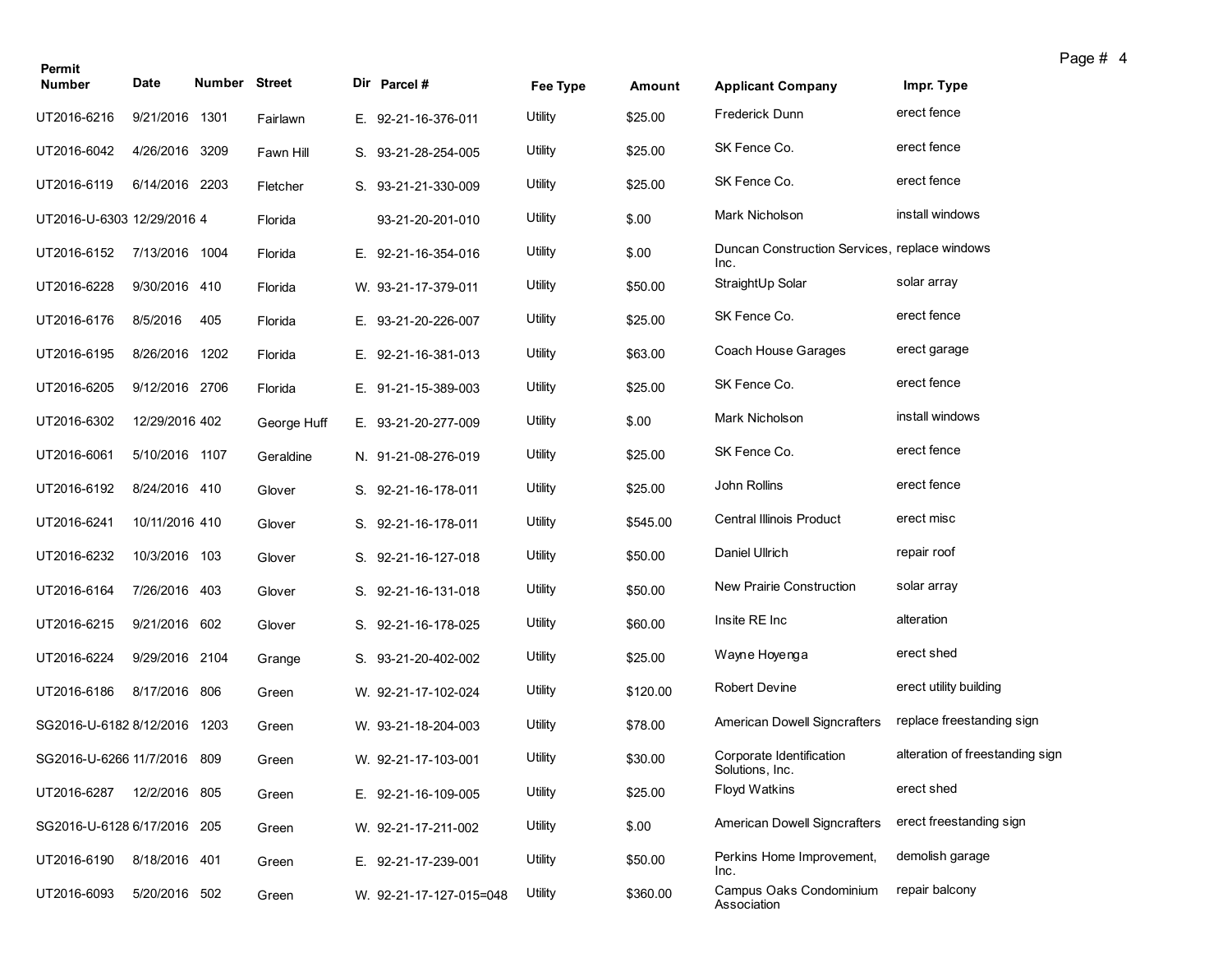| Permit                       |                |               |                   |                           |          |          |                             | Page # 5                        |
|------------------------------|----------------|---------------|-------------------|---------------------------|----------|----------|-----------------------------|---------------------------------|
| <b>Number</b>                | Date           | Number Street |                   | Dir Parcel #              | Fee Type | Amount   | <b>Applicant Company</b>    | Impr. Type                      |
| UT2016-6045                  | 4/26/2016 1311 |               | Greenridge        | S. 91-21-15-306-036       | Utility  | \$25.00  | SK Fence Co.                | erect fence                     |
| SG2016-U-6018 3/21/2016 700  |                |               | Gregory           | S. 93-21-18-280-022       | Utility  | \$30.00  | First Ad Comm               | erect 1 wall sign               |
| SG2016-U-6154 7/13/2016 701  |                |               | Gregory           | S. 93-21-18-277-025 (024) | Utility  | \$30.00  | Clover Signs LLC            | erect 1 projecting sign         |
| SG2016-U-5992 2/2/2016       |                | 701           | Gregory           | S. 93-21-18-277-025 (024) | Utility  | \$33.00  | Prairie Signs Inc.          | erect 1 projecting sign-Suite F |
| UT2016-6113                  | 6/14/2016 303  |               | Griggs            | W. 91-21-08-383-004       | Utility  | \$154.00 | Union Roofing Co.           | repair roof                     |
| UT2016-6226                  | 9/30/2016 711  |               | Grove             | S. 92-21-17-286-017       | Utility  | \$50.00  | StraightUp Solar            | solar array                     |
| UT2016-6040                  | 4/18/2016 401  |               | Grove             | S. 92-21-17-244-003       | Utility  | \$100.00 | Coach House Garages         | erect garage                    |
| UT2016-6285                  | 12/2/2016 601  |               | Guardian          | N. 91-21-09-426-014       | Utility  | \$390.00 | Guardian West               | alteration of factory           |
| UT2016-6109                  | 6/7/2016       | 1911          | Harding           | S. 93-21-20-276-018       | Utility  | \$96.00  | StraightUp Solar            | solar array                     |
| UT2016-6278                  | 11/22/2016 208 |               | Hartle            | S. 92-21-16-129-009       | Utility  | \$50.00  | P.J. Hemphill               | install windows                 |
| UT2016-6105                  | 6/7/2016       | 707           | Hawthorne         | E. 92-21-16-307-004       | Utility  | \$.00    | Collin Carlier              | replace windows                 |
| UT2016-6197                  | 8/31/2016 207  |               | High              | W. 92-21-17-213-001       | Utility  | \$50.00  | <b>Window World</b>         | replace windows                 |
| UT2016-6011                  | 3/10/2016 302  |               | High              | W. 92-21-17-137-011       | Utility  | \$.00    | Allen Booth                 | repair sfr                      |
| SG2016-U-6075 5/17/2016 1901 |                |               | <b>High Cross</b> | S. 93-21-22-280-001       | Utility  | \$30.00  | Riggs Beer Company          | erect 1 awning sign             |
| UT2016-6194                  | 8/26/2016 813  |               | Hill              | W. 91-21-08-302-008       | Utility  | \$50.00  | Moseley Bros, Inc.          | erect deck                      |
| UT2016-6183                  | 8/15/2016 813  |               | Hill              | W. 91-21-08-302-008       | Utility  | \$50.00  | Moseley Bros, Inc.          | repair mfr                      |
| UT2016-6036                  | 4/14/2016 1607 |               | Horizon           | S. 93-21-28-408-004       | Utility  | \$50.00  | Mark Warner                 | erect deck                      |
| UT2016-6009                  | 3/7/2016       | 2103          | <b>Ikenberry</b>  | S. 93-21-21-402-012       | Utility  | \$111.00 | StraightUp Solar            | solar array                     |
| UT2016-6027                  | 4/1/2016       | 406           | Illinois          | W. 92-21-17-134-011       | Utility  | \$50.00  | Roofs by Rodger             | repair roof                     |
| UT2016-6144                  | 6/29/2016 503  |               | Indiana           | W. 93-21-17-331-003       | Utility  | \$50.00  | White Roofing & Contracting | repair roof                     |
| UT2016-6233                  | 10/5/2016 209  |               | Indiana           | W. 93-21-17-332-006       | Utility  | \$117.00 | New Prairie Construction    | solar array                     |
| UT2016-6166                  | 7/27/2016 503  |               | Indiana           | W. 93-21-17-331-003       | Utility  | \$50.00  | StraightUp Solar            | solar array                     |
| UT2016-6174                  | 8/5/2016       | 209           | Indiana           | W. 93-21-17-332-006       | Utility  | \$51.00  | StraightUp Solar            | solar array                     |
| UT2016-6160                  | 7/18/2016 807  |               | Indiana           | W. 93-21-17-304-002       | Utility  | \$50.00  | Russ Rosenberger            | erect utility building          |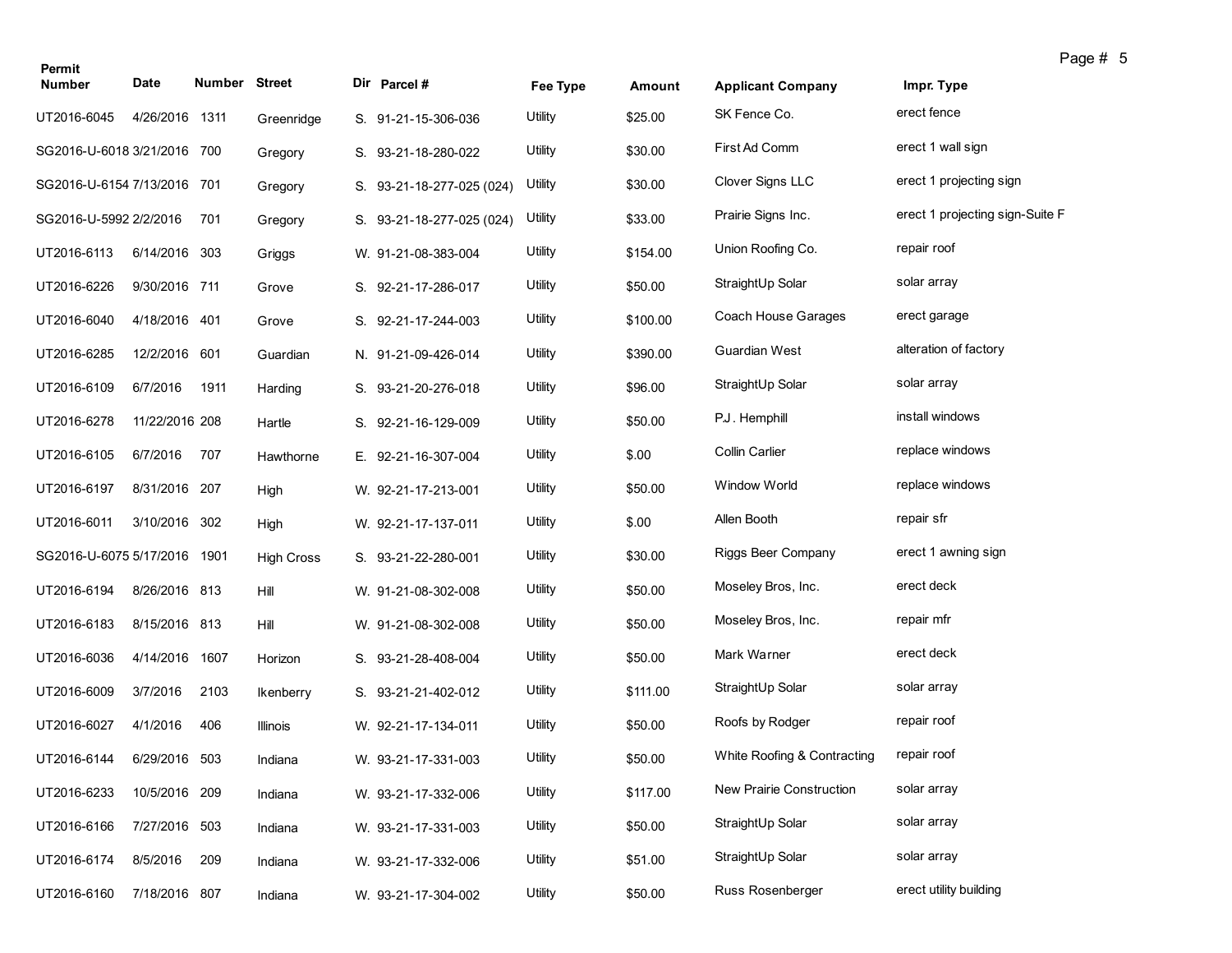| Permit                      |                 |                      |              |                     |          |          |                                             |                                                        | Page # 6 |
|-----------------------------|-----------------|----------------------|--------------|---------------------|----------|----------|---------------------------------------------|--------------------------------------------------------|----------|
| <b>Number</b>               | Date            | <b>Number Street</b> |              | Dir Parcel#         | Fee Type | Amount   | <b>Applicant Company</b>                    | Impr. Type                                             |          |
| UT2016-6272                 | 11/9/2016 201   |                      | Industrial   | S. 91-21-15-226-027 | Utility  | \$25.00  | Paul Tatman                                 | erect fence                                            |          |
| SG2016-U-6271 11/9/2016 201 |                 |                      | Industrial   | S. 91-21-15-226-027 | Utility  | \$60.00  | American Dowell Signcrafters                | erect 2 wall signs                                     |          |
| UT2016-6250                 | 10/18/2016 805  |                      | lowa         | W. 93-21-17-302-004 | Utility  | \$50.00  | Gabe Stoll                                  | erect tent                                             |          |
| UT2016-6037                 | 4/14/2016 509   |                      | lowa         | W. 93-21-17-328-011 | Utility  | \$50.00  | Lipa Enterprises, Inc./Country<br>Carpentry | repair roof                                            |          |
| UT2016-6049                 | 5/2/2016        | 1405                 | Kinch        | S. 92-21-16-476-028 | Utility  | \$25.00  | SK Fence Co.                                | erect fence                                            |          |
| UT2016-6016                 | 3/21/2016       | 1206                 | Lanore       | S. 92-21-16-477-003 | Utility  | \$50.00  | <b>Bosworth Roofing</b>                     | repair roof                                            |          |
| UT2016-6133                 | 6/22/2016 2211  |                      | Lantern Hill | E. 91-21-15-304-015 | Utility  | \$25.00  | Main Street Fencing Co.                     | erect fence                                            |          |
| UT2016-6281                 | 11/28/2016 1610 |                      | Lexington    | E. To Be Determined | Utility  | \$25.00  | SK Fence Co.                                | erect fence                                            |          |
| UT2016-6282                 | 11/28/2016 1612 |                      | Lexington    | E. To Be Determined | Utility  | \$25.00  | SK Fence Co.                                | erect fence                                            |          |
| SG2016-U-6269 11/9/2016     |                 | 1908                 | Lincoln      | N. 91-21-05-301-011 | Utility  | \$60.00  | PNP Hospitality Inc.                        | erect 2 wall signs                                     |          |
| SG2016-U-6270 11/9/2016     |                 | 1908                 | Lincoln      | N. 91-21-05-301-011 | Utility  | \$30.00  | PNP Hospitality, Inc.                       | reface one freestanding sign                           |          |
| UT2016-6170                 | 8/1/2016        | 902                  | Lincoln      | N. 91-21-08-151-037 | Utility  | \$84.00  | <b>Bullock Garages</b>                      | erect garage                                           |          |
| SG2016-U-6289 12/7/2016     |                 | 1908                 | Lincoln      | N. 91-21-05-301-011 | Utility  | \$72.00  | Eono Lodge                                  | alter readerboard with electronic<br>freestanding sign |          |
| UT2016-6159                 | 7/18/2016       | 1500                 | Lincoln      | N. 91-21-08-101-027 | Utility  | \$50.00  | David L. Scheitlin Construction             | interior gut                                           |          |
| UT2016-6279                 | 11/28/2016 1110 |                      | Lincoln      | N. 91-21-08-151-006 | Utility  | \$50.00  | Window World                                | install windows                                        |          |
| UT2016-6062                 | 5/10/2016 1110  |                      | Lincoln      | N. 91-21-08-151-006 | Utility  | \$25.00  | Shahla Doroud                               | erect fence                                            |          |
| SG2016-U-6081 5/18/2016 610 |                 |                      | Lincoln      | N. 91-21-08-303-026 | Utility  | \$101.00 | Bendsen Signs & Graphics                    | erect 1 freestanding sign                              |          |
| SG2016-U-6080 5/18/2016 610 |                 |                      | Lincoln      | N. 91-21-08-303-026 | Utility  | \$92.00  | Bendsen Signs & Graphics                    | erect 1 wall sign                                      |          |
| UT2016-6051                 | 5/2/2016        | 1002                 | Lincoln      | S. 93-21-17-302-001 | Utility  | \$50.00  | Nabor House                                 | erect tent                                             |          |
| UT2016-6177                 | 8/5/2016        | 1516                 | Lincolnwood  | S. 92-21-16-478-014 | Utility  | \$25.00  | SK Fence Co.                                | erect fence                                            |          |
| UT2016-6188                 | 8/18/2016 1608  |                      | Lincolnwood  | S. 92-21-16-478-018 | Utility  | \$50.00  | <b>Bosworth Roofing</b>                     | repair roof                                            |          |
| SG2016-U-6052 5/2/2016      |                 | 1908                 | Linview      | N. 91-21-05-304-008 | Utility  | \$30.00  | Ping An Auto Repair, LLC                    | erect 1 wall sign                                      |          |
| UT2016-6156                 | 7/13/2016 706   |                      | Lynn         | S. 92-21-16-163-006 | Utility  | \$50.00  | Geraldine Theobald                          | erect garage                                           |          |
| UT2016-6280                 | 11/28/2016 110  |                      | Lynn         | S. 92-21-16-104-014 | Utility  | \$50.00  | <b>William Fosser</b>                       | repair sfr                                             |          |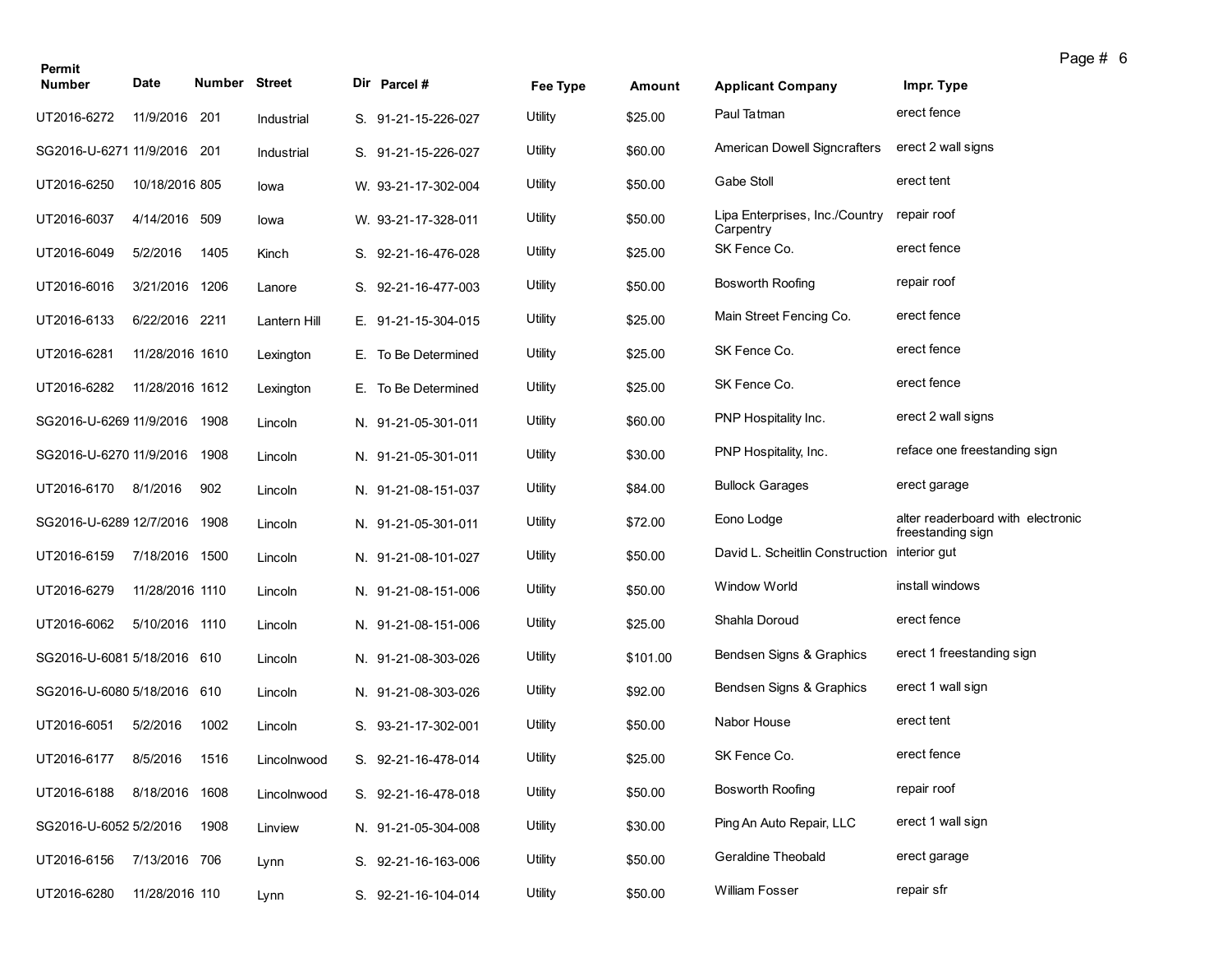| Permit<br><b>Number</b>          | Date              | <b>Number Street</b> |                   | Dir Parcel#             | Fee Type | Amount   | <b>Applicant Company</b>                  | Impr. Type             |
|----------------------------------|-------------------|----------------------|-------------------|-------------------------|----------|----------|-------------------------------------------|------------------------|
|                                  |                   |                      |                   |                         | Utility  | \$25.00  | Margaret I. Taylor                        | erect fence            |
| UT2016-6029                      | 4/1/2016          | 806                  | Lynn              | S. 92-21-16-163-014     |          |          |                                           |                        |
| UT2016-6286                      | 12/2/2016         | 135                  | Main              | W. 92-21-17-206-001     | Utility  | \$50.00  | Eric Hess Masonry                         | repair mercantile      |
| UT2016-6201                      | 9/9/2016          | 1505                 | Main              | E. 92-21-16-200-021     | Utility  | \$210.00 | Roessler Construction and<br>Contracting  | erect utility building |
| UT2016-6239                      | 10/5/2016 115     |                      | Main              | W. 92-21-17-206-007     | Utility  | \$50.00  | <b>Wells &amp; Wells Construction</b>     | alteration of business |
| UT2016-6234                      | 10/5/2016 708     |                      | Main              | W. 91-21-08-358-008&007 | Utility  | \$25.00  | SK Fence Co.                              | erect fence            |
| UT2016-6231                      | 10/3/2016         | 605                  | Main              | E. 92-21-17-232-009     | Utility  | \$88.00  | New Prairie Construction                  | solar array            |
| UT2016-6112                      | 6/14/2016 206-210 |                      | Main              | W. 92-21-17-201-009     | Utility  | \$50.00  | Cake Design Development LLC erect balcony |                        |
| SG2016-U-6300 12/22/2016 503-509 |                   |                      | Main              | E. 92-21-17-229-009     | Utility  | \$30.00  | American Dowell Signcrafters              | erect 2 wall signs     |
| UT2016-6097                      | 5/23/2016 2314    |                      | Main              | E. 91-21-10-382-010     | Utility  | \$.00    | Ryan Bergan                               | demolish garage        |
| UT2016-6161                      | 7/21/2016 502     |                      | Main              | W. 91-21-08-378-004     | Utility  | \$59.00  | Twin City Tent and Awning                 | replace miscellaneous  |
| UT2016-6229                      | 9/30/2016         | 304                  | Maple             | S. 92-21-17-240-002     | Utility  | \$57.00  | StraightUp Solar                          | solar array            |
| UT2016-5998                      | 2/12/2016         | 1605                 | <b>Marc Trail</b> | E. 93-21-28-405-003     | Utility  | \$25.00  | SK Fence Co.                              | erect fence            |
| UT2016-6180                      | 8/11/2016 1708    |                      | <b>Marc Trail</b> | E. 93-21-28-402-010     | Utility  | \$25.00  | Andy Melchi                               | erect shed             |
| UT2016-6236                      | 10/5/2016 507     |                      | McCullough        | S. 92-21-17-176-011     | Utility  | \$25.00  | Casey Smith                               | erect shed             |
| UT2016-6149                      | 7/6/2016          | 1202                 | McHenry           | E. 93-21-21-330-007     | Utility  | \$25.00  | Benjamin & Elizabeth Kaap                 | erect fence            |
| UT2016-6259                      | 10/27/2016 105    |                      | Meadow            | W. 93-21-20-202-002     | Utility  | \$50.00  | O.E. Schrock, Inc.                        | partial demolition     |
| UT2016-6111                      | 6/10/2016 507     |                      | Michigan          | W. 93-21-17-376-001     | Utility  | \$25.00  | SK Fence Co.                              | erect balcony          |
| UT2016-6142                      | 6/29/2016 1701    |                      | Michigan          | E. 92-21-16-477-001     | Utility  | \$50.00  | Jon Hawk                                  | repair roof            |
| UT2016-6207                      | 9/12/2016 701     |                      | Michigan          | W. 93-21-17-355-004     | Utility  | \$240.00 | Advance Deck & Sunroom                    | erect misc             |
| UT2016-6058                      | 5/5/2016          | 508 &<br>510         | Michigan          | E. 93-21-17-430-007     | Utility  | \$50.00  | Campus Property Management repair balcony |                        |
| UT2016-6059                      | 5/5/2016          | 508 &<br>510         | Michigan          | E. 93-21-17-430-007     | Utility  | \$50.00  | Campus Property Management repair balcony |                        |
| UT2016-6021                      | 3/28/2016 2303    |                      | Michigan          | E. 91-21-15-351-034     | Utility  | \$25.00  | SK Fence Co.                              | erect fence            |
| UT2016-6171                      | 8/1/2016          | 602                  | Michigan          | W. 93-21-17-308-030     | Utility  | \$94.00  | Coach House Garages                       | erect garage           |
| UT2016-6218                      | 9/21/2016 2103    |                      | Mills             | S. 93-21-20-427-008     | Utility  | \$25.00  | SK Fence Co.                              | erect fence            |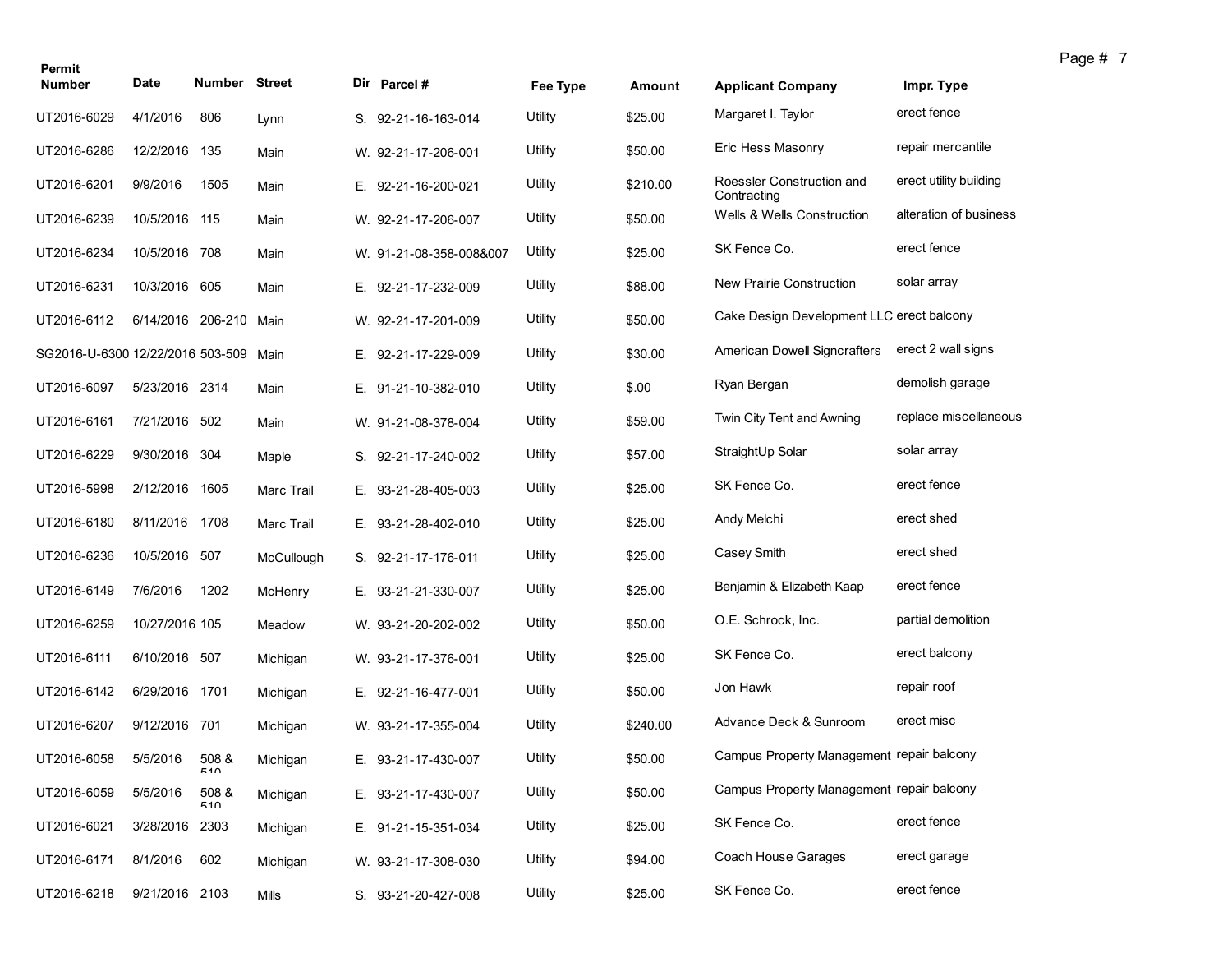| Permit                       |                |                      |            |                         |                |          |                                     |                           |
|------------------------------|----------------|----------------------|------------|-------------------------|----------------|----------|-------------------------------------|---------------------------|
| <b>Number</b>                | Date           | <b>Number Street</b> |            | Dir Parcel #            | Fee Type       | Amount   | <b>Applicant Company</b>            | Impr. Type                |
| UT2016-6115                  | 6/14/2016 1314 |                      | Montgomery | S. 91-21-15-390-005     | <b>Utility</b> | \$25.00  | SK Fence Co.                        | erect fence               |
| UT2016-6120                  | 6/14/2016      | 1605                 | Montgomery | S. 91-21-15-387-008     | Utility        | \$25.00  | SK Fence Co.                        | erect fence               |
| UT2016-6092                  | 5/20/2016 1316 |                      | Montgomery | S. 91-21-15-390-004     | Utility        | \$394.00 | Service Master DSI                  | repair sfr                |
| UT2016-6068                  | 5/13/2016 1407 |                      | Montgomery | S. 91-21-15-387-044     | Utility        | \$25.00  | Kevin Dozier                        | erect fence               |
| UT2016-6034                  | 4/8/2016       | 1318                 | Montgomery | S. 91-21-15-390-003     | Utility        | \$25.00  | Jeremy Cunningham                   | erect fence               |
| UT2016-6116                  | 6/14/2016 2005 |                      | Morrow     | S. 93-21-21-202-018     | Utility        | \$25.00  | SK Fence Co.                        | erect fence               |
| UT2016-6219                  | 9/28/2016 1709 |                      | Mumford    | E. 93-21-21-402-001     | Utility        | \$25.00  | <b>Ball Construction</b>            | erect fence               |
| UT2016-6070                  | 5/13/2016 106  |                      | Mumford    | W. 93-21-20-251-017     | Utility        | \$50.00  | Amy Young & Michael Trott           | erect utility building    |
| UT2016-6015                  | 3/16/2016 107  |                      | Mumford    | W. 93-21-20-252-013     | Utility        | \$120.00 | StraightUp Solar                    | solar array               |
| UT2016-6095                  | 5/23/2016 3009 |                      | Myra Ridge | S. 93-21-28-278-001     | Utility        | \$50.00  | <b>Taylor'd Restorations</b>        | alteration of sfr         |
| SG2016-U-6004 2/23/2016 1111 |                |                      | Napleton   | 91-21-04-151-003        | Utility        | \$36.00  | American Dowell Signcrafters        | erect 1 freestanding sign |
| SG2016-U-6003 2/23/2016 1111 |                |                      | Napleton   | 91-21-04-151-003        | Utility        | \$30.00  | <b>American Dowell Signcrafters</b> | erect 1 wall sign         |
| SG2016-U-6148 7/5/2016       |                | 1111                 | Napleton   | 91-21-04-151-003        | Utility        | \$48.00  | Monitor Sign Service                | install 4 wall signs      |
| UT2016-6242                  | 10/11/2016 812 |                      | Nevada     | W. 92-21-17-153-016     | Utility        | \$50.00  | Mode 3 Architecture                 | repair mfr balcony        |
| UT2016-6268                  | 11/7/2016      | 2906                 | Oak        | N. 91-15-31-400-021(A)  | Utility        | \$81.00  | Petry-Kuhne Co.                     | erect utility building    |
| UT2016-6132                  | 6/22/2016 1412 |                      | Ogelthorpe | S. 91-21-15-387-039     | Utility        | \$25.00  | Steven Ford                         | erect fence               |
| UT2016-6108                  | 6/7/2016       | 703                  | Ohio       | W. 93-21-17-307-009     | Utility        | \$60.00  | StraightUp Solar                    | solar array               |
| UT2016-6143                  | 6/29/2016 607  |                      | Ohio       | W. 93-21-17-307-013     | Utility        | \$50.00  | Diane Plewa & Rhett Hasty           | erect misc                |
| UT2016-6038                  | 4/14/2016 805  |                      | Ohio       | W. 93-21-17-303-004/005 | Utility        | \$25.00  | 4-H House                           | erect shed                |
| SG2016-U-6082 5/18/2016 508  |                |                      | Orchard    | N. 91-21-08-327-013     | Utility        | \$126.00 | Bendsen Signs & Graphics            | erect 3 wall signs        |
| UT2016-6262                  | 11/2/2016 105  |                      | Oregon     | E. 92-21-17-263-030     | Utility        | \$25.00  | Kouski Landscape Co.                | erect fence               |
| UT2016-6220                  | 9/28/2016 901  |                      | Oregon     | E. 92-21-16-163-001     | Utility        | \$50.00  | Jimmy Wilson                        | replace windows           |
| UT2016-6030                  | 4/5/2016       | 700                  | Oregon     | W. 92-21-17-156-016     | Utility        | \$50.00  | Northen Concrete                    | demolish garage           |
| UT2016-6169                  | 8/1/2016       | 908                  | Oregon     | E. 92-21-16-158-006     | Utility        | \$25.00  | SK Fence Co.                        | erect fence               |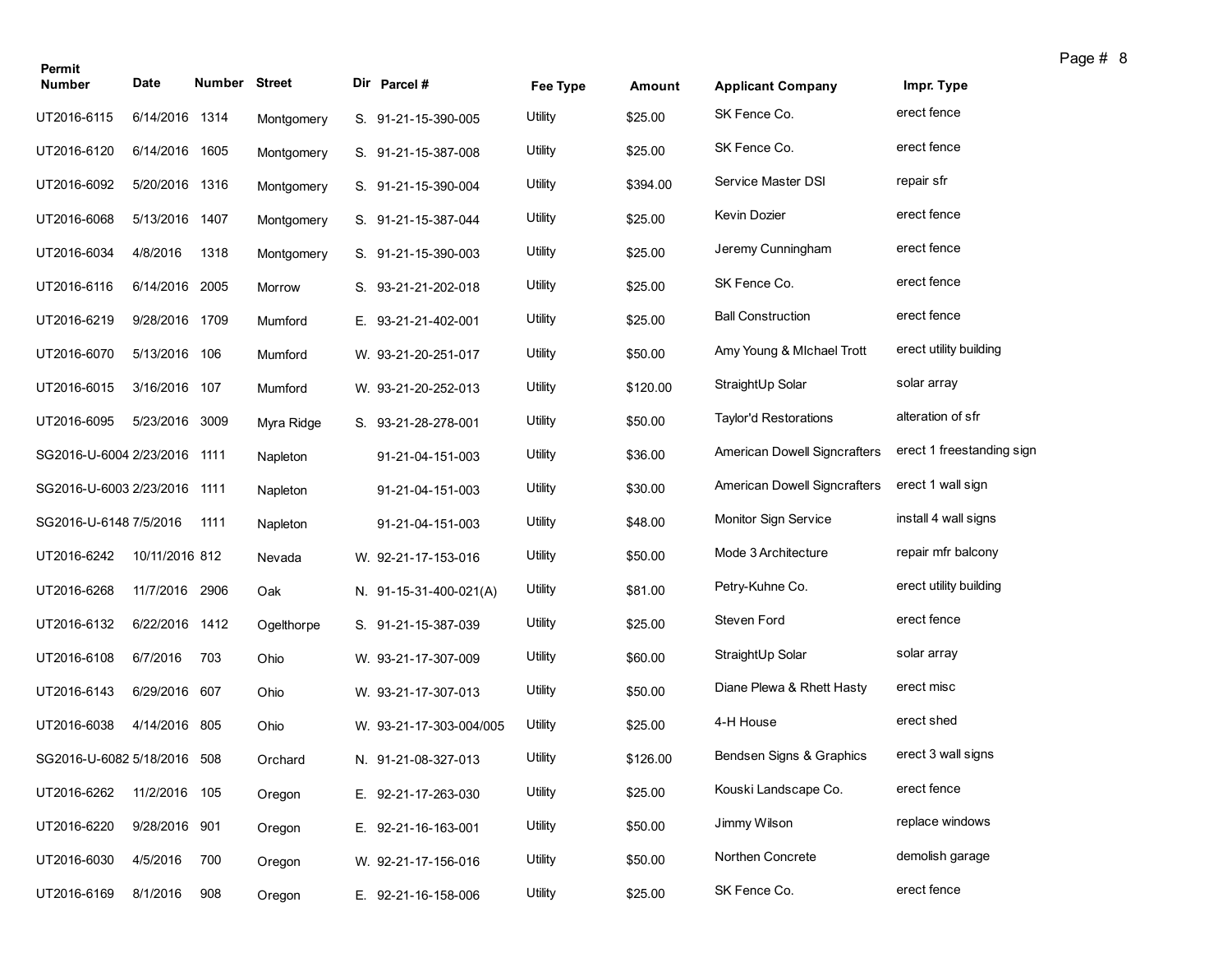| Permit                                  |                 |               |              |                     |          |          |                                             |                                          | Page # 9 |
|-----------------------------------------|-----------------|---------------|--------------|---------------------|----------|----------|---------------------------------------------|------------------------------------------|----------|
| <b>Number</b>                           | Date            | Number Street |              | Dir Parcel #        | Fee Type | Amount   | <b>Applicant Company</b>                    | Impr. Type                               |          |
| UT2016-6168                             | 8/1/2016        | 906           | Park         | E. 91-21-09-307-003 | Utility  | \$25.00  | Karen James                                 | erect fence                              |          |
| UT2016-6010                             | 3/9/2016        | 403           | Park         | W. 91-21-08-328-006 | Utility  | \$50.00  | Winn Welding                                | repair mfr                               |          |
| SG2016-U-6091 5/20/2016 611             |                 |               | Park         | W. 91-21-08-310-001 | Utility  | \$32.00  | Bendsen Signs & Graphics                    | erect 1 wall sign                        |          |
| UT2016-6162                             | 7/21/2016 201   |               | Park         | W. 91-21-08-402-004 | Utility  | \$.00    | <b>Stephen Francis</b>                      | replace windows                          |          |
| UT2016-6158                             | 7/13/2016 1204  |               | Patton       | S. 92-21-16-330-005 | Utility  | \$25.00  | Northern Concrete                           | erect fence                              |          |
| UT2016-6217                             | 9/21/2016 2109  |               | Pennsylvania | E. 91-21-15-352-007 | Utility  | \$25.00  | Moises P. Balanay                           | erect shed                               |          |
| UT2016-6283                             | 11/28/2016 2306 |               | Pennsylvania | E. 91-21-15-351-014 | Utility  | \$25.00  | Alex East                                   | erect fence                              |          |
| UT2016-6001                             | 2/18/2016 503   |               | Pennsylvania | E. 93-21-17-480-002 | Utility  | \$.00    | Jason Wood                                  | repair sfr                               |          |
| UT2016-6126                             | 6/15/2016 1411  |               | Pennsylvania | E. 92-21-16-382-024 | Utility  | \$.00    | Fadi Awayda                                 | replace windows                          |          |
| UT2016-6225                             | 9/29/2016 1005  |               | Pennsylvania | E. 92-21-16-353-008 | Utility  | \$50.00  | Baraka Property & Trust                     | replace windows                          |          |
| SG2016-U-5985 1/25/2016 802             |                 |               | Perkins      | E. 91-21-04-352-034 | Utility  | \$30.00  | Monitor Sign Service                        | alter freestanding sign                  |          |
| SG2016-U-5989 1/25/2016 802             |                 |               | Perkins      | E. 91-21-04-352-034 | Utility  | \$42.00  | Monitor Sign Service                        | erect 1 wall sign                        |          |
| SG2016-U-5986 1/25/2016 802             |                 |               | Perkins      | E. 91-21-04-352-034 | Utility  | \$33.00  | Monitor Sign Service                        | erect 1 wall sign                        |          |
| SG2016-U-5988 1/25/2016 802             |                 |               | Perkins      | E. 91-21-04-352-034 | Utility  | \$30.00  | Monitor Sign Service                        | erect 1 wall sign                        |          |
| SG2016-U-5987 1/25/2016 802             |                 |               | Perkins      | E. 91-21-04-352-034 | Utility  | \$30.00  | Monitor Sign Service                        | erect 1 wall sign                        |          |
| SG2016-U-6104 6/6/2016                  |                 | 1720          | Philo        | S. 93-21-21-201-012 | Utility  | \$30.00  | Bendsen Signs & Graphics                    | erect 1 wall sign                        |          |
| SG2016-U-6240 10/10/2016 2005           |                 |               | Philo        | S. 93-21-21-180-011 | Utility  | \$30.00  | <b>City Quick Mart</b>                      | erect 1 wall sign                        |          |
| UT2016-6135                             | 6/22/2016 1503  |               | Philo        | S. 92-21-16-379-044 | Utility  | \$.00    | RPH Maintenance & Home<br>Improvements Inc. | replace windows                          |          |
| SG2016-U-6028 4/1/2016                  |                 | 1901          | Philo        | S. 93-21-21-176-013 | Utility  | \$32.00  | Ace Sign Co.                                | erect 1 wall sign                        |          |
| UT2016-6138                             | 6/28/2016 2200  |               | Philo        | S. 93-21-21-400-002 | Utility  | \$50.00  | Sola Gratia Farm                            | erect misc                               |          |
| SG2016-U-6257 10/26/2016 1901           |                 |               | Philo        | S. 93-21-21-176-013 | Utility  | \$43.00  | Ace Sign Co.                                | erect 1 wall sign                        |          |
| UT2016-6203                             | 9/9/2016        | 1603          | Philo        | S. 92-21-16-382-025 | Utility  | \$50.00  | David Schaefer                              | replace windows                          |          |
| SG2016-U-6256 10/25/2016 1821           |                 |               | Philo        | S. 93-21-21-126-009 | Utility  | \$30.00  | Corporate Identification<br>Solutions, Inc. | alteration of existing freestanding sign |          |
| SG2016-U-6184 8/15/2016 1803-180! Philo |                 |               |              | S. 93-21-21-126-050 | Utility  | \$126.00 | <b>Integrity Sign Sollutions</b>            | erect 2 wall signs                       |          |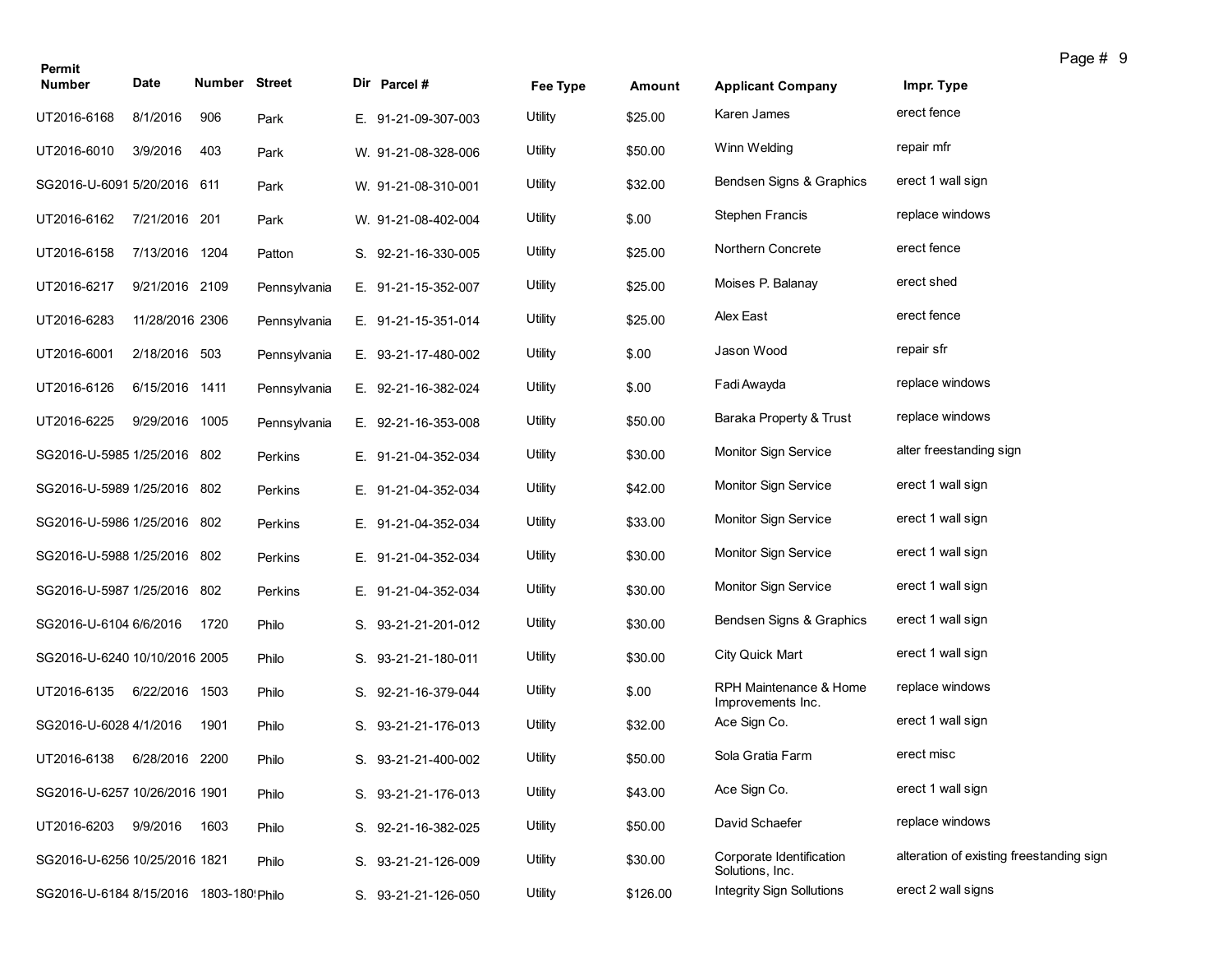| Permit                 |                 |                      |                    |    |                     |          |               |                                |                   |
|------------------------|-----------------|----------------------|--------------------|----|---------------------|----------|---------------|--------------------------------|-------------------|
| <b>Number</b>          | Date            | <b>Number Street</b> |                    |    | Dir Parcel #        | Fee Type | <b>Amount</b> | <b>Applicant Company</b>       | Impr. Type        |
| UT2016-6267            | 11/7/2016       | 2711                 | Plantation         |    | E. 93-21-22-329-004 | Utility  | \$108.00      | StraightUp Solar               | solar array       |
| UT2016-6054            | 5/4/2016        | 2211                 | Pond               |    | S. 93-21-21-329-014 | Utility  | \$754.00      | J.J. Swartz Co.                | repair sfr        |
| UT2016-6090            | 5/19/2016 2401  |                      | Pond               |    | S. 93-21-21-376-032 | Utility  | \$25.00       | Kelsey & Chris Angel           | erect fence       |
| UT2016-6057            | 5/5/2016        | 506                  | Poplar             |    | S. 92-21-16-177-003 | Utility  | \$25.00       | Tim Gibbs                      | erect fence       |
| SG2016-U-6032 4/6/2016 |                 | 900                  | Race               |    | S. 93-21-17-401-023 | Utility  | \$30.00       | <b>Cornerstone Fellowship</b>  | erect 1 wall sign |
| UT2016-6041            | 4/18/2016 903   |                      | Race               |    | S. 93-21-17-327-010 | Utility  | \$50.00       | StraightUp Solar               | solar array       |
| UT2016-6293            | 12/15/2016 2110 |                      | Race               |    | S. 93-21-20-401-020 | Utility  | \$25.00       | Gaines Fence Co.               | erect fence       |
| UT2016-6247            | 10/18/2016 2106 |                      | Race               |    | S. 93-21-20-401-002 | Utility  | \$25.00       | SK Fence Co.                   | erect fence       |
| UT2016-6046            | 4/26/2016 2501  |                      | Scovill            |    | E. 93-21-20-478-003 | Utility  | \$25.00       | <b>Brooks Creek Cedar</b>      | erect fence       |
| UT2016-6145            | 7/1/2016        | 710                  | Scovill            | Е. | 93-21-21-356-016    | Utility  | \$25.00       | <b>Bryce Hartranft</b>         | erect shed        |
| UT2016-6227            | 9/30/2016       | 2306                 | Shurts             |    | 93-21-20-476-031    | Utility  | \$96.00       | StraightUp Solar               | solar array       |
| UT2016-6048            | 5/2/2016        | 2501                 | Skyline            |    | N. 91-21-03-102-005 | Utility  | \$25.00       | Jake Buchanan                  | erect fence       |
| UT2016-6238            | 10/5/2016 2705  |                      | Skyline            |    | N. 91-21-03-101-006 | Utility  | \$25.00       | Justin A. Stutes               | erect shed        |
| UT2016-6246            | 10/18/2016 2701 |                      | Skyline            |    | N. 91-21-03-101-008 | Utility  | \$25.00       | Charles & Earleen Peters       | erect shed        |
| UT2016-6031            | 4/6/2016        | 1004-100 Smith       |                    |    | S. 91-21-15-326-012 | Utility  | \$60.00       | <b>Brian Dodd</b>              | repair mfr        |
| UT2016-6187            | 8/17/2016 912   |                      | Springfield        |    | W. 91-21-07-487-006 | Utility  | \$60.00       | Window World                   | replace windows   |
| UT2016-6173            | 8/5/2016        | 407                  | Springfield        |    | W. 92-21-17-131-014 | Utility  | \$270.00      | StraightUp Solar               | solar array       |
| UT2016-6002            | 2/22/2016 312   |                      | Springfield        |    | W. 92-21-17-130-014 | Utility  | \$50.00       | Kennedy Wilson                 | remodel mfr       |
| UT2016-6089            | 5/19/2016       | 1833                 | <b>Stone Creek</b> |    | S. 93-21-22-152-002 | Utility  | \$25.00       | SK Fence Co.                   | erect fence       |
| UT2016-6175            | 8/5/2016        | 2954                 | Stone Creek        |    | E. 93-21-22-403-001 | Utility  | \$25.00       | SK Fence Co.                   | erect fence       |
| UT2016-6140            | 6/28/2016 3052  |                      | <b>Stone Creek</b> |    | E. 93-21-22-426-001 | Utility  | \$25.00       | SK Fence Co.                   | erect fence       |
| UT2016-5999            | 2/12/2016 3064  |                      | Stone Creek        |    | E. 93-21-22-426-004 | Utility  | \$25.00       | SK Fence Co.                   | erect fence       |
| UT2016-6103            | 6/6/2016        | 2213                 | Stonebrooke        |    | S. 93-21-22-426-009 | Utility  | \$50.00       | <b>Dreamworks Construction</b> | erect deck        |
| UT2016-5993            | 2/8/2016        | 2413                 | Stricker           |    | S. 93-21-22-476-010 | Utility  | \$25.00       | William Borrini                | erect fence       |

Page # 10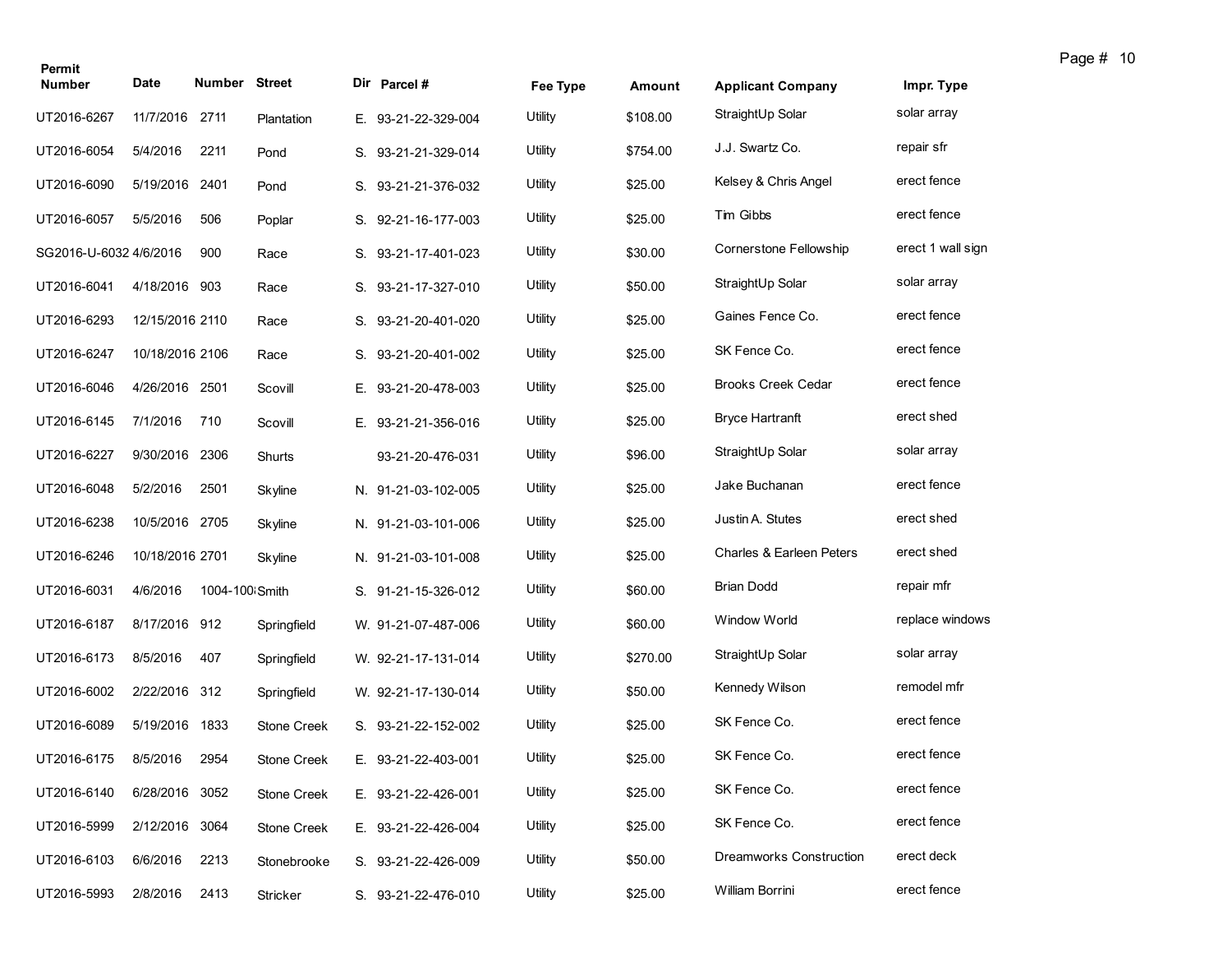| Permit                        |                |               |             |                                    |          |          |                                           |                                              | Page # 11 |
|-------------------------------|----------------|---------------|-------------|------------------------------------|----------|----------|-------------------------------------------|----------------------------------------------|-----------|
| <b>Number</b>                 | Date           | Number Street |             | Dir Parcel #                       | Fee Type | Amount   | <b>Applicant Company</b>                  | Impr. Type                                   |           |
| UT2016-6189                   | 8/18/2016      | 1906          | Summit      | E. 93-21-28-227-009                | Utility  | \$50.00  | PSR Enterprises Inc.                      | repair roof                                  |           |
| UT2016-6050                   | 5/2/2016       | 2710          | Summit      | S. 93-21-28-229-007                | Utility  | \$25.00  | SK Fence Co.                              | erect fence                                  |           |
| UT2016-6139                   | 6/28/2016 2708 |               | Summit      | S. 93-21-28-229-008                | Utility  | \$50.00  | Window World                              | replace windows                              |           |
| UT2016-6118                   | 6/14/2016 2913 |               | Susan Stone | S. 93-21-28-231-014                | Utility  | \$25.00  | SK Fence Co.                              | erect fence                                  |           |
| UT2016-6012                   | 3/10/2016 3004 |               | Tatman      | E. 91-21-15-226-023                | Utility  | \$25.00  | SK Fence Co.                              | erect fence                                  |           |
| SG2016-U-6265 11/3/2016 202   |                |               | University  | W. 91-21-08-402-008                | Utility  | \$30.00  | <b>MALALLC</b>                            | erect freestanding sign                      |           |
| SG2016-U-6277 11/22/2016 110  |                |               | University  | E. $91-21-08-405-038$ (a)          | Utility  | \$30.00  | <b>American Dowell Signcrafters</b>       | erect 1 wall sign                            |           |
| UT2016-6137                   | 6/24/2016 602  |               | University  | W. 91-21-08-310-001A               | Utility  | \$234.00 | Petry-Kuhne Co.                           | replace windows                              |           |
| SG2016-U-5995 2/9/2016        |                | 202           | University  | E. 91-21-08-405-038                | Utility  | \$30.00  | Signs Now Downers Grove                   | erect 1 wall sign                            |           |
| SG2016-U-5996 2/9/2016        |                | 202           | University  | E. 91-21-08-405-038                | Utility  | \$30.00  | Signs Now Downers Grove                   | erect 1 wall sign                            |           |
| UT2016-6208                   | 9/13/2016 1106 |               | University  | W. 91-21-07-431-004                | Utility  | \$50.00  | Barber & DeAtley                          | foundation                                   |           |
| UT2016-6210                   | 9/13/2016 1100 |               | University  | E. 91-21-09-306-001                | Utility  | \$280.00 | Gorski Reifsteck Architects               | repair roof                                  |           |
| SG2016-U-6297 12/21/2016 1106 |                |               | University  | W. 91-21-07-431-004                | Utility  | \$141.00 | United Sign & Awning                      | erect 6 wall signs                           |           |
| UT2016-6165                   | 7/26/2016 602  |               | University  | W. 91-21-08-310-001A               | Utility  | \$276.00 | Petry-Kuhne Co.                           | replace windows                              |           |
| SG2016-U-6086 5/18/2016 509   |                |               | University  | W. 91-21-08-376-027thru034 Utility |          | \$133.00 | Bendsen Signs & Graphics                  | erect 1 wall sign and 1 freestanding<br>sign |           |
| SG2016-U-6085 5/18/2016 707   |                |               | University  | W. 91-21-08-356-002                | Utility  | \$103.00 | Bendsen Signs & Graphics                  | erect 1 freestanding sign                    |           |
| SG2016-U-6084 5/18/2016 708   |                |               | University  | W. 91-21-08-307-003                | Utility  | \$30.00  | Bendsen Signs & Graphics                  | erect 1 freestanding sign                    |           |
| SG2016-U-6079 5/17/2016 505   |                |               | University  | W. 91-21-08-376-037                | Utility  | \$147.00 | Bendsen Signs & Graphics                  | erect 3 wall signs                           |           |
| SG2016-U-6298 12/21/2016 1106 |                |               | University  | W. 91-21-07-431-004                | Utility  | \$157.00 | United Sign & Awning                      | erect 1 freestanding monument sign           |           |
| SG2016-U-6014 3/16/2016 206   |                |               | University  | E. 91-21-08-405-034                | Utility  | \$30.00  | American Dowell Signcrafters              | erect 1 wall sign                            |           |
| UT2016-6211                   | 9/14/2016 2100 |               | University  | E. 91-21-09-476-003                | Utility  | \$25.00  | Diverse Creation Construction erect fence |                                              |           |
| SG2016-U-6230 10/3/2016 105   |                |               | University  | E. 91-21-08-459-007                | Utility  | \$30.00  | NuMed Urbana                              | erect wall sign                              |           |
| UT2016-6212                   | 9/14/2016 603  |               | Vermont     | W. 93-21-17-357-026                | Utility  | \$25.00  | Anne DeMarinis                            | erect fence                                  |           |
| UT2016-6039                   | 4/18/2016 202  |               | Vermont     | W. 93-21-17-381-017                | Utility  | \$180.00 | Tom Loew                                  | erect garage                                 |           |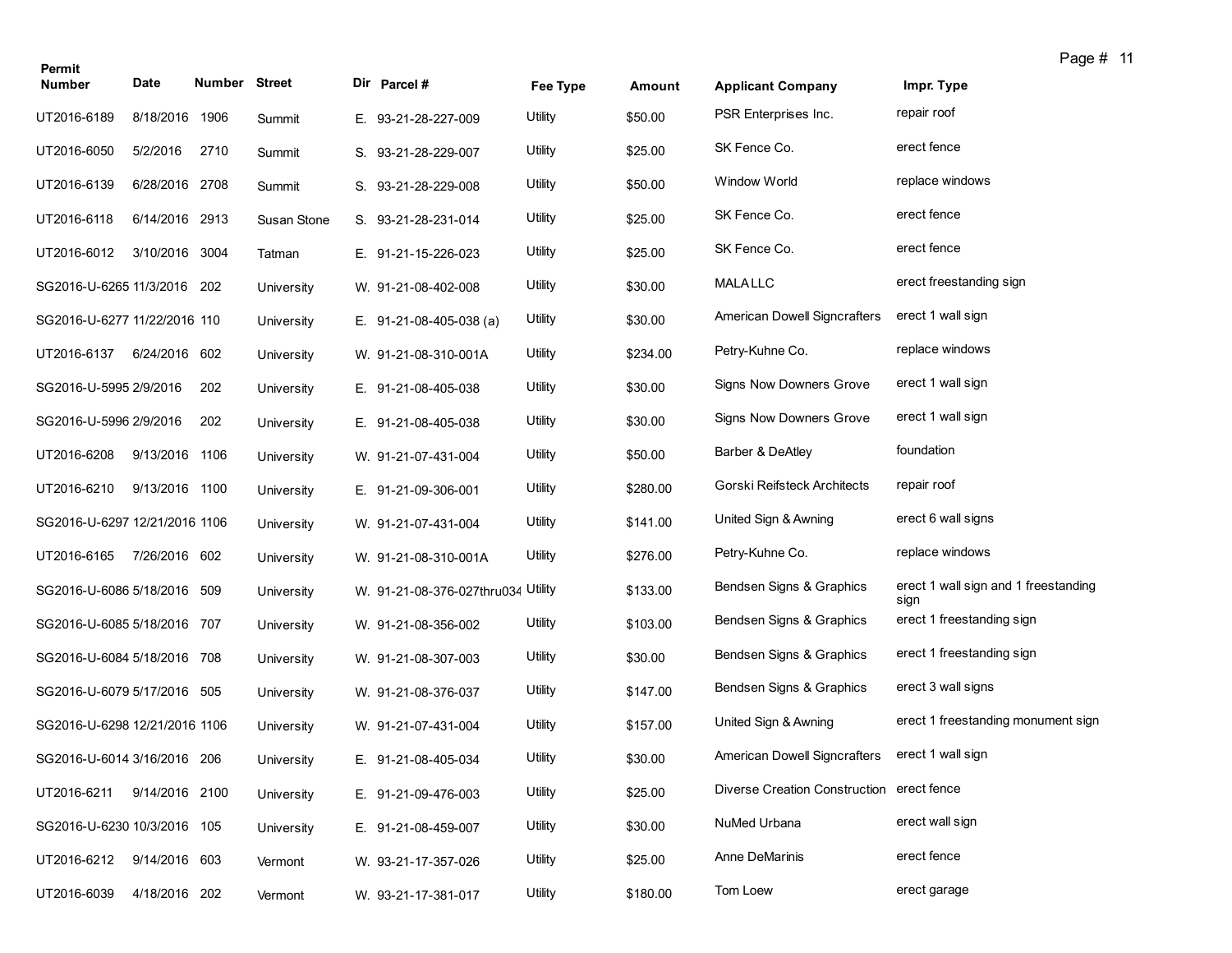| Permit                        |                 |                      |            |                         |          |          |                                     |                           | ı u |
|-------------------------------|-----------------|----------------------|------------|-------------------------|----------|----------|-------------------------------------|---------------------------|-----|
| <b>Number</b>                 | Date            | <b>Number Street</b> |            | Dir Parcel #            | Fee Type | Amount   | <b>Applicant Company</b>            | Impr. Type                |     |
| UT2016-6023                   | 3/29/2016 202   |                      | Vermont    | W. 93-21-17-381-017     | Utility  | \$50.00  | <b>Miller Enterprises</b>           | demolish garage           |     |
| UT2016-6284                   | 11/28/2016 405  |                      | Vermont    | W. 93-21-17-378-008     | Utility  | \$25.00  | <b>Brooks Creek Cedar</b>           | erect fence               |     |
| UT2016-6100                   | 6/1/2016        | 303                  | Vermont    | W. 93-21-17-382-004     | Utility  | \$50.00  | StraightUp Solar                    | solar array               |     |
| SG2016-U-6299 12/22/2016 114  |                 |                      | Vine       | N. 91-21-08-478-015A    | Utility  | \$30.00  | PR Signs, Inc.                      | erect 1 wall sign         |     |
| SG2016-U-5984 1/21/2016 203   |                 |                      | Vine       | N. 91-21-08-461-009     | Utility  | \$48.00  | <b>American Dowell Signcrafters</b> | erect 1 wall sign         |     |
| SG2016-U-6202 9/9/2016        |                 | 104                  | Vine       | S. 92-21-17-227-004     | Utility  | \$30.00  | Dyno Tune Inc.                      | erect 1 wall sign         |     |
| UT2016-6253                   | 10/25/2016 1802 |                      | Vine       | S. 93-21-20-228-001     | Utility  | \$25.00  | SK Fence Co.                        | erect fence               |     |
| UT2016-6017                   | 3/21/2016 1502  |                      | Vine       | S. 93-21-17-478-007     | Utility  | \$75.00  | Coach House Garages                 | erect garage              |     |
| SG2016-U-6020 3/28/2016 203   |                 |                      | Vine       | N. 91-21-08-461-009     | Utility  | \$30.00  | <b>American Dowell Signcrafters</b> | erect 1 freestanding sign |     |
| UT2016-6179                   | 8/11/2016 1103  |                      | Wabash     | S. 92-21-16-303-029     | Utility  | \$25.00  | SK Fence Co.                        | erect fence               |     |
| UT2016-6254                   | 10/25/2016 1002 |                      | Wabash     | S. 92-21-16-304-009     | Utility  | \$25.00  | SK Fence Co.                        | erect fence               |     |
| UT2016-6117                   | 6/14/2016 910   |                      | Wascher    | W. 91-21-07-279-020     | Utility  | \$25.00  | SK Fence Co.                        | erect fence               |     |
| UT2016-6199                   | 9/2/2016        | 404                  | Washington | E. 92-21-17-285-024     | Utility  | \$25.00  | Mary Stuart                         | erect fence               |     |
| UT2016-6198                   | 9/2/2016        | 704                  | Washington | E. 92-21-16-161-025     | Utility  | \$25.00  | Scott Bahr                          | erect fence               |     |
| UT2016-6121                   | 6/14/2016 509   |                      | Washington | E. 93-21-17-427-004     | Utility  | \$50.00  | <b>Custom Home Updates</b>          | erect deck                |     |
| UT2016-6096                   | 5/23/2016 405   |                      | Washington | W. 93-21-17-326-012     | Utility  | \$25.00  | Walter Davila                       | erect shed                |     |
| UT2016-6147                   | 7/1/2016        | 407                  | Washington | W. 93-21-17-326-011     | Utility  | \$172.00 | T&G Construction &<br>Maintenance   | erect garage              |     |
| UT2016-6181                   | 8/11/2016 918   |                      | Water      | E. 91-21-09-354-009     | Utility  | \$50.00  | John Earl Gaines                    | erect roof                |     |
| UT2016-6153                   | 7/8/2016        | 911                  | Webber     | S. 92-21-16-301-020     | Utility  | \$50.00  | <b>Becker Construction</b>          | repair roof               |     |
| UT2016-6248                   | 10/18/2016 116  |                      | Webber     | N. 91-21-09-353-020     | Utility  | \$25.00  | Russ Rosenberger                    | erect fence               |     |
| SG2016-U-6005 2/26/2016 901   |                 |                      | Western    | W. 93-21-18-228-010-013 | Utility  | \$38.00  | American Dowell Signcrafters        | erect 1 wall sign         |     |
| SG2016-U-6244 10/17/2016 2306 |                 |                      | Willow     | N. 91-21-04-151-011     | Utility  | \$30.00  | American Dowell Signcrafters        | reface freestanding sign  |     |
| UT2016-6053                   | 5/3/2016        | 2310                 | Willow     | N. 91-21-04-100-018     | Utility  | \$50.00  | Barber & DeAtley                    | foundation                |     |
| SG2016-U-6245 10/17/2016 2306 |                 |                      | Willow     | N. 91-21-04-151-011     | Utility  | \$90.00  | American Dowell Signcrafters        | erect 3 wall signs        |     |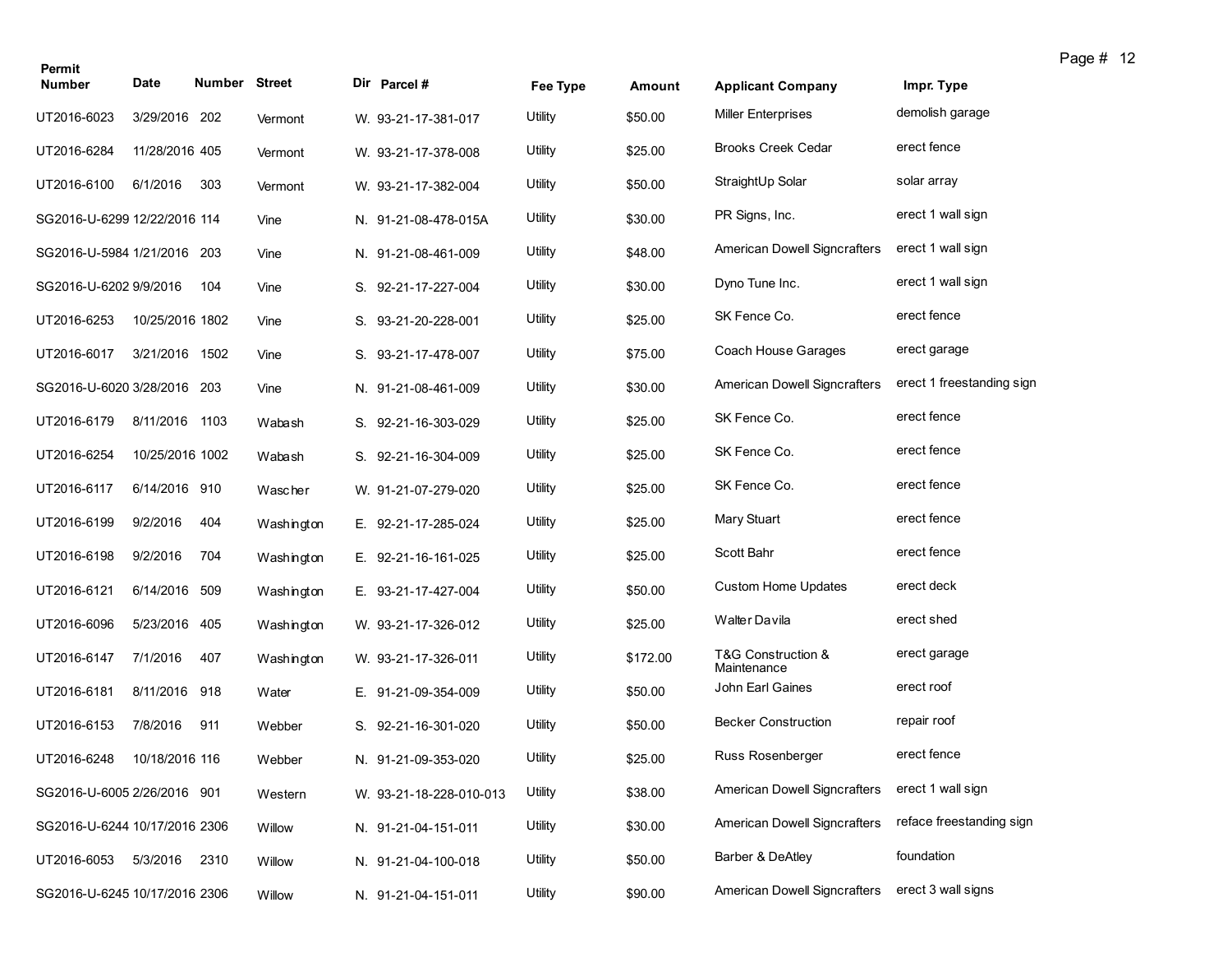| Permit<br>Number | Date | <b>Number Street</b> |  | Dir Parcel # | Fee Type | Amount | <b>Applicant Company</b> | Impr. Type  |  |
|------------------|------|----------------------|--|--------------|----------|--------|--------------------------|-------------|--|
|                  |      |                      |  |              |          |        | <b>Total Permits</b>     | 287         |  |
|                  |      |                      |  |              |          |        | <b>Total Fees</b>        | \$17,762.00 |  |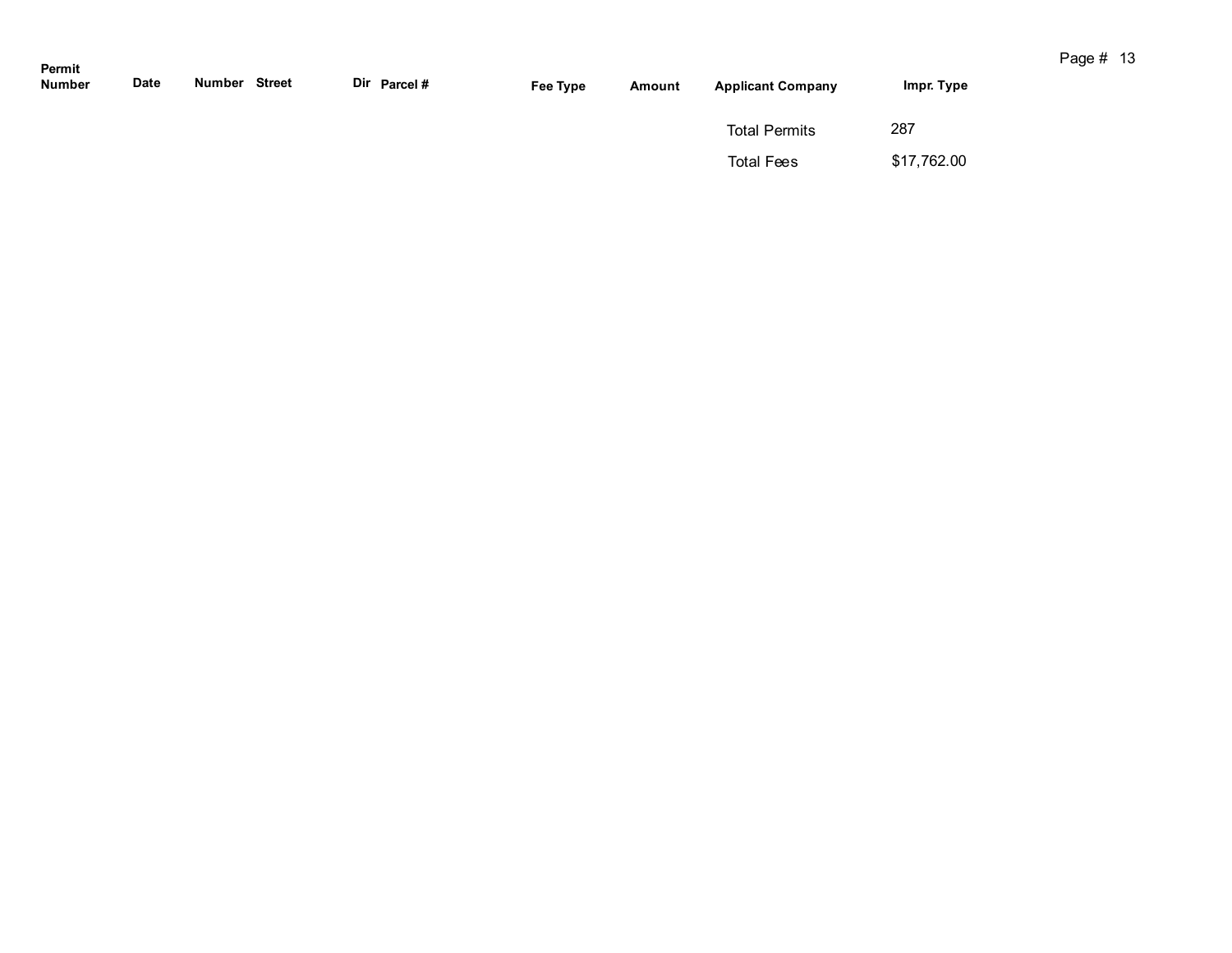|  | Page # |  |  |
|--|--------|--|--|
|  |        |  |  |

| Permit Number                | Date | Number        | Street   | Dir | Parcel#          | Amount   | Applicant Company                         | Impr. Type                                                               | Sq. Ft. | # of Units |
|------------------------------|------|---------------|----------|-----|------------------|----------|-------------------------------------------|--------------------------------------------------------------------------|---------|------------|
| DM2016-U-6223 9/29/2016      |      | 1209          | Beslin   | W.  | 91-21-07-410-004 | \$171.00 | Owen's Trucking & Excavating              | demolish one story single family house -960                              |         | $-1$       |
| DM2016-U-6214 9/22/2016      |      | 1203          | Beslin   | W.  | 91-21-07-410-007 | \$150.00 | Owen's Trucking & Excavating              | demolish one story single family house 960                               |         | $-1$       |
| DM2016-U-6107 6/7/2016       |      | 401           | Broadway | N.  | 91-21-08-455-017 | \$162.00 | Franzen Construction Group,<br>LLC        | partially demolish business (only front 5500<br>portion)                 |         |            |
| DM2016-U-6024 3/29/2016      |      | 1112          | Church   | W.  | 91-21-07-427-015 | \$150.00 | Owen's Trucking & Excavating              | demolish 1 story single family house<br>and deteched garage              | 1164    | $-1$       |
| DM2016-U-6101 6/2/2016       |      | 1207          | Eads     | W.  | 91-21-07-259-003 | \$171.00 | Owen's Trucking & Excavating              | demolish one story sfr(720sq.ft.) and<br>attached garage (384sq.ft.)     | 1104    | $-1$       |
| DM2016-U-6196 8/29/2016      |      | 1416          | Eads     | W.  | 91-21-07-205-024 | \$270.00 | Duce Construction Company                 | demolish one story single family house -1624                             |         | $-1$       |
| DM2016-U-6123 6/14/2016      |      | 1211          | Eads     | W.  | 91-21-07-259-001 | \$189.00 | Dig It of Champaign Inc.                  | demolish 1 story single family house<br>(1200) and detached garage (500) | 1700    | $-1$       |
| DM2016-U-6122 6/14/2016      |      | 1208          | Eads     | W.  | 91-21-07-258-009 | \$150.00 | Dig It of Champaign Inc.                  | demolish 1 story single family house                                     | -988    | $-1$       |
| DM2016-U-6102 6/2/2016       |      | 1204 1/2 Eads |          | W.  | 91-21-07-258-012 | \$150.00 | Owen's Trucking & Excavating              | demolish 1 story single family house                                     | 912     | $-1$       |
| DM2016-U-5994 2/9/2016       |      | 611           | Elm      | W.  | 92-21-17-111-001 | \$153.00 | Hunsinger Enterprises                     | demolish 2 story single family house                                     | 2000    | $-1$       |
| DM2016-U-6074 5/17/2016      |      | 705           | Florida  | Е.  | 93-21-21-101-002 | \$150.00 | Franzen Construction Group,<br><b>LLC</b> | demolish one story sfr                                                   | $-1280$ | $-1$       |
| DM2016-U-6301 12/22/2016     |      | 606           | Glover   | S.  | 92-21-16-178-021 | \$150.00 | <b>Miller Construction</b>                | demolsih one story single family house 1300                              |         | $-1$       |
| DM2016-U-6127 6/17/2016      |      | 1905          | Golfview | N.  | 91-21-05-476-009 | \$185.00 | Lee Farms Excavating Inc.                 | demolish 1 story single family house & 2600<br>garage                    |         | $-1$       |
| DM2016-U-6066 5/11/2016      |      | 710           | Green    | W.  | 92-21-17-106-011 | \$150.00 | <b>Miller Enterprises</b>                 | demolish 1 story single family house                                     | 1040    | $-1$       |
| DM2016-U-6065 5/11/2016      |      | 708           | Green    | W.  | 92-21-17-106-019 | \$150.00 | <b>Miller Enterprises</b>                 | demolish 1 1/2 story single family<br>house                              | 1880    | $-1$       |
| DM2016-U-5997 2/12/2016      |      | 506           | High     | W.  | 92-21-17-128-012 | \$150.00 | Matthew Cho                               | demolish 2 story single family house                                     | 1350    | $-1$       |
| DM2016-U-6243 10/11/2016     |      | 1408          | Hill     | W.  | 91-21-07-401-011 | \$156.00 | Owen's Trucking & Excavating              | demolish 2 story single family house                                     | 1296    | $-1$       |
| DM2016-U-6291 12/14/2016 110 |      |               | lowa     | W.  | 93-21-17-401-018 | \$.00    | Tyler Ingram Excavating                   | demolish one story sfr                                                   | 700     | $-1$       |
| DM2016-U-6191 8/24/2016      |      | 207           | Kerr     | Е.  | 91-21-08-257-007 | \$150.00 | Owen's Trucking & Excavating              | demolish 1 story single family house                                     | $-960$  |            |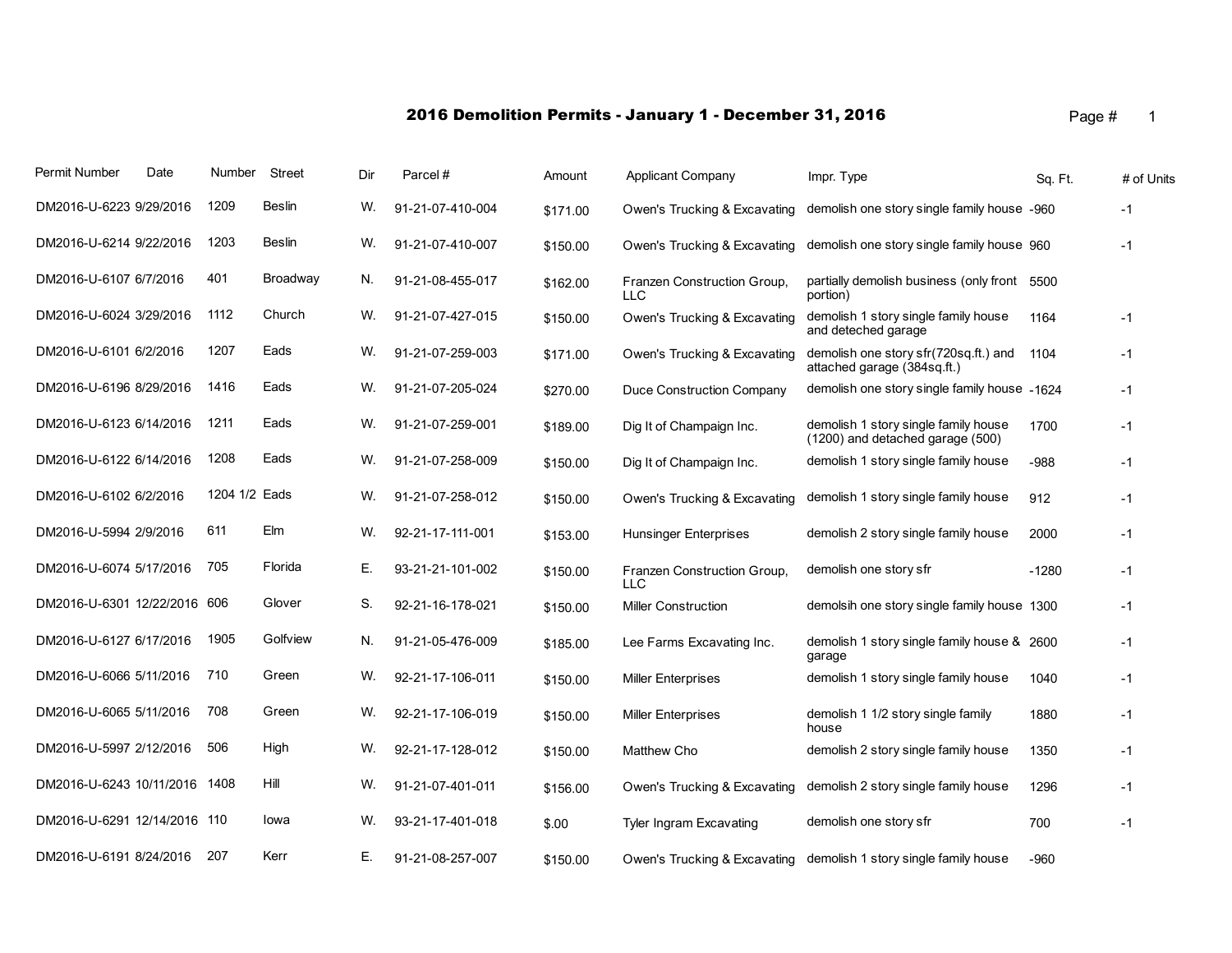| Permit Number | Date                         | Number | Street         | Dir | Parcel#          | Amount   | <b>Applicant Company</b>           | Impr. Type                                  | Sq. Ft. | # of Units |
|---------------|------------------------------|--------|----------------|-----|------------------|----------|------------------------------------|---------------------------------------------|---------|------------|
|               | DM2016-U-6167 7/29/2016      | 703    | Lincoln        | N.  | 91-21-07-429-021 | \$150.00 | Wakeland<br>Construction/Advantage | demolish 1 story single family              | 1500    |            |
|               | DM2016-U-6076 5/17/2016      | 804    | Lincoln        | S.  | 92-21-17-154-007 | \$150.00 | <b>Miller Enterprises</b>          | demolish one story single family house 2080 |         | $-1$       |
|               | DM2016-U-6077 5/17/2016      | 802    | Lincoln        | S.  | 92-21-17-154-001 | \$150.00 | <b>Miller Enterprises</b>          | demolish 2 story single family house        | 2600    | $-1$       |
|               | DM2016-U-6078 5/17/2016      | 806    | Lincoln        | S.  | 92-21-17-154-008 | \$150.00 | <b>Miller Enterprises</b>          | demolish 2 story duplex                     | 2400    | $-2$       |
|               | DM2016-U-6296 12/20/2016 305 |        | Lynn           | S.  | 92-21-16-109-013 | \$150.00 | ICD Ironhorse Inc.                 | demolish 2 story single family house        | 1675    | -1         |
|               | DM2016-U-6035 4/13/2016      | 703    | <b>Mathews</b> | N.  | 91-21-07-407-014 | \$150.00 | <b>Miller Enterprises</b>          | demolish SFR (BRP 703 Mathew)               | 1440    | $-1$       |
|               | DM2016-U-6292 12/14/2016     | 2401   | North Shore    | N.  | 91-21-06-227-005 | \$150.00 | Champaign Asphalt                  | demolish 1 story storage building           | 3000    |            |
|               | DM2016-U-6064 5/10/2016      | 1106   | University     | W.  | 91-21-07-431-004 | \$216.00 | Barber & DeAtley                   | demolish 1 story restaurant                 | 3312    |            |
|               | DM2016-U-6200 9/22/2016      | 205    | University     | W.  | 91-21-08-451-001 | \$150.00 | Mini-Landscaping Co.               | demolish 2 story single family house        | $-3300$ | -1         |
|               |                              |        |                |     |                  |          |                                    |                                             |         |            |

| <b>Total Permits</b> | 28         |
|----------------------|------------|
| <b>Total Fees</b>    | \$4,373.00 |
| $#$ of units         | -24        |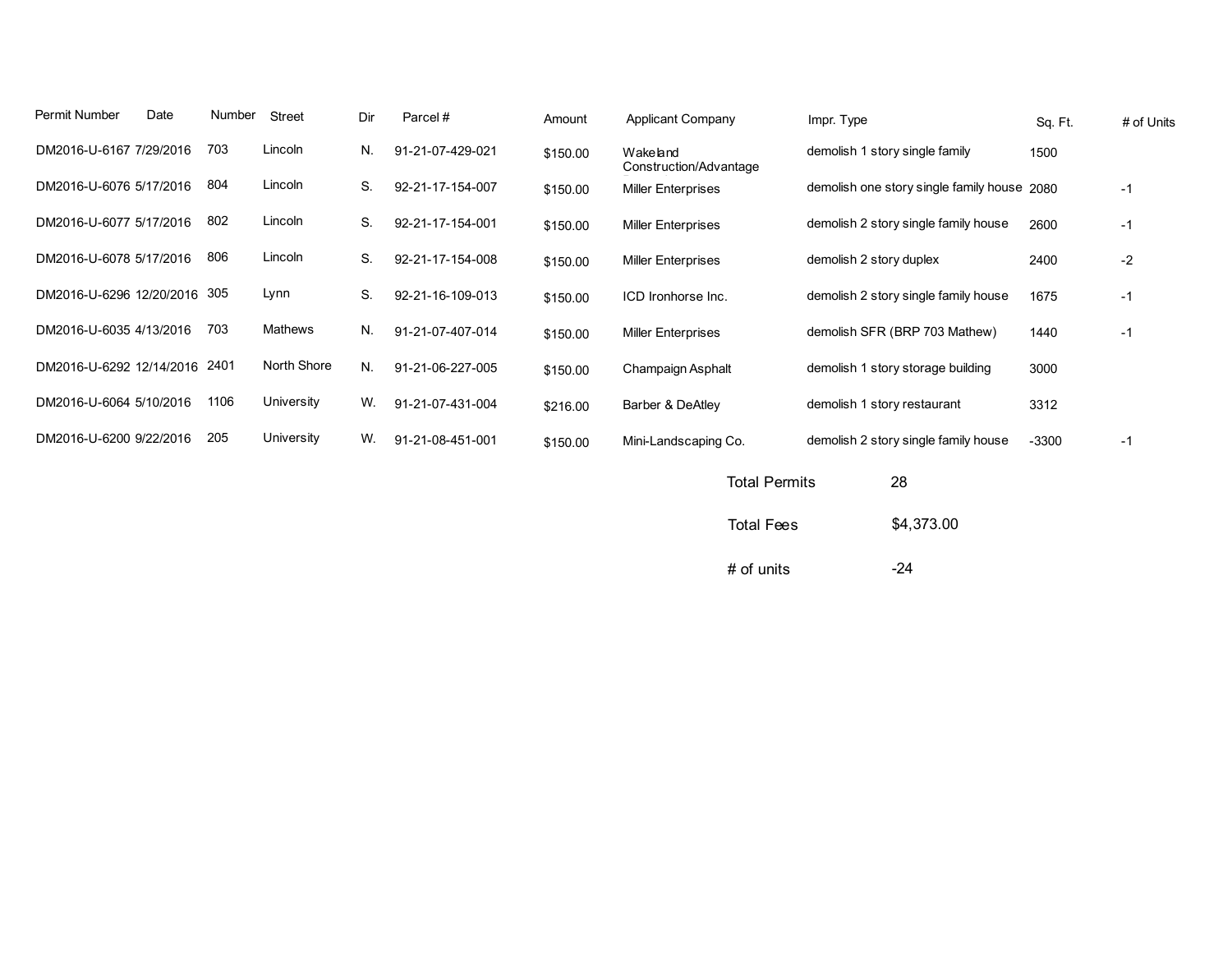## 2016 Plumbing Permits - January 1 - December 31, 2016

|                           |           |        |               |     |                  |               |               | Page # 1                                   |
|---------------------------|-----------|--------|---------------|-----|------------------|---------------|---------------|--------------------------------------------|
| <b>Permit Number Date</b> |           | Number | <b>Street</b> | Dir | Parcel#          | <b>Status</b> | <b>Amount</b> | <b>Applicant Company</b>                   |
| PL2016-18460              | 1/4/2016  | 1003   | Fairview      | W.  | 91-21-07-428-004 | Complete      | \$50.00       | Gale May Plumbing                          |
| PL2016-18461              | 1/4/2016  | 1811   | Larch         | S.  | 93-21-21-106-019 | Complete      | \$50.00       | Fred's Plbg-Heating, AC & Elect.           |
| PL2016-18462              | 1/5/2016  | 1005   | Coler         | N.  | 91-21-08-153-035 | Complete      | \$60.00       | Quality Plumbing, Heating & AC             |
| PL2016-18463              | 1/5/2016  | 503    | Pennsylvania  | Ε.  | 93-21-17-480-002 | Approved      | \$168.00      | <b>Classic Plumbing</b>                    |
| PL2016-18464              | 1/6/2016  | 907    | Park          | Ε.  | 91-21-09-308-004 | Approved      | \$50.00       | Simply Plumbing                            |
| PL2016-18465              | 1/11/2016 | 210    | Florida       | W.  | 93-21-17-383-015 | Complete      | \$50.00       | <b>Stephens Excavating &amp; Concrete</b>  |
| PL2016-18466              | 1/11/2016 | 301    | Delaware      | W.  | 93-21-17-383-005 | Complete      | \$50.00       | Stephens Excavating & Concrete             |
| PL2016-18467              | 1/11/2016 | 2003   | Anderson      | S.  | 93-21-21-154-004 | Complete      | \$50.00       | Mr. Rooter Plumbing                        |
| PL2016-18468              | 1/15/2016 | 902    | Colorado      | Ε.  | 93-21-21-107-023 | Approved      | \$50.00       | Quality Plumbing, Heating & AC             |
| PL2016-18469              | 1/15/2016 | 1208   | Vine          | S.  | 93-21-17-430-004 | Approved      | \$50.00       | Quality Plumbing, Heating & AC             |
| PL2016-18470              | 1/20/2016 | 1201   | Coler         | N.  | 91-21-08-153-026 | Complete      | \$50.00       | Duden-Silver Heating & Cooling             |
| PL2016-18471              | 1/20/2016 | 2008   | Michigan      | E.  | 92-21-16-432-053 | Complete      | \$50.00       | Mike Williams Plumbing & Heating           |
| PL2016-18472              | 1/20/2016 | 606    | Park          | W.  | 91-21-08-309-007 | Complete      | \$1.170.00    | A& R Services/Mechanical Contractors, Inc. |
| PL2016-18473              | 1/25/2016 | 812    | Nevada        | W.  | 92-21-17-153-016 | Complete      | \$50.00       | Roto Rooter                                |
| PL2016-18474              | 1/25/2016 | 1306   | Tremont       | W.  | 91-21-07-207-017 | Complete      | \$50.00       | Mr. Rooter Plumbing                        |
| PL2016-18475              | 1/26/2016 | 3312   | Myra Ridge    | S.  | 93-21-28-426-012 | Approved      | \$180.00      | Quality Plumbing, Heating & AC             |
| PL2016-18476              | 1/26/2016 | 107    | Crystal Lake  | Ε.  | 91-21-08-405-005 | Complete      | \$50.00       | D & S Sewer Service                        |
| PL2016-18477              | 1/26/2016 | 1803   | Silver Hill   | Ε.  | 93-21-28-281-002 | Approved      | \$50.00       | Hillard's Plumbing, Heating & Cooling Co.  |
| PL2016-18478              | 2/2/2016  | 1707   | James Cherry  | Ε.  | 92-21-16-461-014 | Approved      | \$50.00       | Quality Plumbing, Heating & AC             |
| PL2016-18479              | 2/4/2016  | 812    | Fairview      | W.  | 91-21-08-151-039 | Approved      | \$50.00       | Reliable Plumbing & Heating                |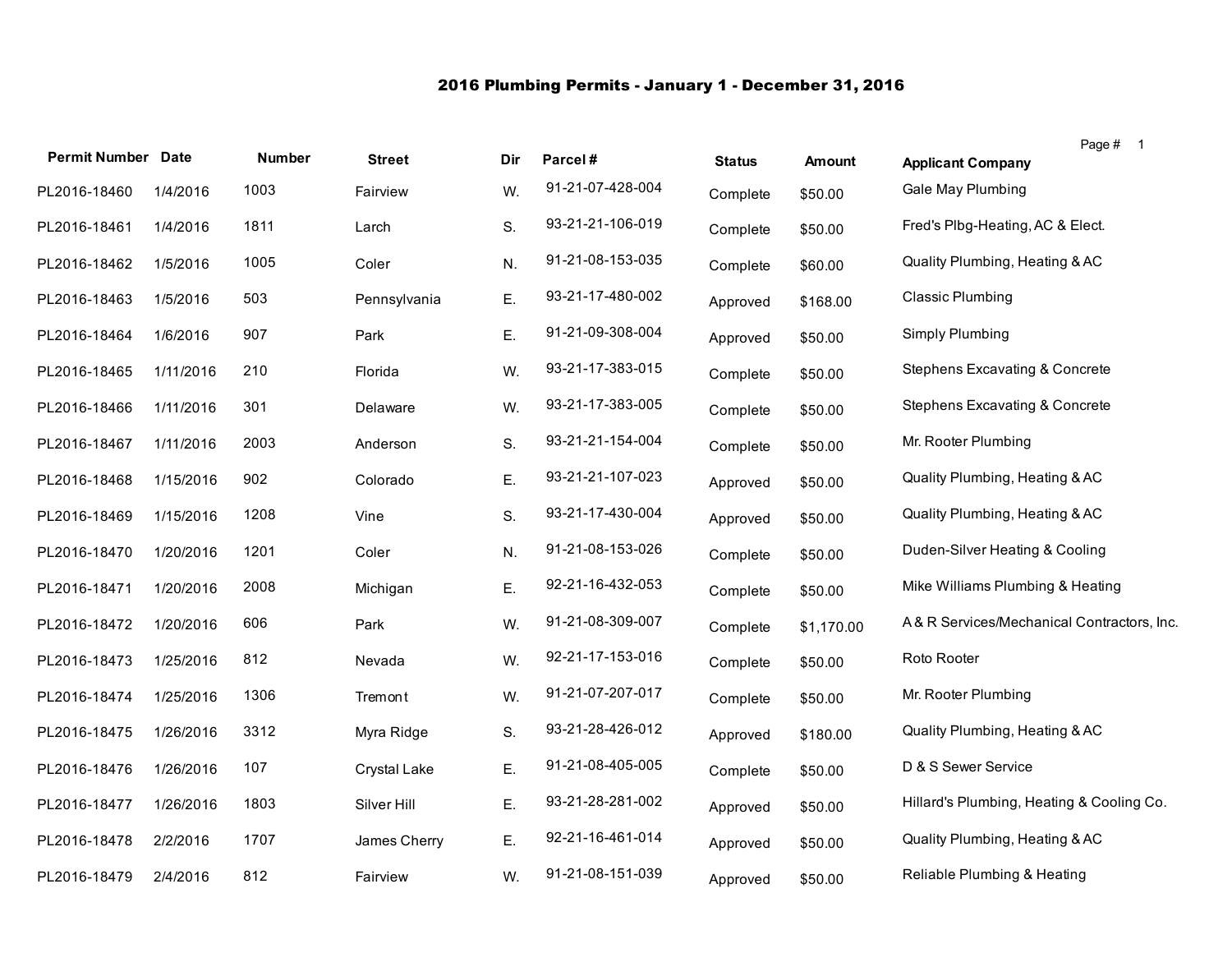| <b>Permit Number</b> | <b>Date</b> | Number  | <b>Street</b>     | Dir | Parcel#                         | <b>Status</b> | <b>Amount</b> | Page # 2<br><b>Applicant Company</b>       |
|----------------------|-------------|---------|-------------------|-----|---------------------------------|---------------|---------------|--------------------------------------------|
| PL2016-18480         | 2/4/2016    | 404     | Mumford           | Е.  | 93-21-20-279-006                | Approved      | \$50.00       | <b>Halfar Plumbing</b>                     |
| PL2016-18481         | 2/4/2016    | 1109    | Scovill           | Е.  | 93-21-21-379-008                | Complete      | \$50.00       | Stephens Excavating & Concrete             |
| PL2016-18482         | 2/4/2016    | 807     | Romine            | N.  | 91-21-07-401-007                | Complete      | \$50.00       | Jackson Excavating                         |
| PL2016-18483         | 2/4/2016    | 2652    | Muirfield         | S.  | 93-21-22-451-009                | Approved      | \$50.00       | Unique Homes, Inc.                         |
| PL2016-18484         | 2/5/2016    | 611     | Park              | W.  | 91-21-08-310-001                | Approved      | \$59.00       | Davis/Houk Mechanical, Inc.                |
| PL2016-18485         | 2/5/2016    | 403     | Anderson          | S.  | 92-21-17-245-005                | Complete      | \$50.00       | Stephens Excavating & Concrete             |
| PL2016-18486         | 2/11/2016   | 302-611 | Fairlawn          | Ε.  | 93-21-17-428-007thru11(Complete |               | \$50.00       | Simply Plumbing                            |
| PL2016-18487         | 2/11/2016   | 212     | High              | W.  | 92-21-17-142-003                | Complete      | \$50.00       | <b>Boos Enterprises</b>                    |
| PL2016-18488         | 2/11/2016   | 2019    | Anderson          | S.  | 93-21-21-154-012                | Approved      | \$50.00       | Quality Plumbing, Heating & AC             |
| PL2016-18489         | 2/12/2016   | 611     | Park              | W.  | 91-21-08-310-001                | Complete      | \$50.00       | A&R Services/Mechanical Contractors, Inc.  |
| PL2016-18490         | 2/12/2016   | 1901    | <b>High Cross</b> | S.  | 93-21-22-280-001                | Complete      | \$110.00      | A&R Services/Mechanical Contractors, Inc.  |
| PL2016-18491         | 2/22/2016   | 202     | Vermont           | W.  | 93-21-17-381-017                | Complete      | \$50.00       | Wamer Plumbing                             |
| PL2016-18492         | 2/23/2016   | 203     | Dodson            | S.  | 91-21-15-127-003                | Complete      | \$50.00       | D & S Sewer Service                        |
| PL2016-18493         | 2/25/2016   | 1201    | Coler             | N.  | 91-21-08-153-026                | Complete      | \$50.00       | Gale May Plumbing                          |
| PL2016-18494         | 2/25/2016   | 1214    | Ellis             | W.  | 91-21-07-208-022                | Approved      | \$50.00       | Mike Williams Plumbing & Heating           |
| PL2016-18495         | 2/29/2016   | 701     | Gregory           | S.  | 93-21-18-277-025 (024)          | Complete      | \$150.00      | Lanz Heating & Cooling/Plumbing            |
| PL2016-18496         | 3/3/2016    | 1901    | <b>High Cross</b> | S.  | 93-21-22-280-001                | Complete      | \$50.00       | A& R Services/Mechanical Contractors, Inc. |
| PL2016-18497         | 3/3/2016    | 908     | Oregon            | Ε.  | 92-21-16-158-006                | Complete      | \$156.00      | Quality Plumbing, Heating & AC             |
| PL2016-18498         | 3/3/2016    | 704     | Silver            | Ε.  | 93-21-21-155-014                | Complete      | \$50.00       | <b>Classic Plumbing</b>                    |
| PL2016-18499         | 3/3/2016    | 109     | Illinois          | W.  | 92-21-17-252-014                | Complete      | \$50.00       | Davis/Houk Mechanical, Inc.                |
| PL2016-18500         | 3/3/2016    | 3416    | Memory            | S.  | 93-21-28-427-015                | Complete      | \$50.00       | Roto Rooter                                |
| PL2016-18501         | 3/7/2016    | 2302    | Rainbow           | Ε.  | 91-21-15-304-036                | Complete      | \$50.00       | Mr. Rooter Plumbing                        |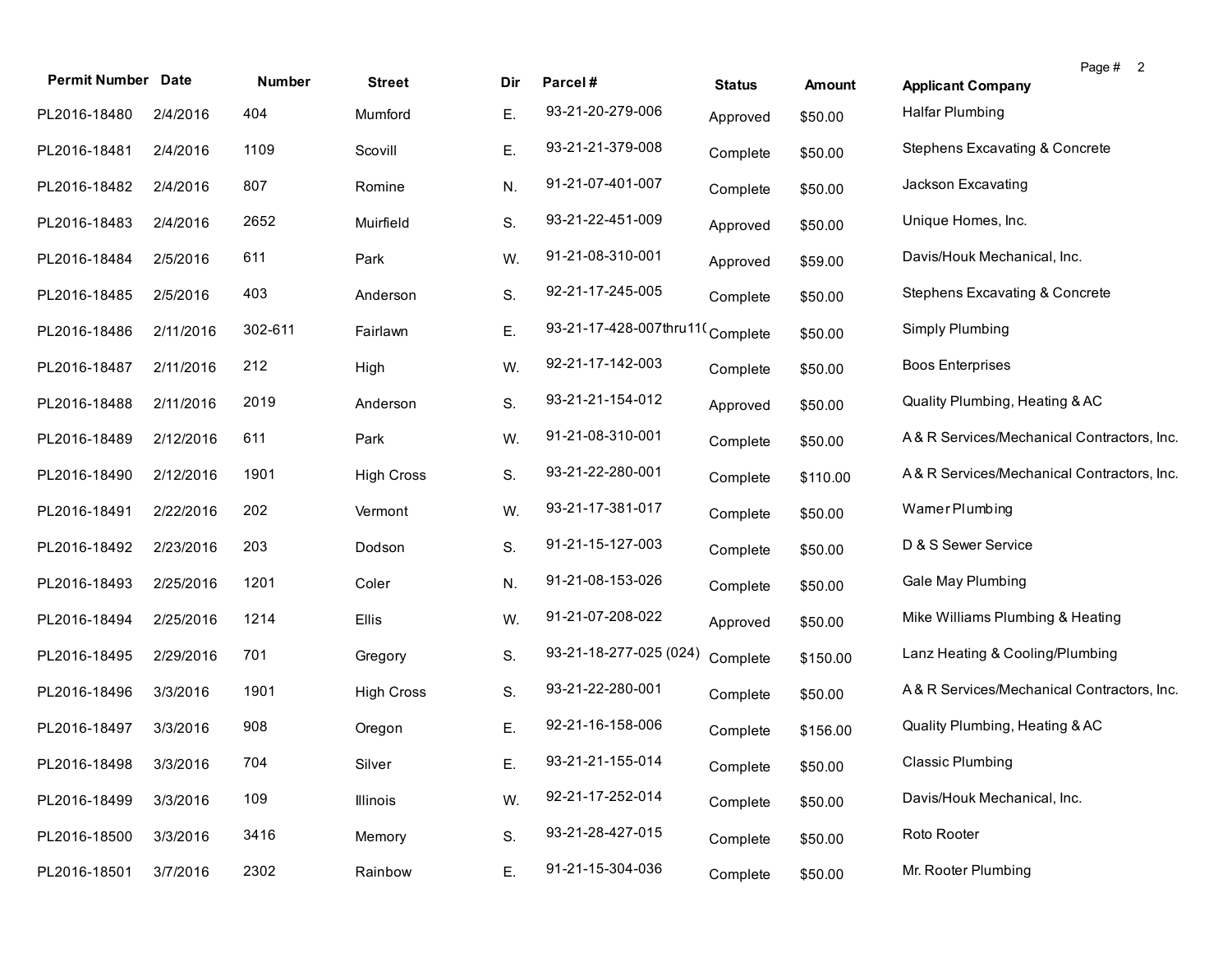| <b>Permit Number</b> | <b>Date</b> | Number      | <b>Street</b> | Dir | Parcel#                          | <b>Status</b> | <b>Amount</b> | Page # 3<br><b>Applicant Company</b>       |
|----------------------|-------------|-------------|---------------|-----|----------------------------------|---------------|---------------|--------------------------------------------|
| PL2016-18502         | 3/7/2016    | 1309        | Hill          | W.  | 91-21-07-407-001thru00; Complete |               | \$50.00       | Davis/Houk Mechanical, Inc.                |
| PL2016-18503         | 3/7/2016    | 209         | Cottage Grove | S.  | 92-21-16-104-036                 | Complete      | \$50.00       | <b>Miller Enterprises</b>                  |
| PL2016-18504         | 3/7/2016    | 402         | Busey         | S.  | 92-21-17-108-001                 | Approved      | \$50.00       | Aspire Plumbing                            |
| PL2016-18505         | 3/8/2016    | 905         | Rainbow View  | S.  | 92-21-16-427-010                 | Complete      | \$50.00       | Mr. Rooter Plumbing                        |
| PL2016-18506         | 3/8/2016    | 1309        | Hill          | W.  | 91-21-07-407-001thru00; Complete |               | \$50.00       | Broeren Russo Construction.                |
| PL2016-18507         | 3/10/2016   | 802         | Urbana        | S.  | 92-21-17-285-010                 | Complete      | \$50.00       | D & S Sewer Service                        |
| PL2016-18508         | 4/7/2016    | 716         | Indiana       | W.  | 93-21-17-307-004                 | Complete      | \$50.00       | Harold Colbert Company II                  |
| PL2016-18509         | 3/11/2016   | 601 1/2     | California    | W.  | 92-21-17-160-009                 | Approved      | \$50.00       | Quality Plumbing, Heating & AC             |
| PL2016-18510         | 3/15/2016   | 308         | Illinois      | W.  | 92-21-17-138-011                 | Approved      | \$50.00       | <b>Halfar Plumbing</b>                     |
| PL2016-18511         | 3/15/2016   | 506         | Vermont       | W.  | 93-21-17-377-014                 | Approved      | \$50.00       | A&R Services/Mechanical Contractors, Inc.  |
| PL2016-18512         | 3/15/2016   | 606         | Florida       | Ε.  | 93-21-17-481-021                 | Approved      | \$50.00       | Timothy R. Spence Builders                 |
| PL2016-18513         | 3/15/2016   | 2013        | Park Ridge    | Е.  | 93-21-28-230-011                 | Approved      | \$50.00       | Timothy R. Spence Builders                 |
| PL2016-18514         | 3/21/2016   | 208         | Indiana       | W.  | 93-21-17-330-010                 | Complete      | \$50.00       | Wamer Plumbing                             |
| PL2016-18515         | 3/21/2016   | 506         | Park          | W.  | 91-21-08-325-001                 | Approved      | \$50.00       | A& R Services/Mechanical Contractors, Inc. |
| PL2016-18516         | 3/23/2016   | 2802 & 2804 | Race          | S.  | 93-21-29-201-002(a)              | Approved      | \$2,100.00    | Clark Plumbing & Heating, Inc.             |
| PL2016-18517         | 3/21/2016   | 1003        | Smith         | S.  | 91-21-15-326-011                 | Approved      | \$72.00       | Lanz Heating & Cooling/Plumbing            |
| PL2016-18518         | 3/21/2016   | 2601        | Fieldcrest    | N.  | 91-21-03-130-007                 | Approved      | \$50.00       | Mike Williams Plumbing & Heating           |
| PL2016-18519         | 3/28/2016   | 806         | Cottage Grove | S.  | 92-21-16-180-001                 | Complete      | \$96.00       | Lanz Heating & Cooling/Plumbing            |
| PL2016-18520         | 3/28/2016   | 2106        | Grange        | S.  | 93-21-20-402-003                 | Complete      | \$50.00       | Enger Bro's Inc.                           |
| PL2016-18521         | 3/28/2016   | 804 1/2     | Main          | Е.  | 91-21-09-353-015                 | Complete      | \$50.00       | Clark Plumbing & Heating, Inc.             |
| PL2016-18522         | 3/29/2016   | 602         | Scovill       | Ε.  | 93-21-20-477-013                 | Complete      | \$50.00       | The Plumbing Co.                           |
| PL2016-18523         | 3/29/2016   | 601         | Guardian      | N.  | 91-21-09-426-014                 | Approved      | \$1,090.64    | E.L. Pruitt Company                        |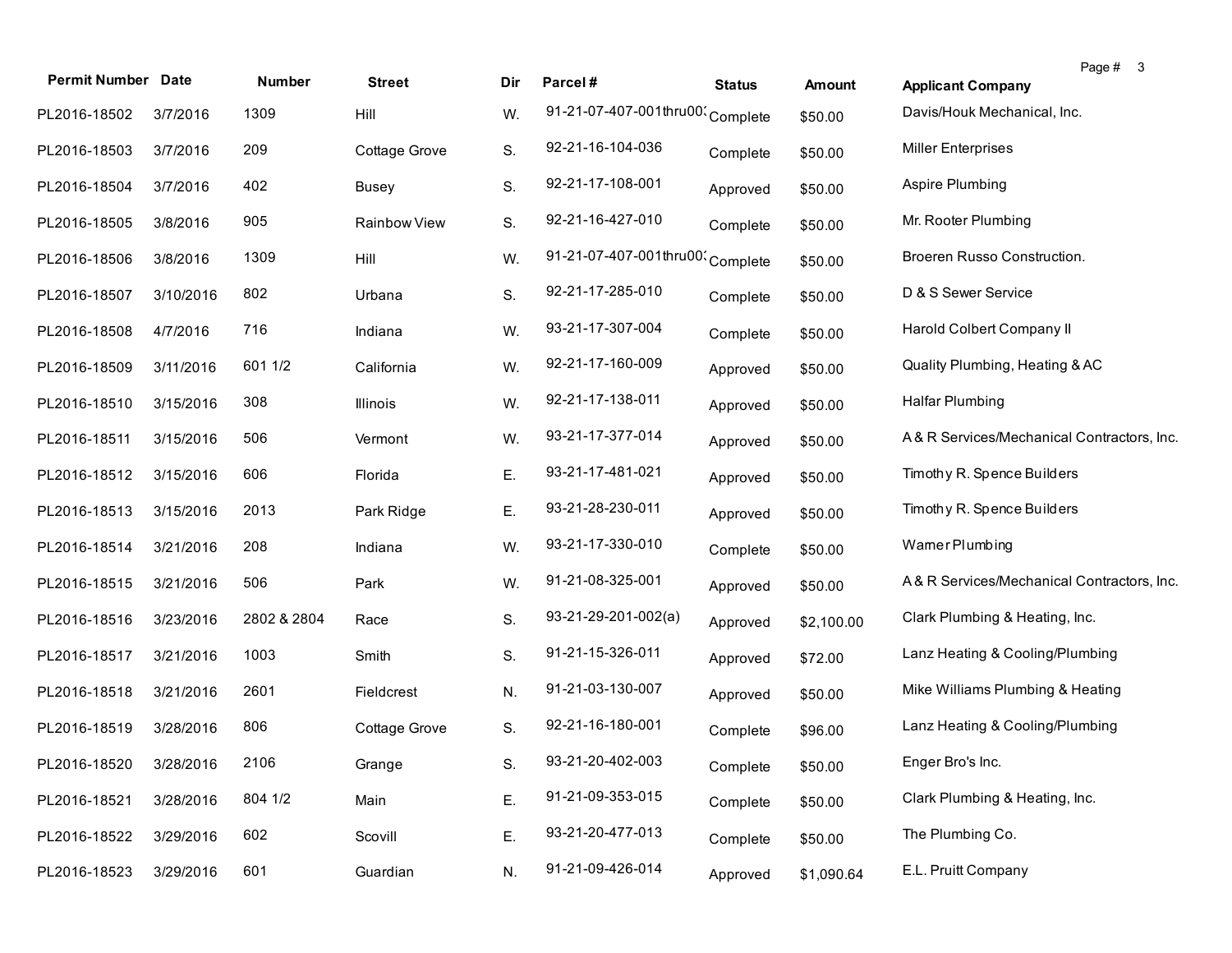| <b>Permit Number Date</b> |           | Number      | <b>Street</b>     | Dir | Parcel#             | <b>Status</b> | Amount   | Page # 4<br><b>Applicant Company</b>       |
|---------------------------|-----------|-------------|-------------------|-----|---------------------|---------------|----------|--------------------------------------------|
| PL2016-18524              | 3/31/2016 | 1503        | Division          | N.  | 30-21-08-202-024    | Complete      | \$50.00  | Stephens Excavating & Concrete             |
| PL2016-18525              | 3/31/2016 | 7           | Squire            |     | 92-21-16-432-024    | Approved      | \$50.00  | Roto Rooter                                |
| PL2016-18526              | 3/31/2016 | 1402        | Beardsley         | W.  | 91-21-07-202-010    | Complete      | \$50.00  | Whalen Plumbing                            |
| PL2016-18527              | 4/5/2016  | 3303        | Pine              | S.  | 30-21-29-426-001    | Complete      | \$50.00  | <b>Stephens Excavating &amp; Concrete</b>  |
| PL2016-18528              | 4/6/2016  | 507         | Abbey             | N.  | 91-21-10-403-004    | Complete      | \$50.00  | Urbana Plumbing & Heating, Inc.            |
| PL2016-18529              | 4/7/2016  | 2005        | Vine              | S.  | 93-21-20-254-029    | Approved      | \$108.00 | <b>Bell Plumbing</b>                       |
| PL2016-18530              | 4/8/2016  | 716         | Michigan          | W.  | 93-21-17-308-017    | Complete      | \$50.00  | Mr. Rooter Plumbing                        |
| PL2016-18531              | 4/8/2016  | 1900        | Lincoln           | N.  | 91-21-05-301-012    | Complete      | \$50.00  | Davis/Houk Mechanical, Inc.                |
| PL2016-18532              | 4/8/2016  | 500         | Glover            | S.  | 92-21-16-178-012    | Complete      | \$50.00  | Davis/Houk Mechanical, Inc.                |
| PL2016-18533              | 4/8/2016  | 1908        | Linview           | N.  | 91-21-05-304-008    | Complete      | \$65.00  | Mr. Rooter Plumbing                        |
| PL2016-18534              | 4/8/2016  | 2204        | Grange            | S.  | 93-21-20-406-002    | Complete      | \$50.00  | Timothy R. Spence Builders                 |
| PL2016-18535              | 4/8/2016  | 2802 & 2804 | Race              | S.  | 93-21-29-201-002(a) | Approved      | \$50.00  | Clark Plumbing & Heating, Inc.             |
| PL2016-18536              | 4/12/2016 | 1207        | Dublin            | W.  | 91-21-07-261-014    | Complete      | \$50.00  | Gale May Plumbing                          |
| PL2016-18537              | 4/12/2016 | 506         | Florida           | W.  | 93-21-17-379-016    | Approved      | \$50.00  | Halfar Plumbing                            |
| PL2016-18538              | 4/15/2016 | 1206 1/2    | Eads              | W.  | 91-21-07-258-010    | Approved      | \$60.00  | Jerry Wright Heating, Cooling, Plumbing    |
| PL2016-18539              | 4/18/2016 | 2901        | Susan Stone       | S.  | 93-21-28-228-024    | Complete      | \$96.00  | <b>Classic Plumbing</b>                    |
| PL2016-18540              | 4/18/2016 | 1901        | <b>High Cross</b> | S.  | 93-21-22-280-001    | Complete      | \$50.00  | A& R Services/Mechanical Contractors, Inc. |
| PL2016-18541              | 4/18/2016 | 1003        | University        | W.  | 91-21-07-480-018    | Approved      | \$50.00  | Mattex Service Co., Inc.                   |
| PL2016-18542 4/22/2016    |           | 201         | Pell              | Е.  | 93-21-20-407-013    | Complete      | \$50.00  | Holland Heating & Plumbing                 |
| PL2016-18543              | 4/26/2016 | 603         | Mumford           | Ε.  | 93-21-21-302-001    | Complete      | \$50.00  | Roto Rooter                                |
| PL2016-18544              | 4/26/2016 | 202         | University        | W.  | 91-21-08-402-008    | Complete      | \$243.00 | Reliable Mechanical                        |
| PL2016-18545              | 4/26/2016 | 2006        | Michigan          | Ε.  | 92-21-16-432-052    | Approved      | \$50.00  | Timothy R. Spence Builders                 |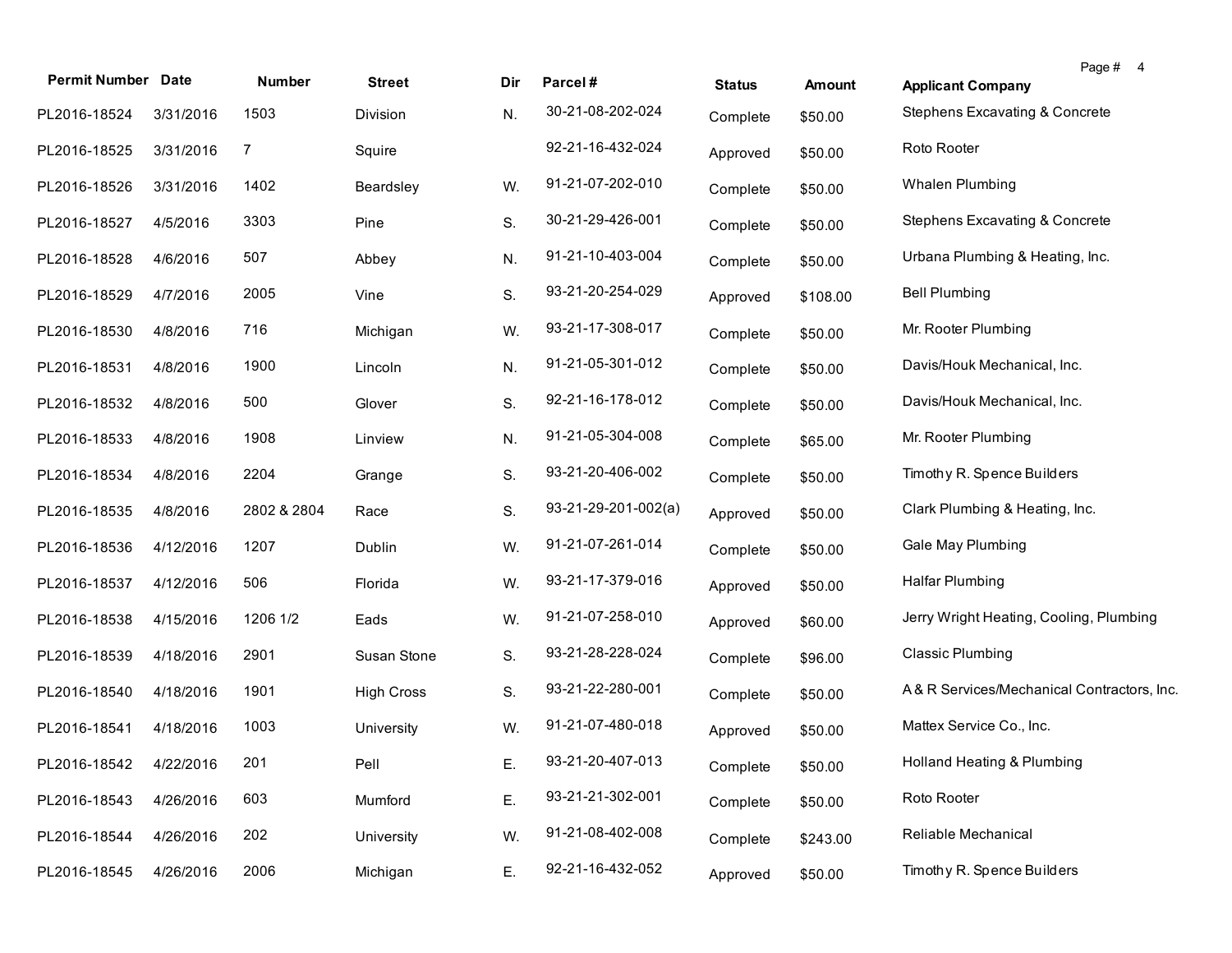| <b>Permit Number Date</b> |           | <b>Number</b> | <b>Street</b> | Dir | Parcel#          | <b>Status</b> | Amount   | <b>Applicant Company</b>                  | Page # 5 |
|---------------------------|-----------|---------------|---------------|-----|------------------|---------------|----------|-------------------------------------------|----------|
| PL2016-18546              | 4/28/2016 | 807 & 809     | Illinois      | W.  | 92-21-17-151-009 | Approved      | \$50.00  | <b>Halfar Plumbing</b>                    |          |
| PL2016-18547              | 4/29/2016 | 306-410       | Michigan      | Е.  | 93-21-17-430-015 | Complete      | \$50.00  | Jerry Wright Heating, Cooling, Plumbing   |          |
| PL2016-18548              | 4/29/2016 | 610           | Washington    | W.  | 92-21-17-162-018 | Complete      | \$50.00  | All Around Construction & Repair, Inc.    |          |
| PL2016-18549              | 5/3/2016  | 2529          | Stone Creek   | S.  | 93-21-22-331-003 | Approved      | \$50.00  | Rodman Plumbing                           |          |
| PL2016-18550              | 5/4/2016  | 912           | Anderson      | S.  | 92-21-16-301-010 | Approved      | \$50.00  | D & S Sewer Service                       |          |
| PL2016-18551              | 5/4/2016  | 1106          | Lincoln       | S.  | 93-21-17-303-002 | Complete      | \$50.00  | Allied Mechanical Services Inc.           |          |
| PL2016-18552              | 5/5/2016  | 1311          | Cardinal      | W.  | 91-21-06-401-008 | Complete      | \$125.00 | Koeller Plumbing                          |          |
| PL2016-18553              | 5/5/2016  | 1901          | Philo         | S.  | 93-21-21-176-013 | Complete      | \$172.75 | Lanz Heating & Cooling/Plumbing           |          |
| PL2016-18554              | 5/5/2016  | 2017          | Anderson      | S.  | 93-21-21-154-011 | Complete      | \$50.00  | Harold Colbert Company II                 |          |
| PL2016-18555              | 5/6/2016  | 2206          | Pond          | S.  | 93-21-21-330-003 | Complete      | \$50.00  | Harold Colbert Company II                 |          |
| PL2016-18556              | 5/6/2016  | 1010          | Stoughton     | W.  | 91-21-07-482-021 | Approved      | \$50.00  | Jerry Wright Heating, Cooling, Plumbing   |          |
| PL2016-18557              | 5/11/2016 | 1707          | Horizon       | Е.  | 93-21-28-408-010 | Complete      | \$180.00 | <b>Bodie Cargo</b>                        |          |
| PL2016-18558              | 5/11/2016 | 1806          | Cottage Grove | S.  | 93-21-21-126-044 | Approved      | \$50.00  | Jerry Wright Heating, Cooling, Plumbing   |          |
| PL2016-18559              | 5/11/2016 | 1106          | Lincoln       | S.  | 93-21-17-303-002 | Complete      | \$313.00 | Reliable Plumbing & Heating               |          |
| PL2016-18560              | 5/11/2016 | 1318          | Montgomery    | S.  | 91-21-15-390-003 | Approved      | \$50.00  | Hillard's Plumbing, Heating & Cooling Co. |          |
| PL2016-18561              | 5/11/2016 | 208           | Griggs        | W.  | 91-21-08-452-015 | Complete      | \$50.00  | Timothy R. Spence Builders                |          |
| PL2016-18562              | 5/11/2016 | 218           | Main          | W.  | 92-21-17-201-001 | Approved      | \$588.00 | <b>Bodie Cargo</b>                        |          |
| PL2016-18563              | 5/13/2016 | 709           | Vermont       | W.  | 93-21-17-357-004 | Complete      | \$50.00  | Stephens Excavating & Concrete            |          |
| PL2016-18564 5/19/2016    |           | 1316          | Brighton      | Е.  | 93-21-21-177-023 | Approved      | \$50.00  | Hillard's Plumbing, Heating & Cooling Co. |          |
| PL2016-18565              | 5/19/2016 | 508           | Delaware      | W.  | 93-21-17-378-013 | Complete      | \$50.00  | ReBath of Illinois                        |          |
| PL2016-18566              | 5/19/2016 | 2209          | Fletcher      | S.  | 93-21-21-330-012 | Approved      | \$50.00  | ReBath of Illinois                        |          |
| PL2016-18567              | 5/19/2016 | 208           | Holmes        | Ε.  | 93-21-20-404-009 | Complete      | \$50.00  | Lanz Heating & Cooling/Plumbing           |          |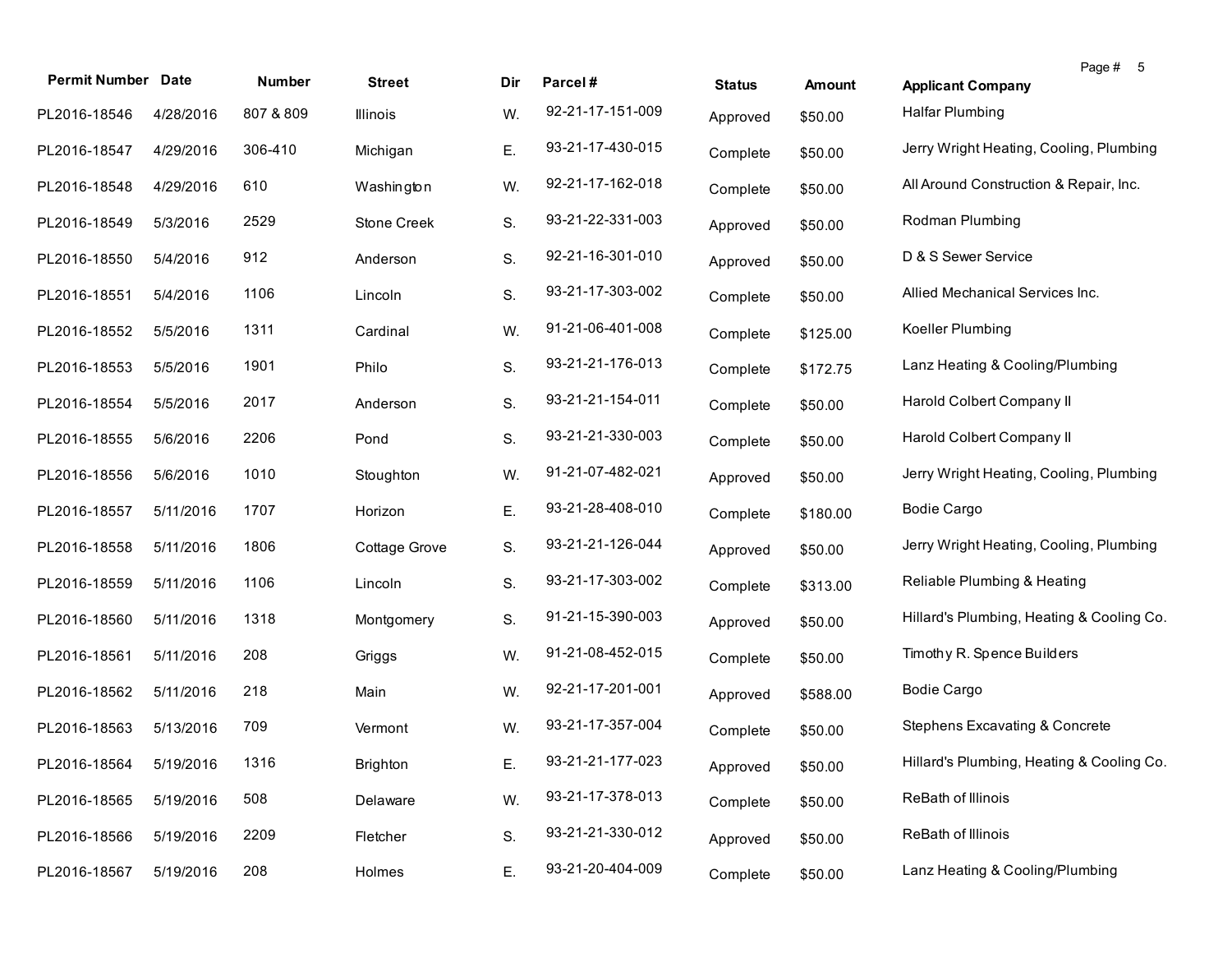| <b>Permit Number</b> | <b>Date</b> | Number    | <b>Street</b>   | Dir | Parcel#          | <b>Status</b> | <b>Amount</b> | Page # 6<br><b>Applicant Company</b>       |
|----------------------|-------------|-----------|-----------------|-----|------------------|---------------|---------------|--------------------------------------------|
| PL2016-18568         | 5/19/2016   | 713       | Broadway        | S.  | 92-21-17-261-025 | Complete      | \$50.00       | Lanz Heating & Cooling/Plumbing            |
| PL2016-18569         | 5/19/2016   | 706       | California      | W.  | 92-21-17-155-013 | Approved      | \$50.00       | Lanz Heating & Cooling/Plumbing            |
| PL2016-18570         | 5/19/2016   | 2402      | St. Andrews     | S.  | 93-21-22-305-001 | Complete      | \$50.00       | <b>MJE Construction</b>                    |
| PL2016-18571         | 5/23/2016   | 1004-1008 | Smith           | S.  | 91-21-15-326-012 | Complete      | \$50.00       | Rich Plumbing, Inc.                        |
| PL2016-18572         | 5/23/2016   | 312       | Poplar          | S.  | 92-21-16-131-006 | Approved      | \$50.00       | Halfar Plumbing                            |
| PL2016-18573         | 5/23/2016   | 1102      | Colorado        | Ε.  | 93-21-21-126-033 | Complete      | \$50.00       | Jerry Wright Heating, Cooling, Plumbing    |
| PL2016-18574         | 5/26/2016   | 1805      | Jean Lee        | Ε.  | 93-21-28-231-013 | Approved      | \$50.00       | Simply Plumbing                            |
| PL2016-18575         | 5/26/2016   | 1901      | Plains          | Ε.  | 93-21-28-228-029 | Approved      | \$50.00       | Simply Plumbing                            |
| PL2016-18576         | 5/26/2016   | 802       | Coler           | N.  | 91-21-08-308-004 | Approved      | \$50.00       | Wamer Plumbing                             |
| PL2016-18577         | 5/26/2016   | 701       | Pennsylvania    | W.  | 93-21-17-356-029 | Complete      | \$50.00       | Wamer Plumbing                             |
| PL2016-18578         | 5/26/2016   | 2402      | St. Andrews     | S.  | 93-21-22-305-001 | Complete      | \$264.00      | Rich Plumbing, Inc.                        |
| PL2016-18579         | 5/27/2016   | 509       | Nevada          | W.  | 92-21-17-162-009 | Complete      | \$50.00       | Willie Docher                              |
| PL2016-18580         | 6/1/2016    | 1400      | Park            | W.  | 91-21-07-404-001 | Approved      | \$50.00       | Reliable Mechanical                        |
| PL2016-18581         | 6/3/2016    | 907       | Lynn            | S.  | 92-21-16-302-019 | Complete      | \$50.00       | A& R Services/Mechanical Contractors, Inc. |
| PL2016-18582         | 6/3/2016    | 814       | University      | Е.  | 91-21-09-305-013 | Complete      | \$50.00       | Duden-Silver Heating & Cooling             |
| PL2016-18583         | 6/3/2016    | 1101      | Orchard         | S.  | 93-21-17-307-026 | Approved      | \$228.00      | <b>Thompson Plumbing</b>                   |
| PL2016-18584         | 6/6/2016    | 709       | Michigan        | W.  | 93-21-17-355-002 | Approved      | \$50.00       | Quality Plumbing, Heating & AC             |
| PL2016-18585         | 6/6/2016    | 2502      | Burlison        | S.  | 93-21-20-479-024 | Approved      | \$50.00       | Quality Plumbing, Heating & AC             |
| PL2016-18586         | 6/9/2016    | 303       | Oregon          | W.  | 92-21-17-184-006 | Complete      | \$50.00       | Mid-State Sewer Service                    |
| PL2016-18587         | 6/9/2016    | 602       | Sunnycrest East | Ε.  | 93-21-20-226-032 | Complete      | \$50.00       | Lanz Heating & Cooling/Plumbing            |
| PL2016-18588         | 6/9/2016    | 310       | Nevada          | W.  | 92-21-17-184-011 | Complete      | \$50.00       | Lanz Heating & Cooling/Plumbing            |
| PL2016-18589         | 6/9/2016    | 903       | Hill            | W.  | 91-21-07-429-015 | Approved      | \$50.00       | Hillard's Plumbing, Heating & Cooling Co.  |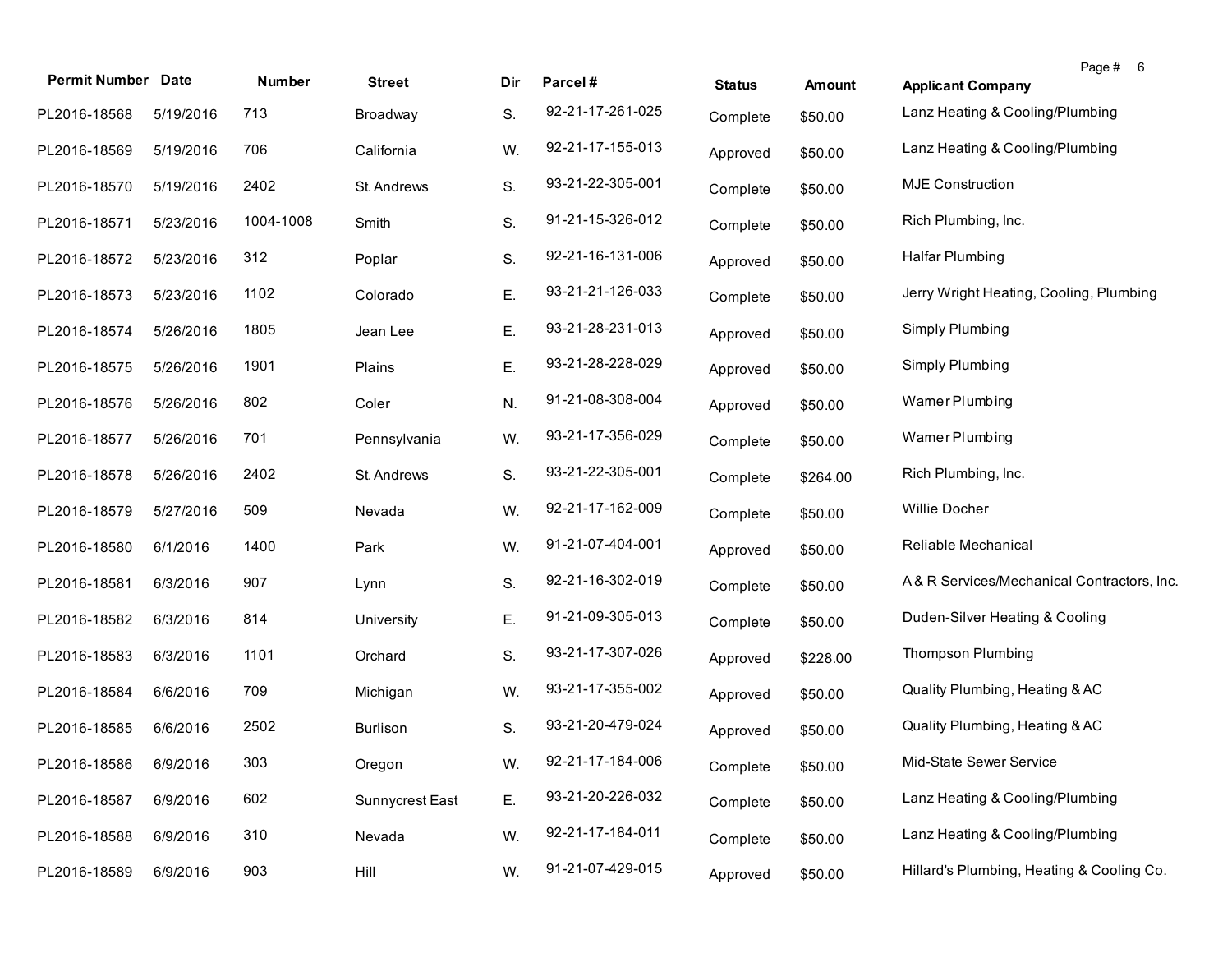| <b>Permit Number Date</b> |           | Number | <b>Street</b> | Dir | Parcel#                | <b>Status</b> | Amount   | Page # 7<br><b>Applicant Company</b>        |
|---------------------------|-----------|--------|---------------|-----|------------------------|---------------|----------|---------------------------------------------|
| PL2016-18590              | 6/9/2016  | 1103   | Douglas       | S.  | 93-21-17-328-017       | Approved      | \$50.00  | Halfar Plumbing                             |
| PL2016-18591              | 6/9/2016  | 3313   | Memory        | S.  | 93-21-28-426-011       | Complete      | \$180.00 | Quality Plumbing, Heating & AC              |
| PL2016-18592              | 6/9/2016  | 709    | Green         | W.  | 92-21-17-107-018       | Complete      | \$50.00  | Fred's Plbg-Heating, AC & Elect.            |
| PL2016-18593              | 6/9/2016  | 1605   | Vernon        | Ε.  | 93-21-28-407-003       | Approved      | \$240.00 | Quality Plumbing, Heating & AC              |
| PL2016-18594              | 6/10/2016 | 1107   | Pennsylvania  | Ε.  | 92-21-16-380-006       | Complete      | \$50.00  | M3 Mechanical, Inc.                         |
| PL2016-18595              | 6/15/2016 | 907    | Harvey        | N.  | 91-21-07-280-011       | Approved      | \$50.00  | Duden-Silver Heating & Cooling              |
| PL2016-18596              | 6/15/2016 | 807    | Cottage Grove | S.  | 92-21-16-165-020       | Complete      | \$50.00  | D & S Sewer Service                         |
| PL2016-18597              | 6/20/2016 | 2211   | Pond          | S.  | 93-21-21-329-014       | Approved      | \$180.00 | D. Binder Mechanical                        |
| PL2016-18598              | 6/20/2016 | 404    | Holmes        | Ε.  | 93-21-20-432-028       | Complete      | \$50.00  | Walter Beach Plumbing                       |
| PL2016-18599              | 6/22/2016 | 106    | Lincoln       | S.  | 92-21-17-102-025       | Approved      | \$112.00 | E.L. Pruitt Company                         |
| PL2016-18600              | 6/22/2016 | 701    | Gregory       | S.  | 93-21-18-277-025 (024) | Complete      | \$350.00 | Davis/Houk Mechanical, Inc.                 |
| PL2016-18601              | 6/30/2016 | 209    | California    | W.  | 92-21-17-187-002       | Complete      | \$50.00  | D & S Sewer Service                         |
| PL2016-18602              | 6/30/2016 | 209    | California    | W.  | 92-21-17-187-002       | Complete      | \$60.00  | Wamer Plumbing                              |
| PL2016-18603              | 6/30/2016 | 506    | California    | W.  | 92-21-17-176-009       | Approved      | \$50.00  | C.R. Neff Plumbing                          |
| PL2016-18604              | 6/30/2016 | 905    | Fairlawn      | Ε.  | 92-21-16-307-016       | Complete      | \$50.00  | Mr. Rooter Plumbing                         |
| PL2016-18605              | 6/30/2016 | 925    | Linview       | N.  | 91-21-08-151-025       | Complete      | \$50.00  | Mr. Rooter Plumbing                         |
| PL2016-18606              | 6/30/2016 | 2807   | Clarion       | Ε.  | 91-21-10-404-014       | Approved      | \$50.00  | ReBath of Illinois                          |
| PL2016-18607              | 6/30/2016 | 2116   | Boudreau      | S.  | 93-21-20-403-008       | Approved      | \$50.00  | ReBath of Illinois                          |
| PL2016-18608 6/30/2016    |           | 712    | Lynn          | S.  | 92-21-16-163-009       | Complete      | \$50.00  | Gale May Plumbing                           |
| PL2016-18609              | 6/30/2016 | 106    | Whitehall     | W.  | 93-21-20-451-037       | Approved      | \$50.00  | A & R Services/Mechanical Contractors, Inc. |
| PL2016-18610              | 6/30/2016 | 404    | Delaware      | W.  | 93-21-17-378-019       | Approved      | \$50.00  | Quality Plumbing, Heating & AC              |
| PL2016-18611              | 6/30/2016 | 702    | California    | Ε.  | 92-21-16-151-005       | Complete      | \$72.00  | Whalen Plumbing                             |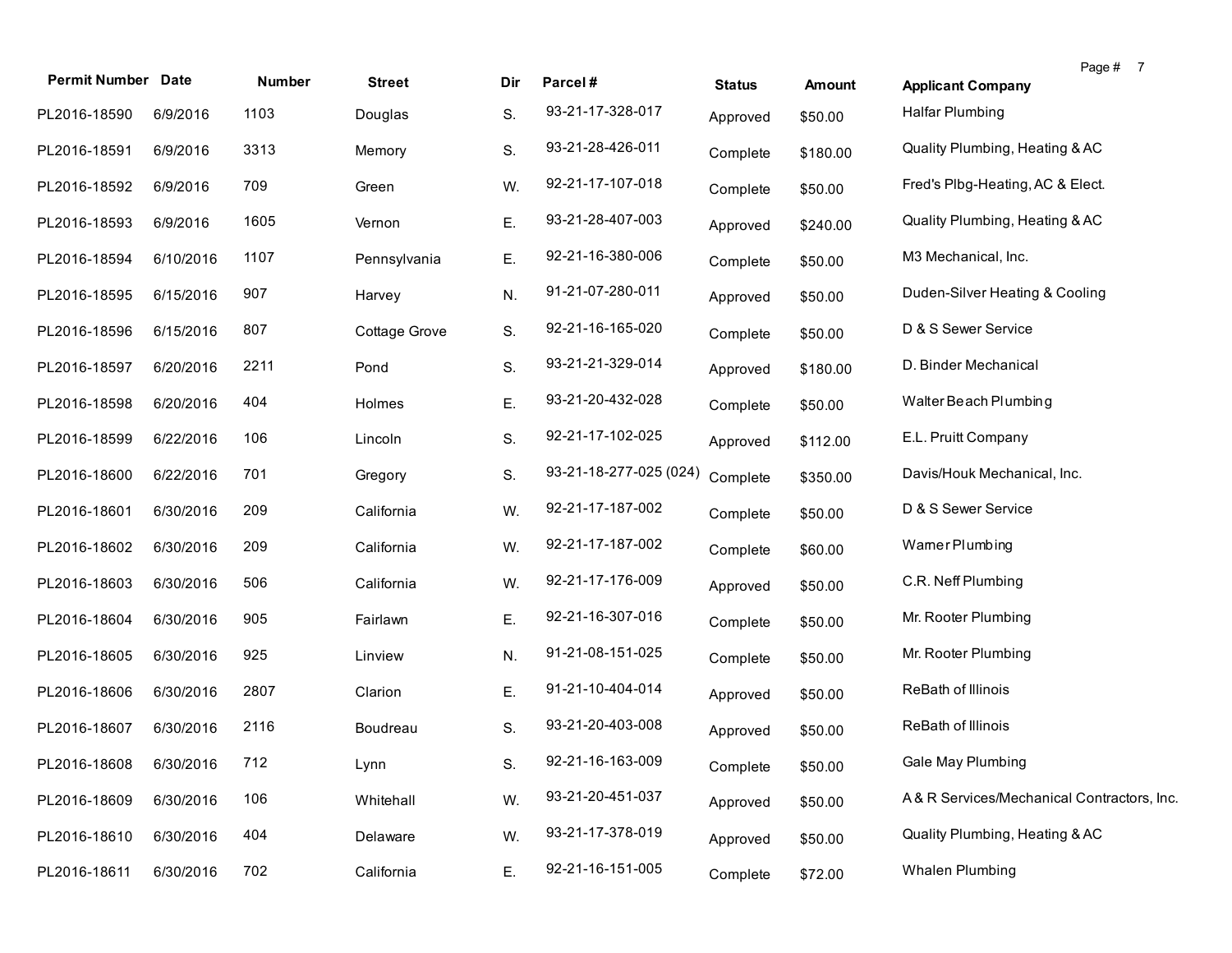| <b>Permit Number Date</b> |           | Number    | <b>Street</b> | Dir | Parcel#           | <b>Status</b> | <b>Amount</b> | Page # 8<br><b>Applicant Company</b>       |
|---------------------------|-----------|-----------|---------------|-----|-------------------|---------------|---------------|--------------------------------------------|
| PL2016-18612              | 7/1/2016  | 1306      | Dublin        | W.  | 91-21-07-256-017  | Complete      | \$156.00      | <b>Classic Plumbing</b>                    |
| PL2016-18613              | 7/6/2016  | 1004      | Stoughton     | W.  | 91-21-07-482-013  | Approved      | \$50.00       | ReBath of Illinois                         |
| PL2016-18614              | 7/7/2016  | 2516      | Muirfield     | S.  | 93-21-22-331-006  | Complete      | \$50.00       | <b>Miller Construction</b>                 |
| PL2016-18615              | 7/11/2016 | 310       | Poplar        | S.  | 92-21-16-131-005  | Approved      | \$50.00       | <b>Bruce Flachsbart</b>                    |
| PL2016-18616              | 7/12/2016 | 1400      | Park          | W.  | 91-21-07-404-001  | Approved      | \$361.00      | X-treme Mechanical, Inc.                   |
| PL2016-18617              | 7/12/2016 | 310       | lowa          | W.  | 93-21-17-327-013  | Complete      | \$50.00       | Holland Heating & Plumbing                 |
| PL2016-18618              | 7/14/2016 | 505       | Delaware      | W.  | 93-21-17-379-003  | Approved      | \$50.00       | Harold Colbert Company II                  |
| PL2016-18619              | 7/14/2016 | 2516      | Muirfield     | S.  | 93-21-22-331-006  | Complete      | \$276.00      | <b>Ritter Plumbing</b>                     |
| PL2016-18620              | 7/19/2016 | 716       | Michigan      | W.  | 93-21-17-308-017  | Approved      | \$50.00       | Mr. Rooter Plumbing                        |
| PL2016-18621              | 7/19/2016 | 1905      | Cunningham    | N.  | 91-21-04-301-026  | Complete      | \$50.00       | <b>MJE Construction</b>                    |
| PL2016-18622              | 7/20/2016 | 1905      | Cunningham    | N.  | 91-21-04-301-026  | Complete      | \$84.00       | Rich Plumbing, Inc.                        |
| PL2016-18623              | 7/20/2016 | 1105      | Highlands     | N.  | 91-21-08-276-021  | Approved      | \$50.00       | Mike Williams Plumbing & Heating           |
| PL2016-18624              | 7/21/2016 | 1403      | Eads          | W.  | 91-21-07-251-007  | Complete      | \$144.00      | <b>Classic Plumbing</b>                    |
| PL2016-18625              | 7/21/2016 | 602       | University    | W.  | 91-21-08-310-001A | Approved      | \$118.00      | Reliable Plumbing & Heating                |
| PL2016-18626              | 7/21/2016 | 2114      | Burlison      | S.  | 93-21-20-404-007  | Approved      | \$50.00       | Gale May Plumbing                          |
| PL2016-18627              | 7/26/2016 | 1101      | Pennsylvania  | W.  | 93-21-18-477-001  | Complete      | \$50.00       | <b>Classic Plumbing</b>                    |
| PL2016-18628              | 7/27/2016 | 1002      | Scovill       | Ε.  | 93-21-21-356-023  | Approved      | \$50.00       | D & S Sewer Service                        |
| PL2016-18629              | 7/27/2016 | 2713      | Castlerock    | Е.  | 93-21-22-181-003  | Complete      | \$276.00      | C-U Plumbing, Inc.                         |
| PL2016-18630              | 7/29/2016 | 802       | Coler         | N.  | 91-21-08-308-004  | Complete      | \$150.00      | Mattex Service Co., Inc.                   |
| PL2016-18631              | 8/3/2016  | 105       | University    | Ε.  | 91-21-08-459-007  | Complete      | \$150.00      | Romeo Gherman                              |
| PL2016-18632              | 8/3/2016  | 611       | Park          | W.  | 91-21-08-310-001  | Approved      | \$56.12       | A& R Services/Mechanical Contractors, Inc. |
| PL2016-18633              | 8/3/2016  | 1803-1809 | Philo         | S.  | 93-21-21-126-050  | Complete      | \$710.00      | Clark Plumbing & Heating, Inc.             |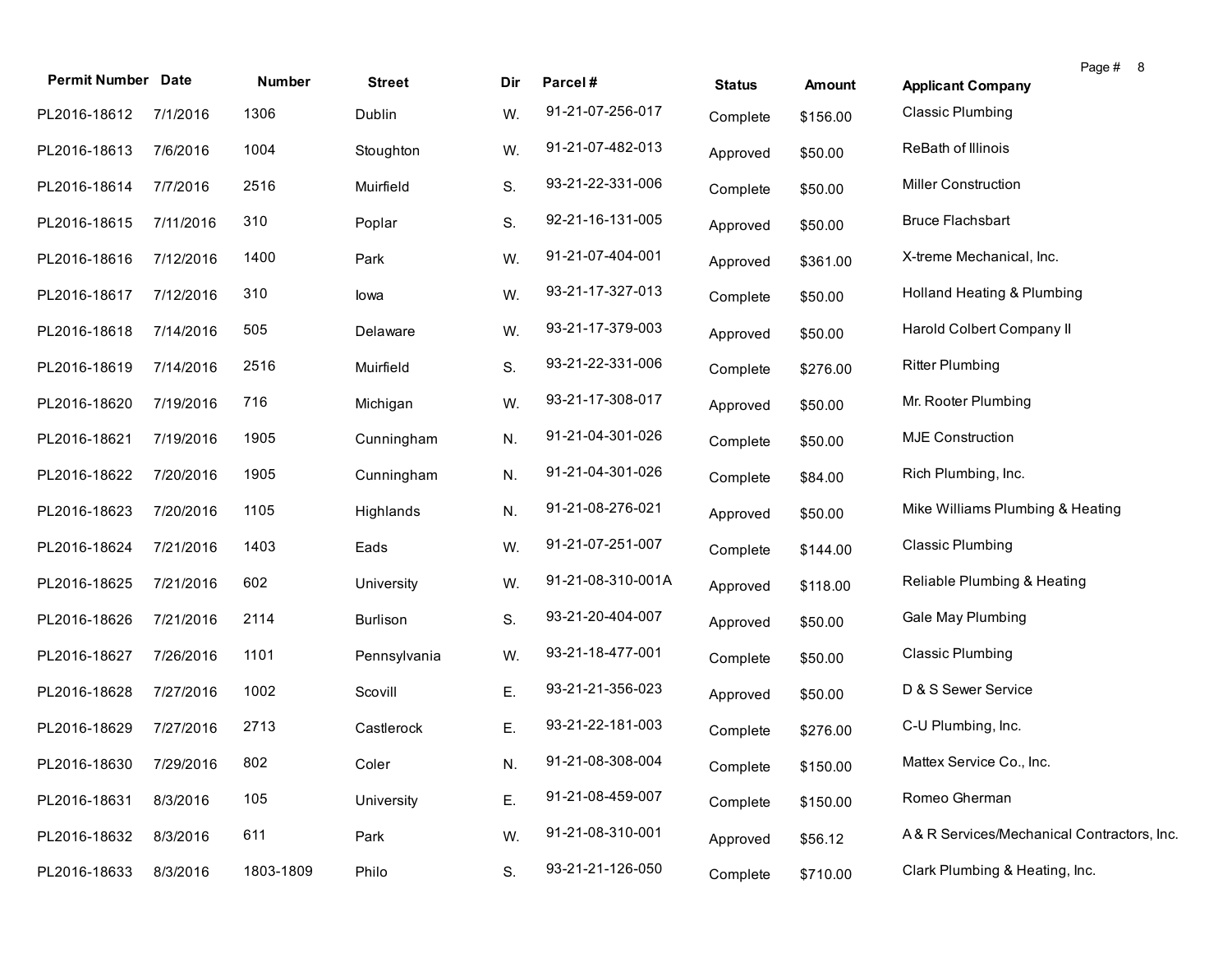| <b>Permit Number Date</b> |           | Number | <b>Street</b> | Dir | Parcel#                | <b>Status</b> | Amount   | Page # 9<br><b>Applicant Company</b>       |
|---------------------------|-----------|--------|---------------|-----|------------------------|---------------|----------|--------------------------------------------|
| PL2016-18634              | 8/5/2016  | 2502   | Prairie Green | Ε.  | 91-21-15-326-007       | Complete      | \$50.00  | X-treme Mechanical, Inc.                   |
| PL2016-18635              | 8/5/2016  | 604    | Washington    | W.  | 92-21-17-162-021       | Approved      | \$50.00  | Darby's Plumbing, Inc.                     |
| PL2016-18636              | 8/5/2016  | 910    | Fairlawn      | Ε.  | 92-21-16-306-018       | Complete      | \$60.00  | Quality Plumbing, Heating & AC             |
| PL2016-18637              | 8/5/2016  | 502    | Oregon        | W.  | 92-21-17-177-012       | Complete      | \$50.00  | Lanz Heating & Cooling/Plumbing            |
| PL2016-18638              | 8/5/2016  | 1504   | Curtiss       | S.  | 92-21-16-479-011       | Complete      | \$50.00  | Lanz Heating & Cooling/Plumbing            |
| PL2016-18639              | 8/5/2016  | 800    | Fairview      | W.  | 91-21-08-152-019       | Approved      | \$50.00  | Jerry Wright Heating, Cooling, Plumbing    |
| PL2016-18640              | 8/5/2016  | 706    | Ohio          | W.  | 93-21-17-306-019       | Complete      | \$50.00  | Jerry Wright Heating, Cooling, Plumbing    |
| PL2016-18641              | 8/9/2016  | 302    | Cedar         | S.  | 92-21-17-142-001       | Complete      | \$50.00  | C-U Plumbing, Inc.                         |
| PL2016-18642              | 8/9/2016  | 302    | Cedar         | S.  | 92-21-17-142-001       | Complete      | \$50.00  | C-U Plumbing, Inc.                         |
| PL2016-18643              | 8/9/2016  | 1103   | Pennsylvania  | Ε.  | 92-21-16-380-004       | Complete      | \$50.00  | Hillard's Plumbing, Heating & Cooling Co.  |
| PL2016-18644              | 8/9/2016  | 1003   | Killarney     | W.  | 91-21-06-426-012       | Approved      | \$75.48  | A&R Services/Mechanical Contractors, Inc.  |
| PL2016-18645              | 8/11/2016 | 902    | Lincoln       | N.  | 91-21-08-151-037       | Approved      | \$60.00  | <b>Express Plumbing</b>                    |
| PL2016-18646              | 8/11/2016 | 1505   | Carver        | N.  | 91-21-07-201-003       | Complete      | \$50.00  | Simply Plumbing                            |
| PL2016-18647              | 8/11/2016 | 101    | Park          | W.  | 91-21-08-403-008       | Approved      | \$50.00  | Lanz Heating & Cooling/Plumbing            |
| PL2016-18648              | 8/11/2016 | 717    | Broadway      | S.  | 92-21-17-262-001thru00 | Approved      | \$50.00  | Quality Plumbing, Heating & AC             |
| PL2016-18649              | 8/15/2016 | 713    | Ohio          | W.  | 93-21-17-307-031       | Complete      | \$50.00  | A& R Services/Mechanical Contractors, Inc. |
| PL2016-18650              | 8/16/2016 | 1610   | Lexington     | Ε.  | To Be Determined       | Approved      | \$192.00 | <b>Todd Paluska</b>                        |
| PL2016-18651              | 8/16/2016 | 1612   | Lexington     | Е.  | To Be Determined       | Approved      | \$192.00 | Todd Paluska                               |
| PL2016-18652 8/17/2016    |           | 2005   | Vawter        | S.  | 93-21-21-179-012       | Approved      | \$50.00  | Gale May Plumbing                          |
| PL2016-18653              | 8/17/2016 | 106    | Gregory       | S.  | 93-21-18-228-020       | Complete      | \$70.00  | Mako Mechanical Inc.                       |
| PL2016-18654              | 8/18/2016 | 201    | Industrial    | S.  | 91-21-15-226-027       | Complete      | \$60.00  | Mr. Rooter Plumbing                        |
| PL2016-18655              | 8/24/2016 | 1905   | Golfview      | N.  | 91-21-05-476-009       | Approved      | \$228.00 | Clark Plumbing & Heating, Inc.             |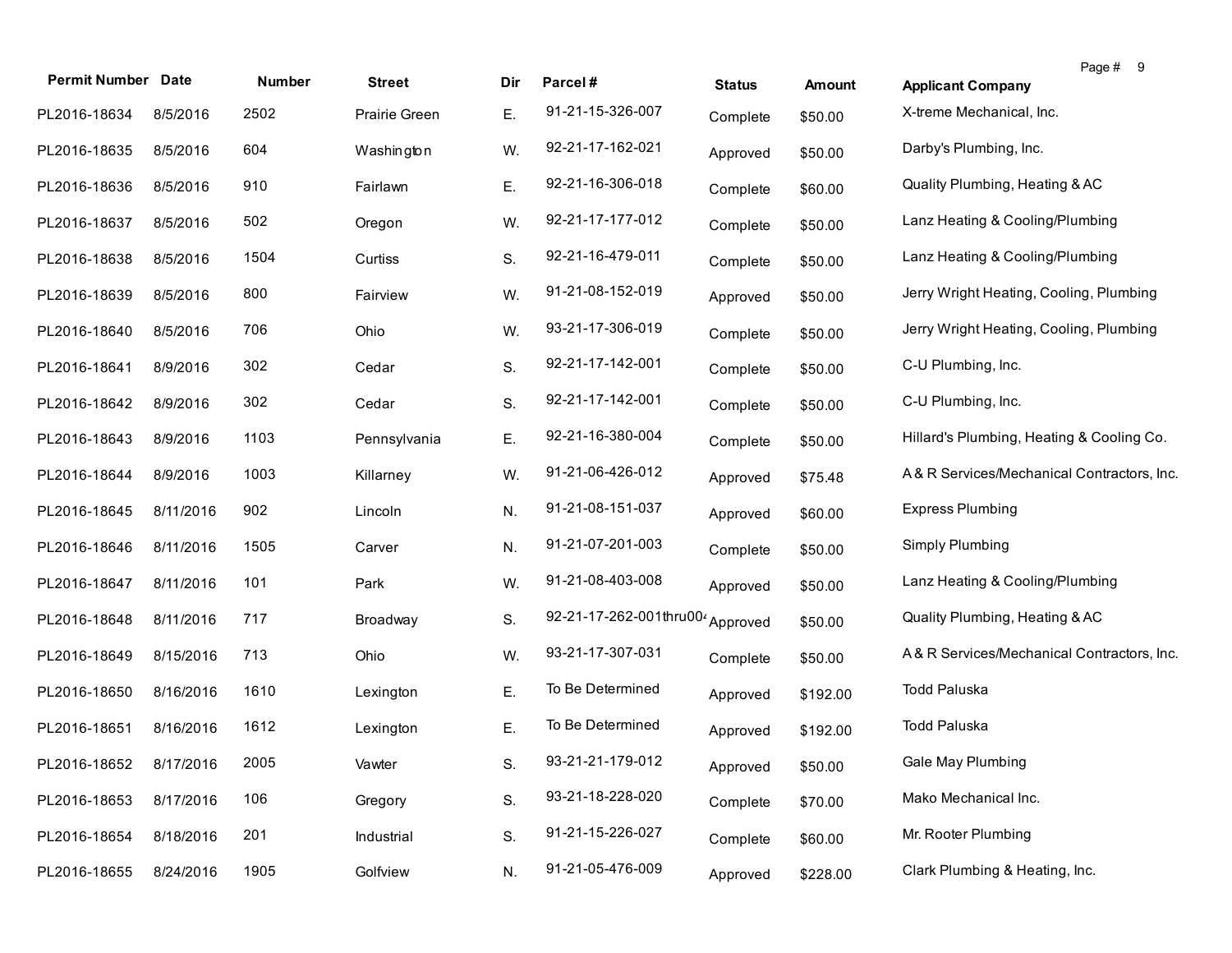| <b>Permit Number Date</b> |           | Number  | <b>Street</b>         | Dir | Parcel#                         | <b>Status</b> | <b>Amount</b> | Page # 10<br><b>Applicant Company</b>      |
|---------------------------|-----------|---------|-----------------------|-----|---------------------------------|---------------|---------------|--------------------------------------------|
| PL2016-18656              | 8/24/2016 | 2107    | <b>Country Squire</b> | Ε.  | 91-21-15-306-004                | Approved      | \$72.00       | Holland Heating & Plumbing                 |
| PL2016-18657              | 8/24/2016 | 1818    | Bohn                  | S.  | 93-21-22-103-010                | Approved      | \$228.00      | Quality Plumbing, Heating & AC             |
| PL2016-18658              | 8/24/2016 | 813     | Hill                  | W.  | 91-21-08-302-008                | Complete      | \$50.00       | Mattex Service Co., Inc.                   |
| PL2016-18659              | 8/31/2016 | 403     | Sunnycrest West       | Ε.  | 93-21-20-227-006                | Approved      | \$50.00       | Roto Rooter                                |
| PL2016-18660              | 8/31/2016 | 601     | Washington            | W.  | 93-21-17-305-015                | Complete      | \$50.00       | Hillard's Plumbing, Heating & Cooling Co.  |
| PL2016-18661              | 8/31/2016 | 104     | Holmes                | W.  | 93-21-20-401-014                | Complete      | \$50.00       | Urbana Plumbing & Heating, Inc.            |
| PL2016-18662              | 8/31/2016 | 205     | Michigan              | Ε.  | 93-21-17-455-007                | Complete      | \$50.00       | <b>Classic Plumbing</b>                    |
| PL2016-18663              | 9/2/2016  | 1007    | Orchard               | S.  | 93-21-17-306-027                | Approved      | \$50.00       | Quality Plumbing, Heating & AC             |
| PL2016-18664              | 9/2/2016  | 1310    | Tremont               | W.  | 91-21-07-207-015                | Approved      | \$.00         | D & S Sewer Service                        |
| PL2016-18665              | 9/2/2016  | 803     | Philo                 | S.  | 92-21-16-180-004                | Complete      | \$50.00       | Lanz Heating & Cooling/Plumbing            |
| PL2016-18666              | 9/2/2016  | 302-611 | Fairlawn              | Ε.  | 93-21-17-428-007thru11(Complete |               | \$96.00       | Lanz Heating & Cooling/Plumbing            |
| PL2016-18667              | 9/2/2016  | 3034    | Stone Creek           | Е.  | 93-21-22-405-007                | Approved      | \$50.00       | Timothy R. Spence Builders                 |
| PL2016-18668              | 9/2/2016  | 608     | Colorado              | Ε.  | 93-21-20-229-023                | Approved      | \$50.00       | Timothy R. Spence Builders                 |
| PL2016-18669              | 9/9/2016  | 1806    | Cottage Grove         | S.  | 93-21-21-126-044                | Approved      | \$50.00       | Jerry Wright Heating, Cooling, Plumbing    |
| PL2016-18670              | 9/9/2016  | 206-210 | Main                  | W.  | 92-21-17-201-009                | Complete      | \$50.00       | A& R Services/Mechanical Contractors, Inc. |
| PL2016-18671              | 9/9/2016  | 3013    | Stillwater            | Е.  | 93-21-22-405-012                | Approved      | \$50.00       | Field Gate Group                           |
| PL2016-18672              | 9/9/2016  | 3011    | Stillwater            | Ε.  | 93-21-22-405-013                | Approved      | \$50.00       | Field Gate Group                           |
| PL2016-18673              | 9/12/2016 | 2310    | St. Andrews           | S.  | 93-21-22-302-002                | Complete      | \$50.00       | Reliable Plumbing & Heating                |
| PL2016-18674              | 9/13/2016 | 1608    | Greenridge            | S.  | 91-21-15-355-016                | Complete      | \$168.00      | <b>Halfar Plumbing</b>                     |
| PL2016-18675              | 9/13/2016 | 911     | University            | W.  | 91-21-07-484-009                | Approved      | \$50.00       | X-treme Mechanical, Inc.                   |
| PL2016-18676              | 9/15/2016 | 202     | University            | Ε.  | 91-21-08-405-038                | Approved      | \$50.00       | Whalen Plumbing                            |
| PL2016-18677              | 9/15/2016 | 2002    | Race                  | S.  | 93-21-20-252-001                | Complete      | \$50.00       | Urbana Plumbing & Heating, Inc.            |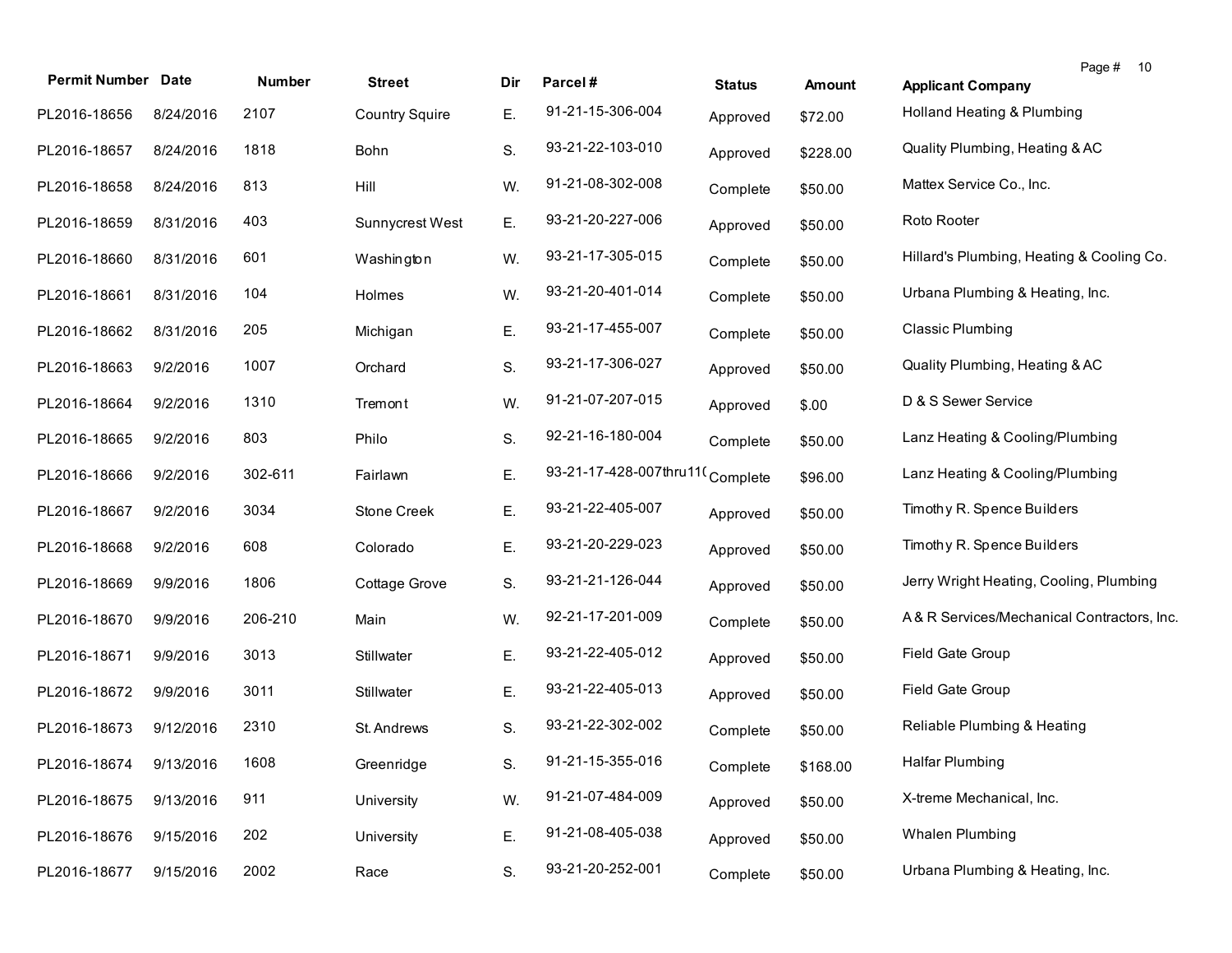| <b>Permit Number Date</b>   |            | Number | <b>Street</b> | Dir | Parcel#          | <b>Status</b> | Amount   | Page # 11<br><b>Applicant Company</b> |
|-----------------------------|------------|--------|---------------|-----|------------------|---------------|----------|---------------------------------------|
| PL2016-18678                | 9/20/2016  | 2203   | Wyld          | S.  | 93-21-20-432-021 | Complete      | \$50.00  | Mattex Service Co., Inc.              |
| PL2016-18679                | 9/20/2016  | 611    | Park          | W.  | 91-21-08-310-001 | Approved      | \$50.00  | Reliable Plumbing & Heating           |
| PL2016-18680                | 9/20/2016  | 2103   | Zuppke        | S.  | 93-21-20-278-006 | Complete      | \$50.00  | Mattex Service Co., Inc.              |
| PL2016-18681                | 9/20/2016  | 803    | Delaware      | W.  | 93-21-17-354-003 | Approved      | \$50.00  | Wamer Plumbing                        |
| PL2016-18682                | 9/23/2016  | 111    | McHenry       | W.  | 93-21-20-451-006 | Approved      | \$60.00  | Enger Bro's Inc.                      |
| PL2016-18683                | 9/27/2016  | 1106   | University    | W.  | 91-21-07-431-004 | Approved      | \$450.00 | Clark Plumbing & Heating, Inc.        |
| PL2016-18684                | 9/27/2016  | 108    | Poplar        | S.  | 92-21-16-127-008 | Approved      | \$50.00  | Quality Plumbing, Heating & AC        |
| PL2016-18685                | 9/27/2016  | 200    | Vine          | N.  | 91-21-08-478-015 | Approved      | \$350.00 | Davis/Houk Mechanical, Inc.           |
| PL2016-18686                | 9/27/2016  | 1008   | Lynn          | S.  | 92-21-16-303-016 | Approved      | \$50.00  | <b>Halfar Plumbing</b>                |
| PL2016-18687                | 9/27/2016  | 2015   | Silver West   | S.  | 93-21-21-155-015 | Approved      | \$50.00  | <b>Halfar Plumbing</b>                |
| PL2016-18688                | 9/27/2016  | 305    | Washington    | W.  | 93-21-17-327-003 | Complete      | \$50.00  | Urbana Plumbing & Heating, Inc.       |
| PL2016-18689                | 9/29/2016  | 509    | Cunningham    | N.  | 91-21-08-405-027 | Approved      | \$50.00  | Clark Plumbing & Heating, Inc.        |
| PL2016-18690                | 9/30/2016  | 1311   | Cardinal      | W.  | 91-21-06-401-008 | Complete      | \$50.00  | <b>Cornerstone Construction LLC</b>   |
| PL2016-18691                | 10/4/2016  | 108    | Meadow        | W.  | 93-21-20-201-020 | Approved      | \$50.00  | Reliable Plumbing & Heating           |
| PL2016-18692                | 10/7/2016  | 1203   | <b>Beslin</b> | W.  | 91-21-07-410-007 | Approved      | \$132.00 | <b>Classic Plumbing</b>               |
| PL2016-18693                | 10/7/2016  | 1212   | Hill          | W.  | 91-21-07-410-011 | Complete      | \$132.00 | <b>Classic Plumbing</b>               |
| PL2016-18694                | 10/11/2016 | 103    | Cottage Grove | N.  | 91-21-09-355-019 | Complete      | \$50.00  | Quality Plumbing, Heating & AC        |
| PL2016-18695                | 10/14/2016 | 1907   | Cunningham    | N.  | 91-21-04-301-025 | Approved      | \$100.00 | Babb Service Co.                      |
| PL2016-18696 10/14/2016 405 |            |        | Illinois      | W.  | 92-21-17-178-004 | Approved      | \$50.00  | Dannie Otto                           |
| PL2016-18697                | 10/14/2016 | 1901   | Philo         | S.  | 93-21-21-176-013 | Complete      | \$149.79 | C.R. Neff Plbg., Htg, & AC LLC        |
| PL2016-18698                | 10/14/2016 | 408    | Elm           | W.  | 92-21-17-131-009 | Approved      | \$50.00  | Clark Plumbing & Heating, Inc.        |
| PL2016-18699                | 10/17/2016 | 1504   | Cunningham    | N.  | 91-21-09-103-022 | Complete      | \$72.00  | Twohey Plumbing, Inc.                 |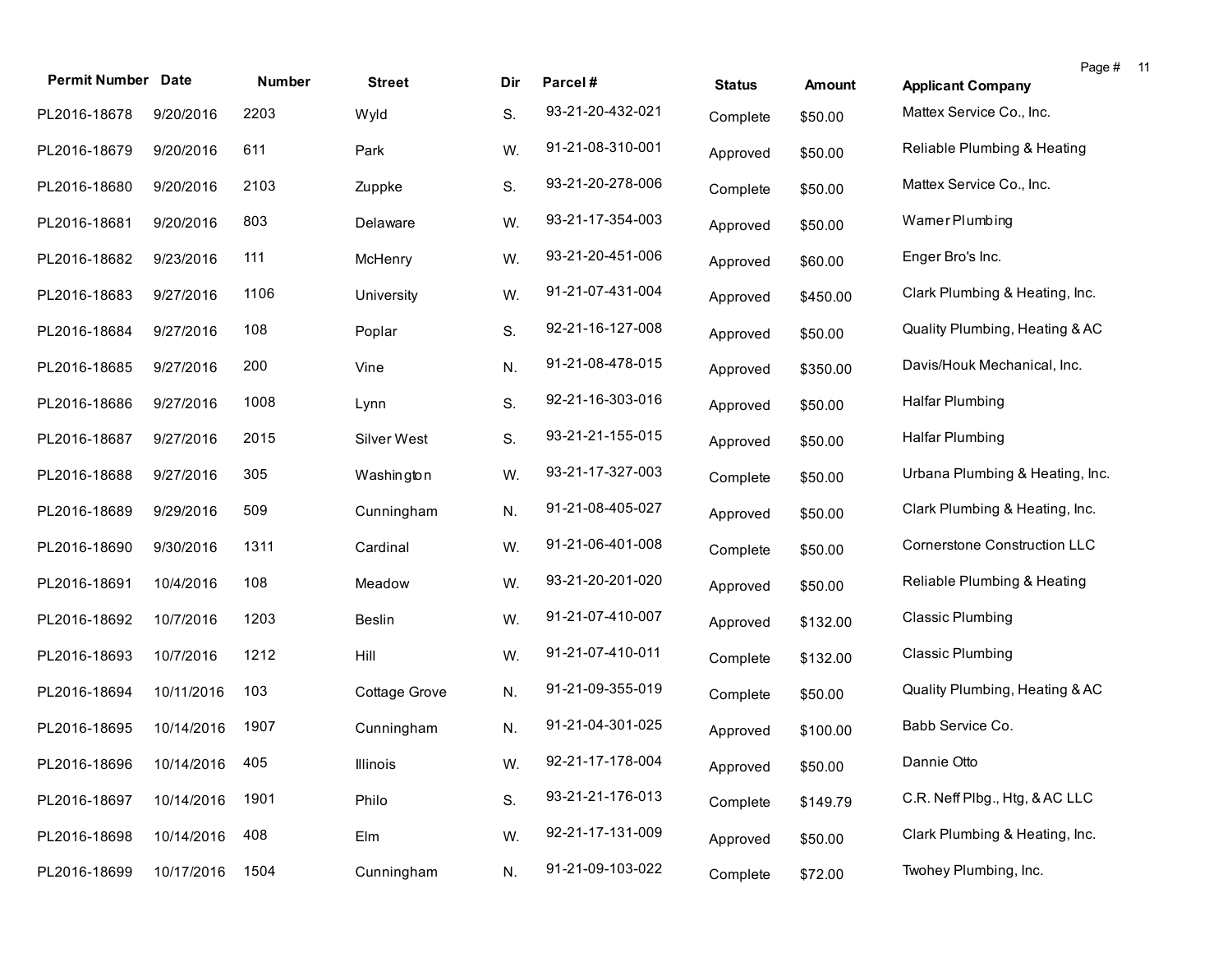| <b>Permit Number</b> | <b>Date</b> | Number             | <b>Street</b>         | Dir | Parcel#          |               |               | Page # 12                                  |
|----------------------|-------------|--------------------|-----------------------|-----|------------------|---------------|---------------|--------------------------------------------|
|                      |             |                    |                       |     | 93-21-22-401-002 | <b>Status</b> | <b>Amount</b> | <b>Applicant Company</b>                   |
| PL2016-18700         | 10/17/2016  | 2810               | Plantation            | Ε.  |                  | Approved      | \$96.00       | Edelman Electric                           |
| PL2016-18701         | 10/17/2016  | 2312               | Cobble Creek          | S.  | 93-21-22-353-006 | Complete      | \$50.00       | <b>TAG Residential LLC</b>                 |
| PL2016-18702         | 10/18/2016  | 1215               | <b>Bradley</b>        | W.  | 91-21-07-204-008 | Approved      | \$510.00      | X-treme Mechanical, Inc.                   |
| PL2016-18703         | 10/18/2016  | 1103               | Douglas               | S.  | 93-21-17-328-017 | Approved      | \$50.00       | Quality Plumbing, Heating & AC             |
| PL2016-18704         | 10/25/2016  | 911                | Webber                | S.  | 92-21-16-301-020 | Approved      | \$72.00       | Gale May Plumbing                          |
| PL2016-18705         | 10/25/2016  | 1203               | Beslin                | W.  | 91-21-07-410-007 | Complete      | \$50.00       | <b>Miller Enterprises</b>                  |
| PL2016-18706         | 10/25/2016  | 1306               | Dublin                | W.  | 91-21-07-256-017 | Complete      | \$50.00       | <b>Miller Enterprises</b>                  |
| PL2016-18707         | 10/25/2016  | 1212               | Hill                  | W.  | 91-21-07-410-011 | Complete      | \$50.00       | Miller Enterprises                         |
| PL2016-18708         | 10/25/2016  | 704                | lowa                  | W.  | 93-21-17-305-024 | Complete      | \$50.00       | Fred's Plbg-Heating, AC & Elect.           |
| PL2016-18709         | 10/25/2016  | 906                | Pennsylvania          | Ε.  | 92-21-16-351-046 | Approved      | \$50.00       | Hillard's Plumbing, Heating & Cooling Co.  |
| PL2016-18710         | 10/25/2016  | 1901               | Willow                | N.  | 91-21-05-477-022 | Approved      | \$50.00       | Tuscola Home Center                        |
| PL2016-18711         | 10/27/2016  | 2105               | <b>Country Squire</b> | Ε.  | 91-21-15-306-003 | Complete      | \$50.00       | Mr. Rooter Plumbing                        |
| PL2016-18712         | 10/27/2016  | 604                | Vermont               | W.  | 93-21-17-356-024 | Complete      | \$50.00       | Mr. Rooter Plumbing                        |
| PL2016-18713         | 10/27/2016  | 1104               | Wabash                | S.  | 92-21-16-304-015 | Approved      | \$50.00       | Mike Williams Plumbing & Heating           |
| PL2016-18714         | 10/27/2016  | 129                | Race                  | N.  | 91-21-08-453-003 | Approved      | \$166.00      | A& R Services/Mechanical Contractors, Inc. |
| PL2016-18715         | 11/1/2016   | 1404               | Silver                | Ε.  | 93-21-21-180-016 | Complete      | \$50.00       | 217 Heating, Cooling & Plumbing Inc.       |
| PL2016-18716         | 11/2/2016   | 903                | Delaware              | Ε.  | 92-21-16-354-004 | Approved      | \$50.00       | <b>Thompson Plumbing</b>                   |
| PL2016-18717         | 11/2/2016   | 2116               | <b>Burlison</b>       | S.  | 93-21-20-404-008 | Approved      | \$50.00       | Wamer Plumbing                             |
| PL2016-18718         | 11/4/2016   | 2104               | Main                  | E.  | 91-21-10-353-004 | Complete      | \$50.00       | D & S Sewer Service                        |
| PL2016-18719         | 11/4/2016   | 208                | Griggs                | W.  | 91-21-08-452-015 | Approved      | \$680.00      | Darby's Plumbing, Inc.                     |
| PL2016-18720         | 11/4/2016   | 2504 & 2504<br>1/2 | Anderson              | S.  | 93-21-21-357-002 | Approved      | \$50.00       | Fred's Plbg-Heating, AC & Elect.           |
| PL2016-18721         | 11/10/2016  | 2709               | Skyline               | N.  | 91-21-03-101-004 | Approved      | \$192.00      | Quality Plumbing, Heating & AC             |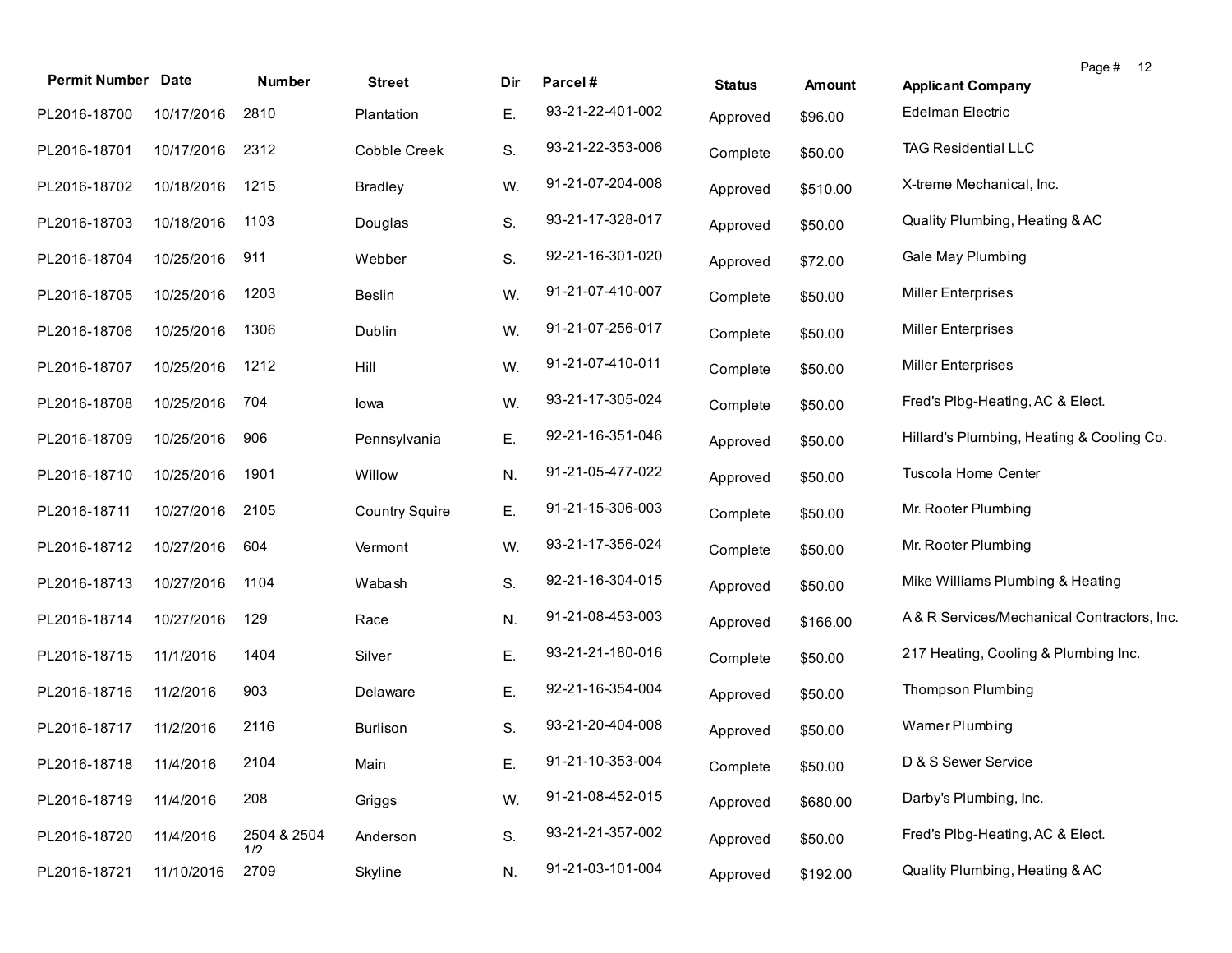| <b>Permit Number Date</b> |            | Number | <b>Street</b>     | Dir | Parcel#                | <b>Status</b> | Amount   | Page # 13<br><b>Applicant Company</b>      |
|---------------------------|------------|--------|-------------------|-----|------------------------|---------------|----------|--------------------------------------------|
| PL2016-18722              | 11/10/2016 | 507    | Sunnycrest East   | Ε.  | 93-21-20-227-012       | Approved      | \$50.00  | ReBath of Illinois                         |
| PL2016-18723              | 11/10/2016 | 1901   | Golfview          | N.  | 91-21-05-476-011       | Approved      | \$120.00 | <b>Ritter Plumbing</b>                     |
| PL2016-18724              | 11/10/2016 | 110    | University        | Ε.  | $91-21-08-405-038$ (a) | Complete      | \$108.15 | Lanz Heating & Cooling/Plumbing            |
| PL2016-18725              | 11/14/2016 | 3017   | Stone Creek       | Ε.  | 93-21-22-402-007       | Approved      | \$300.00 | Holland Heating & Plumbing                 |
| PL2016-18726              | 11/16/2016 | 206    | Michigan          | W.  | 93-21-17-332-016       | Complete      | \$50.00  | Mark Jaeger                                |
| PL2016-18727              | 11/16/2016 | 810    | Burkwood          | Ε.  | 93-21-21-103-026       | Approved      | \$50.00  | Timothy R. Spence Builders                 |
| PL2016-18728              | 11/16/2016 | 2717   | Stone Creek       | Ε.  | 93-21-22-101-005       | Complete      | \$50.00  | <b>HearthStone Homes</b>                   |
| PL2016-18729              | 11/21/2016 | 508    | Harding           | Ε.  | 93-21-20-280-014       | Approved      | \$50.00  | Timothy R. Spence Builders                 |
| PL2016-18730              | 11/22/2016 | 106    | Gregory           | S.  | 93-21-18-228-020       | Complete      | \$144.00 | A& R Services/Mechanical Contractors, Inc. |
| PL2016-18731              | 11/22/2016 | 901    | Oregon            | Ε.  | 92-21-16-163-001       | Approved      | \$72.00  | <b>Bodie Cargo</b>                         |
| PL2016-18732              | 11/22/2016 | 2309   | Lantern Hill      | Ε.  | 91-21-15-304-021       | Approved      | \$50.00  | Hillard's Plumbing, Heating & Cooling Co.  |
| PL2016-18733              | 11/22/2016 | 3007   | Windsor           | Ε.  | 93-21-27-200-016       | Approved      | \$50.00  | Hillard's Plumbing, Heating & Cooling Co.  |
| PL2016-18734              | 11/23/2016 | 1906   | Weaver            | Ε.  | 92-21-16-429-014       | Complete      | \$50.00  | D & S Sewer Service                        |
| PL2016-18735              | 11/28/2016 | 1306   | Stout             | Ε.  | 92-21-16-129-016       | Complete      | \$50.00  | Mike Williams Plumbing & Heating           |
| PL2016-18736              | 11/28/2016 | 509    | Shurts            | Ε.  | 93-21-20-477-005       | Complete      | \$50.00  | Mattex Service Co., Inc.                   |
| PL2016-18737              | 12/1/2016  | 606    | Vermont           | W.  | 93-21-17-356-023       | Approved      | \$50.00  | Reliable Plumbing & Heating                |
| PL2016-18738              | 12/1/2016  | 1717   | Philo             | S.  | 93-21-21-126-047       | Complete      | \$50.00  | Quality Plumbing, Heating & AC             |
| PL2016-18739              | 12/1/2016  | 1308   | <b>Briarcliff</b> | Ε.  | 92-21-16-378-036       | Approved      | \$50.00  | Classic Plumbing                           |
| PL2016-18740 12/2/2016    |            | 1806   | Bohn              | S.  | 93-21-22-103-013       | Complete      | \$50.00  | Armstrong Construction                     |
| PL2016-18741              | 12/2/2016  | 507    | Illinois          | W.  | 92-21-17-176-003       | Complete      | \$50.00  | Lanz Heating & Cooling/Plumbing            |
| PL2016-18742              | 12/2/2016  | 1806   | Bohn              | S.  | 93-21-22-103-013       | Approved      | \$336.00 | <b>Ritter Plumbing</b>                     |
| PL2016-18743              | 12/6/2016  | 2713   | Castlerock        | Ε.  | 93-21-22-181-003       | Complete      | \$50.00  | Kennedy Builders                           |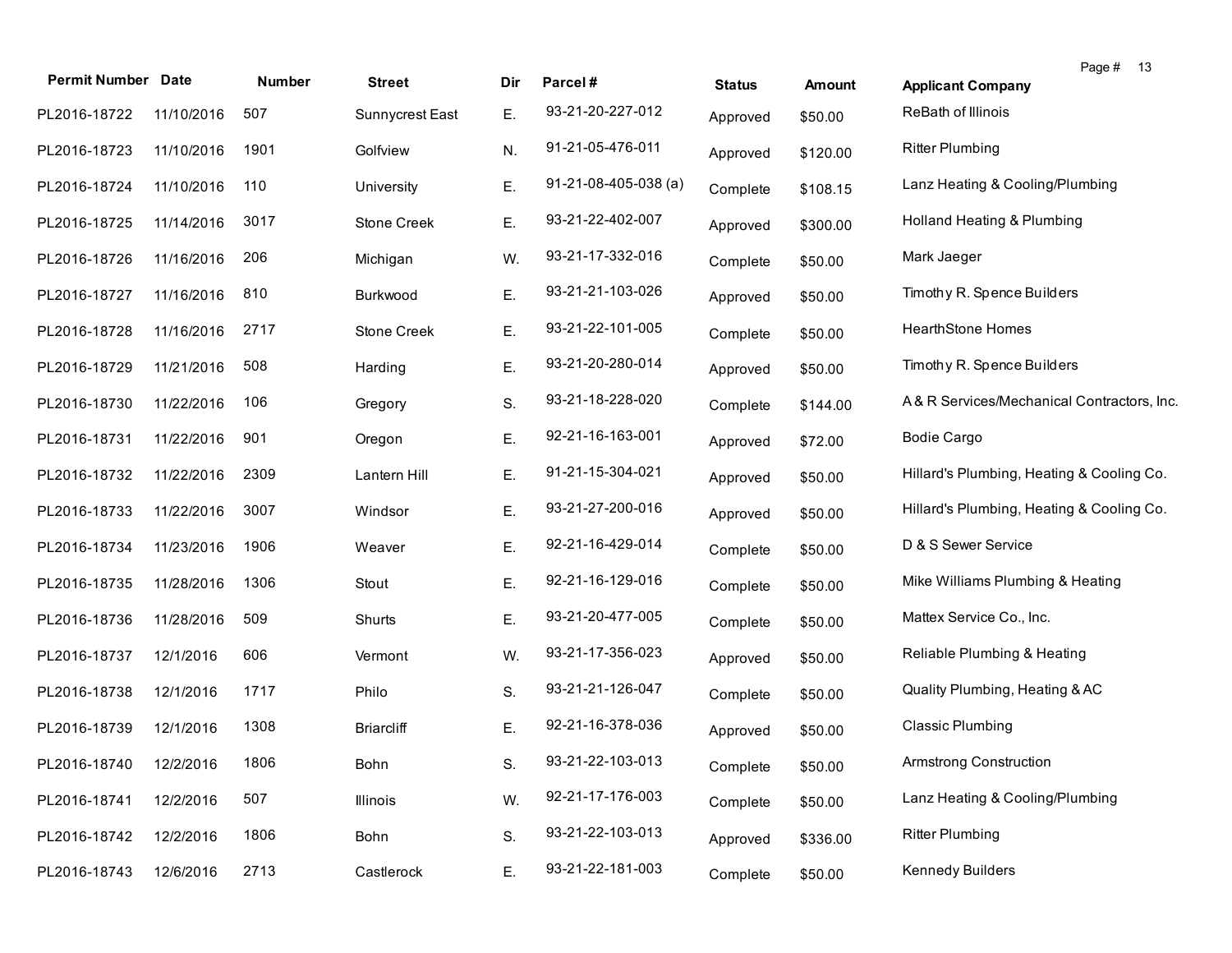| <b>Permit Number</b>    | <b>Date</b> | Number   | <b>Street</b>     | Dir | Parcel#                | <b>Status</b> | Amount   | Page # 14<br><b>Applicant Company</b>      |
|-------------------------|-------------|----------|-------------------|-----|------------------------|---------------|----------|--------------------------------------------|
| PL2016-18744            | 12/7/2016   | 3402     | Memory            | S.  | 93-21-28-427-008       | Approved      | \$228.00 | Quality Plumbing, Heating & AC             |
| PL2016-18745            | 12/8/2016   | 2110     | Amber             | Е.  | 93-21-22-303-003       | Complete      | \$50.00  | Hoveln Heating & Cooling                   |
| PL2016-18746            | 12/8/2016   | 507      | Oregon            | W.  | 92-21-17-161-028       | Approved      | \$50.00  | Lanz Heating & Cooling/Plumbing            |
| PL2016-18747            | 12/12/2016  | 218      | Main              | W.  | 92-21-17-201-001       | Complete      | \$50.00  | <b>Bodie Cargo</b>                         |
| PL2016-18748            | 12/12/2016  | 2024     | Falcon            | S.  | 93-21-21-202-074       | Approved      | \$60.00  | C-U Plumbing, Inc.                         |
| PL2016-18749            | 12/13/2016  | 1905     | Golfview          | N.  | 91-21-05-476-009       | Approved      | \$50.00  | C.B.E. Construction Inc.                   |
| PL2016-18750            | 12/13/2016  | 701      | Gregory           | S.  | 93-21-18-277-025 (024) | Complete      | \$50.00  | Mako Mechanical                            |
| PL2016-18751            | 12/14/2016  | 1003     | Killarney         | W.  | 91-21-06-426-012       | Approved      | \$87.00  | A& R Services/Mechanical Contractors, Inc. |
| PL2016-18752            | 12/14/2016  | 1003     | Killarney         | W.  | 91-21-06-426-012       | Approved      | \$50.00  | A& R Services/Mechanical Contractors, Inc. |
| PL2016-18754            | 12/14/2016  | 1612     | Lexington         | Ε.  | To Be Determined       | Approved      | \$50.00  | <b>Andrew Dallas</b>                       |
| PL2016-18755            | 12/14/2016  | 1610     | Lexington         | Ε.  | To Be Determined       | Approved      | \$50.00  | <b>Andrew Dallas</b>                       |
| PL2016-18756            | 12/21/2016  | 1308     | Philo             | S.  | 92-21-16-452-004       | Approved      | \$50.00  | Clark Plumbing & Heating, Inc.             |
| PL2016-18757            | 12/22/2016  | 100      | <b>High Cross</b> | S.  | 91-21-14-101-001       | Approved      | \$52.53  | A& R Services/Mechanical Contractors, Inc. |
| PL2016-18758            | 12/22/2016  | 2306     | Lantern Hill      | Ε.  | 91-21-15-302-006       | Approved      | \$50.00  | Gale May Plumbing                          |
| PL2016-18759            | 12/22/2016  | 1204 1/2 | Goodwin           | N.  | 91-21-07-276-001       | Approved      | \$50.00  | Gale May Plumbing                          |
| PL2016-18760            | 12/22/2016  | 119-123  | Main              | W.  | 92-21-17-206-006       | Approved      | \$85.00  | X-treme Mechanical, Inc.                   |
| PL2016-18761            | 12/23/2016  | 1103     | Cottage Grove     | S.  | 92-21-16-304-026       | Complete      | \$50.00  | Mike Williams Plumbing & Heating           |
| PL2016-18762            | 12/23/2016  | 103      | Glover            | S.  | 92-21-16-127-018       | Approved      | \$108.00 | Dan Ullrich                                |
| PL2016-18763 12/28/2016 |             | 1304     | Broadway          | N.  | 91-21-08-203-005       | Approved      | \$120.00 | Enger Bro's Inc.                           |
| PL2016-18764            | 12/29/2016  | 1902     | Weaver            | Ε.  | 92-21-16-429-012       | Approved      | \$50.00  | Aspire Plumbing                            |
| PL2016-18765            | 12/29/2016  | 1108     | Cunningham        | N.  | 91-21-09-102-006       | Approved      | \$50.00  | Reliable Mechanical                        |
| PL2016-18766            | 12/30/2016  | 1301     | Abercorn          | S.  | 91-21-15-390-015       | Approved      | \$50.00  | <b>Classic Plumbing</b>                    |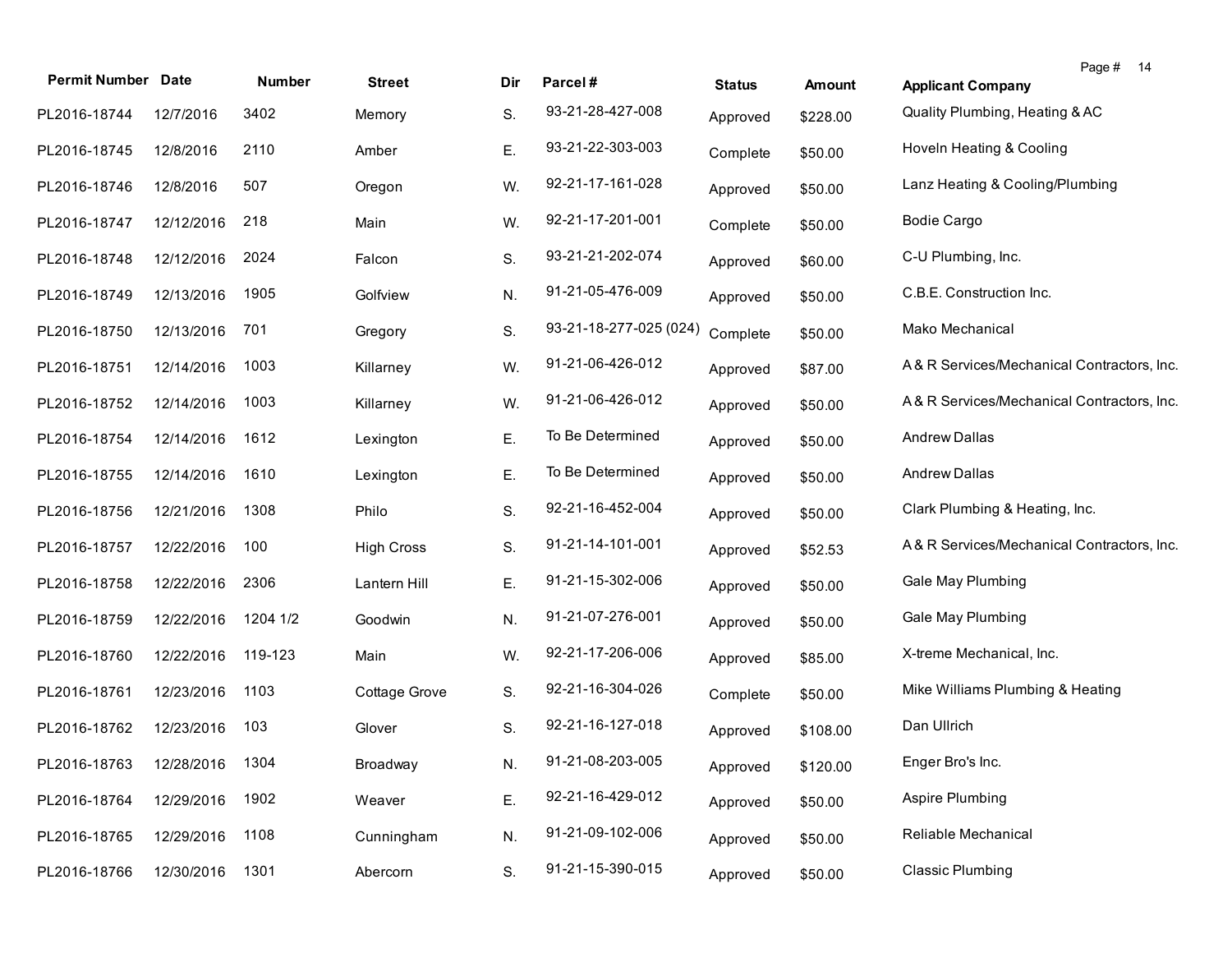| <b>Permit Number Date</b> |            | <b>Number</b> | <b>Street</b> | Dir | Parcel#          | <b>Status</b> | Amount   | Page #<br><b>Applicant Company</b> | 15 |
|---------------------------|------------|---------------|---------------|-----|------------------|---------------|----------|------------------------------------|----|
| PL2016-18767              | 12/30/2016 | 2717          | Stone Creek   |     | 93-21-22-101-005 | Approved      | \$240.00 | Quality Plumbing, Heating & AC     |    |

Total Permits Total Fees \$29,453.46 307

pm&erpt.srw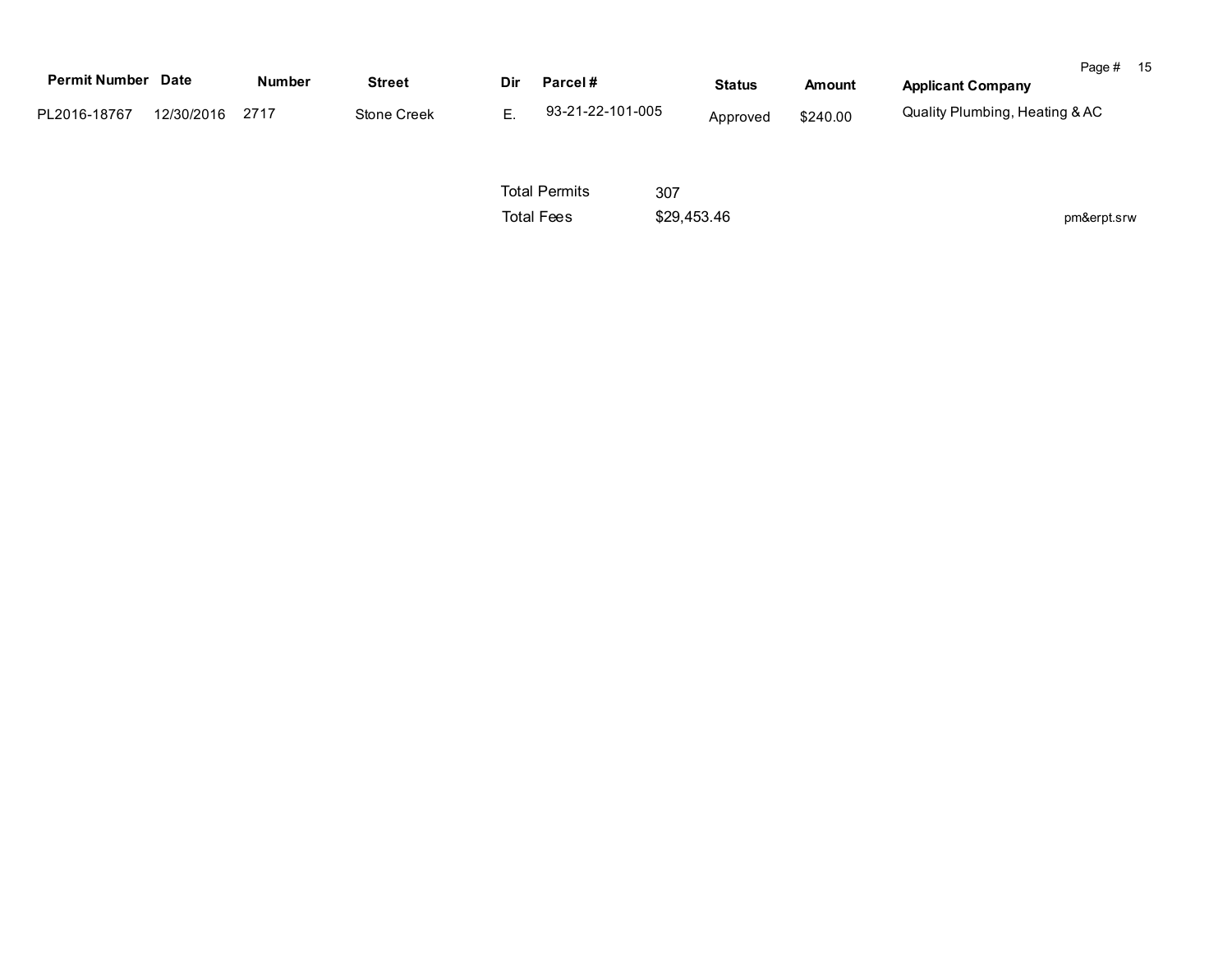## 2016 Mechanical Permits - January 1 - December 31, 2016

| <b>Permit Number Date</b> |           | <b>Number</b> | <b>Street</b>   | Dir | Parcel#                | <b>Status</b> | <b>Amount</b> | Page # 1                                                |
|---------------------------|-----------|---------------|-----------------|-----|------------------------|---------------|---------------|---------------------------------------------------------|
|                           |           | 908           |                 |     | 92-21-16-303-010       |               |               | <b>Applicant Company</b><br>Chief Bauer/Service Experts |
| MC2016-14120              | 1/4/2016  |               | Lynn            | S.  |                        | Approved      | \$87.50       |                                                         |
| MC2016-14121              | 1/4/2016  | 502           | Cottage Grove   | S.  | 92-21-16-176-001       | Complete      | \$60.00       | Lanz Heating & Cooling/Plumbing                         |
| MC2016-14122              | 1/11/2016 | 909           | Eads            | W.  | 91-21-07-279-015       | Approved      | \$75.00       | <b>Chief Bauer/Service Experts</b>                      |
| MC2016-14123              | 1/11/2016 | 306           | Sunnycrest West | Ε.  | 93-21-20-226-020       | Approved      | \$175.00      | Chief Bauer/Service Experts                             |
| MC2016-14124              | 1/12/2016 | 503           | Pennsylvania    | Ε.  | 93-21-17-480-002       | Approved      | \$145.00      | Design-Air Heating & Air Conditioning                   |
| MC2016-14125              | 1/14/2016 | 2402          | Provine         | S.  | 93-21-20-480-010       | Complete      | \$60.00       | Adria L. Coffer                                         |
| MC2016-14126              | 1/15/2016 | 1208          | Vine            | S.  | 93-21-17-430-004       | Approved      | \$60.00       | Quality Plumbing, Heating & AC                          |
| MC2016-14127              | 1/15/2016 | 1209          | Beardsley       | W.  | 91-21-07-206-011       | Approved      | \$60.00       | Chief Bauer/Service Experts                             |
| MC2016-14128              | 1/15/2016 | 1704          | Mumford         | Ε.  | 93-21-21-202-014       | Approved      | \$60.00       | Chief Bauer/Service Experts                             |
| MC2016-14129              | 1/15/2016 | 1406          | Scovill         | S.  | 93-21-21-377-033       | Approved      | \$125.00      | Chief Bauer/Service Experts                             |
| MC2016-14130              | 1/15/2016 | 901           | Washington      | Ε.  | 92-21-16-303-001       | Approved      | \$60.00       | Champaign Heating & Air                                 |
| MC2016-14131              | 1/20/2016 | 1201          | Coler           | N.  | 91-21-08-153-026       | Complete      | \$75.00       | Duden-Silver Heating & Cooling                          |
| MC2016-14132              | 1/25/2016 | 3004          | Tatman          | Ε.  | 91-21-15-226-023       | Complete      | \$275.00      | McCormick Dist. & Service                               |
| MC2016-14133              | 1/25/2016 | 2202          | Pond            | S.  | 93-21-21-330-001       | Approved      | \$60.00       | Kuchefski Heating & AC                                  |
| MC2016-14134              | 1/26/2016 | 1309          | Hill            | W.  | 91-21-07-407-001thru00 | Complete      | \$549.00      | <b>MATCO Fire Protection</b>                            |
| MC2016-14135              | 1/26/2016 | 120           | Vermont         | W.  | 93-21-17-452-003       | Approved      | \$60.00       | Lanz Heating & Cooling/Plumbing                         |
| MC2016-14136              | 1/26/2016 | 1402          | Beardsley       | W.  | 91-21-07-202-010       | Complete      | \$60.00       | Jesse Heating & Air Conditioning                        |
| MC2016-14137              | 2/4/2016  | 109           | Hartle          | S.  | 92-21-16-128-015       | Approved      | \$89.85       | Cassel Home Comfort Heating & Cooling                   |
| MC2016-14138              | 2/4/2016  | 1003          | Fairview        | W.  | 91-21-07-428-004       | Complete      | \$60.00       | Gale May Plumbing                                       |
| MC2016-14139              | 2/4/2016  | 3204          | Chatham         | S.  | 93-21-28-253-005       | Complete      | \$60.00       | Champaign Heating & Air                                 |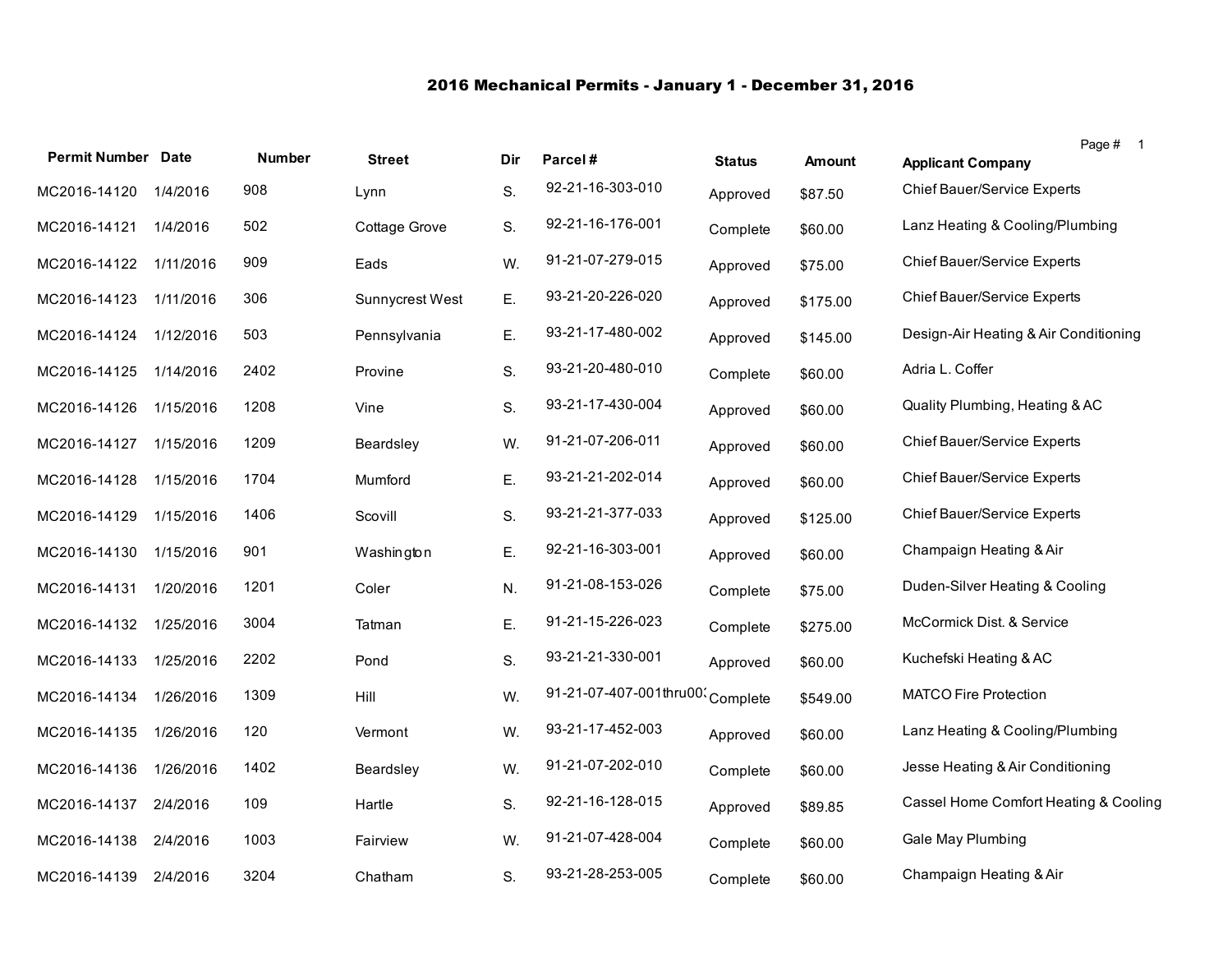| <b>Permit Number Date</b> |           | Number  | <b>Street</b> | Dir | Parcel#                          | <b>Status</b> | <b>Amount</b> | Page # 2<br><b>Applicant Company</b>       |
|---------------------------|-----------|---------|---------------|-----|----------------------------------|---------------|---------------|--------------------------------------------|
| MC2016-14140 2/5/2016     |           | 611     | Park          | W.  | 91-21-08-310-001                 | Approved      | \$9,650.00    | A& R Services/Mechanical Contractors, Inc. |
| MC2016-14141              | 2/5/2016  | 1625    | Ivanhoe       | Ε.  | 92-21-16-454-013                 | Complete      | \$60.00       | K's A/C Heating                            |
| MC2016-14142 2/10/2016    |           | 1302    | Mumford       | Ε.  | 93-21-21-327-001                 | Complete      | \$60.00       | <b>ERBA Sales &amp; Service</b>            |
| MC2016-14143              | 2/11/2016 | 1509    | University    | Ε.  | 91-21-09-451-007                 | Complete      | \$375.00      | 217 Heating & Cooling Inc.                 |
| MC2016-14144              | 2/11/2016 | 1508    | Cunningham    | N.  | 91-21-09-103-020                 | Approved      | \$93.75       | 217 Heating & Cooling Inc.                 |
| MC2016-14145              | 2/11/2016 | 1101    | Race          | S.  | 93-21-17-330-016                 | Complete      | \$60.00       | Rose Heating & Air Conditioning            |
| MC2016-14146              | 2/17/2016 | 605     | Michigan      | W.  | 93-21-17-355-006                 | Approved      | \$100.00      | Fred's Plbg-Heating, AC & Elect.           |
| MC2016-14147              | 2/17/2016 | 605     | Michigan      | W.  | 93-21-17-355-006                 | Complete      | \$688.00      | Fred's Plbg-Heating, AC & Elect.           |
| MC2016-14148              | 2/17/2016 | 2717    | Plantation    | Ε.  | 93-21-22-329-005                 | Complete      | \$121.63      | Bratcher Heating & AC                      |
| MC2016-14149              | 2/19/2016 | 500     | Art Bartell   | S.  | 92-21-16-200-005F                | Complete      | \$1,037.81    | Reliable Mechanical                        |
| MC2016-14150              | 2/19/2016 | 1101    | University    | Ε.  | 91-21-09-376-001                 | Approved      | \$496.00      | Reliable Mechanical                        |
| MC2016-14151              | 2/22/2016 | 707     | Broadway      | S.  | 92-21-17-261-022                 | Complete      | \$125.00      | Lanz Heating & Cooling/Plumbing            |
| MC2016-14152              | 2/23/2016 | 1508    | Curtiss       | S.  | 92-21-16-479-013                 | Approved      | \$75.00       | Chief Bauer/Service Experts                |
| MC2016-14153              | 3/1/2016  | 200     | Vine          | N.  | 91-21-08-478-015                 | Approved      | \$365.54      | Area Mechanical, Inc.                      |
| MC2016-14154              | 3/1/2016  | 904-908 | Broadway      | N.  | 91-21-08-257-014thru12: Complete |               | \$60.00       | 217 Heating & Cooling Inc.                 |
| MC2016-14155              | 3/3/2016  | 1833    | Stone Creek   | S.  | 93-21-22-152-002                 | Complete      | \$100.00      | R.J. Holland Co.                           |
| MC2016-14156              | 3/3/2016  | 2503    | Fairfield     | N.  | 91-21-04-229-027                 | Complete      | \$62.50       | Chief Bauer/Service Experts                |
| MC2016-14157 3/4/2016     |           | 212     | High          | W.  | 92-21-17-142-003                 | Complete      | \$125.00      | <b>Boos Enterprises</b>                    |
| MC2016-14158 3/8/2016     |           | 901     | Broadway      | N.  | 91-21-08-201-003                 | Approved      | \$.00         | Chief Bauer/Service Experts                |
| MC2016-14159              | 3/8/2016  | 2610    | Somerset      | N.  | 91-21-03-126-018                 | Approved      | \$75.00       | Cassel Home Comfort Heating & Cooling      |
| MC2016-14160              | 3/10/2016 | 908     | Oregon        | Ε.  | 92-21-16-158-006                 | Complete      | \$87.50       | Kelso Heating & Cooling, Inc.              |
| MC2016-14161              | 3/10/2016 | 611     | Park          | W.  | 91-21-08-310-001                 | Complete      | \$325.75      | Illini Fire Service, LLC                   |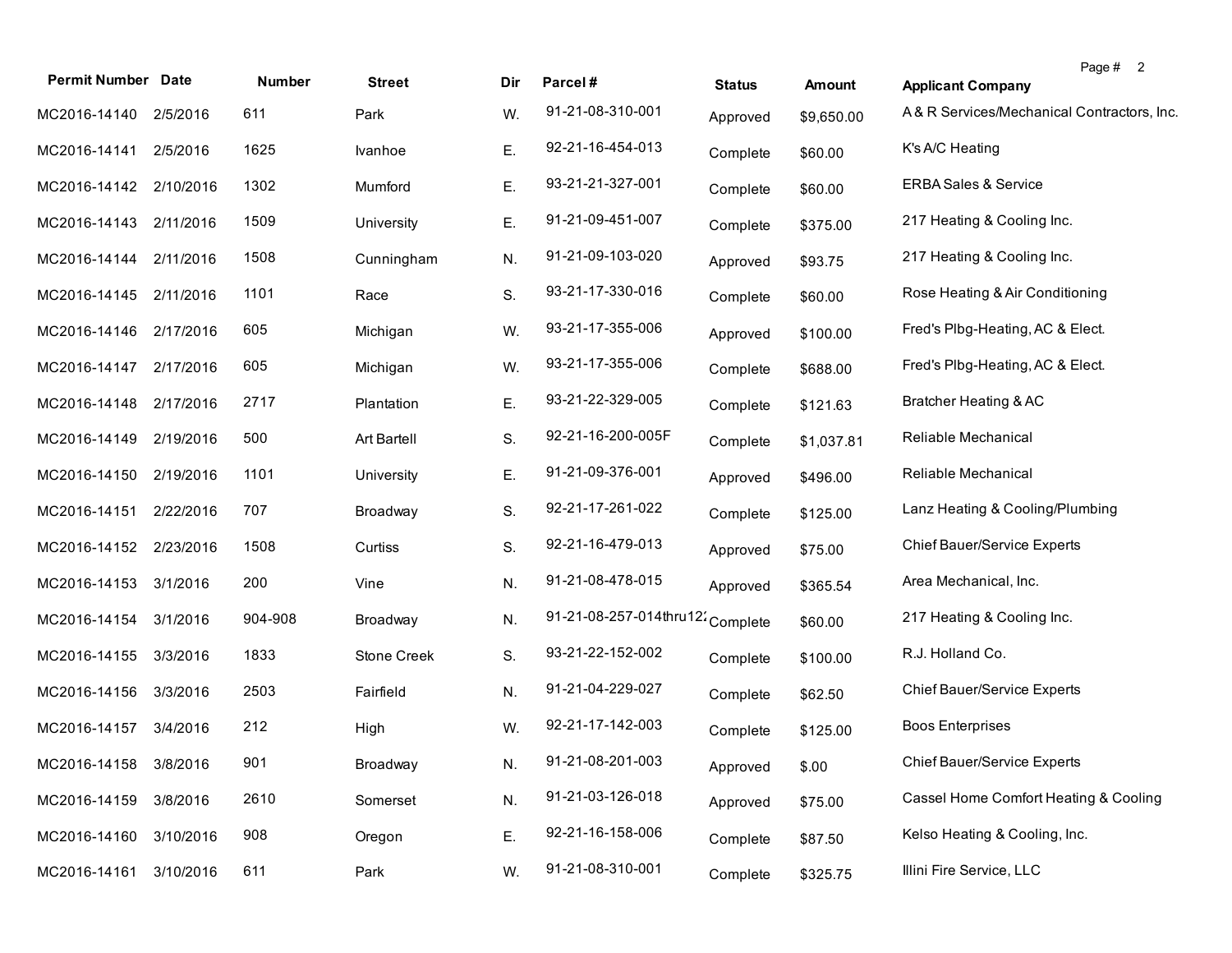| <b>Permit Number Date</b> |           | Number      | <b>Street</b> | Dir. | Parcel#               | <b>Status</b> | Amount      | <b>Applicant Company</b>           | Page # | -3 |
|---------------------------|-----------|-------------|---------------|------|-----------------------|---------------|-------------|------------------------------------|--------|----|
| MC2016-14162 3/11/2016    |           | 1311        | Cardinal      | W.   | 91-21-06-401-008      | Complete      | \$487.50    | Hermes Service & Sales             |        |    |
| MC2016-14163              | 3/11/2016 | 1833        | Stone Creek   | S.   | 93-21-22-152-002      | Approved      | \$50.00     | Clayton Sales Co.                  |        |    |
| MC2016-14164              | 3/15/2016 | 2217        | Philo         | S.   | 93-21-21-332-022      | Approved      | \$60.00     | Bash Heating & Air Conditioning    |        |    |
| MC2016-14165              | 3/21/2016 | 904         | Lincoln       | S.   | 93-21-17-301-002      | Approved      | \$60.00     | Kuchefski Heating & AC             |        |    |
| MC2016-14166              | 3/21/2016 | 511         | Washington    | Ε.   | 93-21-17-427-005      | Complete      | \$62.50     | <b>Chief Bauer/Service Experts</b> |        |    |
| MC2016-14167              | 3/28/2016 | 2104        | Ikenberry     | S.   | 93-21-21-402-002      | Complete      | \$60.00     | Rose Heating & Air Conditioning    |        |    |
| MC2016-14168              | 3/29/2016 | 601         | Guardian      | N.   | 91-21-09-426-014      | Approved      | \$19,072.28 | E.L. Pruitt Company                |        |    |
| MC2016-14169              | 3/29/2016 | 1905        | Cunningham    | N.   | 91-21-04-301-026      | Complete      | \$625.00    | Masters Brothers, Inc.             |        |    |
| MC2016-14170              | 3/29/2016 | 806         | Cottage Grove | S.   | 92-21-16-180-001      | Complete      | \$113.00    | Lanz Heating & Cooling/Plumbing    |        |    |
| MC2016-14171              | 3/29/2016 | 106         | Lincoln       | S.   | 92-21-17-102-025      | Approved      | \$200.00    | Air King, Inc.                     |        |    |
| MC2016-14172              | 3/29/2016 | 1906        | Silver Hill   | Ε.   | 93-21-28-279-018      | Complete      | \$125.00    | Chief Bauer/Service Experts        |        |    |
| MC2016-14173              | 3/29/2016 | 101         | Windsor       | W.   | 93-21-29-201-001      | Approved      | \$4,062.00  | E.L. Pruitt Company                |        |    |
| MC2016-14174              | 3/29/2016 | 2802 & 2804 | Race          | S.   | $93-21-29-201-002(a)$ | Approved      | \$3,437.00  | E.L. Pruitt Company                |        |    |
| MC2016-14175              | 3/29/2016 | 2802 & 2804 | Race          | S.   | $93-21-29-201-002(a)$ | Approved      | \$3,437.00  | E.L. Pruitt Company                |        |    |
| MC2016-14176              | 3/31/2016 | 704         | McHenry       | Ε.   | 93-21-21-305-003      | Approved      | \$60.00     | Ray's Heating & Air Conditioning   |        |    |
| MC2016-14177              | 3/31/2016 | 807         | Vermont       | W.   | 93-21-17-353-002      | Approved      | \$183.00    | Ray's Heating & Air Conditioning   |        |    |
| MC2016-14178              | 3/31/2016 | 907         | Webber        | S.   | 92-21-16-301-018      | Complete      | \$60.00     | Ray's Heating & Air Conditioning   |        |    |
| MC2016-14179              | 3/31/2016 | 907         | Webber        | S.   | 92-21-16-301-018      | Approved      | \$60.00     | Ray's Heating & Air Conditioning   |        |    |
| MC2016-14180 3/31/2016    |           | 700         | Gregory       | S.   | 93-21-18-280-022      | Complete      | \$73.00     | F.E. Moran Fire Protection         |        |    |
| MC2016-14181              | 4/1/2016  | 501-503     | Coler         | N.   | 91-21-08-307-006&005  | Approved      | \$10,521.00 | Davis/Houk Mechanical, Inc.        |        |    |
| MC2016-14182              | 4/5/2016  | 2905        | Beringer      | Ε.   | 91-21-10-405-030      | Approved      | \$125.00    | Chief Bauer/Service Experts        |        |    |
| MC2016-14183              | 4/5/2016  | 303         | Michigan      | W.   | 93-21-17-380-003      | Approved      | \$175.00    | <b>Chief Bauer/Service Experts</b> |        |    |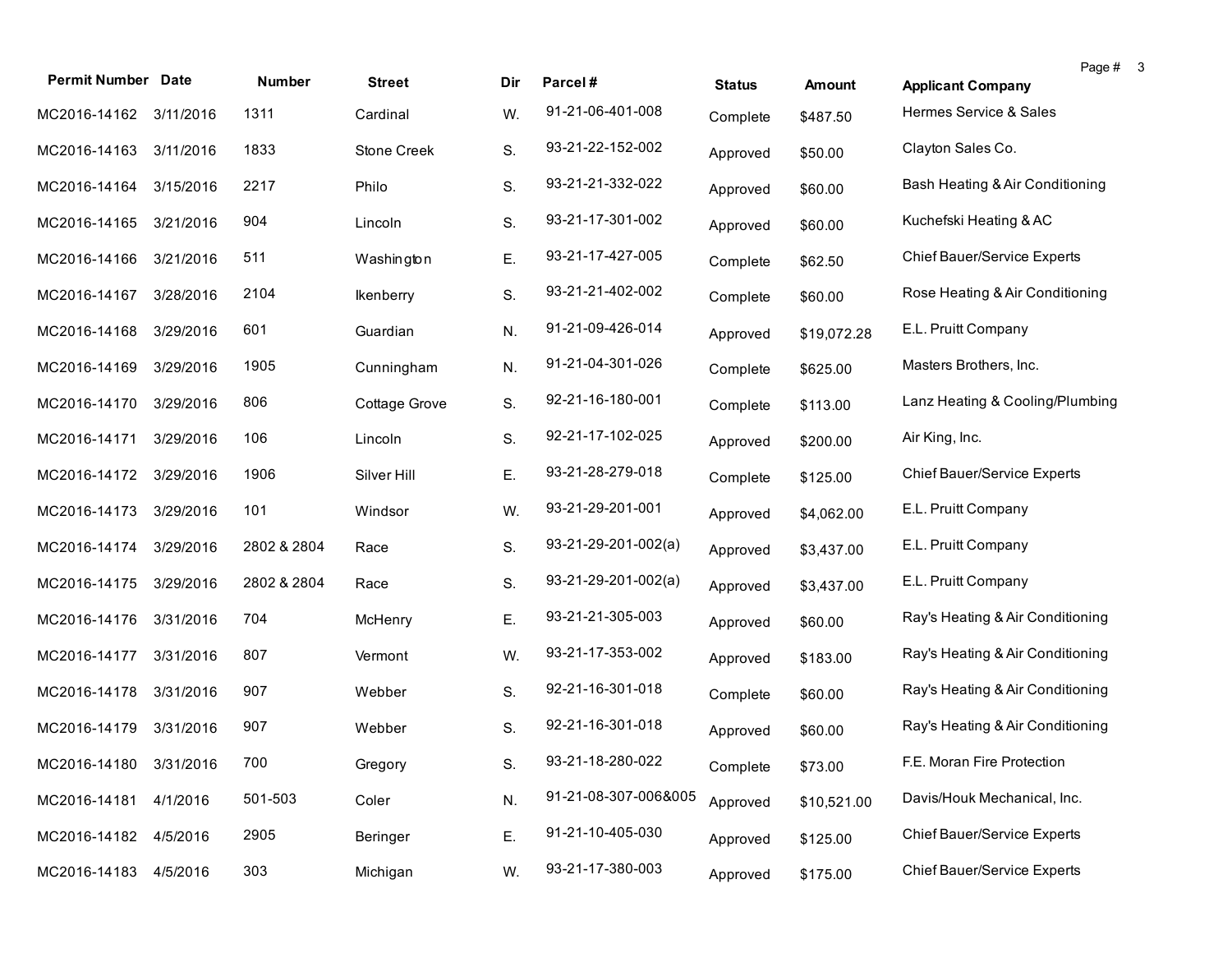| <b>Permit Number Date</b> |           | Number    | <b>Street</b>        | Dir | Parcel#          | <b>Status</b> | Amount     | Page # 4<br><b>Applicant Company</b>       |
|---------------------------|-----------|-----------|----------------------|-----|------------------|---------------|------------|--------------------------------------------|
| MC2016-14184 4/5/2016     |           | 2101      | Washington           | Ε.  | 91-21-15-301-001 | Approved      | \$60.00    | P & P Heating & Cooling                    |
| MC2016-14185 4/5/2016     |           | 712       | Anderson             | S.  | 92-21-16-161-010 | Complete      | \$60.00    | Lanz Heating & Cooling/Plumbing            |
| MC2016-14186 4/5/2016     |           | 906       | Airport              | Ε.  | 91-15-33-300-005 | Complete      | \$87.50    | Mattex Service Co., Inc.                   |
| MC2016-14187              | 4/6/2016  | 803       | University           | Ε.  | 91-21-09-351-022 | Approved      | \$1,335.23 | F.E. Moran Fire Protection                 |
| MC2016-14188              | 4/6/2016  | 101       | Windsor              | W.  | 93-21-29-201-001 | Approved      | \$375.00   | Freedom Fire Protection LLC                |
| MC2016-14189              | 4/12/2016 | 1207      | Dublin               | W.  | 91-21-07-261-014 | Complete      | \$60.00    | Gale May Plumbing                          |
| MC2016-14190              | 4/12/2016 | 306       | <b>Burkwood West</b> | Ε.  | 93-21-20-227-019 | Approved      | \$60.00    | Mike Williams Plumbing & Heating           |
| MC2016-14191              | 4/13/2016 | 3313      | Memory               | S.  | 93-21-28-426-011 | Approved      | \$50.00    | Vliet Builders LLC                         |
| MC2016-14192              | 4/15/2016 | 1707      | Horizon              | Ε.  | 93-21-28-408-010 | Complete      | \$77.50    | Don's Mobile Home Service                  |
| MC2016-14193              | 4/15/2016 | 1901      | <b>High Cross</b>    | S.  | 93-21-22-280-001 | Complete      | \$530.00   | A& R Services/Mechanical Contractors, Inc. |
| MC2016-14194              | 4/15/2016 | 611       | Park                 | W.  | 91-21-08-310-001 | Complete      | \$107.50   | A& R Services/Mechanical Contractors, Inc. |
| MC2016-14195              | 4/18/2016 | 1908      | Linview              | N.  | 91-21-05-304-008 | Complete      | \$87.50    | <b>TCT Construction Inc.</b>               |
| MC2016-14196              | 4/18/2016 | 1105      | Main                 | Ε.  | 92-21-16-126-005 | Approved      | \$60.00    | Bash Heating & Air Conditioning            |
| MC2016-14197              | 4/21/2016 | 1806      | Myra Ridge           | Ε.  | 93-21-28-228-009 | Complete      | \$87.50    | Chief Bauer/Service Experts                |
| MC2016-14198              | 4/21/2016 | 1201      | Silver               | Ε.  | 93-21-21-182-006 | Complete      | \$60.00    | Chief Bauer/Service Experts                |
| MC2016-14199              | 4/21/2016 | 1209      | Oregon               | W.  | 93-21-18-254-001 | Approved      | \$150.00   | Chief Bauer/Service Experts                |
| MC2016-14200              | 4/21/2016 | 1004-1008 | Smith                | S.  | 91-21-15-326-012 | Complete      | \$60.00    | Rich Heating & Cooling, Inc.               |
| MC2016-14201              | 4/22/2016 | 1212      | Lanore               | S.  | 92-21-16-477-006 | Complete      | \$100.00   | Lanz Heating & Cooling/Plumbing            |
| MC2016-14202 4/26/2016    |           | 307       | Scovill              |     | 93-21-20-481-004 | Complete      | \$60.00    | Lanz Heating & Cooling/Plumbing            |
| MC2016-14203              | 4/26/2016 | 607       | Pennsylvania         | W.  | 93-21-17-356-009 | Complete      | \$135.75   | Mattex Service Co., Inc.                   |
| MC2016-14204              | 4/26/2016 | 1901      | <b>High Cross</b>    | S.  | 93-21-22-280-001 | Complete      | \$400.75   | Champaign Heating & Air                    |
| MC2016-14205              | 5/3/2016  | 2005      | Vine                 | S.  | 93-21-20-254-029 | Approved      | \$60.00    | H David Barcus                             |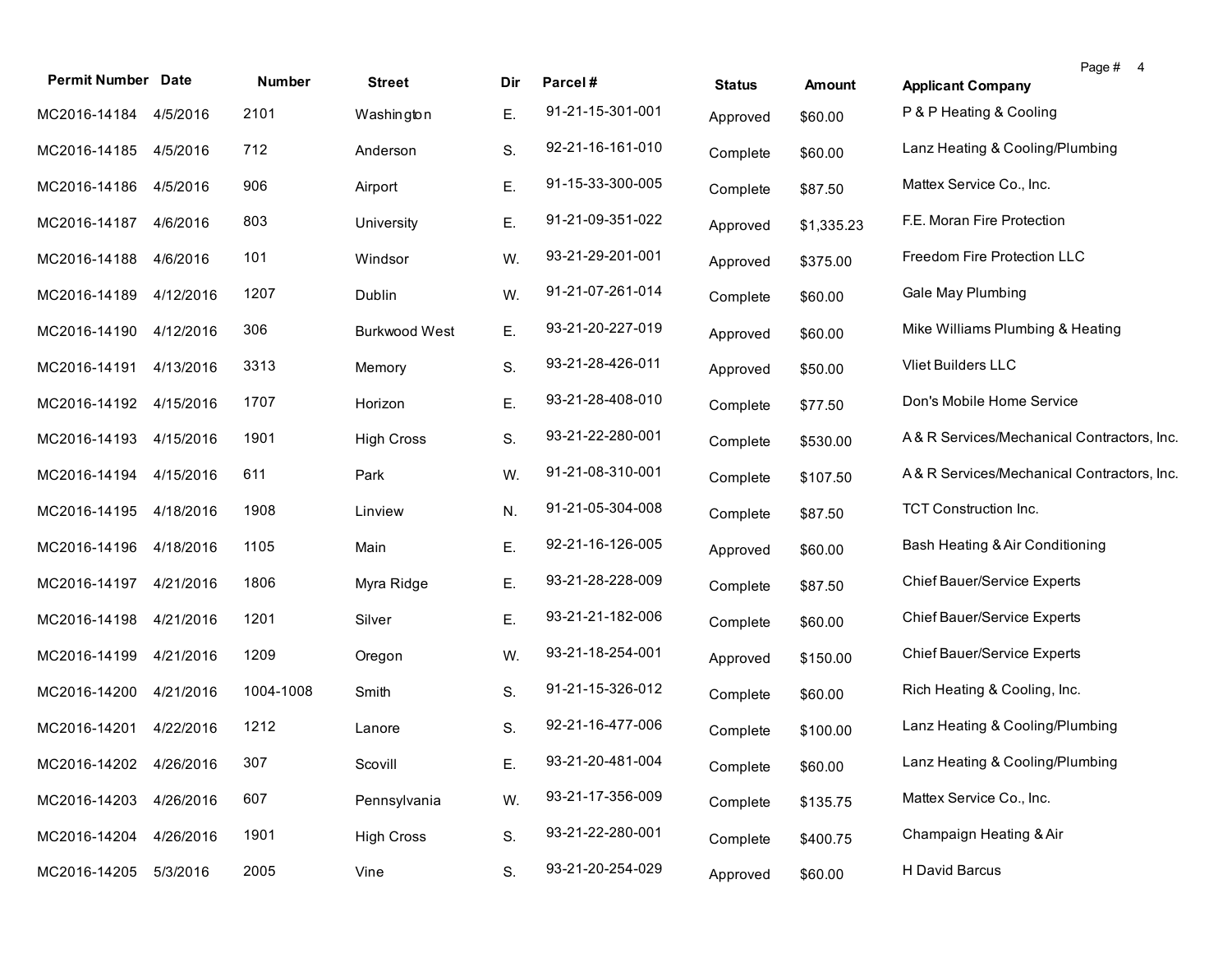| <b>Permit Number Date</b> |           | Number | <b>Street</b> | Dir | Parcel#          | <b>Status</b> | <b>Amount</b> | Page #<br>- 5<br><b>Applicant Company</b> |
|---------------------------|-----------|--------|---------------|-----|------------------|---------------|---------------|-------------------------------------------|
| MC2016-14206              | 5/3/2016  | 109    | <b>Busey</b>  | S.  | 92-21-17-102-021 | Complete      | \$72.50       | Weiner Co.                                |
| MC2016-14207              | 5/11/2016 | 1106   | Lincoln       | S.  | 93-21-17-303-002 | Complete      | \$131.00      | Reliable Plumbing & Heating               |
| MC2016-14208              | 5/11/2016 | 402    | Washington    | Ε.  | 92-21-17-285-023 | Complete      | \$60.00       | Rose Heating & Air Conditioning           |
| MC2016-14209              | 5/11/2016 | 2001   | Kenyon        | N.  | 91-21-04-301-013 | Complete      | \$67.00       | Rose Heating & Air Conditioning           |
| MC2016-14210              | 5/11/2016 | 503    | Pennsylvania  | Ε.  | 93-21-17-480-002 | Approved      | \$50.00       | Clayton Sales Co.                         |
| MC2016-14211              | 5/11/2016 | 218    | Main          | W.  | 92-21-17-201-001 | Approved      | \$425.00      | Rick Langendorf                           |
| MC2016-14212              | 5/11/2016 | 804    | Michigan      | E.  | 92-21-16-307-031 | Approved      | \$119.00      | Mike Williams Plumbing & Heating          |
| MC2016-14213              | 5/11/2016 | 1907   | Cunningham    | N.  | 91-21-04-301-025 | Approved      | \$612.50      | AirTec Inc.                               |
| MC2016-14214              | 5/13/2016 | 611    | Park          | W.  | 91-21-08-310-001 | Complete      | \$1,320.00    | F.E. Moran Fire Protection                |
| MC2016-14215              | 5/13/2016 | 1204   | Lynn          | S.  | 92-21-16-306-002 | Approved      | \$60.00       | <b>Hohulin HVAC</b>                       |
| MC2016-14216              | 5/13/2016 | 203    | McHenry       | Ε.  | 93-21-20-453-002 | Complete      | \$87.50       | Chief Bauer/Service Experts               |
| MC2016-14217              | 5/13/2016 | 129    | Race          | N.  | 91-21-08-453-003 | Approved      | \$60.00       | Chief Bauer/Service Experts               |
| MC2016-14218              | 5/13/2016 | 605    | Abbey         | N.  | 91-21-10-403-007 | Complete      | \$75.00       | Chief Bauer/Service Experts               |
| MC2016-14219              | 5/19/2016 | 1905   | Cunningham    | N.  | 91-21-04-301-026 | Complete      | \$625.00      | Masters Brothers, Inc.                    |
| MC2016-14220              | 5/19/2016 | 2107   | Pennsylvania  | Ε.  | 91-21-15-352-006 | Approved      | \$97.71       | Cassel Home Comfort Heating & Cooling     |
| MC2016-14221              | 5/19/2016 | 6      | Penn          |     | 92-21-16-351-044 | Approved      | \$79.18       | Cassel Home Comfort Heating & Cooling     |
| MC2016-14222              | 5/19/2016 | 1203   | Michigan      | Е.  | 92-21-16-378-010 | Approved      | \$112.50      | Cassel Home Comfort Heating & Cooling     |
| MC2016-14223              | 5/19/2016 | 201    | Pell          | Ε.  | 93-21-20-407-013 | Complete      | \$60.00       | Holland Heating & Plumbing                |
| MC2016-14224 5/23/2016    |           | 1605   | Vernon        | Ε.  | 93-21-28-407-003 | Approved      | \$50.00       | Vliet Builders LLC                        |
| MC2016-14225              | 5/23/2016 | 906    | Airport       | Ε.  | 91-15-33-300-005 | Complete      | \$168.75      | Mattex Service Co., Inc.                  |
| MC2016-14226              | 5/23/2016 | 2500   | Philo         | S.  | 93-21-21-451-005 | Complete      | \$167.00      | B.E.C. Mechanical                         |
| MC2016-14227              | 5/23/2016 | 904    | Lincoln       | S.  | 93-21-17-301-002 | Complete      | \$197.50      | Kuchefski Heating & AC                    |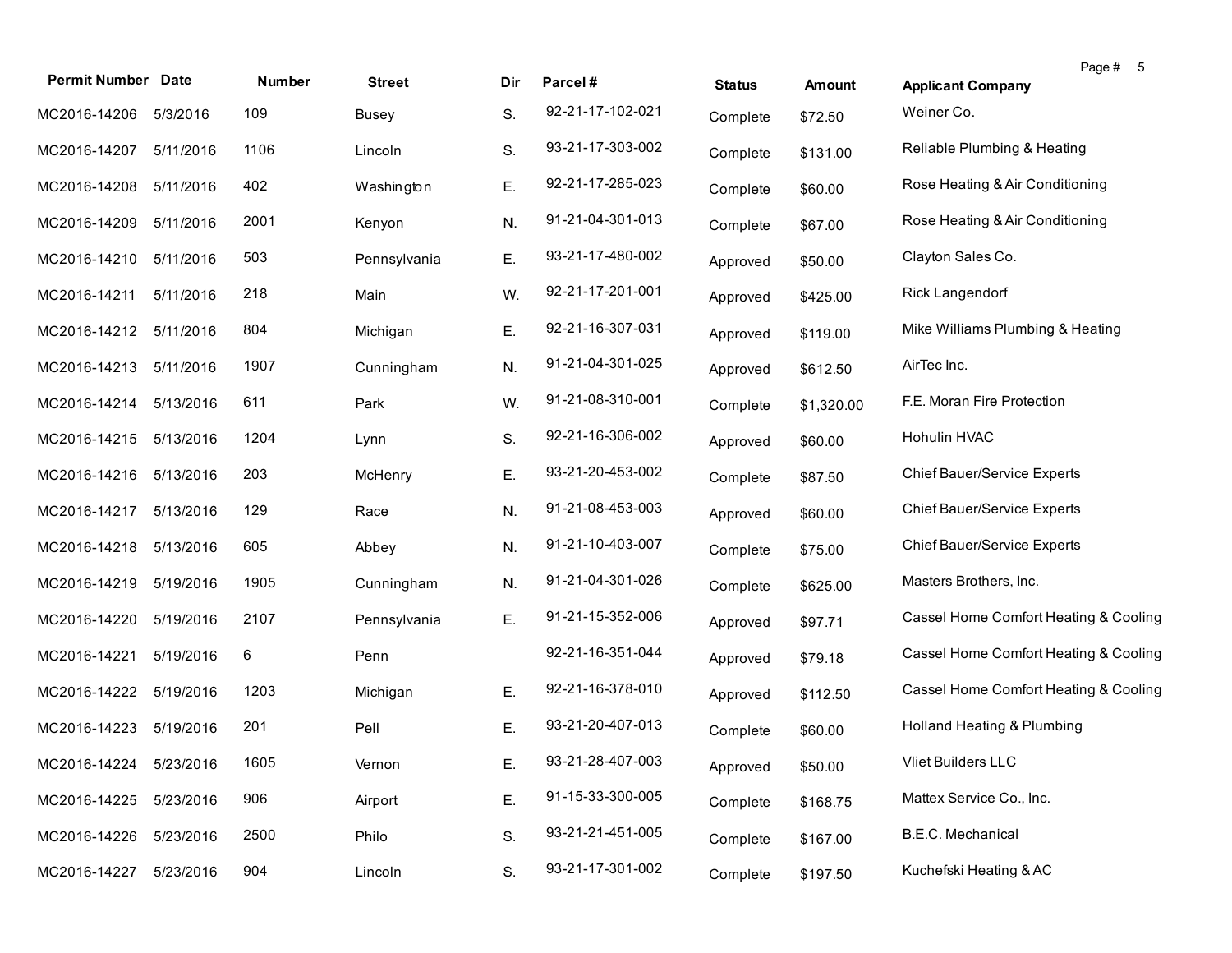| <b>Permit Number Date</b> |           | Number | <b>Street</b>     | Dir | Parcel#                | <b>Status</b> | <b>Amount</b> | Page # 6<br><b>Applicant Company</b>  |
|---------------------------|-----------|--------|-------------------|-----|------------------------|---------------|---------------|---------------------------------------|
| MC2016-14228              | 5/23/2016 | 2209   | Pond              | S.  | 93-21-21-329-013       | Approved      | \$68.82       | Bratcher Heating & AC                 |
| MC2016-14229              | 6/1/2016  | 2502   | Burlison          | S.  | 93-21-20-479-024       | Approved      | \$116.00      | Bash Heating & Air Conditioning       |
| MC2016-14230              | 6/2/2016  | 1106   | Lincoln           | S.  | 93-21-17-303-002       | Approved      | \$60.00       | F.E. Moran Fire Protection            |
| MC2016-14231              | 6/3/2016  | 814    | University        | Ε.  | 91-21-09-305-013       | Complete      | \$75.00       | Duden-Silver Heating & Cooling        |
| MC2016-14232              | 6/3/2016  | 510    | Delaware          | W.  | 93-21-17-378-012       | Complete      | \$162.50      | Chief Bauer/Service Experts           |
| MC2016-14233              | 6/6/2016  | 1505   | <b>Briarcliff</b> | Ε.  | 92-21-16-453-014       | Approved      | \$60.00       | Chief Bauer/Service Experts           |
| MC2016-14234              | 6/6/2016  | 103    | Florida           | W.  | 93-21-20-201-014       | Approved      | \$60.00       | Lanz Heating & Cooling/Plumbing       |
| MC2016-14235              | 6/6/2016  | 502    | Green             | W.  | 92-21-17-127-015=048   | Approved      | \$60.00       | Cassel Home Comfort Heating & Cooling |
| MC2016-14236              | 6/9/2016  | 1603   | Ogelthorpe        | S.  | 91-21-15-386-020       | Complete      | \$88.00       | Lanz Heating & Cooling/Plumbing       |
| MC2016-14237              | 6/9/2016  | 409    | Abbey             | N.  | 91-21-10-401-026       | Complete      | \$162.50      | Chief Bauer/Service Experts           |
| MC2016-14238              | 6/9/2016  | 101    | University        | W.  | 91-21-08-455-012A      | Approved      | \$112.50      | McCormick Dist. & Service             |
| MC2016-14239              | 6/9/2016  | 701    | Pennsylvania      | W.  | 93-21-17-356-029       | Complete      | \$60.00       | Rose Heating & Air Conditioning       |
| MC2016-14240              | 6/9/2016  | 1810   | Trails            | Ε.  | 93-21-28-282-012       | Approved      | \$112.50      | Mattex Service Co., Inc.              |
| MC2016-14241              | 6/15/2016 | 602    | Scovill           | Ε.  | 93-21-20-477-013       | Complete      | \$60.00       | The Plumbing Co.                      |
| MC2016-14242              | 6/15/2016 | 201    | Delaware          | W.  | 93-21-17-383-010       | Approved      | \$137.50      | Chief Bauer/Service Experts           |
| MC2016-14243              | 6/15/2016 | 907    | Harvey            | N.  | 91-21-07-280-011       | Approved      | \$60.00       | Duden-Silver Heating & Cooling        |
| MC2016-14244              | 6/20/2016 | 701    | Gregory           | S.  | 93-21-18-277-025 (024) | Complete      | \$60.00       | F.E. Moran Fire Protection            |
| MC2016-14245              | 6/20/2016 | 1309   | Race              | S.  | 93-21-17-380-020       | Approved      | \$60.00       | Mattex Service Co., Inc.              |
| MC2016-14246 6/20/2016    |           | 704    | Sunset            | W.  | 91-21-08-102-015       | Complete      | \$100.00      | Mattex Service Co., Inc.              |
| MC2016-14247              | 6/20/2016 | 505    | <b>Illinois</b>   | Ε.  | 92-21-17-278-003       | Complete      | \$62.50       | Mattex Service Co., Inc.              |
| MC2016-14248              | 6/20/2016 | 1102   | Cunningham        | N.  | 91-21-09-151-009       | Complete      | \$106.00      | Nimesh Patel                          |
| MC2016-14249              | 6/20/2016 | 1316   | Montgomery        | S.  | 91-21-15-390-004       | Complete      | \$50.00       | Clayton Sales Co.                     |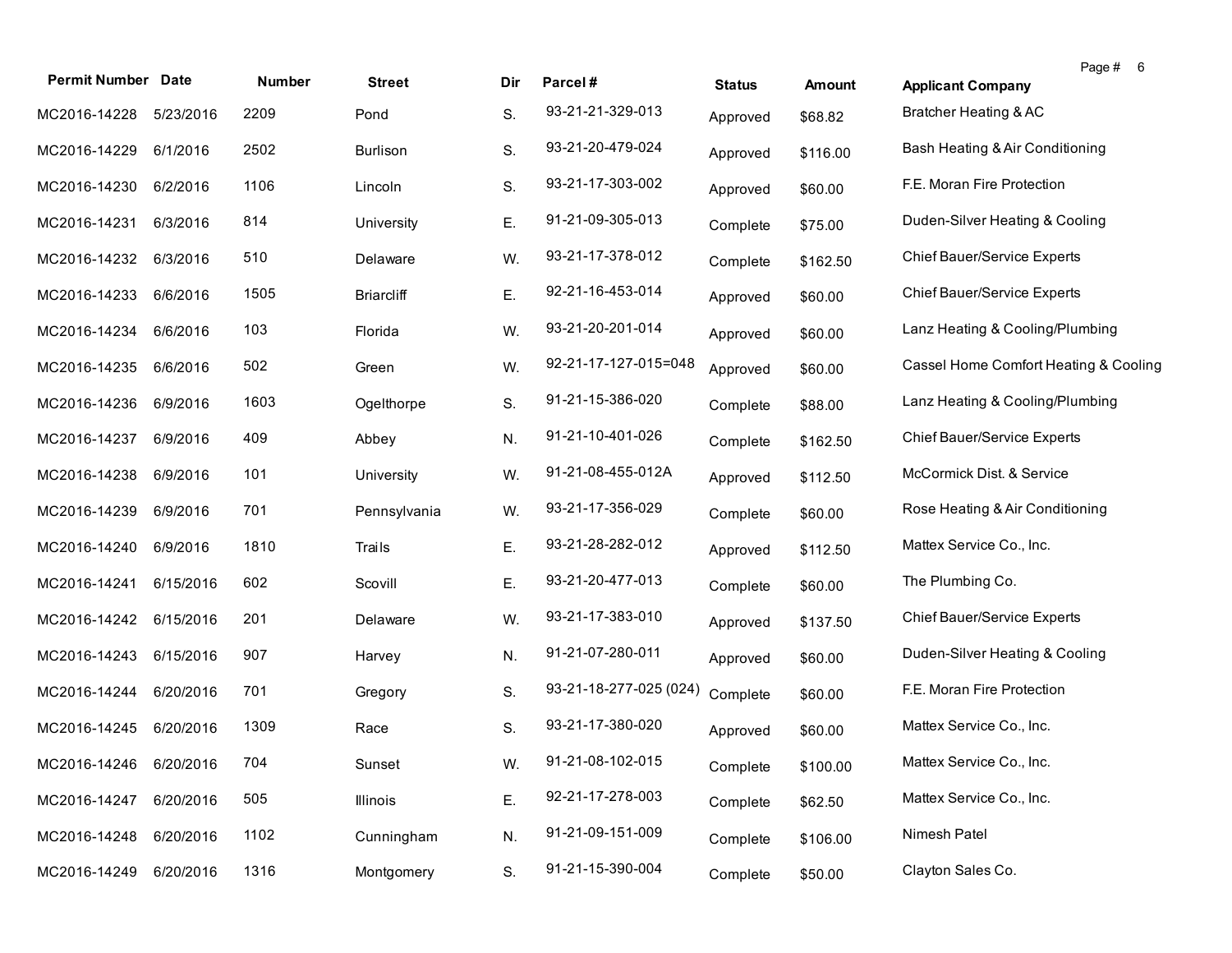| <b>Permit Number Date</b> |           | <b>Number</b> | <b>Street</b>     | Dir | Parcel#                | <b>Status</b> | <b>Amount</b> | Page # 7<br><b>Applicant Company</b> |  |
|---------------------------|-----------|---------------|-------------------|-----|------------------------|---------------|---------------|--------------------------------------|--|
| MC2016-14250              | 6/20/2016 | 1601          | Lincoln           | N.  | 91-21-06-476-014       | Approved      | \$62.00       | Lanz Heating & Cooling/Plumbing      |  |
| MC2016-14251              | 6/20/2016 | 510           | Washington        | W.  | 92-21-17-162-024       | Approved      | \$62.50       | Chief Bauer/Service Experts          |  |
| MC2016-14252              | 6/21/2016 | 805           | Orchard           | N.  | 91-21-08-308-013       | Approved      | \$68.75       | Mattex Service Co., Inc.             |  |
| MC2016-14253              | 6/21/2016 | 701           | Gregory           | S.  | 93-21-18-277-025 (024) | Complete      | \$262.50      | Davis/Houk Mechanical, Inc.          |  |
| MC2016-14254              | 6/21/2016 | 1502          | Delmont           | S.  | 93-21-17-453-          | Approved      | \$68.50       | Mike Williams Plumbing & Heating     |  |
| MC2016-14255              | 6/21/2016 | 802           | University        | W.  | 91-21-08-304-016       | Approved      | \$60.00       | Lanz Heating & Cooling/Plumbing      |  |
| MC2016-14256              | 6/21/2016 | 1808          | Autumn Ridge      | Ε.  | 93-21-28-281-013       | Approved      | \$109.00      | Bash Heating & Air Conditioning      |  |
| MC2016-14257              | 6/21/2016 | 2901          | Rutherford        | Ε.  | 91-21-10-407-001       | Complete      | \$81.25       | Mattex Service Co., Inc.             |  |
| MC2016-14258              | 6/21/2016 | 3001          | Artesia Crossing  | Ε.  | 91-21-10-406-019       | Complete      | \$75.00       | Mattex Service Co., Inc.             |  |
| MC2016-14259              | 6/30/2016 | 1601          | Lincoln           | N.  | 91-21-06-476-014       | Approved      | \$60.00       | Lanz Heating & Cooling/Plumbing      |  |
| MC2016-14260              | 6/30/2016 | 1723          | <b>Briarcliff</b> | Ε.  | 92-21-16-461-012       | Approved      | \$162.50      | Duden-Silver Heating & Cooling       |  |
| MC2016-14261              | 6/30/2016 | 711           | Ohio              | W.  | 93-21-17-307-005       | Complete      | \$60.00       | Rose Heating & Air Conditioning      |  |
| MC2016-14262              | 6/30/2016 | 2003          | Washington        | Ε.  | 92-21-16-428-029       | Approved      | \$60.00       | Mattex Service Co., Inc.             |  |
| MC2016-14263              | 6/30/2016 | 812-B         | Sunset            | W.  | 91-21-08-101-022       | Complete      | \$60.00       | Mattex Service Co., Inc.             |  |
| MC2016-14264              | 6/30/2016 | 504           | Michigan          | W.  | 93-21-17-331-013       | Complete      | \$60.00       | Rose Heating & Air Conditioning      |  |
| MC2016-14265              | 6/30/2016 | 602           | Church            | W.  | 91-21-08-308-021       | Approved      | \$61.25       | Reliable Mechanical                  |  |
| MC2016-14266              | 7/1/2016  | 1400          | Park              | W.  | 91-21-07-404-001       | Approved      | \$129.00      | Illini Fire Service, LLC             |  |
| MC2016-14267 7/6/2016     |           | 1604          | Mumford           | Ε.  | 93-21-21-202-001       | Approved      | \$174.10      | Bratcher Heating & AC                |  |
| MC2016-14268 7/6/2016     |           | 1010          | Lynn              | S.  | 92-21-16-303-017       | Approved      | \$62.19       | Bratcher Heating & AC                |  |
| MC2016-14269              | 7/6/2016  | 1214          | <b>Ellis</b>      | W.  | 91-21-07-208-022       | Complete      | \$60.00       | <b>Chief Bauer/Service Experts</b>   |  |
| MC2016-14270              | 7/6/2016  | 2637          | Stone Creek       | S.  | 93-21-22-452-001       | Approved      | \$75.00       | Chief Bauer/Service Experts          |  |
| MC2016-14271              | 7/6/2016  | 708           | Main              | W.  | 91-21-08-358-008&007   | Approved      | \$88.76       | M3 Mechanical                        |  |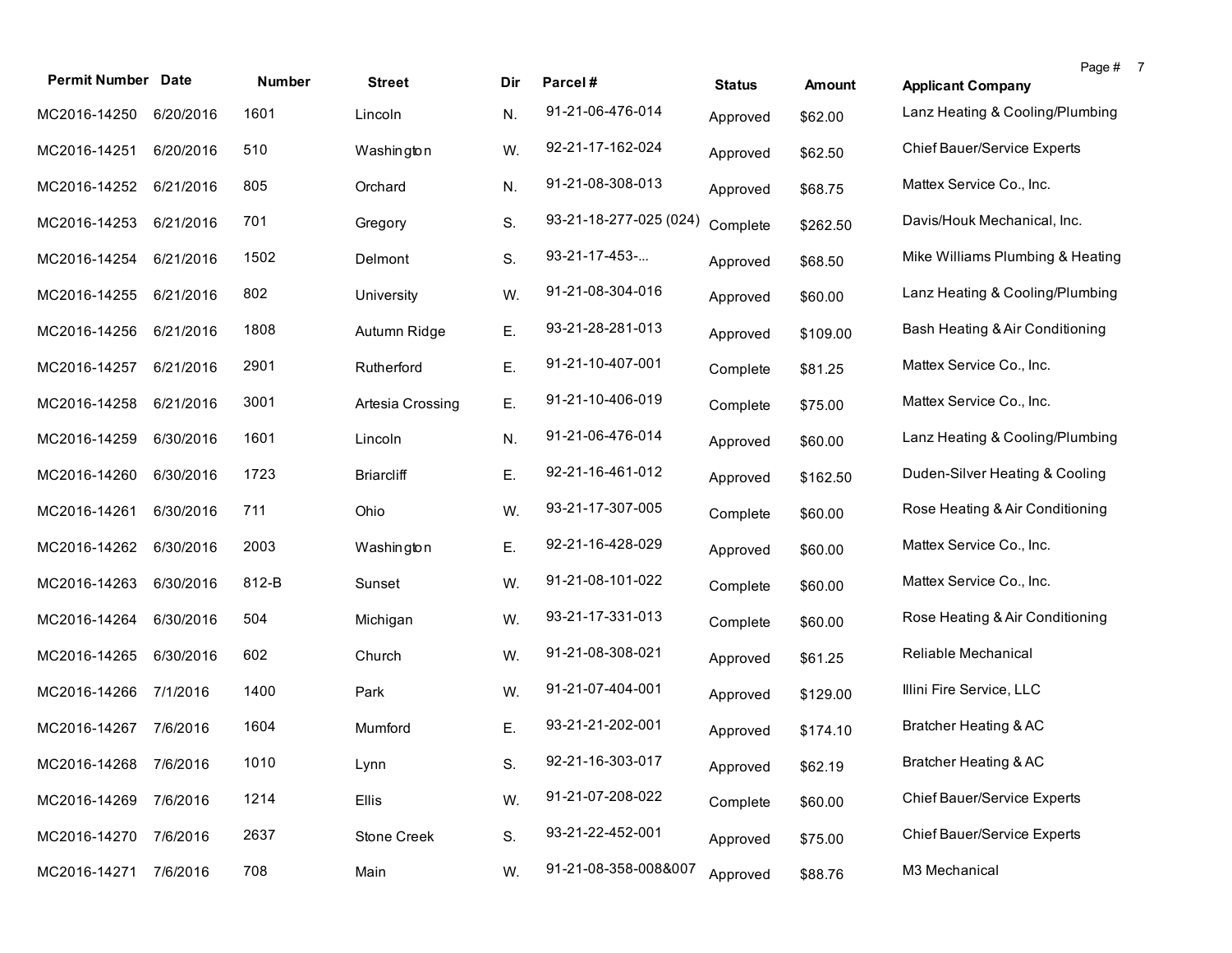| <b>Permit Number Date</b> |           | Number | <b>Street</b> | Dir | Parcel#              | <b>Status</b> | <b>Amount</b> | Page # 8<br><b>Applicant Company</b>    |
|---------------------------|-----------|--------|---------------|-----|----------------------|---------------|---------------|-----------------------------------------|
| MC2016-14272 7/11/2016    |           | 810    | Michigan      | W.  | 93-21-17-304-006     | Approved      | \$60.00       | Davis/Houk Mechanical, Inc.             |
| MC2016-14273 7/11/2016    |           | 304    | Crystal Lake  | Ε.  | 91-21-08-404-024     | Approved      | \$60.00       | P & P Heating & Cooling                 |
| MC2016-14274              | 7/12/2016 | 1400   | Park          | W.  | 91-21-07-404-001     | Approved      | \$2,500.00    | X-treme Mechanical, Inc.                |
| MC2016-14275              | 7/12/2016 | 805    | Philo         | S.  | 92-21-16-180-006     | Approved      | \$66.00       | Jose Perez                              |
| MC2016-14276              | 7/12/2016 | 1316   | Montgomery    | S.  | 91-21-15-390-004     | Complete      | \$60.00       | Kelso Heating & Cooling, Inc.           |
| MC2016-14277              | 7/12/2016 | 3312   | Myra Ridge    | S.  | 93-21-28-426-012     | Approved      | \$100.00      | Kelso Heating & Cooling, Inc.           |
| MC2016-14278              | 7/12/2016 | 3313   | Memory        | S.  | 93-21-28-426-011     | Complete      | \$100.00      | Kelso Heating & Cooling, Inc.           |
| MC2016-14279              | 7/14/2016 | 102    | Main          | Ε.  | 92-21-17-203-001=004 | Approved      | \$77.50       | Allied Mechanical Services Inc.         |
| MC2016-14280              | 7/14/2016 | 701    | Florida       | Ε.  | 93-21-21-101-001     | Complete      | \$89.00       | Rose Heating & Air Conditioning         |
| MC2016-14281              | 7/14/2016 | 800    | Fairview      | W.  | 91-21-08-152-019     | Complete      | \$60.00       | Jerry Wright Heating, Cooling, Plumbing |
| MC2016-14282              | 7/18/2016 | 2402   | St. Andrews   | S.  | 93-21-22-305-001     | Complete      | \$75.00       | Rich Heating & Cooling, Inc.            |
| MC2016-14283              | 7/19/2016 | 2018   | Vine          | S.  | 93-21-20-277-007     | Approved      | \$60.00       | Lanz Heating & Cooling/Plumbing         |
| MC2016-14284              | 7/19/2016 | 2203   | Wyld          | S.  | 93-21-20-432-021     | Complete      | \$222.86      | Mattex Service Co., Inc.                |
| MC2016-14285              | 7/19/2016 | 2506   | Somerset      |     | 91-21-03-126-026     | Complete      | \$104.64      | Mattex Service Co., Inc.                |
| MC2016-14286              | 7/21/2016 | 1306   | Dublin        | W.  | 91-21-07-256-017     | Complete      | \$125.00      | Lanz Heating & Cooling/Plumbing         |
| MC2016-14287 7/21/2016    |           | 1206   | Ellis         | W.  | 91-21-07-208-026     | Complete      | \$60.00       | Chief Bauer/Service Experts             |
| MC2016-14288              | 7/22/2016 | 911    | University    | W.  | 91-21-07-484-009     | Approved      | \$60.00       | F.E. Moran Fire Protection              |
| MC2016-14289              | 7/26/2016 | 612    | Nevada        | W.  | 92-21-17-161-012     | Complete      | \$138.00      | Lanz Heating & Cooling/Plumbing         |
| MC2016-14290 7/26/2016    |           | 405    | Abbey         | N.  | 91-21-10-401-024     | Complete      | \$109.40      | Bratcher Heating & AC                   |
| MC2016-14291              | 7/26/2016 | 2012   | Vawter        | S.  | 93-21-21-180-006     | Complete      | \$60.00       | 217 Heating & Cooling Inc.              |
| MC2016-14292              | 7/26/2016 | 1776   | Washington    | Ε.  | 92-21-16-200-006     | Approved      | \$1,973.00    | Reliable Mechanical                     |
| MC2016-14293              | 7/26/2016 | 105    | University    | Ε.  | 91-21-08-459-007     | Complete      | \$75.63       | F.E. Moran Fire Protection              |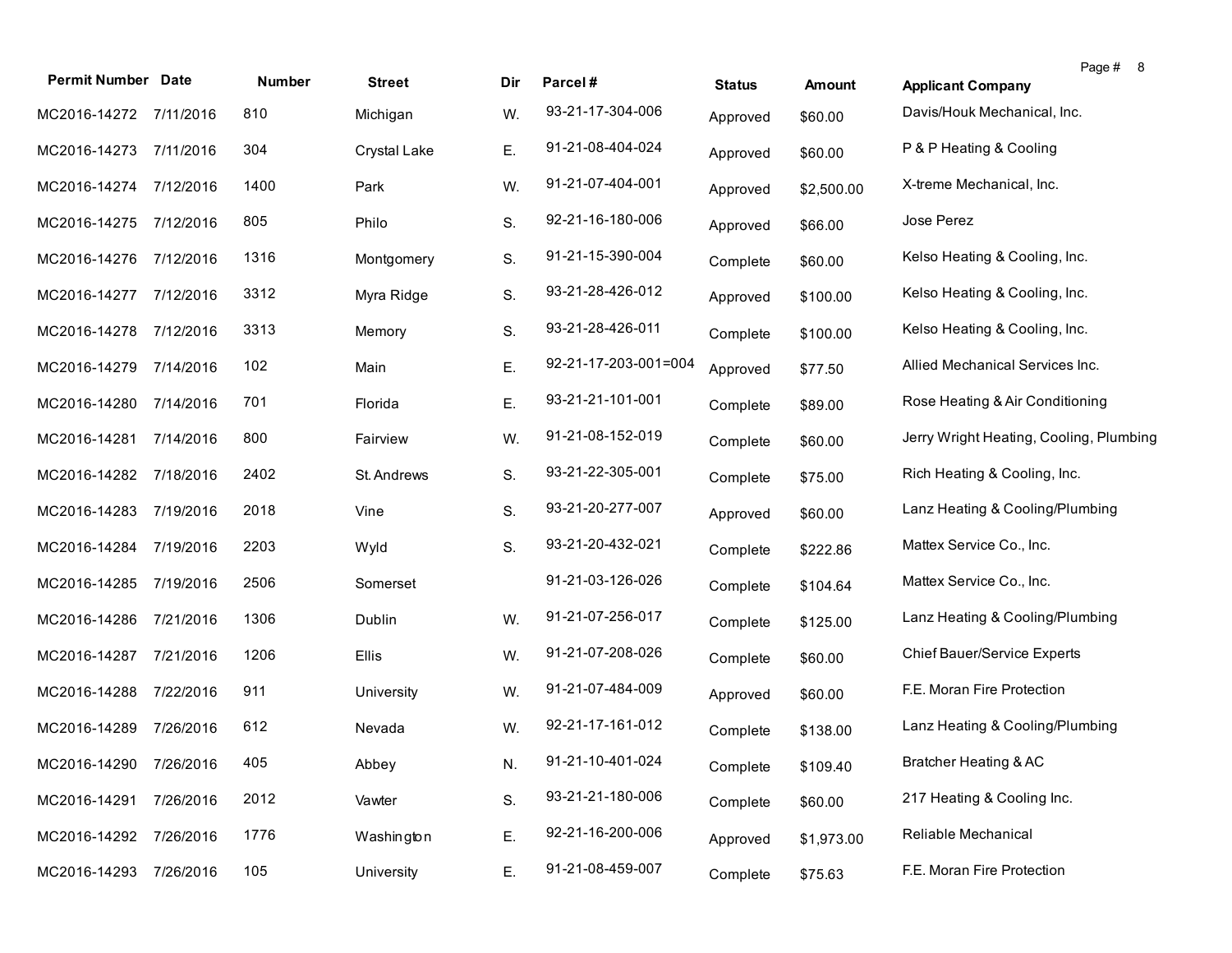| <b>Permit Number Date</b> |           | <b>Number</b> | <b>Street</b>        | Dir | Parcel#              | <b>Status</b> | <b>Amount</b> | Page #<br><b>Applicant Company</b> | - 9 |
|---------------------------|-----------|---------------|----------------------|-----|----------------------|---------------|---------------|------------------------------------|-----|
| MC2016-14294              | 7/27/2016 | 1321          | Lincoln              | N.  | 91-21-07-226-019     | Approved      | \$60.00       | Lanz Heating & Cooling/Plumbing    |     |
| MC2016-14295              | 7/29/2016 | 1803-1809     | Philo                | S.  | 93-21-21-126-050     | Complete      | \$870.63      | Indoor Air                         |     |
| MC2016-14296              | 7/29/2016 | 305           | Indiana              | W.  | 93-21-17-332-003     | Complete      | \$150.00      | Chief Bauer/Service Experts        |     |
| MC2016-14297              | 7/29/2016 | 802           | Coler                | N.  | 91-21-08-308-004     | Complete      | \$175.00      | Mattex Service Co., Inc.           |     |
| MC2016-14298              | 8/3/2016  | 1819          | <b>Prairie Winds</b> | Ε.  | 93-21-21-278-011     | Approved      | \$107.50      | Hoveln Heating & Cooling           |     |
| MC2016-14299              | 8/3/2016  | 1101          | Pennsylvania         | W.  | 93-21-18-477-001     | Approved      | \$60.00       | Prairie Fire Sprinklers            |     |
| MC2016-14300              | 8/3/2016  | 105           | University           | Ε.  | 91-21-08-459-007     | Complete      | \$125.00      | Romeo Gherman                      |     |
| MC2016-14301              | 8/3/2016  | 502           | Green                | W.  | 92-21-17-127-015=048 | Approved      | \$60.00       | Quality Plumbing, Heating & AC     |     |
| MC2016-14302              | 8/5/2016  | 910           | Fairlawn             | Ε.  | 92-21-16-306-018     | Complete      | \$60.00       | Quality Plumbing, Heating & AC     |     |
| MC2016-14303              | 8/5/2016  | 1313          | Cottage Grove        | S.  | 92-21-16-351-024     | Complete      | \$60.00       | Lanz Heating & Cooling/Plumbing    |     |
| MC2016-14304              | 8/5/2016  | 1103          | Pennsylvania         | Ε.  | 92-21-16-380-004     | Approved      | \$137.25      | Air King, Inc.                     |     |
| MC2016-14305              | 8/5/2016  | 1304          | Beech                | W.  | 91-21-07-255-016     | Approved      | \$60.00       | Bash Heating & Air Conditioning    |     |
| MC2016-14306              | 8/5/2016  | 2002          | Eagle Ridge          | S.  | 93-21-21-202-048     | Complete      | \$63.00       | Lanz Heating & Cooling/Plumbing    |     |
| MC2016-14307              | 8/5/2016  | 1905          | Cunningham           | N.  | 91-21-04-301-026     | Complete      | \$60.00       | Masters Brothers, Inc.             |     |
| MC2016-14308              | 8/9/2016  | 706           | University           | Ε.  | 91-21-09-303-009     | Approved      | \$60.00       | Quality Plumbing, Heating & AC     |     |
| MC2016-14309              | 8/9/2016  | 709           | Green                | W.  | 92-21-17-107-018     | Approved      | \$60.00       | 217 Heating & Cooling Inc.         |     |
| MC2016-14310              | 8/9/2016  | 212           | McHenry              | Ε.  | 93-21-20-407-025     | Complete      | \$112.50      | Rose Heating & Air Conditioning    |     |
| MC2016-14311              | 8/9/2016  | 1608          | Greenridge           | S.  | 91-21-15-355-016     | Complete      | \$103.00      | Jesse Heating & Air Conditioning   |     |
| MC2016-14312 8/11/2016    |           | 1803-1809     | Philo                | S.  | 93-21-21-126-050     | Complete      | \$210.81      | <b>Prairie Fire Sprinklers</b>     |     |
| MC2016-14313              | 8/15/2016 | 504           | Colorado             | Ε.  | 93-21-20-229-029     | Complete      | \$125.00      | Chief Bauer/Service Experts        |     |
| MC2016-14314              | 8/16/2016 | 712           | Washington           | W.  | 92-21-17-158-011     | Complete      | \$60.00       | Wright's Heating & Air             |     |
| MC2016-14315              | 8/17/2016 | 201           | Industrial           | S.  | 91-21-15-226-027     | Complete      | \$168.75      | <b>TCT Construction Inc.</b>       |     |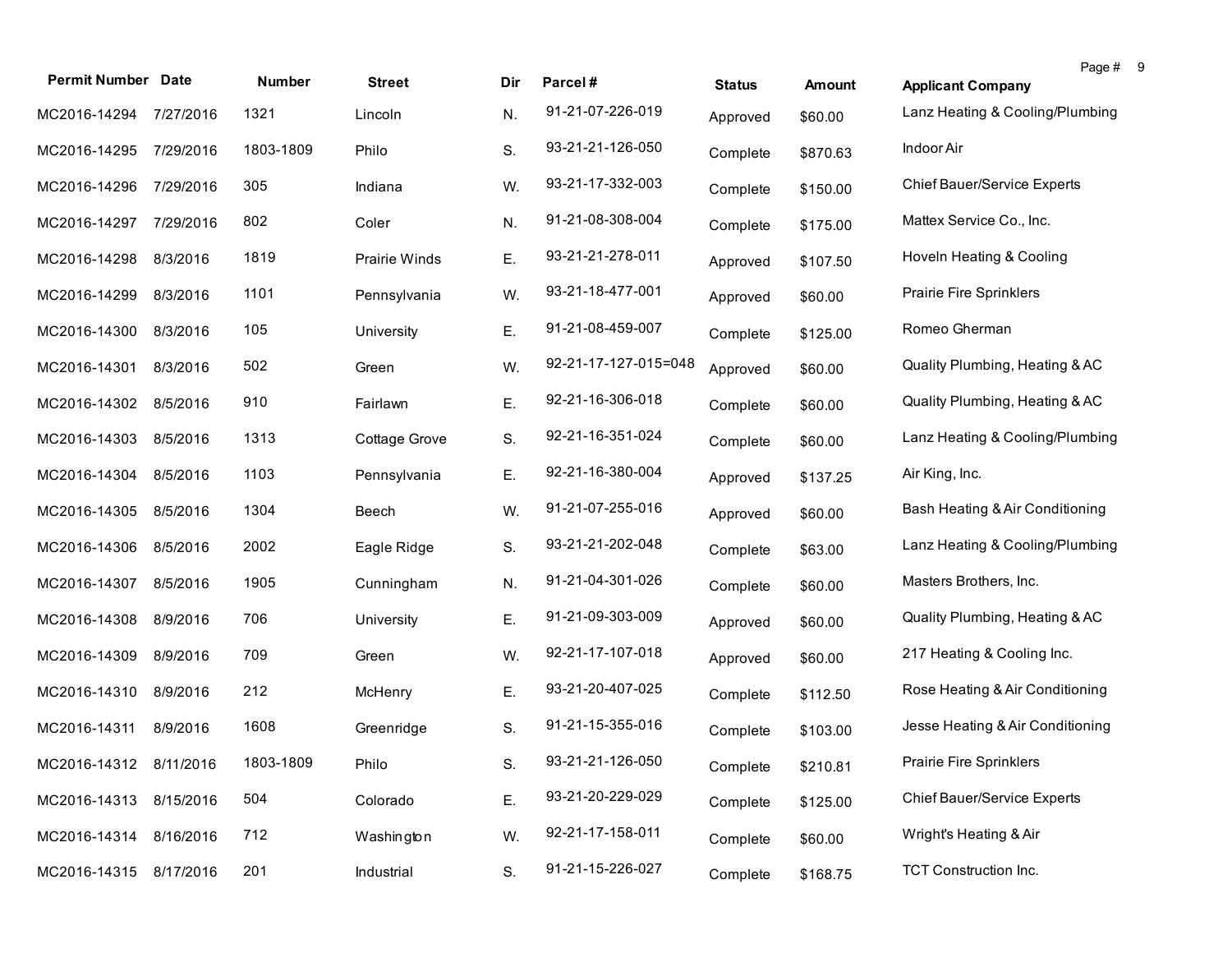| <b>Permit Number Date</b> |           | Number | <b>Street</b> | Dir | Parcel#           | <b>Status</b> | <b>Amount</b> | Page # 10<br><b>Applicant Company</b>      |  |
|---------------------------|-----------|--------|---------------|-----|-------------------|---------------|---------------|--------------------------------------------|--|
| MC2016-14316              | 8/18/2016 | 1311   | Greenridge    | S.  | 91-21-15-306-036  | Complete      | \$60.00       | Chief Bauer/Service Experts                |  |
| MC2016-14317              | 8/24/2016 | 2516   | Muirfield     | S.  | 93-21-22-331-006  | Complete      | \$104.50      | Bratcher Heating & AC                      |  |
| MC2016-14318              | 8/24/2016 | 209    | California    | W.  | 92-21-17-187-002  | Complete      | \$60.00       | Lanz Heating & Cooling/Plumbing            |  |
| MC2016-14319 8/24/2016    |           | 813    | Hill          | W.  | 91-21-08-302-008  | Complete      | \$87.50       | Mattex Service Co., Inc.                   |  |
| MC2016-14320              | 8/25/2016 | 609    | Oregon        | W.  | 92-21-17-161-002  | Approved      | \$188.00      | Lanz Heating & Cooling/Plumbing            |  |
| MC2016-14321              | 8/26/2016 | 107    | Michigan      | W.  | 93-21-17-451-010  | Complete      | \$65.00       | Rose Heating & Air Conditioning            |  |
| MC2016-14322              | 8/26/2016 | 803    | Cedar         | S.  | 92-21-17-185-010  | Approved      | \$75.00       | Lanz Heating & Cooling/Plumbing            |  |
| MC2016-14323              | 8/26/2016 | 803    | Cedar         | S.  | 92-21-17-185-010  | Approved      | \$75.00       | Lanz Heating & Cooling/Plumbing            |  |
| MC2016-14324              | 8/30/2016 | 1818   | Bohn          | S.  | 93-21-22-103-010  | Approved      | \$50.00       | Vliet Builders LLC                         |  |
| MC2016-14325              | 8/31/2016 | 1304   | Kinch         | S.  | 91-21-15-306-023  | Complete      | \$60.00       | Mattex Service Co., Inc.                   |  |
| MC2016-14326              | 9/2/2016  | 3105   | Myra Ridge    | S.  | 93-21-28-278-005  | Complete      | \$60.00       | C-U Mechanical                             |  |
| MC2016-14327              | 9/2/2016  | 206    | Indiana       | W.  | 93-21-17-330-011  | Approved      | \$128.00      | Reliable Plumbing & Heating                |  |
| MC2016-14328              | 9/2/2016  | 2713   | Castlerock    | Ε.  | 93-21-22-181-003  | Complete      | \$158.94      | Bratcher Heating & AC                      |  |
| MC2016-14329              | 9/9/2016  | 707    | Park          | W.  | 91-21-08-307-002  | Approved      | \$60.00       | F.E. Moran Fire Protection                 |  |
| MC2016-14330              | 9/12/2016 | 1403   | Eads          | W.  | 91-21-07-251-007  | Complete      | \$125.00      | Lanz Heating & Cooling/Plumbing            |  |
| MC2016-14331              | 9/13/2016 | 2010   | <b>Bruce</b>  | S.  | 93-21-21-179-022  | Complete      | \$60.00       | Lanz Heating & Cooling/Plumbing            |  |
| MC2016-14332              | 9/13/2016 | 911    | University    | W.  | 91-21-07-484-009  | Approved      | \$85.00       | X-treme Mechanical, Inc.                   |  |
| MC2016-14333              | 9/15/2016 | 500    | Art Bartell   | S.  | 92-21-16-200-005F | Complete      | \$2,500.00    | A& R Services/Mechanical Contractors, Inc. |  |
| MC2016-14334 9/15/2016    |           | 201    | Industrial    | S.  | 91-21-15-226-027  | Complete      | \$82.00       | Illini Fire Service, LLC                   |  |
| MC2016-14335              | 9/15/2016 | 505    | Delaware      | W.  | 93-21-17-379-003  | Approved      | \$146.00      | Bash Heating & Air Conditioning            |  |
| MC2016-14336              | 9/15/2016 | 209    | Washington    | W.  | 93-21-17-327-006  | Approved      | \$60.00       | Bash Heating & Air Conditioning            |  |
| MC2016-14337              | 9/16/2016 | 500    | Art Bartell   | S.  | 92-21-16-200-005F | Approved      | \$594.00      | Reliable Mechanical                        |  |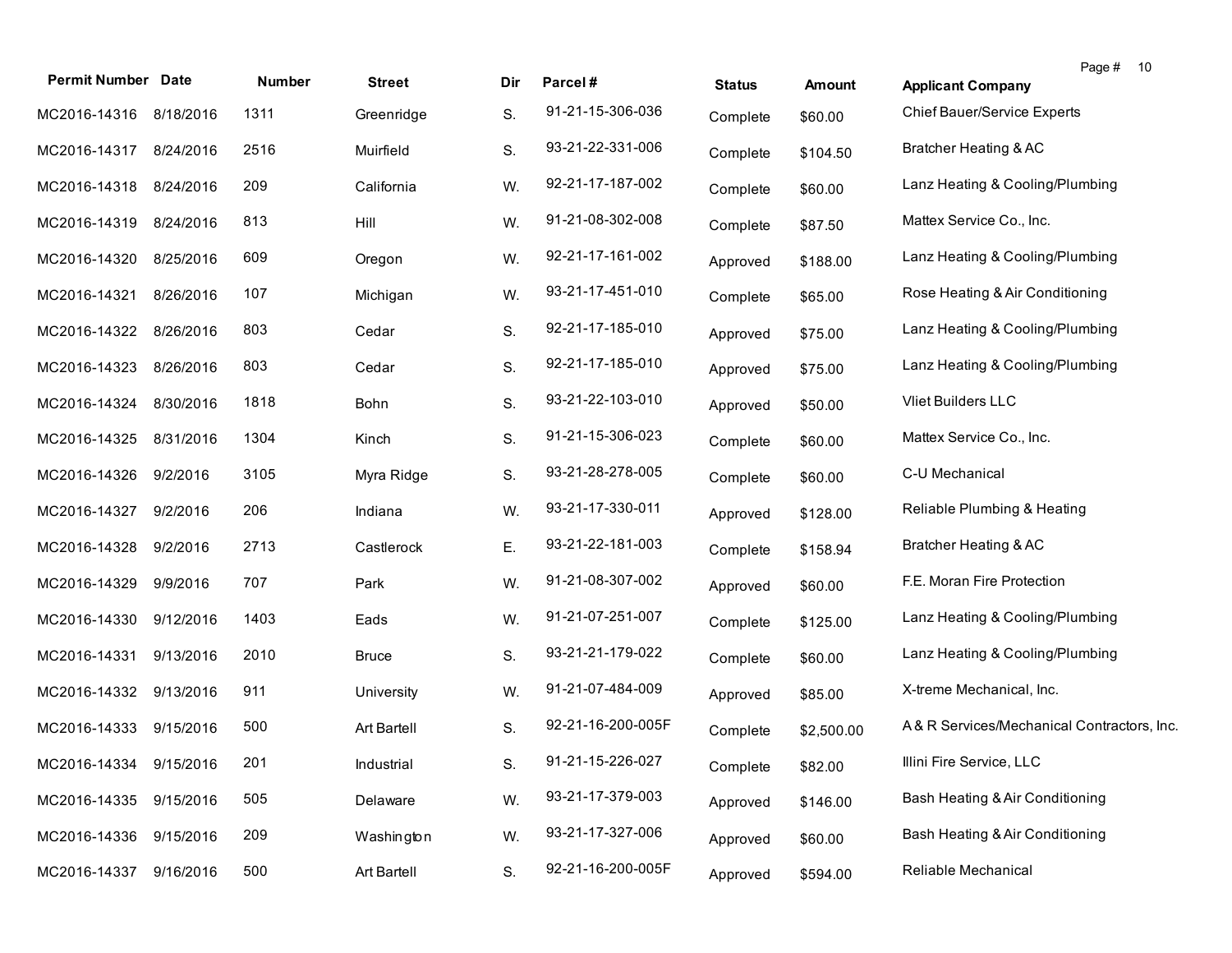| <b>Permit Number Date</b> |           | <b>Number</b> | <b>Street</b>        | Dir | Parcel#              | <b>Status</b> | <b>Amount</b> | Page # 11<br><b>Applicant Company</b> |
|---------------------------|-----------|---------------|----------------------|-----|----------------------|---------------|---------------|---------------------------------------|
| MC2016-14338              | 9/20/2016 | 1306          | Ogelthorpe           | S.  | 91-21-15-387-065     | Approved      | \$125.00      | Mike Williams Plumbing & Heating      |
| MC2016-14339              | 9/20/2016 | 604           | <b>Burkwood East</b> | Ε.  | 93-21-20-227-030     | Approved      | \$176.68      | Cassel Home Comfort Heating & Cooling |
| MC2016-14340              | 9/20/2016 | 704           | Oregon               | Ε.  | 92-21-16-156-006     | Approved      | \$82.17       | Cassel Home Comfort Heating & Cooling |
| MC2016-14341              | 9/20/2016 | 1509          | Delmont              | S.  | 93-21-17-453         | Approved      | \$64.43       | Cassel Home Comfort Heating & Cooling |
| MC2016-14342              | 9/20/2016 | 1605          | Vernon               | Ε.  | 93-21-28-407-003     | Approved      | \$106.25      | Kelso Heating & Cooling, Inc.         |
| MC2016-14343              | 9/20/2016 | 702           | California           | Ε.  | 92-21-16-151-005     | Approved      | \$81.25       | <b>Collins HVAC</b>                   |
| MC2016-14344              | 9/20/2016 | 707           | Washington           | E.  | 92-21-16-301-004     | Approved      | \$69.00       | Lanz Heating & Cooling/Plumbing       |
| MC2016-14345              | 9/20/2016 | 1601          | Ogelthorpe           | S.  | 91-21-15-386-021     | Approved      | \$80.00       | Lanz Heating & Cooling/Plumbing       |
| MC2016-14346              | 9/23/2016 | 613           | Nevada               | W.  | 92-21-17-162-001     | Complete      | \$60.00       | Kuchefski Heating & AC                |
| MC2016-14347              | 9/27/2016 | 2713          | Castlerock           | Ε.  | 93-21-22-181-003     | Complete      | \$50.00       | Clayton Sales Co.                     |
| MC2016-14348              | 9/27/2016 | 101           | Windsor              | W.  | 93-21-29-201-001     | Approved      | \$60.00       | Illini Fire Equipment                 |
| MC2016-14349              | 9/27/2016 | 200           | Vine                 | N.  | 91-21-08-478-015     | Approved      | \$362.50      | Davis/Houk Mechanical, Inc.           |
| MC2016-14350              | 9/27/2016 | 200           | Vine                 | N.  | 91-21-08-478-015     | Approved      | \$2,937.50    | Area Mechanical                       |
| MC2016-14351              | 9/27/2016 | 1610          | Lexington            | E.  | To Be Determined     | Approved      | \$50.00       | Clayton Sales Co.                     |
| MC2016-14352              | 9/27/2016 | 1612          | Lexington            | Ε.  | To Be Determined     | Approved      | \$50.00       | Clayton Sales Co.                     |
| MC2016-14353              | 9/29/2016 | 502           | Green                | W.  | 92-21-17-127-015=048 | Approved      | \$60.00       | Quality Plumbing, Heating & AC        |
| MC2016-14354 9/29/2016    |           | 301           | Oregon               | W.  | 92-21-17-184-007     | Approved      | \$60.00       | Bash Heating & Air Conditioning       |
| MC2016-14355 9/29/2016    |           | 2802          | Susan Stone          | S.  | 93-21-28-230-007     | Complete      | \$87.50       | <b>Chief Bauer/Service Experts</b>    |
| MC2016-14356 9/30/2016    |           | 407           | McHenry              | Ε.  | 93-21-20-476-006     | Approved      | \$60.00       | 217 Heating & Cooling Inc.            |
| MC2016-14357              | 9/30/2016 | 1907          | Golfview             | N.  | 91-21-05-476-021     | Complete      | \$162.50      | Chief Bauer/Service Experts           |
| MC2016-14358              | 9/30/2016 | 801-807       | Lincoln              | S.  | 93-21-18-281-007     | Approved      | \$60.00       | 217 Heating & Cooling Inc.            |
| MC2016-14359              | 10/3/2016 | 115           | Main                 | W.  | 92-21-17-206-007     | Complete      | \$272.00      | Davis/Houk Mechanical, Inc.           |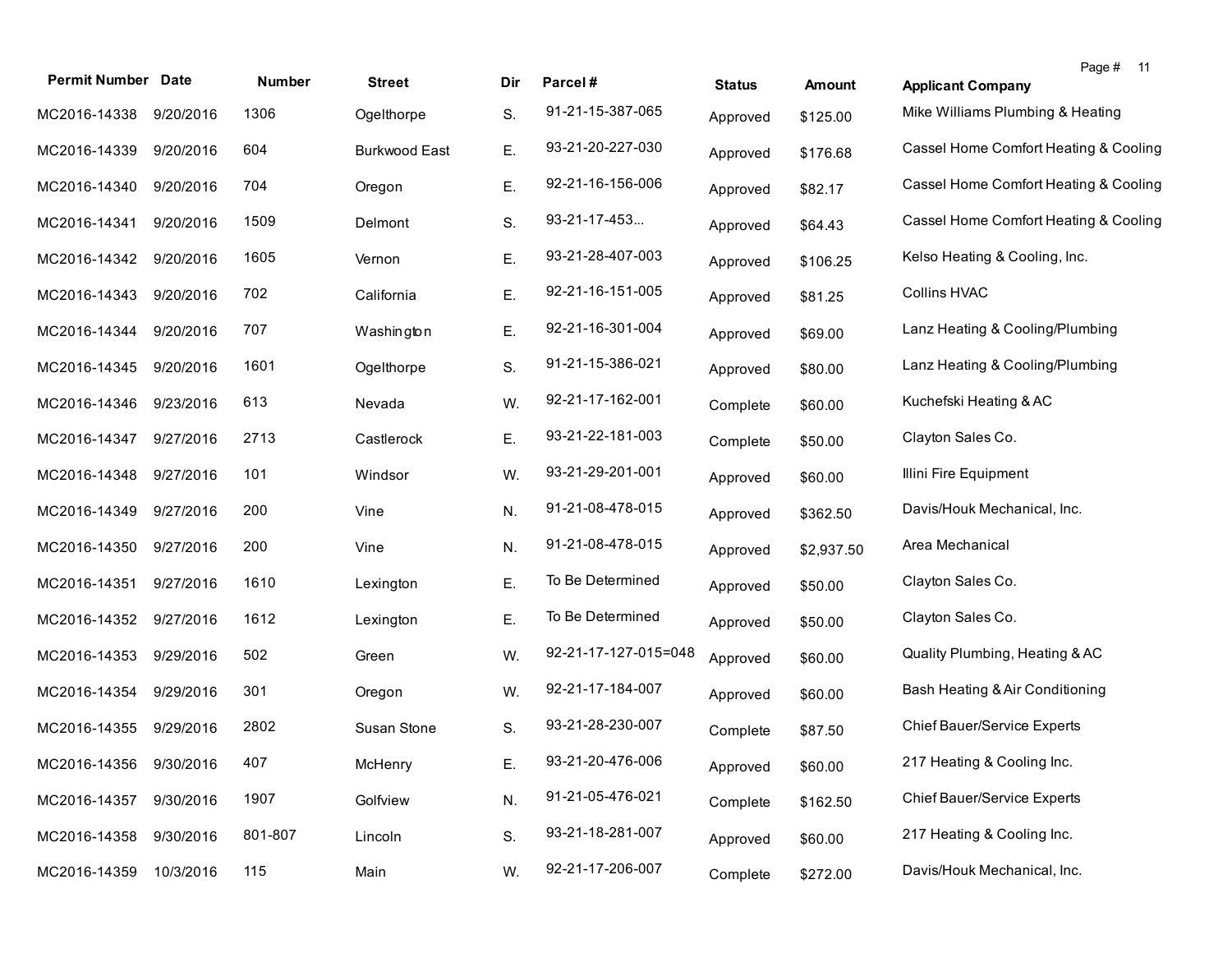| <b>Permit Number</b> | <b>Date</b> | Number | <b>Street</b> | Dir | Parcel#          | <b>Status</b> | <b>Amount</b> | Page # 12<br><b>Applicant Company</b>      |
|----------------------|-------------|--------|---------------|-----|------------------|---------------|---------------|--------------------------------------------|
| MC2016-14360         | 10/4/2016   | 1101   | Orchard       | S.  | 93-21-17-307-026 | Approved      | \$361.64      | Bratcher Heating & AC                      |
| MC2016-14361         | 10/4/2016   | 2206   | Cureton       | S.  | 93-21-20-434-003 | Approved      | \$60.00       | Bash Heating & Air Conditioning            |
| MC2016-14362         | 10/4/2016   | 1601   | Lincoln       | N.  | 91-21-06-476-014 | Approved      | \$60.00       | Lanz Heating & Cooling/Plumbing            |
| MC2016-14363         | 10/4/2016   | 1321   | Lincoln       | N.  | 91-21-07-226-019 | Approved      | \$60.00       | Lanz Heating & Cooling/Plumbing            |
| MC2016-14364         | 10/4/2016   | 1321   | Lincoln       | N.  | 91-21-07-226-019 | Approved      | \$60.00       | Lanz Heating & Cooling/Plumbing            |
| MC2016-14365         | 10/4/2016   | 1901   | Philo         | S.  | 93-21-21-176-013 | Complete      | \$449.85      | Precision AirTech Inc.                     |
| MC2016-14366         | 10/5/2016   | 2401   | Willow        | N.  | 91-21-05-276-010 | Approved      | \$106.00      | Allied Mechanical Services Inc.            |
| MC2016-14367         | 10/5/2016   | 1002   | <b>Busey</b>  | S.  | 93-21-17-306-001 | Complete      | \$187.50      | A& R Services/Mechanical Contractors, Inc. |
| MC2016-14368         | 10/6/2016   | 2709   | Skyline       | N.  | 91-21-03-101-004 | Approved      | \$50.00       | <b>Vliet Builders LLC</b>                  |
| MC2016-14369         | 10/7/2016   | 2611   | Lincoln       | N.  | 91-21-06-226-001 | Complete      | \$173.75      | Mattex Service Co., Inc.                   |
| MC2016-14370         | 10/7/2016   | 1212   | Hill          | W.  | 91-21-07-410-011 | Complete      | \$60.00       | <b>Classic Plumbing</b>                    |
| MC2016-14371         | 10/7/2016   | 1203   | <b>Beslin</b> | W.  | 91-21-07-410-007 | Approved      | \$60.00       | <b>Classic Plumbing</b>                    |
| MC2016-14372         | 10/7/2016   | 2705   | Plantation    | Ε.  | 93-21-22-329-002 | Approved      | \$60.00       | A&R Services/Mechanical Contractors, Inc.  |
| MC2016-14373         | 10/7/2016   | 208    | lowa          | W.  | 93-21-17-327-019 | Approved      | \$87.38       | Kuchefski Heating & AC                     |
| MC2016-14374         | 10/14/2016  | 2502   | Boudreau      |     | 93-21-20-453-019 | Approved      | \$79.00       | Bash Heating & Air Conditioning            |
| MC2016-14375         | 10/14/2016  | 1005   | Crestwood     | Ε.  | 92-21-16-306-012 | Approved      | \$125.00      | Mike Williams Plumbing & Heating           |
| MC2016-14376         | 10/14/2016  | 901    | Oregon        | Ε.  | 92-21-16-163-001 | Complete      | \$150.00      | 217 Heating & Cooling Inc.                 |
| MC2016-14377         | 10/14/2016  | 1408   | Hillcrest     | S.  | 93-21-17-479-006 | Approved      | \$60.00       | Quality Plumbing, Heating & AC             |
| MC2016-14378         | 10/17/2016  | 209    | California    | W.  | 92-21-17-187-002 | Complete      | \$113.00      | Lanz Heating & Cooling/Plumbing            |
| MC2016-14379         | 10/17/2016  | 509    | Cunningham    | N.  | 91-21-08-405-027 | Approved      | \$60.00       | E.L. Pruitt Company                        |
| MC2016-14380         | 10/17/2016  | 901    | Gregory       | N.  | 91-21-07-281-018 | Complete      | \$60.00       | Lanz Heating & Cooling/Plumbing            |
| MC2016-14381         | 10/18/2016  | 202    | University    | W.  | 91-21-08-402-008 | Complete      | \$208.75      | Reliable Mechanical                        |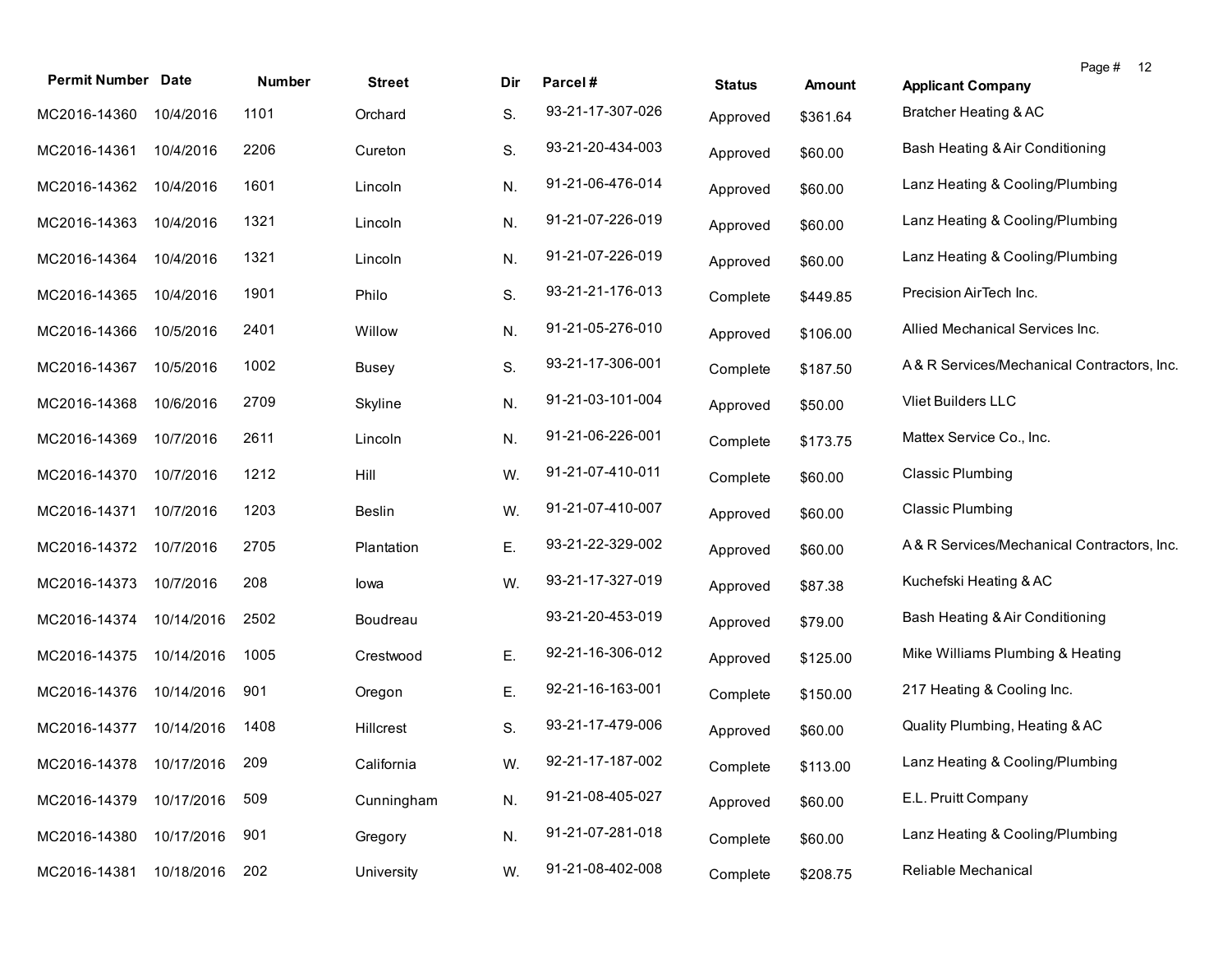| <b>Permit Number Date</b>    |            | Number | <b>Street</b>  | Dir | Parcel#          | <b>Status</b> | Amount   | Page # 13<br><b>Applicant Company</b>      |  |
|------------------------------|------------|--------|----------------|-----|------------------|---------------|----------|--------------------------------------------|--|
| MC2016-14382                 | 10/18/2016 | 716    | Vermont        | W.  | 93-21-17-356-012 | Complete      | \$117.00 | Lanz Heating & Cooling/Plumbing            |  |
| MC2016-14383                 | 10/18/2016 | 2409   | Burlison       | S.  | 93-21-20-453-009 | Approved      | \$60.00  | Mike Williams Plumbing & Heating           |  |
| MC2016-14384                 | 10/18/2016 | 3402   | Memory         | S.  | 93-21-28-427-008 | Approved      | \$50.00  | Vliet Builders LLC                         |  |
| MC2016-14385                 | 10/20/2016 | 2717   | Stone Creek    | Ε.  | 93-21-22-101-005 | Approved      | \$50.00  | <b>HearthStone Homes</b>                   |  |
| MC2016-14386                 | 10/21/2016 | 400    | Vine           | S.  | 92-21-17-238-013 | Approved      | \$.00    | A& R Services/Mechanical Contractors, Inc. |  |
| MC2016-14387                 | 10/25/2016 | 1306   | Broadway       | N.  | 91-21-08-203-004 | Approved      | \$77.00  | Ray's Heating & Air Conditioning           |  |
| MC2016-14388                 | 10/28/2016 | 408    | Green          | Ε.  | 92-21-17-234-009 | Approved      | \$150.00 | Ray's Heating & Air Conditioning           |  |
| MC2016-14389                 | 10/28/2016 | 405    | Oregon         | Ε.  | 92-21-17-285-002 | Approved      | \$60.00  | Ray's Heating & Air Conditioning           |  |
| MC2016-14390                 | 10/28/2016 | 501    | Evergreen East |     | 93-21-20-229-024 | Approved      | \$66.00  | Ray's Heating & Air Conditioning           |  |
| MC2016-14391                 | 10/28/2016 | 608    | Maple          | S.  | 92-21-17-282-011 | Complete      | \$70.00  | Ray's Heating & Air Conditioning           |  |
| MC2016-14392                 | 10/28/2016 | 302    | Washington     | Ε.  | 92-21-17-284-026 | Complete      | \$60.00  | Mattex Service Co., Inc.                   |  |
| MC2016-14393                 | 10/28/2016 | 2001   | Michigan       | Ε.  | 92-21-16-476-006 | Complete      | \$117.00 | Lanz Heating & Cooling/Plumbing            |  |
| MC2016-14394                 | 10/28/2016 | 1403   | Anderson       | S.  | 93-21-17-481-011 | Complete      | \$60.00  | Lanz Heating & Cooling/Plumbing            |  |
| MC2016-14395                 | 11/4/2016  | 305    | Washington     | Ε.  | 93-21-17-426-007 | Complete      | \$95.50  | Mattex Service Co., Inc.                   |  |
| MC2016-14396                 | 11/7/2016  | 208    | Pennsylvania   | Ε.  | 93-21-17-455-016 | Complete      | \$60.00  | Lanz Heating & Cooling/Plumbing            |  |
| MC2016-14397                 | 11/7/2016  | 903    | Delaware       | Ε.  | 92-21-16-354-004 | Approved      | \$60.00  | Aladdin Electric                           |  |
| MC2016-14398                 | 11/10/2016 | 1706   | Fairlawn       | Е.  | 92-21-16-456-019 | Complete      | \$85.00  | Rose Heating & Air Conditioning            |  |
| MC2016-14399                 | 11/10/2016 | 110    | Lynn           | S.  | 92-21-16-104-014 | Approved      | \$60.00  | <b>William Fosser</b>                      |  |
| MC2016-14400 11/10/2016 1901 |            |        | Willow         | N.  | 91-21-05-477-022 | Complete      | \$125.00 | Hoveln Heating & Cooling                   |  |
| MC2016-14401                 | 11/10/2016 | 1212   | Hill           | W.  | 91-21-07-410-011 | Complete      | \$125.00 | Lanz Heating & Cooling/Plumbing            |  |
| MC2016-14402                 | 11/10/2016 | 1203   | Beslin         | W.  | 91-21-07-410-007 | Approved      | \$125.00 | Lanz Heating & Cooling/Plumbing            |  |
| MC2016-14403                 | 11/16/2016 | 1818   | Bohn           | S.  | 93-21-22-103-010 | Approved      | \$125.00 | Kelso Heating & Cooling, Inc.              |  |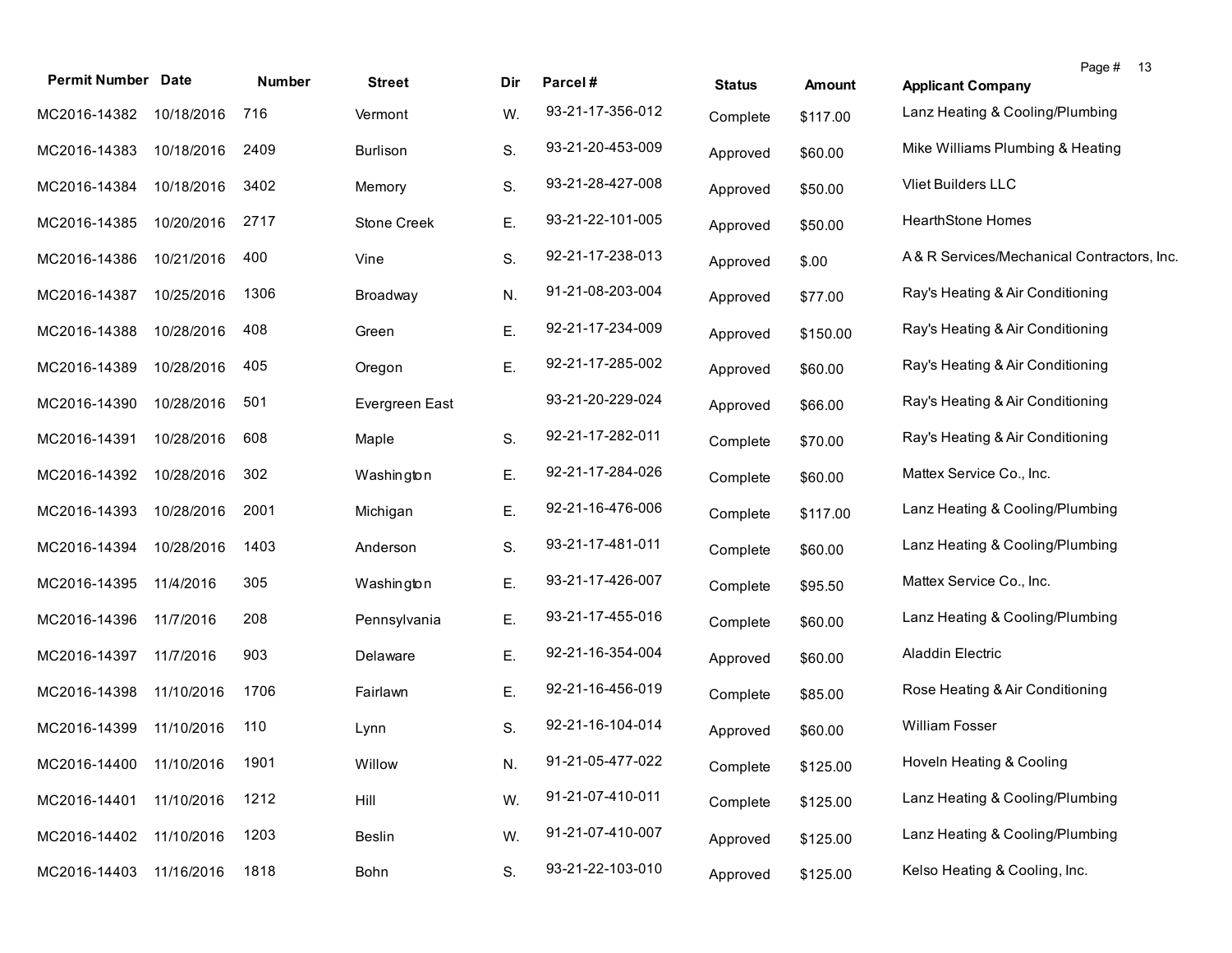| <b>Permit Number Date</b>    |            | Number | <b>Street</b> | Dir | Parcel#              | <b>Status</b> | Amount   | Page #<br><b>Applicant Company</b>   | 14 |
|------------------------------|------------|--------|---------------|-----|----------------------|---------------|----------|--------------------------------------|----|
| MC2016-14404                 | 11/16/2016 | 107    | Broadway      | N.  | 91-21-08-458-009     | Approved      | \$72.50  | Allied Mechanical Services Inc.      |    |
| MC2016-14405                 | 11/16/2016 | 1604   | Abercorn      | S.  | 91-21-15-389-008     | Complete      | \$75.00  | Lanz Heating & Cooling/Plumbing      |    |
| MC2016-14406                 | 11/21/2016 | 110    | University    | Ε.  | 91-21-08-405-038 (a) | Complete      | \$123.00 | Lanz Heating & Cooling/Plumbing      |    |
| MC2016-14407                 | 11/21/2016 | 1106   | University    | W.  | 91-21-07-431-004     | Approved      | \$606.00 | Air King, Inc.                       |    |
| MC2016-14408                 | 11/21/2016 | 509    | Shurts        | Ε.  | 93-21-20-477-005     | Complete      | \$100.00 | Mattex Service Co., Inc.             |    |
| MC2016-14409                 | 11/22/2016 | 1806   | <b>Bohn</b>   | S.  | 93-21-22-103-013     | Approved      | \$50.00  | Armstrong Construction               |    |
| MC2016-14410                 | 11/22/2016 | 1814-A | Lydia         | Ε.  | 93-21-21-472-012     | Complete      | \$75.00  | Chief Bauer/Service Experts          |    |
| MC2016-14411                 | 11/22/2016 | 112    | McHenry       | Ε.  | 93-21-20-407-019     | Complete      | \$60.00  | Chief Bauer/Service Experts          |    |
| MC2016-14412                 | 12/1/2016  | 2711   | Plantation    | Ε.  | 93-21-22-329-004     | Approved      | \$60.00  | C-U Mechanical                       |    |
| MC2016-14413                 | 12/1/2016  | 803    | Cedar         | S.  | 92-21-17-185-010     | Approved      | \$75.00  | Lanz Heating & Cooling/Plumbing      |    |
| MC2016-14414                 | 12/1/2016  | 608    | Pennsylvania  | W.  | 93-21-17-355-014     | Complete      | \$125.00 | Fred's Plbg-Heating, AC & Elect.     |    |
| MC2016-14415                 | 12/2/2016  | 1610   | Lexington     | Ε.  | To Be Determined     | Approved      | \$80.39  | <b>Heiser Heating</b>                |    |
| MC2016-14416                 | 12/2/2016  | 1612   | Lexington     | Ε.  | To Be Determined     | Approved      | \$80.40  | <b>Heiser Heating</b>                |    |
| MC2016-14417                 | 12/7/2016  | 2905   | Beringer      | Ε.  | 91-21-10-405-030     | Approved      | \$73.44  | Bratcher Heating & AC                |    |
| MC2016-14418                 | 12/7/2016  | 1905   | Golfview      | N.  | 91-21-05-476-009     | Approved      | \$125.00 | 217 Heating, Cooling & Plumbing Inc. |    |
| MC2016-14419                 | 12/8/2016  | 200    | Vine          | N.  | 91-21-08-478-015     | Approved      | \$60.00  | Illini Fire Equipment                |    |
| MC2016-14420                 | 12/8/2016  | 2024   | Falcon        | S.  | 93-21-21-202-074     | Approved      | \$60.00  | C-U Mechanical                       |    |
| MC2016-14421                 | 12/12/2016 | 208    | Griggs        | W.  | 91-21-08-452-015     | Approved      | \$625.00 | Stephen Ayers                        |    |
| MC2016-14422 12/13/2016 1605 |            |        | Hillside      | S.  | 91-21-15-353-013     | Complete      | \$60.00  | Chief Bauer/Service Experts          |    |
| MC2016-14423                 | 12/13/2016 | 2105   | Grange        | S.  | 93-21-20-401-009     | Complete      | \$100.00 | Lanz Heating & Cooling/Plumbing      |    |
| MC2016-14424                 | 12/13/2016 | 1003   | University    | W.  | 91-21-07-480-018     | Approved      | \$117.50 | M3 Mechanical                        |    |
| MC2016-14425                 | 12/13/2016 | 1005   | <b>Busey</b>  | N.  | 91-21-08-152-033     | Approved      | \$50.00  | Randy Brasker                        |    |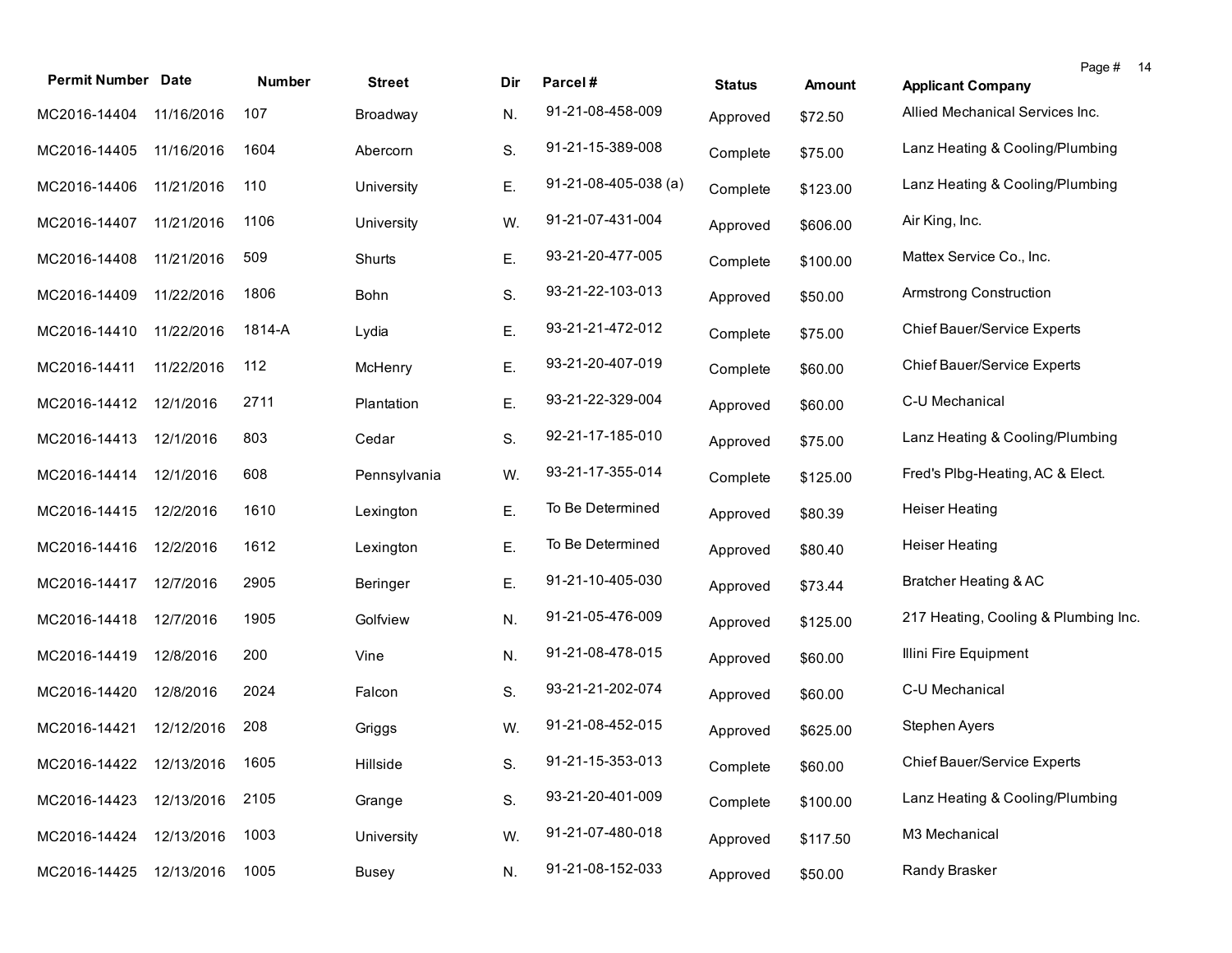| <b>Permit Number Date</b> |            | <b>Number</b> | <b>Street</b>     | Dir | Parcel#                     | <b>Status</b> | Amount   | Page # 15<br><b>Applicant Company</b>      |
|---------------------------|------------|---------------|-------------------|-----|-----------------------------|---------------|----------|--------------------------------------------|
| MC2016-14426              | 12/13/2016 | 1100          | University        | Ε.  | 91-21-09-306-001            | Approved      | \$275.00 | A& R Services/Mechanical Contractors, Inc. |
| MC2016-14427              | 12/15/2016 | 2802 & 2804   | Race              | S.  | $93-21-29-201-002(a)$       | Approved      | \$334.00 | Freedom Fire Protection                    |
| MC2016-14428              | 12/15/2016 | 2802 & 2804   | Race              | S.  | $93-21-29-201-002(a)$       | Approved      | \$334.00 | Freedom Fire Protection                    |
| MC2016-14429              | 12/16/2016 | 114           | Vine              | N.  | 91-21-08-478-015A           | Approved      | \$83.50  | Lanz Heating & Cooling/Plumbing            |
| MC2016-14430              | 12/16/2016 | 2107          | Burlison          | S.  | 93-21-20-403-012            | Approved      | \$69.00  | Lanz Heating & Cooling/Plumbing            |
| MC2016-14431              | 12/16/2016 | 1007          | Berkley           | N.  | 91-21-08-255-008            | Approved      | \$60.00  | Nathan Dawson                              |
| MC2016-14432              | 12/16/2016 | 1815          | Philo             | S.  | 93-21-21-126-040<br>(B,C,D) | Complete      | \$87.50  | Chief Bauer/Service Experts                |
| MC2016-14433              | 12/21/2016 | 3206          | Chatham           | S.  | 93-21-28-255-016            | Complete      | \$93.75  | Mattex Service Co., Inc.                   |
| MC2016-14434              | 12/21/2016 | 410           | Illinois          | W.  | 92-21-17-134-009            | Complete      | \$175.00 | Mattex Service Co., Inc.                   |
| MC2016-14435              | 12/21/2016 | 100           | <b>High Cross</b> | S.  | 91-21-14-101-001            | Approved      | \$689.86 | A& R Services/Mechanical Contractors, Inc. |
| MC2016-14436              | 12/22/2016 | 1501          | Philo             | S.  | 92-21-16-379-043            | Approved      | \$60.00  | Kelso Heating & Cooling, Inc.              |
| MC2016-14437              | 12/22/2016 | 2507          | Skyline           | N.  | 91-21-03-102-002            | Approved      | \$100.00 | Kelso Heating & Cooling, Inc.              |
| MC2016-14438              | 12/22/2016 | 507           | McHenry           | Ε.  | 93-21-20-476-010            | Approved      | \$60.00  | Kelso Heating & Cooling, Inc.              |
| MC2016-14439              | 12/22/2016 | 1215          | <b>Bradley</b>    | W.  | 91-21-07-204-008            | Approved      | \$554.50 | F.E. Moran Fire Protection                 |
| MC2016-14440              | 12/22/2016 | 103           | George Huff       | W.  | 93-21-20-401-017            | Complete      | \$87.50  | Mattex Service Co., Inc.                   |
| MC2016-14441              | 12/22/2016 | 1106          | University        | W.  | 91-21-07-431-004            | Approved      | \$60.00  | Illini Fire Equipment                      |
| MC2016-14442              | 12/22/2016 | 1407          | Scovill           | Ε.  | 93-21-21-381-016            | Approved      | \$281.00 | Ray's Heating & Air Conditioning           |
| MC2016-14443              | 12/23/2016 | 203           | lowa              | W.  | 93-21-17-330-013            | Approved      | \$91.20  | Bratcher Heating & AC                      |
| MC2016-14444              | 12/23/2016 | 100           | <b>High Cross</b> | S.  | 91-21-14-101-001            | Approved      | \$102.06 | F.E. Moran Fire Protection                 |
| MC2016-14445              | 12/29/2016 | 606           | Colorado          | Ε.  | 93-21-20-229-022            | Approved      | \$234.00 | Bash Heating & Air Conditioning            |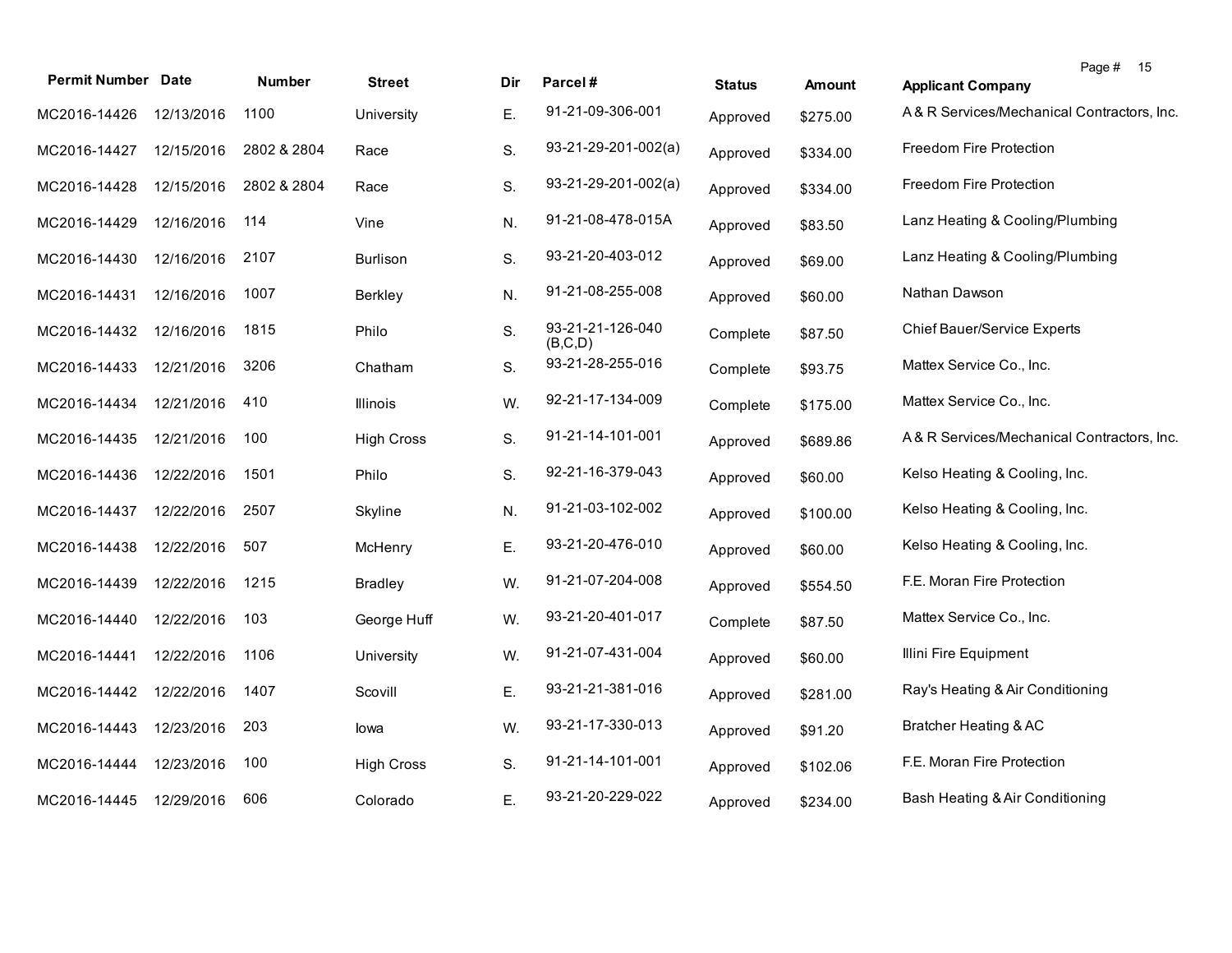| <b>Permit Number Date</b> | <b>Number</b> | <b>Street</b> | Dir | Parcel#                                   |                     | <b>Status</b> | Amount | <b>Applicant Company</b> | Page # 16   |  |
|---------------------------|---------------|---------------|-----|-------------------------------------------|---------------------|---------------|--------|--------------------------|-------------|--|
|                           |               |               |     | <b>Total Permits</b><br><b>Total Fees</b> | 326<br>\$102,485.26 |               |        |                          | pm&erpt.srw |  |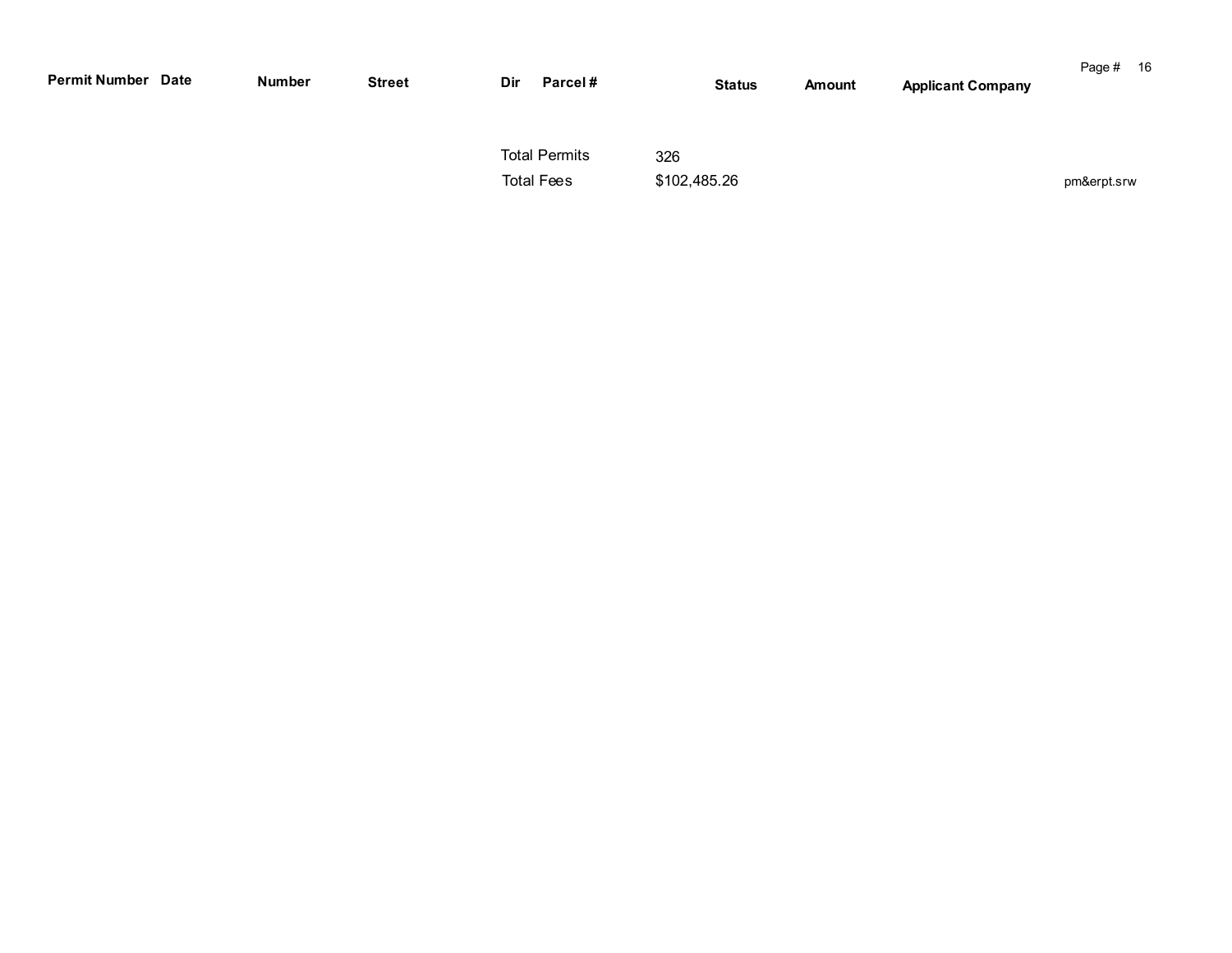## 2016 Electrical Permits - January 1 - December 31, 2016

|                           |           |               |               |     |                     |               |               |                                   | Page # 1 |  |
|---------------------------|-----------|---------------|---------------|-----|---------------------|---------------|---------------|-----------------------------------|----------|--|
| <b>Permit Number Date</b> |           | <b>Number</b> | <b>Street</b> | Dir | Parcel#             | <b>Status</b> | <b>Amount</b> | <b>Applicant Company</b>          |          |  |
| EL2016-18520              | 1/4/2016  | 605           | Florida       | Ε.  | 93-21-20-226-016    | Complete      | \$87.50       | Town & Country Electric           |          |  |
| EL2016-18521              | 1/11/2016 | 3312          | Myra Ridge    | S.  | 93-21-28-426-012    | Approved      | \$125.00      | Town & Country Electric           |          |  |
| EL2016-18522              | 1/11/2016 | 2012          | Rainbow       | Ε.  | 92-21-16-429-037    | Complete      | \$50.00       | Complete Electrical System        |          |  |
| EL2016-18523              | 1/11/2016 | 601           | University    | W.  | 91-21-08-361-009    | Approved      | \$174.88      | Potter Electric Service           |          |  |
| EL2016-18524              | 1/11/2016 | 803           | Philo         | S.  | 92-21-16-180-004    | Complete      | \$50.00       | Renaissance Electric              |          |  |
| EL2016-18525              | 1/11/2016 | 703           | Washington    | Ε.  | 92-21-16-301-002    | Complete      | \$50.00       | C-U Mechanical/Brian Allen        |          |  |
| EL2016-18526              | 1/11/2016 | 806           | Lynn          | S.  | 92-21-16-163-014    | Approved      | \$50.00       | K2 Electric                       |          |  |
| EL2016-18527              | 1/11/2016 | 404           | lowa          | W.  | 93-21-17-326-021    | Complete      | \$50.00       | M X Electric, Inc.                |          |  |
| EL2016-18528              | 1/12/2016 | 101           | Windsor       | W.  | 93-21-29-201-001    | Approved      | \$3,212.50    | Best Electric Co.                 |          |  |
| EL2016-18529              | 1/12/2016 | 1701          | Florida       | Ε.  | 93-21-21-201-014    | Complete      | \$50.00       | Dan Block Electric, Inc.          |          |  |
| EL2016-18530              | 1/15/2016 | 1908          | Linview       | N.  | 91-21-05-304-008    | Complete      | \$62.50       | Dan Block Electric, Inc.          |          |  |
| EL2016-18531              | 1/15/2016 | 607           | Main          | Ε.  | 92-21-17-232-010    | Complete      | \$50.00       | Waters Electrical Contracting     |          |  |
| EL2016-18532              | 1/26/2016 | 503           | Indiana       | W.  | 93-21-17-331-003    | Complete      | \$50.00       | Waters Electrical Contracting     |          |  |
| EL2016-18533              | 1/26/2016 | 1306          | Stout         | Ε.  | 92-21-16-129-016    | Complete      | \$50.00       | Aladdin Electric                  |          |  |
| EL2016-18534              | 1/26/2016 | 405           | Broadway      | N.  | 91-21-08-455-012    | Complete      | \$50.00       | Aladdin Electric                  |          |  |
| EL2016-18535              | 1/26/2016 | 609           | Washington    | Ε.  | 93-21-17-427-010    | Complete      | \$50.00       | <b>Complete Electrical System</b> |          |  |
| EL2016-18536              | 1/26/2016 | 2802 & 2804   | Race          | S.  | 93-21-29-201-002(a) | Complete      | \$50.00       | Best Electric Co.                 |          |  |
| EL2016-18537              | 2/1/2016  | 716           | Broadway      | S.  | 92-21-17-263-008    | Complete      | \$62.50       | StraightUp Solar                  |          |  |
| EL2016-18538              | 2/1/2016  | 1207          | Dublin        | W.  | 91-21-07-261-014    | Complete      | \$50.00       | John Dunnigan                     |          |  |
| EL2016-18539              | 2/8/2016  | 611           | Park          | W.  | 91-21-08-310-001    | Approved      | \$547.00      | Jamerson & Bauwens Electric       |          |  |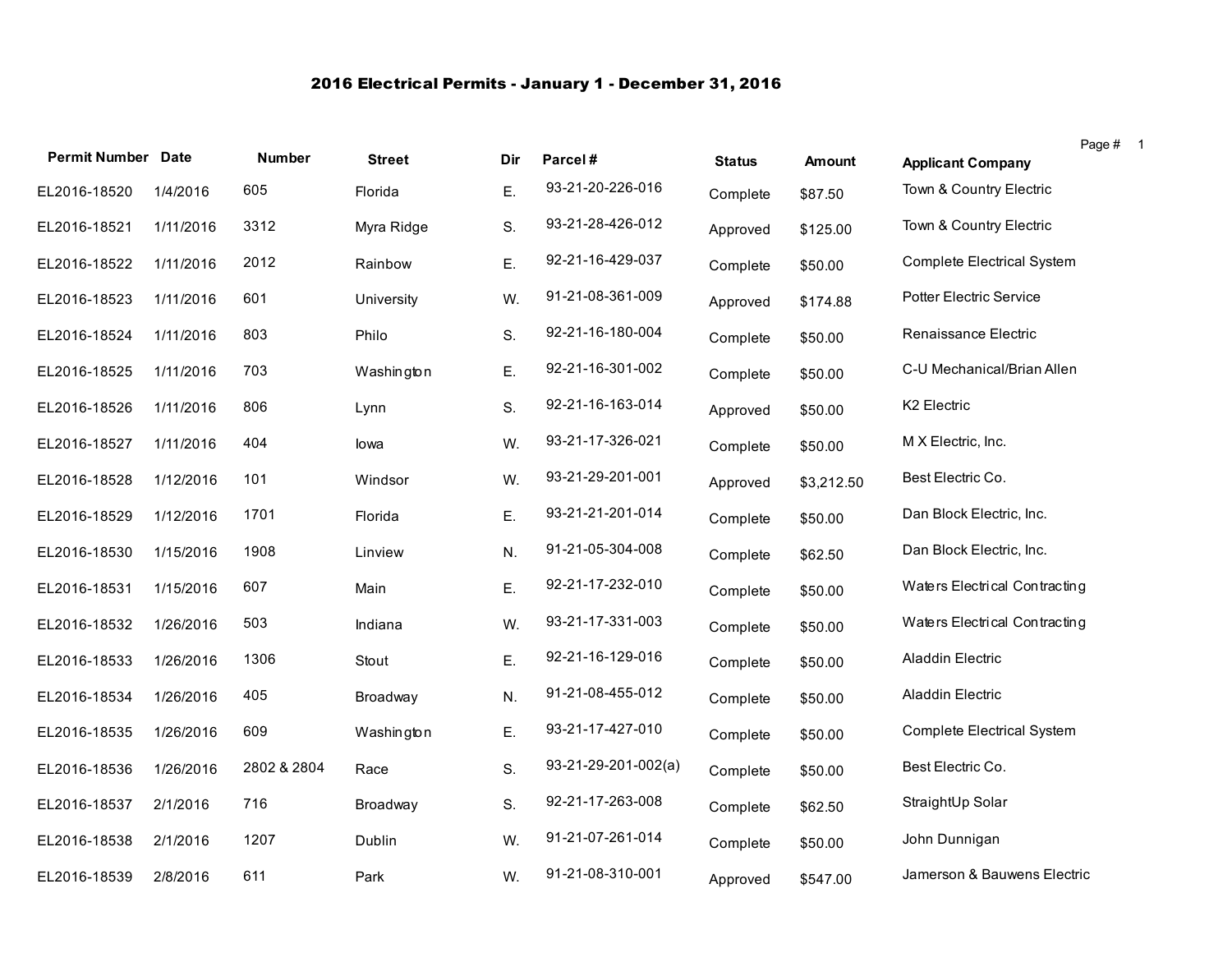| <b>Permit Number Date</b> |           | <b>Number</b> | <b>Street</b>     | Dir | Parcel#                | <b>Status</b> | Amount     | <b>Applicant Company</b>             | Page #<br>$\overline{2}$ |  |
|---------------------------|-----------|---------------|-------------------|-----|------------------------|---------------|------------|--------------------------------------|--------------------------|--|
| EL2016-18540              | 2/9/2016  | 1907          | Cunningham        | N.  | 91-21-04-301-025       | Complete      | \$2,250.00 | Waters Electrical Contracting        |                          |  |
| EL2016-18541              | 2/9/2016  | 1203          | Michigan          | Ε.  | 92-21-16-378-010       | Complete      | \$50.00    | Waters Electrical Contracting        |                          |  |
| EL2016-18542              | 2/11/2016 | 1509          | University        | Ε.  | 91-21-09-451-007       | Complete      | \$50.00    | Waters Electrical Contracting        |                          |  |
| EL2016-18543              | 2/11/2016 | 1720          | Philo             | S.  | 93-21-21-201-012       | Approved      | \$50.00    | Dan Block Electric, Inc.             |                          |  |
| EL2016-18544              | 2/18/2016 | 507           | Crystal Lake      | Ε.  | 91-21-08-426-003       | Approved      | \$50.00    | <b>Boma Electric</b>                 |                          |  |
| EL2016-18545              | 2/18/2016 | 500           | Art Bartell       | S.  | 92-21-16-200-005F      | Approved      | \$122.63   | Remco Electrical Corp.               |                          |  |
| EL2016-18546              | 2/18/2016 | 102           | Main              | Ε.  | 92-21-17-203-001=004   | Approved      | \$300.00   | Remco Electrical Corp.               |                          |  |
| EL2016-18547              | 2/18/2016 | 701           | Gregory           | S.  | 93-21-18-277-025 (024) | Complete      | \$50.00    | <b>Complete Electrical System</b>    |                          |  |
| EL2016-18548              | 2/18/2016 | 400           | Broadway          | N.  | 91-21-08-459-005       | Complete      | \$50.00    | Davis Electric                       |                          |  |
| EL2016-18549              | 2/18/2016 | 606           | Park              | W.  | 91-21-08-309-007       | Complete      | \$425.89   | Jamerson & Bauwens Electric          |                          |  |
| EL2016-18550              | 2/22/2016 | 1005          | Coler             | N.  | 91-21-08-153-035       | Complete      | \$50.00    | RC Electric & Communications         |                          |  |
| EL2016-18551              | 2/22/2016 | 3             | Florida           |     | 93-21-20-201-015       | Complete      | \$106.00   | <b>Bautista Electric Enterprises</b> |                          |  |
| EL2016-18552              | 2/22/2016 | 2011          | Philo             | S.  | 93-21-21-180-014       | Complete      | \$50.00    | Electric Bob's, Inc.                 |                          |  |
| EL2016-18553              | 2/22/2016 | 2802 & 2804   | Race              | S.  | $93-21-29-201-002(a)$  | Complete      | \$1,684.15 | Best Electric Co.                    |                          |  |
| EL2016-18554              | 2/25/2016 | 200           | Vine              | N.  | 91-21-08-478-015       | Complete      | \$125.00   | <b>Lighting Maintenance</b>          |                          |  |
| EL2016-18555              | 2/26/2016 | 1901          | <b>High Cross</b> | S.  | 93-21-22-280-001       | Complete      | \$135.00   | Complete Electrical System           |                          |  |
| EL2016-18556              | 2/29/2016 | 1010          | Lynn              | S.  | 92-21-16-303-017       | Complete      | \$50.00    | A & R Electric                       |                          |  |
| EL2016-18557              | 3/1/2016  | 402           | Evergreen West    | Е.  | 93-21-20-228-021       | Complete      | \$70.00    | StraightUp Solar                     |                          |  |
| EL2016-18558 3/1/2016     |           | 303           | University        | W.  | 91-21-08-376-012       | Approved      | \$.00      | Remco Electrical Corp.               |                          |  |
| EL2016-18559              | 3/8/2016  | 613           | Delaware          | W.  | 93-21-17-358-007       | Approved      | \$50.00    | Remco Electrical Corp.               |                          |  |
| EL2016-18560              | 3/8/2016  | 1004          | Anderson          | S.  | 92-21-16-301-012       | Approved      | \$50.00    | Remco Electrical Corp.               |                          |  |
| EL2016-18561              | 3/8/2016  | 702           | Pennsylvania      | W.  | 93-21-17-355-013       | Approved      | \$50.00    | Waters Electrical Contracting        |                          |  |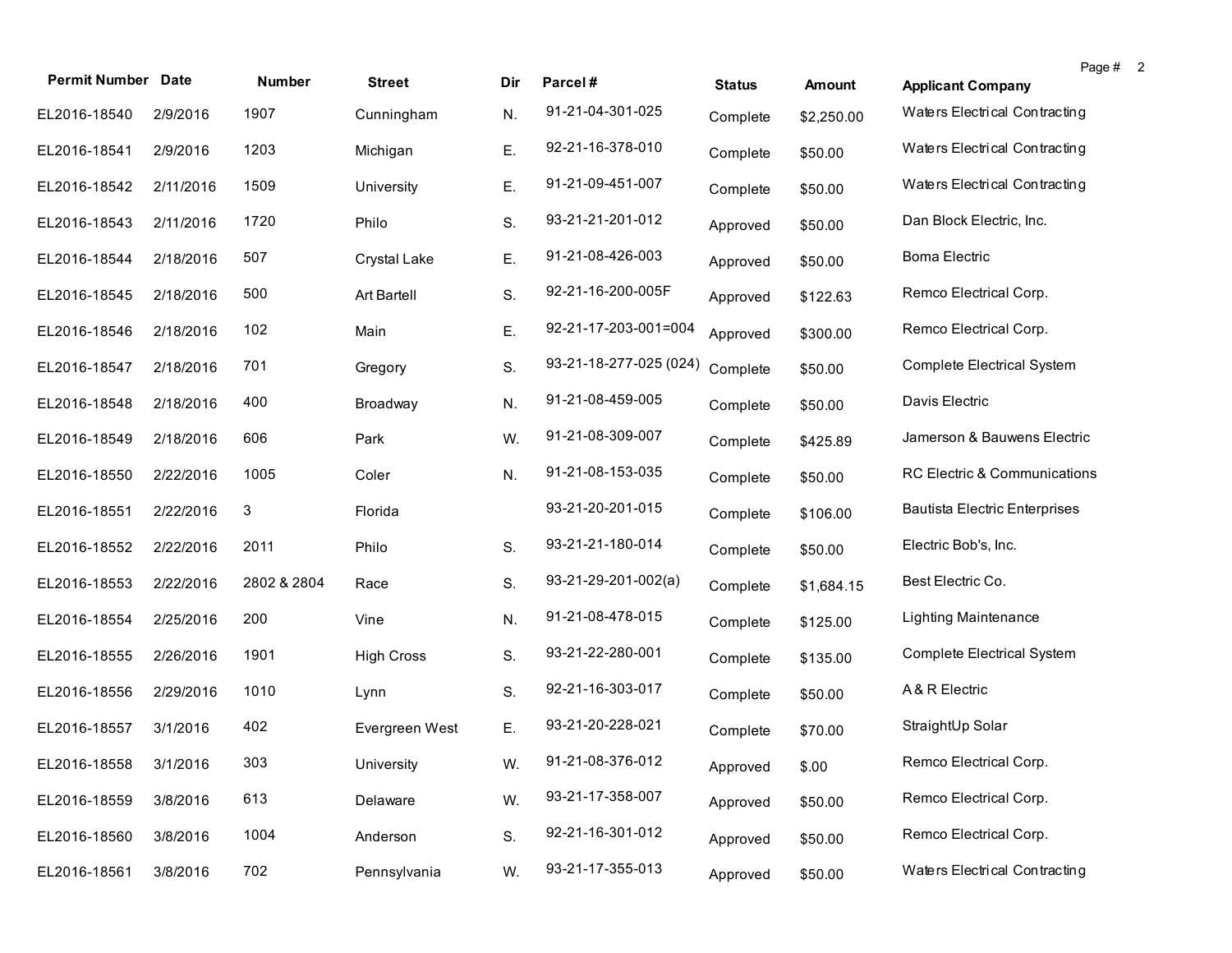| <b>Permit Number Date</b> |           | Number    | <b>Street</b>    | Dir | Parcel#           | <b>Status</b> | <b>Amount</b> | Page # 3<br><b>Applicant Company</b>  |
|---------------------------|-----------|-----------|------------------|-----|-------------------|---------------|---------------|---------------------------------------|
| EL2016-18562              | 3/9/2016  | 505       | Green            | Ε.  | 92-21-17-240-010  | Approved      | \$50.00       | <b>Boma Electric</b>                  |
| EL2016-18563              | 3/9/2016  | 1809      | Philo            | S.  | 93-21-21-126-050C | Approved      | \$50.00       | John Dunnigan                         |
| EL2016-18564              | 3/10/2016 | 804 1/2   | Main             | Ε.  | 91-21-09-353-015  | Complete      | \$50.00       | Complete Electrical System            |
| EL2016-18565              | 3/10/2016 | 405       | Pennsylvania     | Ε.  | 93-21-17-479-003  | Complete      | \$50.00       | Remco Electrical Corp.                |
| EL2016-18566              | 3/11/2016 | 713       | Broadway         | S.  | 92-21-17-261-025  | Approved      | \$76.00       | Remco Electrical Corp.                |
| EL2016-18567              | 3/14/2016 | 1101      | University       | Ε.  | 91-21-09-376-001  | Approved      | \$980.33      | Anderson Electric                     |
| EL2016-18568              | 3/15/2016 | 1003      | Fairlawn         | Ε.  | 92-21-16-307-020  | Approved      | \$50.00       | Controlled Energy System, Inc.        |
| EL2016-18569              | 3/16/2016 | 202       | Vermont          | W.  | 93-21-17-381-017  | Complete      | \$113.00      | Town & Country Electric               |
| EL2016-18570              | 3/17/2016 | 2018      | Race             | S.  | 93-21-20-252-009  | Approved      | \$50.00       | K2 Electric                           |
| EL2016-18571              | 3/21/2016 | 503       | Pennsylvania     | Ε.  | 93-21-17-480-002  | Approved      | \$106.25      | M X Electric, Inc.                    |
| EL2016-18572              | 3/21/2016 | 118       | Race             | S.  | 92-21-17-206-025  | Approved      | \$50.00       | Fred's Plbg-Heating, AC & Elect.      |
| EL2016-18573              | 3/21/2016 | 218       | Main             | W.  | 92-21-17-201-001  | Approved      | \$300.00      | Best Electric Co.                     |
| EL2016-18574              | 3/21/2016 | 2103      | <b>Ikenberry</b> | S.  | 93-21-21-402-012  | Complete      | \$62.50       | StraightUp Solar                      |
| EL2016-18575              | 3/21/2016 | 913       | Linview          | N.  | 91-21-08-151-031  | Complete      | \$50.00       | Creative Lighting Concepts Inc. (CLC) |
| EL2016-18576              | 3/28/2016 | 107       | Mumford          | W.  | 93-21-20-252-013  | Complete      | \$68.75       | Wilcox Electric & Service Inc.        |
| EL2016-18577              | 3/28/2016 | 1004-1008 | Smith            | S.  | 91-21-15-326-012  | Complete      | \$75.00       | Dan Block Electric, Inc.              |
| EL2016-18578              | 3/28/2016 | 601       | University       | W.  | 91-21-08-361-009  | Complete      | \$108.15      | Potter Electric Service               |
| EL2016-18579              | 3/31/2016 | 803       | Delaware         | W.  | 93-21-17-354-003  | Complete      | \$62.50       | StraightUp Solar                      |
| EL2016-18580 4/1/2016     |           | 2206      | Cureton          | S.  | 93-21-20-434-003  | Complete      | \$68.75       | StraightUp Solar                      |
| EL2016-18581              | 4/1/2016  | 1905      | Cunningham       | N.  | 91-21-04-301-026  | Complete      | \$235.00      | F.E. Moran Security Solutions         |
| EL2016-18582              | 4/1/2016  | 1905      | Cunningham       | N.  | 91-21-04-301-026  | Complete      | \$235.00      | F.E. Moran Security Solutions         |
| EL2016-18583              | 4/1/2016  | 2500      | Philo            | S.  | 93-21-21-451-005  | Complete      | \$150.00      | Remco Electrical Corp.                |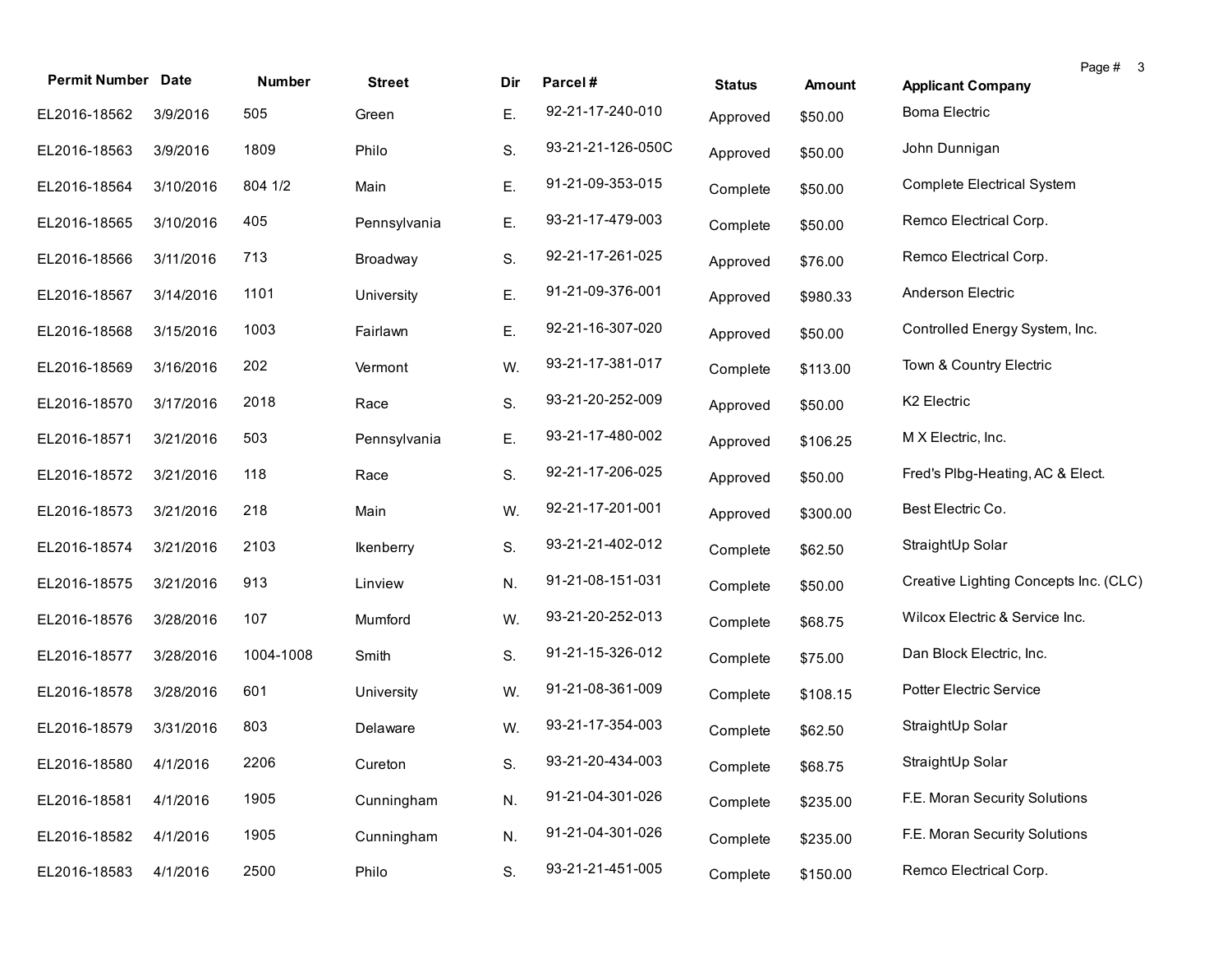|                           |           |          |               |     |                  |               |               |                                   | Page # 4 |  |
|---------------------------|-----------|----------|---------------|-----|------------------|---------------|---------------|-----------------------------------|----------|--|
| <b>Permit Number Date</b> |           | Number   | <b>Street</b> | Dir | Parcel#          | <b>Status</b> | <b>Amount</b> | <b>Applicant Company</b>          |          |  |
| EL2016-18584              | 4/1/2016  | 802      | Fairlawn      | Ε.  | 92-21-16-302-031 | Complete      | \$50.00       | K <sub>2</sub> Electric           |          |  |
| EL2016-18585              | 4/4/2016  | 610      | Lincoln       | N.  | 91-21-08-303-026 | Complete      | \$203.35      | <b>Potter Electric Service</b>    |          |  |
| EL2016-18586              | 4/5/2016  | 712      | Anderson      | S.  | 92-21-16-161-010 | Complete      | \$50.00       | Waters Electrical Contracting     |          |  |
| EL2016-18587              | 4/5/2016  | 502      | Oregon        | W.  | 92-21-17-177-012 | Complete      | \$50.00       | Waters Electrical Contracting     |          |  |
| EL2016-18588              | 4/5/2016  | 910      | Crestwood     | Ε.  | 92-21-16-303-034 | Complete      | \$50.00       | Remco Electrical Corp.            |          |  |
| EL2016-18589              | 4/5/2016  | 1003     | University    | W.  | 91-21-07-480-018 | Complete      | \$50.00       | Omer's Mechanicals LLC            |          |  |
| EL2016-18590              | 4/8/2016  | 1004     | Fairlawn      | Ε.  | 92-21-16-306-023 | Complete      | \$50.00       | John Dunnigan                     |          |  |
| EL2016-18591              | 4/8/2016  | 1812     | Cunningham    | N.  | 91-21-04-352-003 | Approved      | \$87.50       | Mocilan and Son                   |          |  |
| EL2016-18592              | 4/8/2016  | 806      | Cottage Grove | S.  | 92-21-16-180-001 | Complete      | \$110.00      | Renaissance Electric              |          |  |
| EL2016-18593              | 4/8/2016  | 1509     | Washington    | Ε.  | 92-21-16-401-011 | Approved      | \$50.00       | Remco Electrical Corp.            |          |  |
| EL2016-18594              | 4/11/2016 | 2005     | Vine          | S.  | 93-21-20-254-029 | Approved      | \$50.00       | M X Electric, Inc.                |          |  |
| EL2016-18595              | 4/11/2016 | 2204     | Grange        | S.  | 93-21-20-406-002 | Approved      | \$50.00       | <b>Heartland Electric LLC</b>     |          |  |
| EL2016-18596              | 4/11/2016 | 1316     | Montgomery    | S.  | 91-21-15-390-004 | Complete      | \$50.00       | Mattex Service Co., Inc.          |          |  |
| EL2016-18597              | 4/11/2016 | 701      | Michigan      | Ε.  | 92-21-16-351-001 | Approved      | \$50.00       | M X Electric, Inc.                |          |  |
| EL2016-18598              | 4/11/2016 | 1306     | University    | Ε.  | 91-21-09-403-001 | Approved      | \$1,113.75    | Glesco Electric, Inc.             |          |  |
| EL2016-18599              | 4/11/2016 | 602      | Scovill       | Ε.  | 93-21-20-477-013 | Complete      | \$56.25       | Town & Country Electric           |          |  |
| EL2016-18600              | 4/12/2016 | 1101     | Race          | S.  | 93-21-17-330-016 | Approved      | \$50.00       | RC Electric & Communications      |          |  |
| EL2016-18601              | 4/12/2016 | 910      | Fairlawn      | Е.  | 92-21-16-306-018 | Complete      | \$50.00       | RC Electric & Communications      |          |  |
| EL2016-18602 4/14/2016    |           | 1206 1/2 | Eads          | W.  | 91-21-07-258-010 | Approved      | \$50.00       | <b>Boma Electric</b>              |          |  |
| EL2016-18603              | 4/14/2016 | 309      | Illinois      | W.  | 92-21-17-182-003 | Approved      | \$50.00       | <b>Complete Electrical System</b> |          |  |
| EL2016-18604              | 4/14/2016 | 702      | Illinois      | W.  | 92-21-17-108-012 | Complete      | \$56.25       | Aladdin Electric                  |          |  |
| EL2016-18605              | 4/15/2016 | 716      | Indiana       | W.  | 93-21-17-307-004 | Approved      | \$50.00       | Electric Bob's, Inc.              |          |  |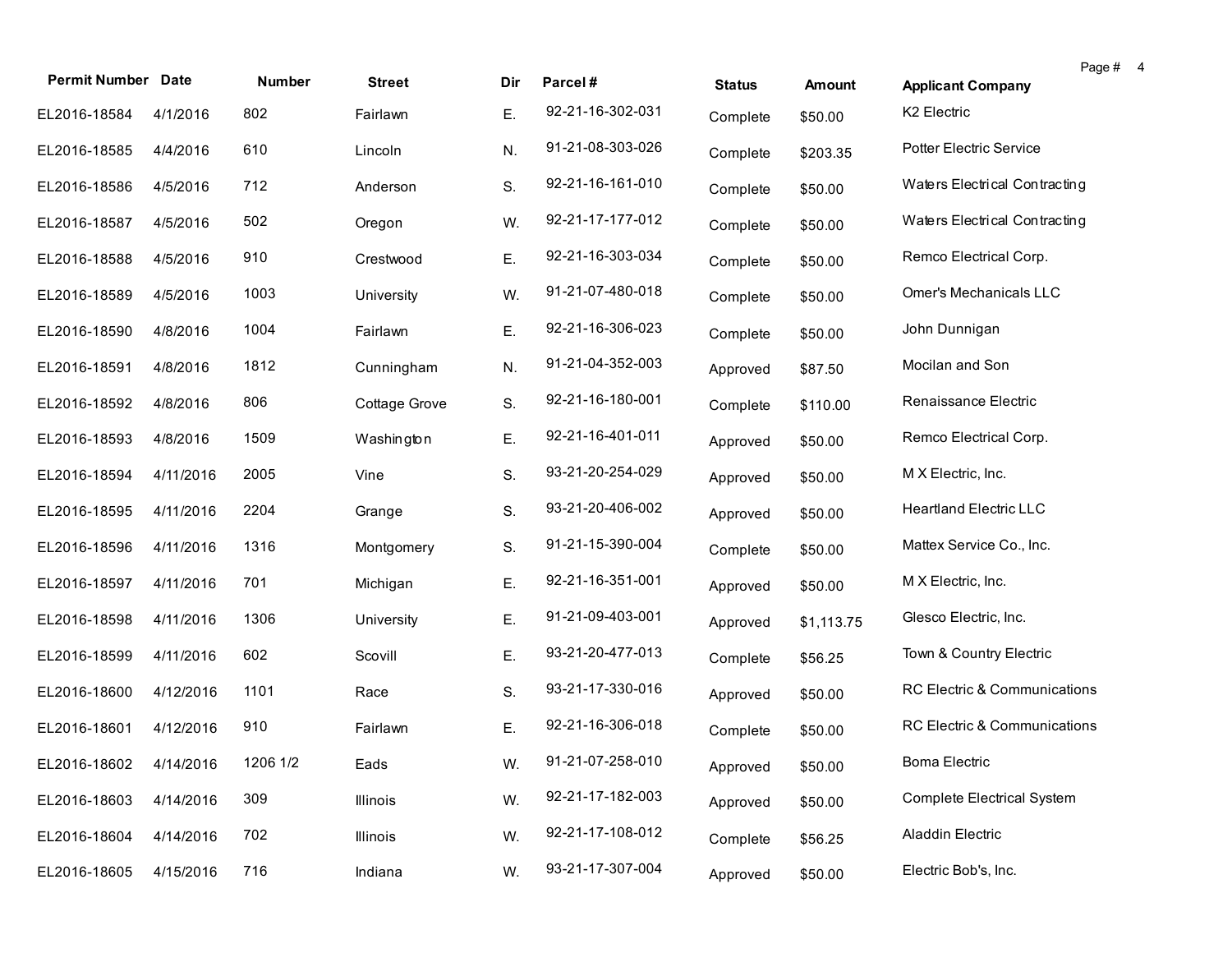| <b>Permit Number Date</b> |           | Number | <b>Street</b>     | Dir | Parcel#          | <b>Status</b> | Amount   | <b>Applicant Company</b>       | Page # | 5 |
|---------------------------|-----------|--------|-------------------|-----|------------------|---------------|----------|--------------------------------|--------|---|
| EL2016-18606              | 4/15/2016 | 611    | Park              | W.  | 91-21-08-310-001 | Approved      | \$299.56 | Jamerson & Bauwens Electric    |        |   |
| EL2016-18607              | 4/15/2016 | 1707   | Horizon           | Ε.  | 93-21-28-408-010 | Complete      | \$75.00  | Lagacy Electric                |        |   |
| EL2016-18608              | 4/15/2016 | 1209   | Oregon            | W.  | 93-21-18-254-001 | Approved      | \$50.00  | Remco Electrical Corp.         |        |   |
| EL2016-18609              | 4/15/2016 | 903    | Race              | S.  | 93-21-17-327-010 | Complete      | \$62.50  | StraightUp Solar               |        |   |
| EL2016-18610              | 4/18/2016 | 1503   | <b>Briarcliff</b> | Ε.  | 92-21-16-453-004 | Approved      | \$50.00  | K2 Electric                    |        |   |
| EL2016-18611              | 4/18/2016 | 611    | Park              | W.  | 91-21-08-310-001 | Complete      | \$58.61  | <b>Potter Electric Service</b> |        |   |
| EL2016-18612              | 4/21/2016 | 1603   | Cottage Grove     | S.  | 92-21-16-354-018 | Complete      | \$50.00  | M X Electric, Inc.             |        |   |
| EL2016-18613              | 4/21/2016 | 1605   | Cottage Grove     | S.  | 92-21-16-354-019 | Approved      | \$50.00  | M X Electric, Inc.             |        |   |
| EL2016-18614              | 4/21/2016 | 202    | University        | W.  | 91-21-08-402-008 | Complete      | \$425.00 | Aladdin Electric               |        |   |
| EL2016-18615              | 4/21/2016 | 1402   | Beardsley         | W.  | 91-21-07-202-010 | Complete      | \$50.00  | RC Electric & Communications   |        |   |
| EL2016-18616              | 4/21/2016 | 106    | Lincoln           | S.  | 92-21-17-102-025 | Approved      | \$912.50 | Aladdin Electric               |        |   |
| EL2016-18617              | 4/21/2016 | 1402   | Pennsylvania      | Ε.  | 92-21-16-379-039 | Complete      | \$50.00  | Electric Bob's, Inc.           |        |   |
| EL2016-18618              | 4/21/2016 | 1401   | Laurel            | Ε.  | 92-21-16-378-020 | Approved      | \$50.00  | <b>Birt Construction</b>       |        |   |
| EL2016-18619              | 4/28/2016 | 2611   | Lincoln           | N.  | 91-21-06-226-001 | Approved      | \$50.00  | M.T. Kelley Electric LLC       |        |   |
| EL2016-18620              | 4/28/2016 | 1321   | Lincoln           | N.  | 91-21-07-226-019 | Complete      | \$50.00  | Renaissance Electric           |        |   |
| EL2016-18621              | 4/28/2016 | 508    | Delaware          | W.  | 93-21-17-378-013 | Approved      | \$50.00  | <b>Heartland Electric LLC</b>  |        |   |
| EL2016-18622              | 4/28/2016 | 2901   | Susan Stone       | S.  | 93-21-28-228-024 | Complete      | \$50.00  | Remco Electrical Corp.         |        |   |
| EL2016-18623              | 4/29/2016 | 805    | Fairlawn          | Ε.  | 92-21-16-305-008 | Approved      | \$50.00  | Aladdin Electric               |        |   |
| EL2016-18624 4/29/2016    |           | 306    | Thompson          | Е.  | 91-21-08-227-011 | Complete      | \$50.00  | Boma Electric                  |        |   |
| EL2016-18625              | 5/2/2016  | 1908   | Linview           | N.  | 91-21-05-304-008 | Complete      | \$62.50  | Lagacy Electric                |        |   |
| EL2016-18626              | 5/2/2016  | 2402   | St. Andrews       | S.  | 93-21-22-305-001 | Complete      | \$125.00 | Edelman Electric               |        |   |
| EL2016-18627              | 5/3/2016  | 706    | Glover            | S.  | 92-21-16-182-008 | Complete      | \$99.72  | Pals Electric Inc.             |        |   |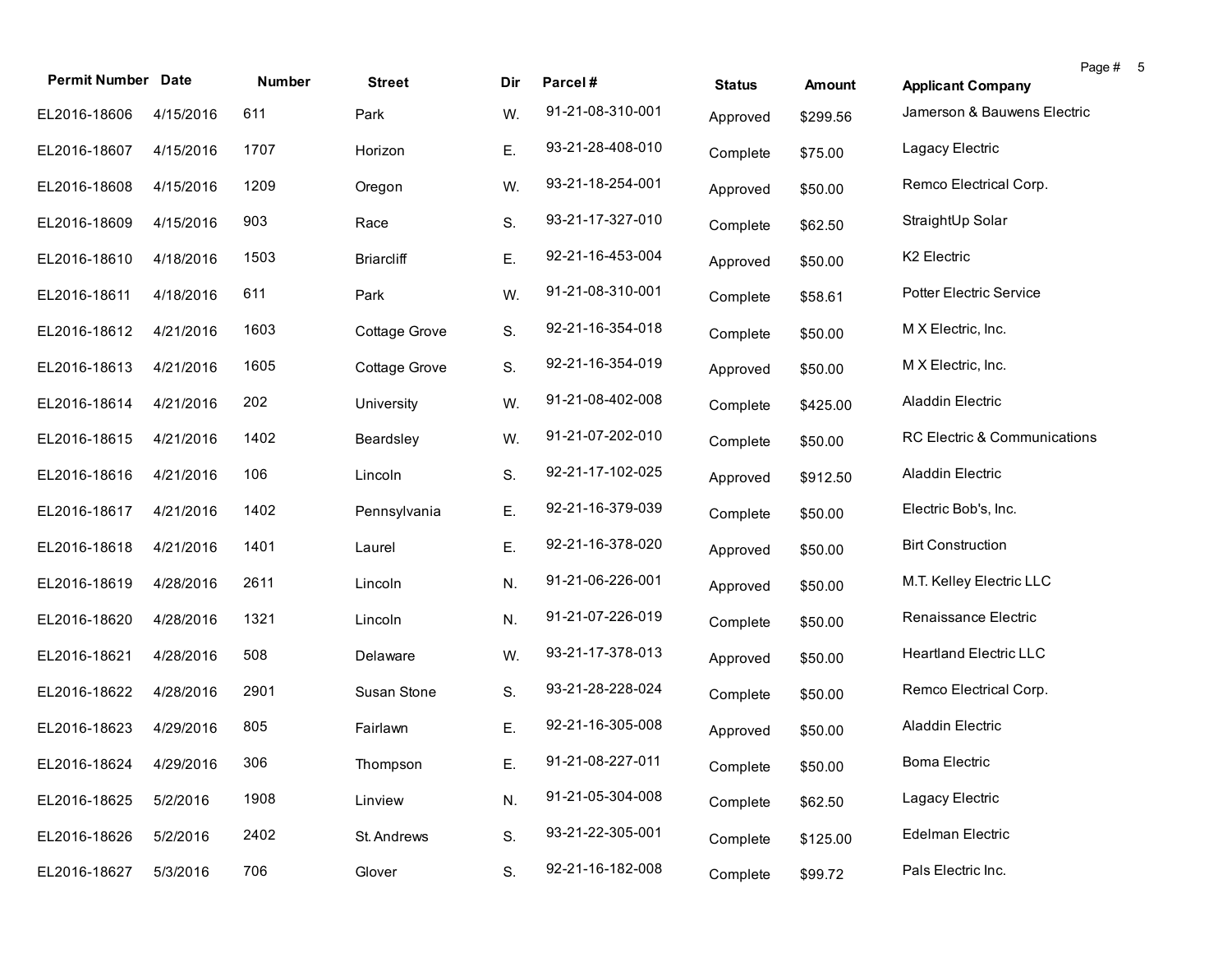| <b>Permit Number Date</b> |           | <b>Number</b> | <b>Street</b>     | Dir | Parcel#          | <b>Status</b> | <b>Amount</b> | Page # 6<br><b>Applicant Company</b> |
|---------------------------|-----------|---------------|-------------------|-----|------------------|---------------|---------------|--------------------------------------|
| EL2016-18628              | 5/3/2016  | 1404          | Laurel            | Ε.  | 92-21-16-377-011 | Complete      | \$50.00       | K2 Electric                          |
| EL2016-18629              | 5/3/2016  | 805           | Michigan          | Ε.  | 92-21-16-351-012 | Approved      | \$50.00       | K2 Electric                          |
| EL2016-18630              | 5/3/2016  | 1813          | Larch             | S.  | 93-21-21-106-020 | Complete      | \$50.00       | K2 Electric                          |
| EL2016-18631              | 5/3/2016  | 1002          | Delaware          | Ε.  | 92-21-16-353-018 | Approved      | \$50.00       | Davis Electric                       |
| EL2016-18632              | 5/3/2016  | 1318          | Montgomery        | S.  | 91-21-15-390-003 | Approved      | \$50.00       | M X Electric, Inc.                   |
| EL2016-18633              | 5/3/2016  | 916           | Fairlawn          | Ε.  | 92-21-16-306-021 | Approved      | \$50.00       | Bright Electric Project & Repair     |
| EL2016-18634              | 5/4/2016  | 3313          | Memory            | S.  | 93-21-28-426-011 | Complete      | \$125.00      | Town & Country Electric              |
| EL2016-18635              | 5/4/2016  | 201           | Green             | Ε.  | 92-21-17-212-022 | Approved      | \$.00         | Aladdin Electric                     |
| EL2016-18636              | 5/5/2016  | 2529          | Stone Creek       | S.  | 93-21-22-331-003 | Approved      | \$50.00       | Lagacy Electric                      |
| EL2016-18637              | 5/6/2016  | 707           | Park              | W.  | 91-21-08-307-002 | Approved      | \$928.46      | Potter Electric Service              |
| EL2016-18638              | 5/6/2016  | 1205          | Delaware          | Ε.  | 92-21-16-381-009 | Complete      | \$50.00       | Central Illinois Electric            |
| EL2016-18639              | 5/6/2016  | 503           | Webber            | S.  | 92-21-16-151-004 | Complete      | \$50.00       | Pat Troyer Electric                  |
| EL2016-18640              | 5/6/2016  | 503           | Webber            | S.  | 92-21-16-151-004 | Complete      | \$50.00       | Pat Troyer Electric                  |
| EL2016-18641              | 5/11/2016 | 2600          | Stone Creek       | S.  | 93-21-22-404-004 | Approved      | \$141.00      | F.E. Moran Security Solutions        |
| EL2016-18642              | 5/11/2016 | 201           | Pell              | Ε.  | 93-21-20-407-013 | Complete      | \$50.00       | Landgraver Services                  |
| EL2016-18643              | 5/12/2016 | 806           | Pennsylvania      | Ε.  | 92-21-16-351-036 | Approved      | \$50.00       | Aladdin Electric                     |
| EL2016-18644              | 5/12/2016 | 205           | Pennsylvania      | W.  | 93-21-17-381-007 | Complete      | \$50.00       | Aladdin Electric                     |
| EL2016-18645              | 5/12/2016 | 702           | California        | Ε.  | 92-21-16-151-005 | Approved      | \$62.50       | Pat Troyer Electric                  |
| EL2016-18646 5/12/2016    |           | 902           | Killarney         | W.  | 91-21-06-426-007 | Approved      | \$81.25       | Town & Country Electric              |
| EL2016-18647              | 5/12/2016 | 1002          | Cottage Grove     | S.  | 92-21-16-326-007 | Complete      | \$50.00       | Town & Country Electric              |
| EL2016-18648              | 5/13/2016 | 1408          | <b>Briarcliff</b> | Ε.  | 92-21-16-378-041 | Approved      | \$50.00       | Aladdin Electric                     |
| EL2016-18649              | 5/13/2016 | 804           | Michigan          | Ε.  | 92-21-16-307-031 | Complete      | \$50.00       | Aladdin Electric                     |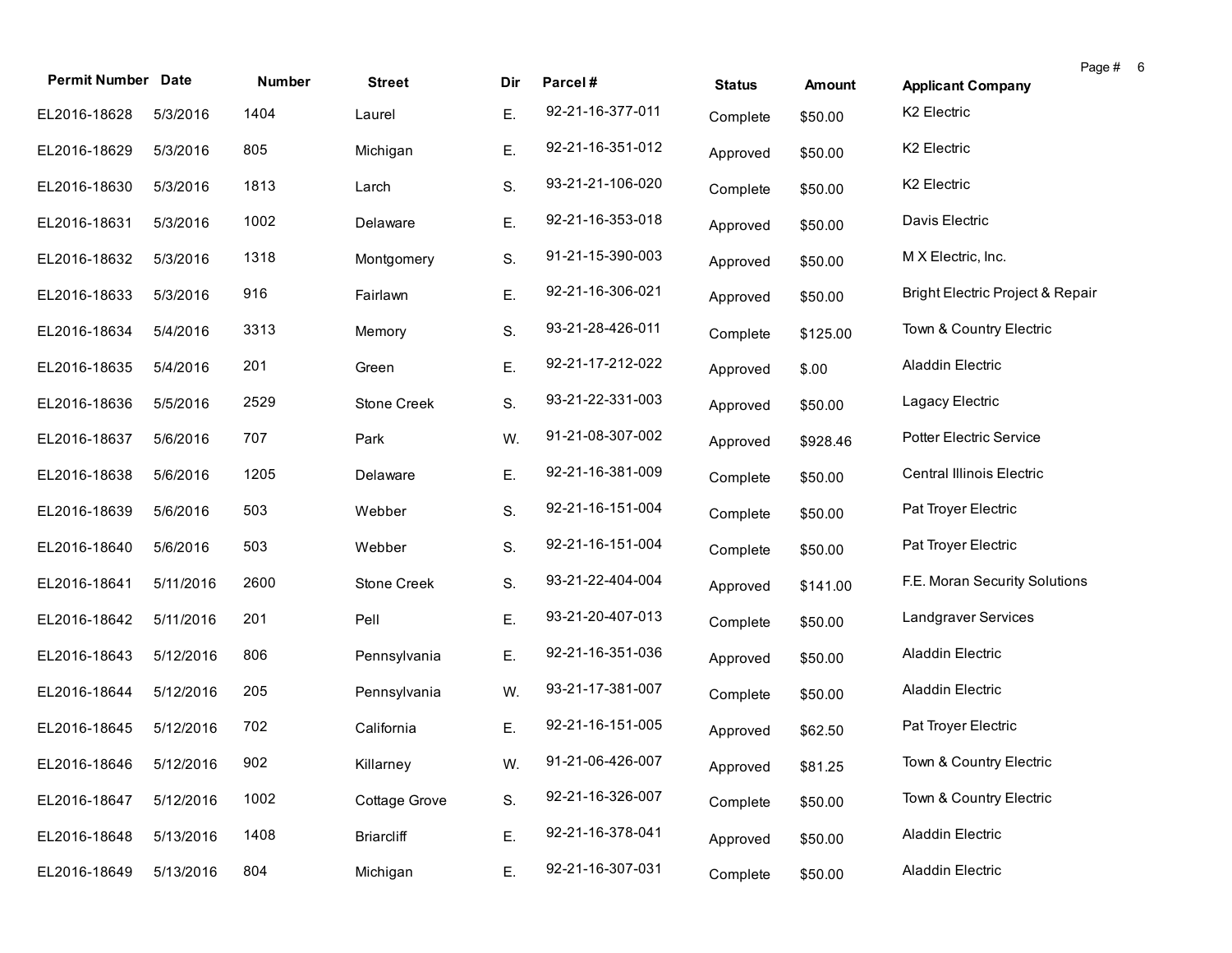|                           |           |        |                   |     |                                 |               |               |                                | Page # 7 |  |
|---------------------------|-----------|--------|-------------------|-----|---------------------------------|---------------|---------------|--------------------------------|----------|--|
| <b>Permit Number Date</b> |           | Number | <b>Street</b>     | Dir | Parcel#                         | <b>Status</b> | <b>Amount</b> | <b>Applicant Company</b>       |          |  |
| EL2016-18650              | 5/19/2016 | 111    | Main              | W.  | 92-21-17-206-030                | Approved      | \$.00         | Aladdin Electric               |          |  |
| EL2016-18651              | 5/19/2016 | 1106   | Lincoln           | S.  | 93-21-17-303-002                | Complete      | \$412.50      | Aladdin Electric               |          |  |
| EL2016-18652              | 5/19/2016 | 701    | Michigan          | W.  | 93-21-17-355-004                | Complete      | \$50.00       | Wilcox Electric & Service Inc. |          |  |
| EL2016-18653              | 5/19/2016 | 1504   | <b>Briarcliff</b> | Ε.  | 92-21-16-452-018                | Complete      | \$50.00       | Lagacy Electric                |          |  |
| EL2016-18654              | 5/23/2016 | 904    | Lincoln           | S.  | 93-21-17-301-002                | Approved      | \$50.00       | Lagacy Electric                |          |  |
| EL2016-18655              | 5/23/2016 | 1608   | Greenridge        | S.  | 91-21-15-355-016                | Complete      | \$50.00       | Complete Electrical System     |          |  |
| EL2016-18656              | 5/23/2016 | 1210   | Berkley           | N.  | 91-21-08-206-003                | Approved      | \$50.00       | Complete Electrical System     |          |  |
| EL2016-18657              | 5/23/2016 | 504    | Michigan          | W.  | 93-21-17-331-013                | Complete      | \$85.00       | Waters Electrical Contracting  |          |  |
| EL2016-18658              | 5/26/2016 | 902    | Delaware          | Ε.  | 92-21-16-353-013                | Approved      | \$50.00       | K2 Electric                    |          |  |
| EL2016-18659              | 5/26/2016 | 1605   | Vernon            | Ε.  | 93-21-28-407-003                | Approved      | \$125.00      | Town & Country Electric        |          |  |
| EL2016-18660              | 5/26/2016 | 1403   | Eads              | W.  | 91-21-07-251-007                | Complete      | \$125.00      | Lone Pine Electric             |          |  |
| EL2016-18661              | 6/1/2016  | 805    | Michigan          | Ε.  | 92-21-16-351-012                | Approved      | \$50.00       | M X Electric, Inc.             |          |  |
| EL2016-18662              | 6/1/2016  | 202    | University        | W.  | 91-21-08-402-008                | Complete      | \$50.00       | Aladdin Electric               |          |  |
| EL2016-18663              | 6/1/2016  | 1306   | University        | Ε.  | 91-21-09-403-001                | Approved      | \$187.50      | Jorgenson Electric, Inc.       |          |  |
| EL2016-18664              | 6/1/2016  | 2500   | Philo             | S.  | 93-21-21-451-005                | Approved      | \$50.00       | Remco Electrical Corp.         |          |  |
| EL2016-18665              | 6/1/2016  | 303    | Vermont           | W.  | 93-21-17-382-004                | Complete      | \$62.50       | StraightUp Solar               |          |  |
| EL2016-18666              | 6/3/2016  | 1321   | Lincoln           | N.  | 91-21-07-226-019                | Approved      | \$50.00       | Aladdin Electric               |          |  |
| EL2016-18667              | 6/3/2016  | 508    | Delaware          | W.  | 93-21-17-378-013                | Complete      | \$50.00       | Aladdin Electric               |          |  |
| EL2016-18668 6/3/2016     |           | 701    | Gregory           | S.  | 93-21-18-277-025 (024) Complete |               | \$618.00      | Davis Electric                 |          |  |
| EL2016-18669              | 6/3/2016  | 712    | Lynn              | S.  | 92-21-16-163-009                | Approved      | \$50.00       | John Dunnigan                  |          |  |
| EL2016-18670              | 6/6/2016  | 1911   | Harding           | S.  | 93-21-20-276-018                | Complete      | \$62.50       | StraightUp Solar               |          |  |
| EL2016-18671              | 6/6/2016  | 703    | Ohio              | W.  | 93-21-17-307-009                | Complete      | \$62.50       | StraightUp Solar               |          |  |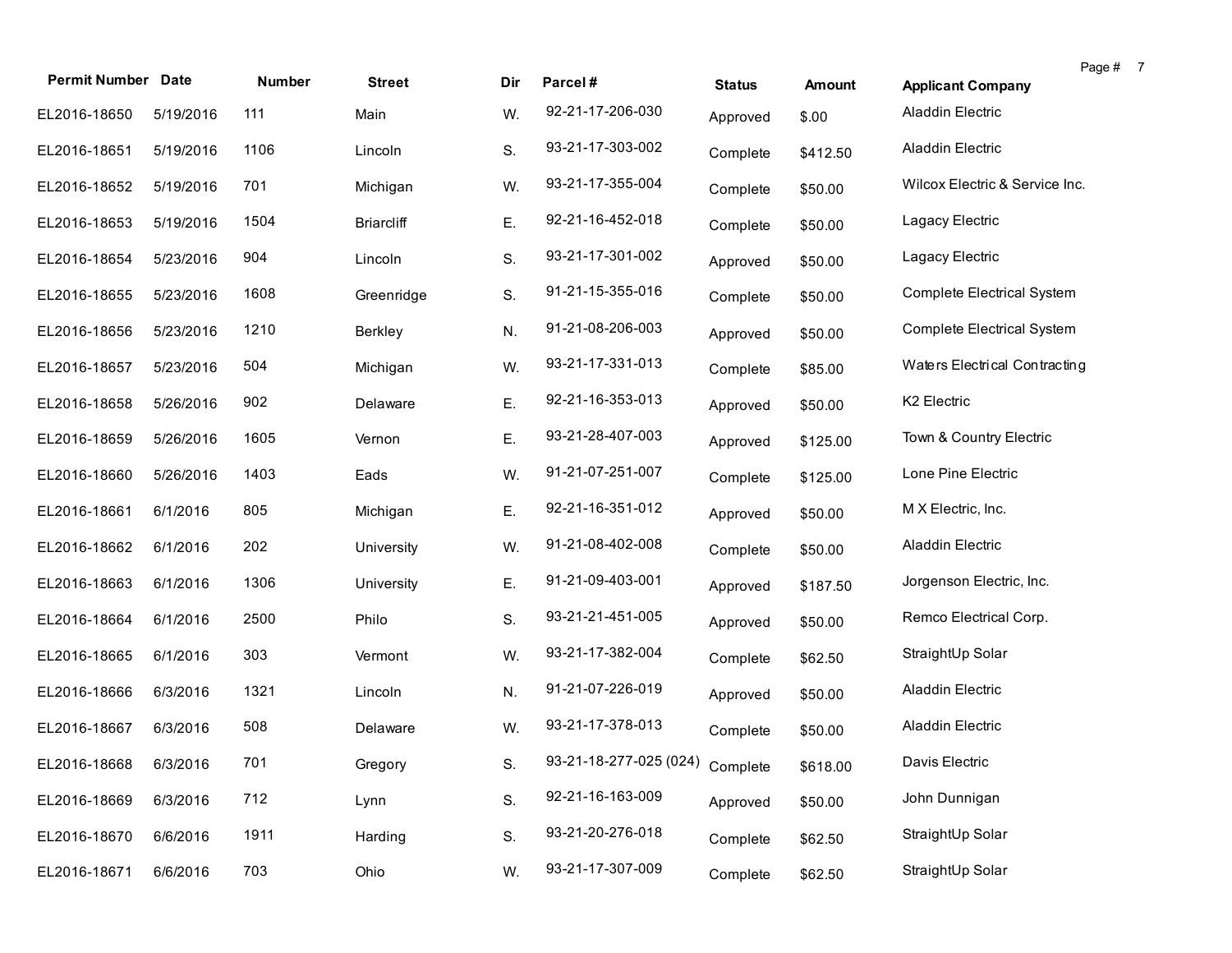| <b>Permit Number Date</b> |           | Number | <b>Street</b>     | Dir | Parcel#           | <b>Status</b> | Amount     | <b>Applicant Company</b>          | Page # 8 |  |
|---------------------------|-----------|--------|-------------------|-----|-------------------|---------------|------------|-----------------------------------|----------|--|
| EL2016-18672              | 6/6/2016  | 704    | California        | Ε.  | 92-21-16-151-006  |               |            | Chris Skelton                     |          |  |
|                           |           |        |                   |     |                   | Complete      | \$99.41    |                                   |          |  |
| EL2016-18673              | 6/6/2016  | 403    | Springfield       | W.  | 92-21-17-131-005  | Approved      | \$50.00    | Martindale Electric LLC           |          |  |
| EL2016-18674              | 6/10/2016 | 802    | Coler             | N.  | 91-21-08-308-004  | Complete      | \$50.00    | A & R Electric                    |          |  |
| EL2016-18675              | 6/9/2016  | 611    | Park              | W.  | 91-21-08-310-001  | Complete      | \$89.68    | <b>Potter Electric Service</b>    |          |  |
| EL2016-18676              | 6/10/2016 | 403    | Glover            | S.  | 92-21-16-131-018  | Complete      | \$50.00    | Waters Electrical Contracting     |          |  |
| EL2016-18677              | 6/10/2016 | 709    | Green             | W.  | 92-21-17-107-018  | Approved      | \$50.00    | Gillespie Management, Inc.        |          |  |
| EL2016-18678              | 6/14/2016 | 1901   | Philo             | S.  | 93-21-21-176-013  | Complete      | \$62.50    | Landgraver Services               |          |  |
| EL2016-18679              | 6/14/2016 | 2211   | Pond              | S.  | 93-21-21-329-014  | Approved      | \$206.25   | Waters Electrical Contracting     |          |  |
| EL2016-18680              | 6/14/2016 | 902    | Lincoln           | S.  | 93-21-17-301-001  | Complete      | \$162.50   | Waters Electrical Contracting     |          |  |
| EL2016-18681              | 6/14/2016 | 1311   | Cardinal          | W.  | 91-21-06-401-008  | Complete      | \$1,050.00 | Wm. Masters, Inc.                 |          |  |
| EL2016-18682              | 6/16/2016 | 1307   | <b>Briarcliff</b> | Ε.  | 92-21-16-379-016  | Complete      | \$50.00    | Aladdin Electric                  |          |  |
| EL2016-18683              | 6/16/2016 | 101    | University        | W.  | 91-21-08-455-012A | Approved      | \$50.00    | Remco Electrical Corp.            |          |  |
| EL2016-18684              | 6/16/2016 | 1905   | Golfview          | N.  | 91-21-05-476-009  | Complete      | \$50.00    | <b>Gallier Electric</b>           |          |  |
| EL2016-18685              | 6/17/2016 | 602    | Delaware          | W.  | 93-21-17-357-025  | Approved      | \$50.00    | Parson's Electric                 |          |  |
| EL2016-18686              | 6/17/2016 | 1402   | Laurel            | Ε.  | 92-21-16-377-010  | Complete      | \$50.00    | <b>Birt Construction</b>          |          |  |
| EL2016-18687              | 6/17/2016 | 1316   | Montgomery        | S.  | 91-21-15-390-004  | Complete      | \$75.00    | Jim Watts Electric                |          |  |
| EL2016-18688              | 6/20/2016 | 207    | Washington        | W.  | 93-21-17-327-007  | Complete      | \$50.00    | John Dunnigan                     |          |  |
| EL2016-18689              | 6/20/2016 | 1102   | Cunningham        | N.  | 91-21-09-151-009  | Approved      | \$50.00    | <b>Boma Electric</b>              |          |  |
| EL2016-18690 6/21/2016    |           | 701    | Pennsylvania      | W.  | 93-21-17-356-029  | Approved      | \$100.00   | Waters Electrical Contracting     |          |  |
| EL2016-18691              | 6/21/2016 | 1405   | Kenyon            | W.  | 91-21-06-401-010  | Approved      | \$50.00    | Anderson Electric                 |          |  |
| EL2016-18692              | 6/21/2016 | 402    | Busey             | S.  | 92-21-17-108-001  | Complete      | \$50.00    | Mattex Service Co., Inc.          |          |  |
| EL2016-18693              | 6/23/2016 | 1608   | Greenridge        | S.  | 91-21-15-355-016  | Complete      | \$264.25   | <b>Complete Electrical System</b> |          |  |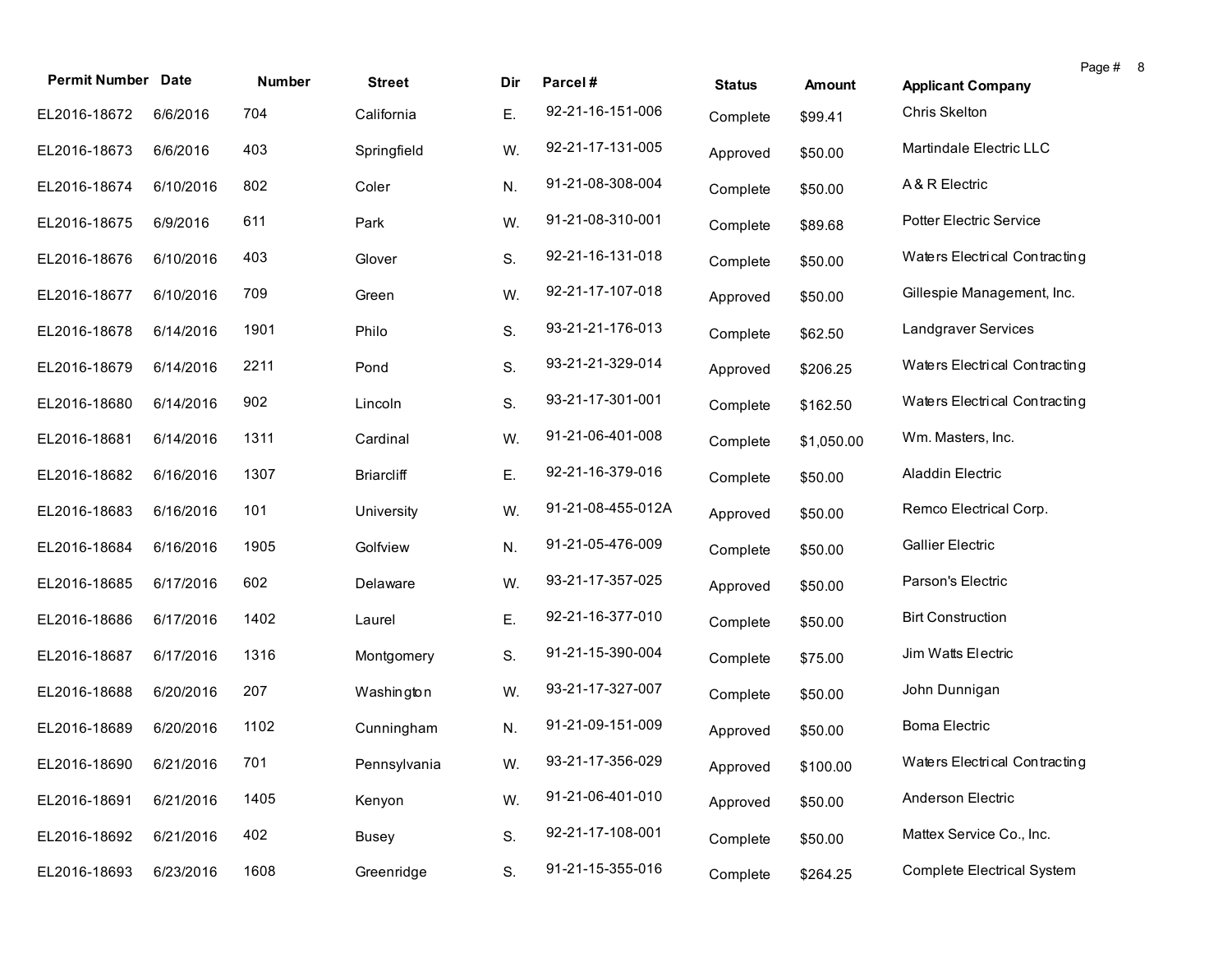| <b>Permit Number Date</b> |           | <b>Number</b> | <b>Street</b> | Dir | Parcel#                | <b>Status</b> | Amount   | <b>Applicant Company</b>       | Page # 9 |  |
|---------------------------|-----------|---------------|---------------|-----|------------------------|---------------|----------|--------------------------------|----------|--|
| EL2016-18694              | 6/23/2016 | 1306          | Dublin        | W.  | 91-21-07-256-017       | Complete      | \$125.00 | Lone Pine Electric             |          |  |
| EL2016-18695              | 6/23/2016 | 1102          | Cunningham    | N.  | 91-21-09-151-009       | Approved      | \$187.50 | RC Electric & Communications   |          |  |
| EL2016-18696              | 6/23/2016 | 708           | Maple         | S.  | 92-21-17-286-007       | Approved      | \$50.00  | Dan Block Electric, Inc.       |          |  |
| EL2016-18697              | 6/23/2016 | 807           | Orchard       | N.  | 91-21-08-308-012       | Complete      | \$50.00  | Wilcox Electric & Service Inc. |          |  |
| EL2016-18698              | 6/24/2016 | 1302          | Silver        | Ε.  | 93-21-21-181-018       | Approved      | \$78.13  | Landgraver Services            |          |  |
| EL2016-18699              | 6/24/2016 | 1304          | Silver        | Ε.  | 93-21-21-181-019       | Approved      | \$78.13  | Landgraver Services            |          |  |
| EL2016-18700              | 6/24/2016 | 303           | Griggs        | W.  | 91-21-08-383-004       | Complete      | \$75.00  | Aladdin Electric               |          |  |
| EL2016-18701              | 6/29/2016 | 2001          | Michigan      | Ε.  | 92-21-16-476-006       | Approved      | \$50.00  | M X Electric, Inc.             |          |  |
| EL2016-18702              | 6/29/2016 | 506           | California    | W.  | 92-21-17-176-009       | Complete      | \$50.00  | M X Electric, Inc.             |          |  |
| EL2016-18703              | 6/29/2016 | 1401          | Grove         | S.  | 93-21-17-480-003       | Complete      | \$50.00  | Wilcox Electric & Service Inc. |          |  |
| EL2016-18704              | 6/29/2016 | 602           | Church        | W.  | 91-21-08-308-021       | Approved      | \$50.00  | <b>Potter Electric Service</b> |          |  |
| EL2016-18705              | 6/29/2016 | 404           | Delaware      | W.  | 93-21-17-378-019       | Approved      | \$50.00  | Aladdin Electric               |          |  |
| EL2016-18706              | 6/29/2016 | 810           | Michigan      | W.  | 93-21-17-304-006       | Complete      | \$50.00  | Davis Electric                 |          |  |
| EL2016-18707              | 6/29/2016 | 1411          | Pennsylvania  | Ε.  | 92-21-16-382-024       | Approved      | \$50.00  | Waters Electrical Contracting  |          |  |
| EL2016-18708              | 6/29/2016 | 710           | Ohio          | W.  | 93-21-17-306-018       | Complete      | \$50.00  | Aladdin Electric               |          |  |
| EL2016-18709              | 6/30/2016 | 2406          | Goodfield     | N.  | 91-21-04-229-012       | Approved      | \$50.00  | Dan Block Electric, Inc.       |          |  |
| EL2016-18710              | 7/5/2016  | 700           | Gregory       | S.  | 93-21-18-280-022       | Complete      | \$50.00  | Davis Electric                 |          |  |
| EL2016-18711              | 7/5/2016  | 701           | Gregory       | S.  | 93-21-18-277-025 (024) | Complete      | \$50.00  | Davis Electric                 |          |  |
| EL2016-18712 7/5/2016     |           | 1303          | Pennsylvania  | E.  | 92-21-16-382-001       | Approved      | \$50.00  | Randy Rose Electric            |          |  |
| EL2016-18713              | 7/6/2016  | 1107-1209     | Florida       | Ε.  | 93-21-21-126-002       | Complete      | \$50.00  | Waters Electrical Contracting  |          |  |
| EL2016-18714              | 7/6/2016  | 1107-1209     | Florida       | Ε.  | 93-21-21-126-002       | Complete      | \$50.00  | Waters Electrical Contracting  |          |  |
| EL2016-18715              | 7/6/2016  | 1107-1209     | Florida       | Ε.  | 93-21-21-126-002       | Complete      | \$50.00  | Waters Electrical Contracting  |          |  |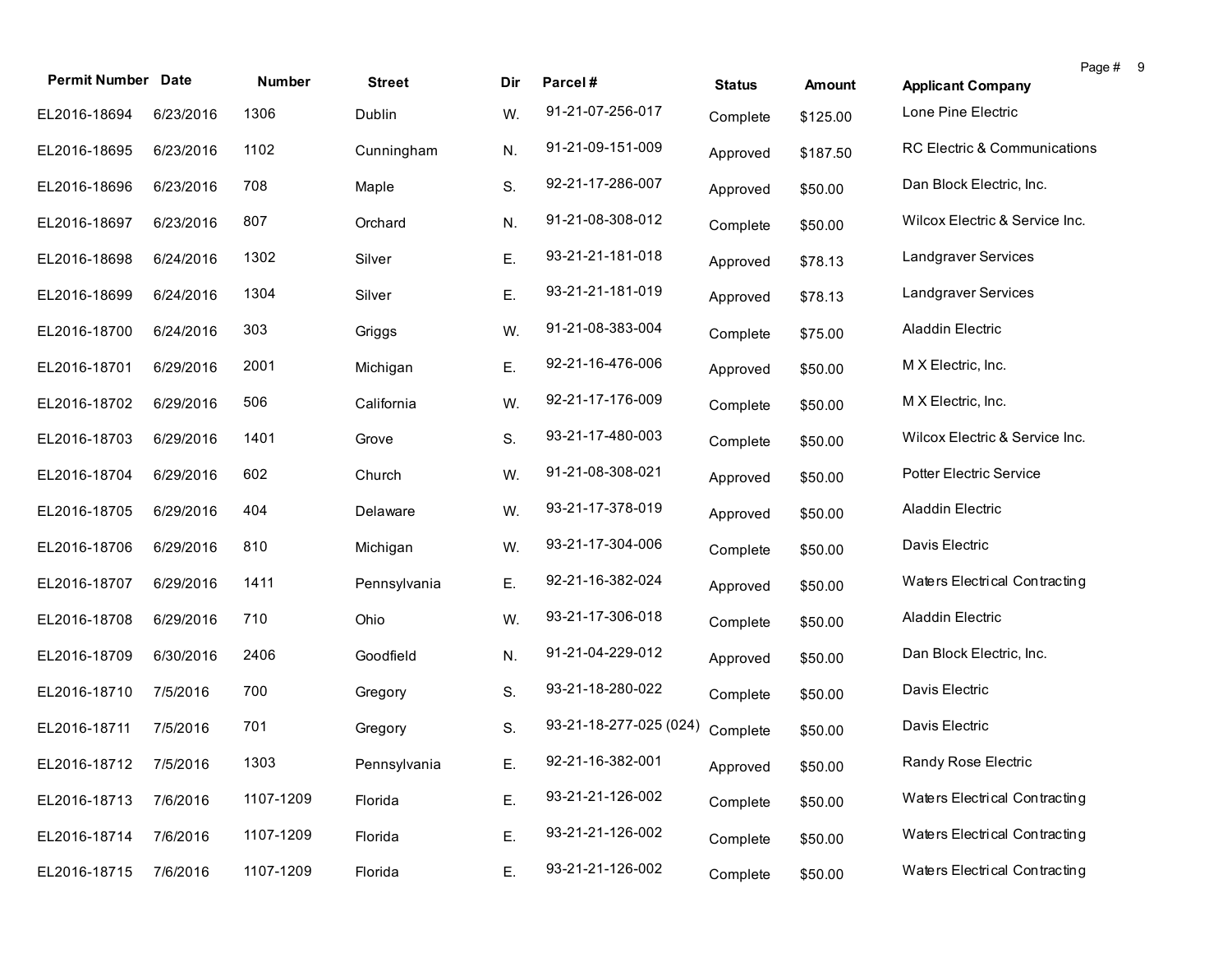| <b>Permit Number Date</b> |           | Number    | <b>Street</b> | Dir | Parcel#          | <b>Status</b> | <b>Amount</b> | Page #<br>-10<br><b>Applicant Company</b> |  |
|---------------------------|-----------|-----------|---------------|-----|------------------|---------------|---------------|-------------------------------------------|--|
| EL2016-18716              | 7/6/2016  | 1107-1209 | Florida       | Ε.  | 93-21-21-126-002 | Complete      | \$50.00       | Waters Electrical Contracting             |  |
| EL2016-18717              | 7/6/2016  | 1107-1209 | Florida       | Ε.  | 93-21-21-126-002 | Complete      | \$50.00       | Waters Electrical Contracting             |  |
| EL2016-18718              | 7/6/2016  | 1107-1209 | Florida       | Ε.  | 93-21-21-126-002 | Complete      | \$50.00       | Waters Electrical Contracting             |  |
| EL2016-18719              | 7/11/2016 | 1913      | Harding       | S.  | 93-21-20-276-019 | Approved      | \$50.00       | Landgraver Services                       |  |
| EL2016-18720              | 7/11/2016 | 409       | Vermont       | W.  | 93-21-17-378-006 | Complete      | \$50.00       | Aladdin Electric                          |  |
| EL2016-18721              | 7/11/2016 | 105       | Webber        | S.  | 92-21-16-101-006 | Approved      | \$50.00       | M X Electric, Inc.                        |  |
| EL2016-18722              | 7/11/2016 | 901       | Sunnycrest    | Ε.  | 93-21-21-103-007 | Approved      | \$50.00       | John Dunnigan                             |  |
| EL2016-18723              | 7/11/2016 | 402       | Cottage Grove | S.  | 92-21-16-130-007 | Complete      | \$87.50       | John Dunnigan                             |  |
| EL2016-18724              | 7/14/2016 | 3412      | Memory        | S.  | 93-21-28-427-013 | Approved      | \$50.00       | Waters Electrical Contracting             |  |
| EL2016-18725              | 7/14/2016 | 402       | Vermont       | W.  | 93-21-17-377-020 | Complete      | \$50.00       | Aladdin Electric                          |  |
| EL2016-18726              | 7/14/2016 | 2212      | Race          | S.  | 93-21-20-405-006 | Approved      | \$50.00       | Aladdin Electric                          |  |
| EL2016-18727              | 7/14/2016 | 1503      | Philo         | S.  | 92-21-16-379-044 | Approved      | \$50.00       | Waters Electrical Contracting             |  |
| EL2016-18728              | 7/14/2016 | 300       | Broadway      | S.  | 92-21-17-212-024 | Complete      | \$57.00       | Davis Electric                            |  |
| EL2016-18729              | 7/18/2016 | 1308      | Tremont       | W.  | 91-21-07-207-016 | Approved      | \$50.00       | Waters Electrical Contracting             |  |
| EL2016-18730              | 7/18/2016 | 1610      | Lexington     | Ε.  | To Be Determined | Complete      | \$50.00       | Mike Birt Construction                    |  |
| EL2016-18731              | 7/18/2016 | 209       | California    | W.  | 92-21-17-187-002 | Complete      | \$65.00       | Mike Birt Construction                    |  |
| EL2016-18732              | 7/20/2016 | 2516      | Muirfield     | S.  | 93-21-22-331-006 | Complete      | \$125.00      | RTJ Electric Ltd.                         |  |
| EL2016-18733              | 7/20/2016 | 1905      | Cunningham    | N.  | 91-21-04-301-026 | Complete      | \$50.00       | Masters Brothers, Inc.                    |  |
| EL2016-18734 7/20/2016    |           | 1818      | Bohn          | S.  | 93-21-22-103-010 | Approved      | \$125.00      | Town & Country Electric                   |  |
| EL2016-18735              | 7/20/2016 | 612       | Nevada        | W.  | 92-21-17-161-012 | Approved      | \$50.00       | Aladdin Electric                          |  |
| EL2016-18736              | 7/20/2016 | 1003      | Killarney     | W.  | 91-21-06-426-012 | Complete      | \$344.94      | Aladdin Electric                          |  |
| EL2016-18737              | 7/20/2016 | 507       | Maple         | S.  | 92-21-17-277-010 | Complete      | \$50.00       | <b>Complete Electrical System</b>         |  |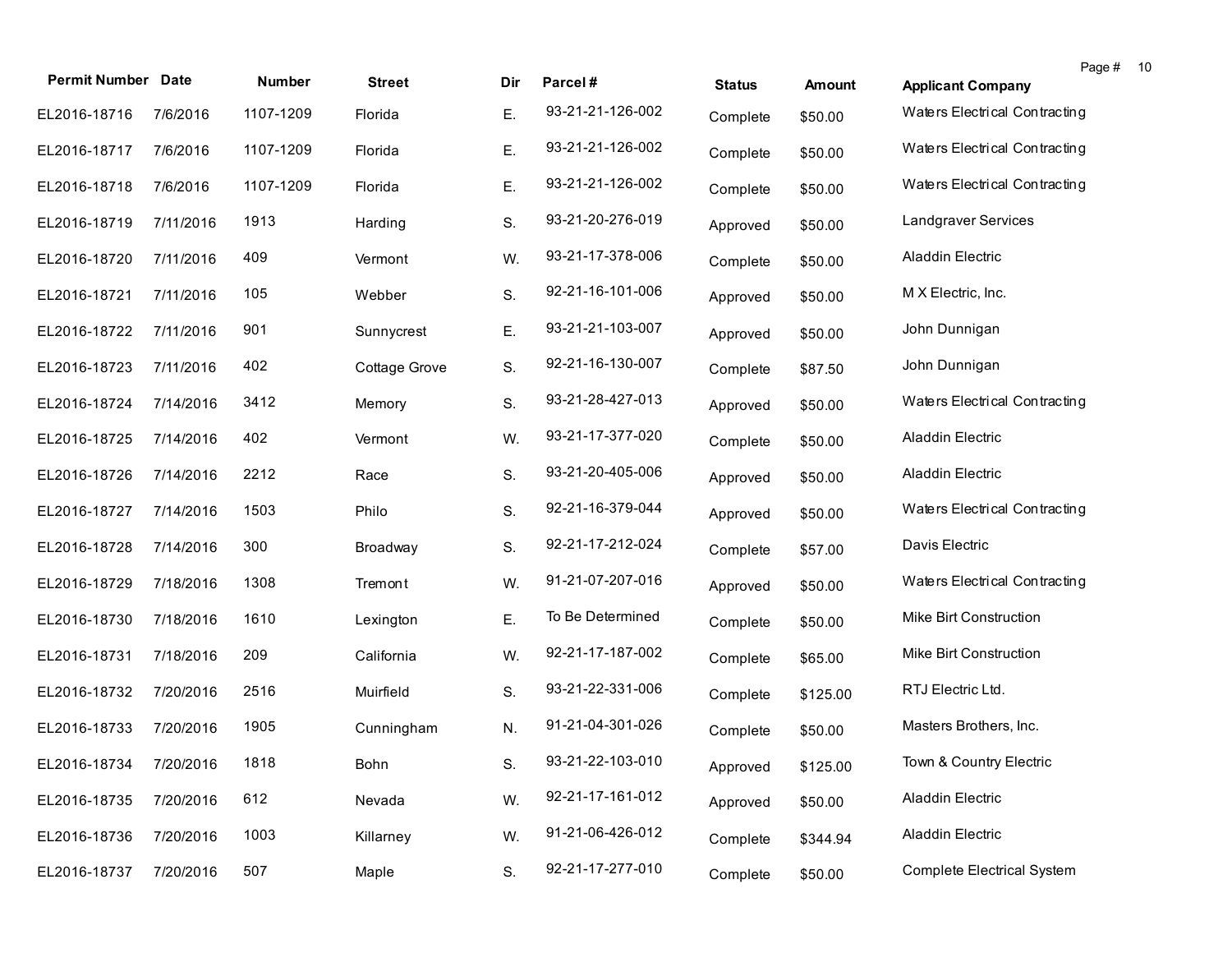| <b>Permit Number Date</b> |           | Number    | <b>Street</b>   | Dir | Parcel#          | <b>Status</b> | Amount     | Page # 11<br><b>Applicant Company</b> |
|---------------------------|-----------|-----------|-----------------|-----|------------------|---------------|------------|---------------------------------------|
| EL2016-18738              | 7/21/2016 | 505       | Delaware        | W.  | 93-21-17-379-003 | Approved      | \$50.00    | <b>Boma Electric</b>                  |
| EL2016-18739              | 7/21/2016 | 2713      | Castlerock      | Ε.  | 93-21-22-181-003 | Approved      | \$125.00   | Rich Electric, Inc.                   |
| EL2016-18740              | 7/21/2016 | 611       | Park            | W.  | 91-21-08-310-001 | Approved      | \$159.46   | Jamerson & Bauwens Electric           |
| EL2016-18741              | 7/21/2016 | 1102      | Busey           | N.  | 91-21-08-153-010 | Approved      | \$50.00    | RC Electric & Communications          |
| EL2016-18742              | 7/21/2016 | 910       | Fairlawn        | Ε.  | 92-21-16-306-018 | Complete      | \$56.25    | RC Electric & Communications          |
| EL2016-18743              | 7/21/2016 | 506       | Mumford         | Ε.  | 93-21-20-428-002 | Complete      | \$112.50   | RC Electric & Communications          |
| EL2016-18744              | 7/26/2016 | 2012      | <b>Burlison</b> | S.  | 93-21-20-254-006 | Approved      | \$50.00    | M X Electric, Inc.                    |
| EL2016-18745              | 7/26/2016 | 503       | Indiana         | W.  | 93-21-17-331-003 | Complete      | \$62.50    | StraightUp Solar                      |
| EL2016-18746              | 7/27/2016 | 802       | Maple           | S.  | 92-21-17-286-010 | Approved      | \$106.00   | Lone Pine Electric                    |
| EL2016-18747              | 7/27/2016 | 310       | lowa            | W.  | 93-21-17-327-013 | Complete      | \$50.00    | Landgraver Services                   |
| EL2016-18748              | 7/27/2016 | 4         | <b>Burnett</b>  |     | 93-21-20-251-027 | Complete      | \$50.00    | Electric Bob's, Inc.                  |
| EL2016-18749              | 7/29/2016 | 1603      | Trails          | Ε.  | 93-21-28-255-006 | Complete      | \$50.24    | Wilcox Electric & Service Inc.        |
| EL2016-18750              | 7/29/2016 | 508       | Oregon          | W.  | 92-21-17-177-009 | Complete      | \$50.00    | Wilcox Electric & Service Inc.        |
| EL2016-18751              | 8/1/2016  | 1803-1809 | Philo           | S.  | 93-21-21-126-050 | Complete      | \$2,062.00 | Van Ert Electric                      |
| EL2016-18752              | 8/3/2016  | 105       | University      | Ε.  | 91-21-08-459-007 | Complete      | \$1,000.00 | <b>DCL Electric</b>                   |
| EL2016-18753              | 8/3/2016  | 2114      | <b>Burlison</b> | S.  | 93-21-20-404-007 | Approved      | \$50.00    | John Dunnigan                         |
| EL2016-18754              | 8/3/2016  | 604       | Washington      | W.  | 92-21-17-162-021 | Approved      | \$50.00    | Creative Lighting Concepts Inc. (CLC) |
| EL2016-18755              | 8/3/2016  | 407       | Washington      | W.  | 93-21-17-326-011 | Complete      | \$50.00    | M X Electric, Inc.                    |
| EL2016-18756 8/3/2016     |           | 208       | Delaware        | W.  | 93-21-17-382-016 | Complete      | \$50.00    | Remco Electrical Corp.                |
| EL2016-18757              | 8/3/2016  | 1101      | Pennsylvania    | W.  | 93-21-18-477-001 | Approved      | \$81.25    | Creative Lighting Concepts Inc. (CLC) |
| EL2016-18758              | 8/3/2016  | 611       | Stoughton       | W.  | 91-21-08-364-002 | Approved      | \$50.00    | Waters Electrical Contracting         |
| EL2016-18759              | 8/5/2016  | 611       | Park            | W.  | 91-21-08-310-001 | Complete      | \$140.40   | Potter Electric Service               |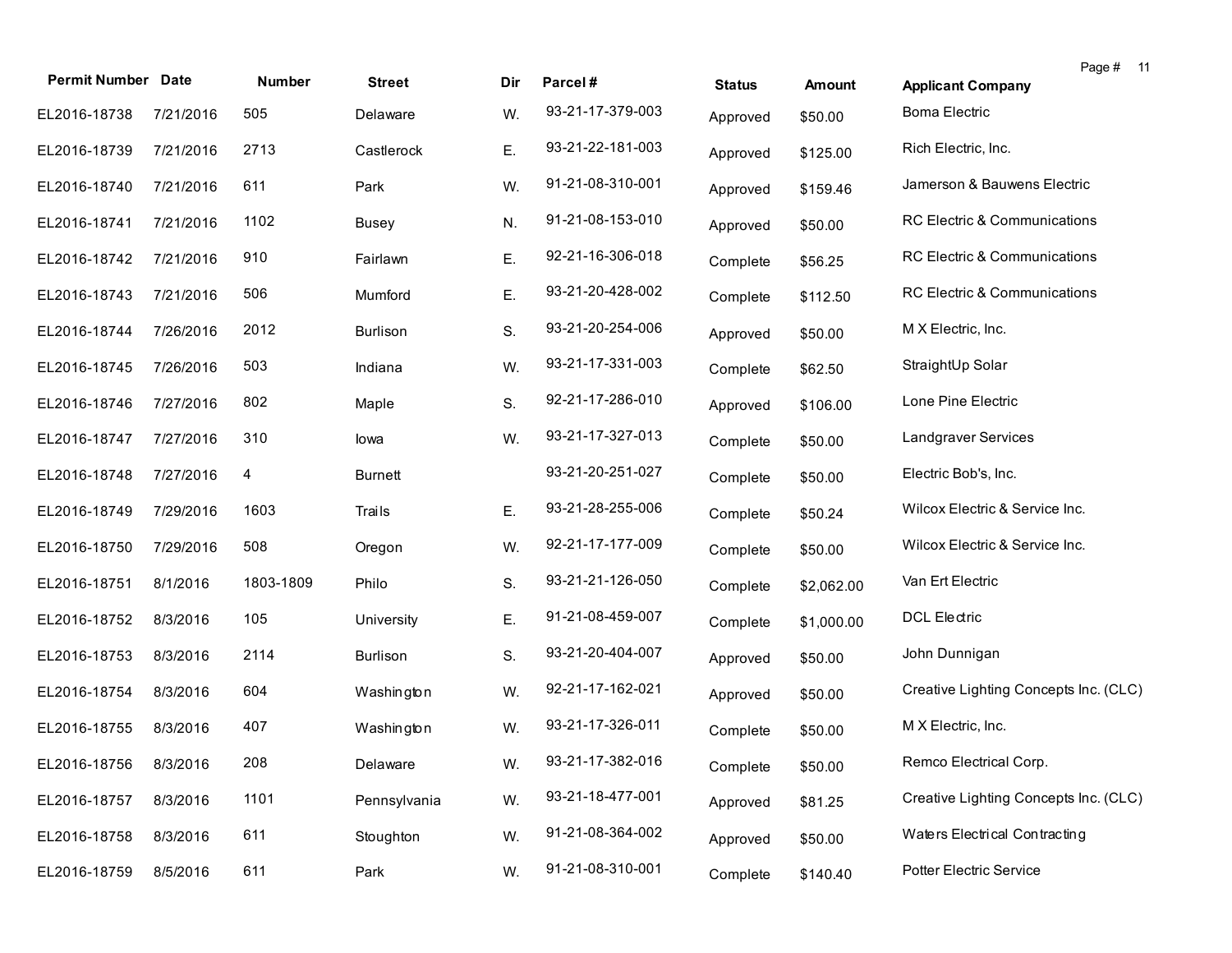| <b>Permit Number Date</b> |           | Number      | <b>Street</b> | Dir | Parcel#                         | <b>Status</b> | <b>Amount</b> | Page #<br><b>Applicant Company</b> | 12 |
|---------------------------|-----------|-------------|---------------|-----|---------------------------------|---------------|---------------|------------------------------------|----|
| EL2016-18760              | 8/5/2016  | 701         | Church        | W.  | 91-21-08-306-001thru01(Complete |               | \$85.36       | <b>Potter Electric Service</b>     |    |
| EL2016-18761              | 8/5/2016  | 209         | Indiana       | W.  | 93-21-17-332-006                | Complete      | \$62.50       | StraightUp Solar                   |    |
| EL2016-18762              | 8/5/2016  | 407         | Springfield   | W.  | 92-21-17-131-014                | Complete      | \$125.00      | StraightUp Solar                   |    |
| EL2016-18763              | 8/9/2016  | 1306        | Lincoln       | N.  | 91-21-08-101-004                | Approved      | \$50.00       | Renaissance Electric               |    |
| EL2016-18764              | 8/9/2016  | 813         | Hill          | W.  | 91-21-08-302-008                | Complete      | \$50.00       | A & R Electric                     |    |
| EL2016-18765              | 8/11/2016 | 902         | Lincoln       | N.  | 91-21-08-151-037                | Complete      | \$50.00       | Randy Rose Electric                |    |
| EL2016-18766              | 8/15/2016 | 300         | Goodwin       | N.  | 91-21-07-477-015                | Complete      | \$250.00      | Newkirk Electric Associates, Inc.  |    |
| EL2016-18767              | 8/15/2016 | 1803        | Fairfield     | Ε.  | 91-21-04-229-022                | Approved      | \$50.00       | Remco Electrical Corp.             |    |
| EL2016-18768              | 8/15/2016 | 1102        | <b>Busey</b>  | N.  | 91-21-08-153-010                | Approved      | \$100.00      | D & D Electric                     |    |
| EL2016-18769              | 8/15/2016 | 2007        | Vawter        | S.  | 93-21-21-179-011                | Approved      | \$50.00       | K2 Electric                        |    |
| EL2016-18770              | 8/15/2016 | 0000        | Prairie Winds | Ε.  | 93-21-21-278-001                | Approved      | \$50.00       | Waters Electrical Contracting      |    |
| EL2016-18771              | 8/17/2016 | 201         | Industrial    | S.  | 91-21-15-226-027                | Complete      | \$207.00      | Davis Electric                     |    |
| EL2016-18772              | 8/17/2016 | 2110        | Pennsylvania  | Ε.  | 91-21-15-351-006                | Complete      | \$50.00       | Dan Block Electric, Inc.           |    |
| EL2016-18773              | 8/17/2016 | 106         | Gregory       | S.  | 93-21-18-228-020                | Complete      | \$50.00       | Lehmann Construction Company       |    |
| EL2016-18774              | 8/18/2016 | 509         | Cunningham    | N.  | 91-21-08-405-027                | Complete      | \$75.00       | Davis Electric                     |    |
| EL2016-18775              | 8/24/2016 | 803         | Cedar         | S.  | 92-21-17-185-010                | Complete      | \$50.00       | Aladdin Electric                   |    |
| EL2016-18776              | 8/24/2016 | 607         | Michigan      | W.  | 93-21-17-355-005                | Complete      | \$50.00       | Wilcox Electric & Service Inc.     |    |
| EL2016-18777              | 8/25/2016 | 2913        | Rutherford    | Ε.  | 91-21-10-407-015                | Complete      | \$50.00       | <b>Complete Electrical System</b>  |    |
| EL2016-18778 8/24/2016    |           | 2802 & 2804 | Race          | S.  | 93-21-29-201-002(a)             | Approved      | \$2,707.74    | Best Electric Co.                  |    |
| EL2016-18779              | 8/24/2016 | 2802 & 2804 | Race          | S.  | 93-21-29-201-002(a)             | Approved      | \$2,707.73    | Best Electric Co.                  |    |
| EL2016-18780              | 8/30/2016 | 200         | Vine          | N.  | 91-21-08-478-015                | Approved      | \$875.00      | Davis Electric                     |    |
| EL2016-18781              | 8/24/2016 | 611         | Park          | W.  | 91-21-08-310-001                | Approved      | \$200.00      | <b>Carle Foundation Hospital</b>   |    |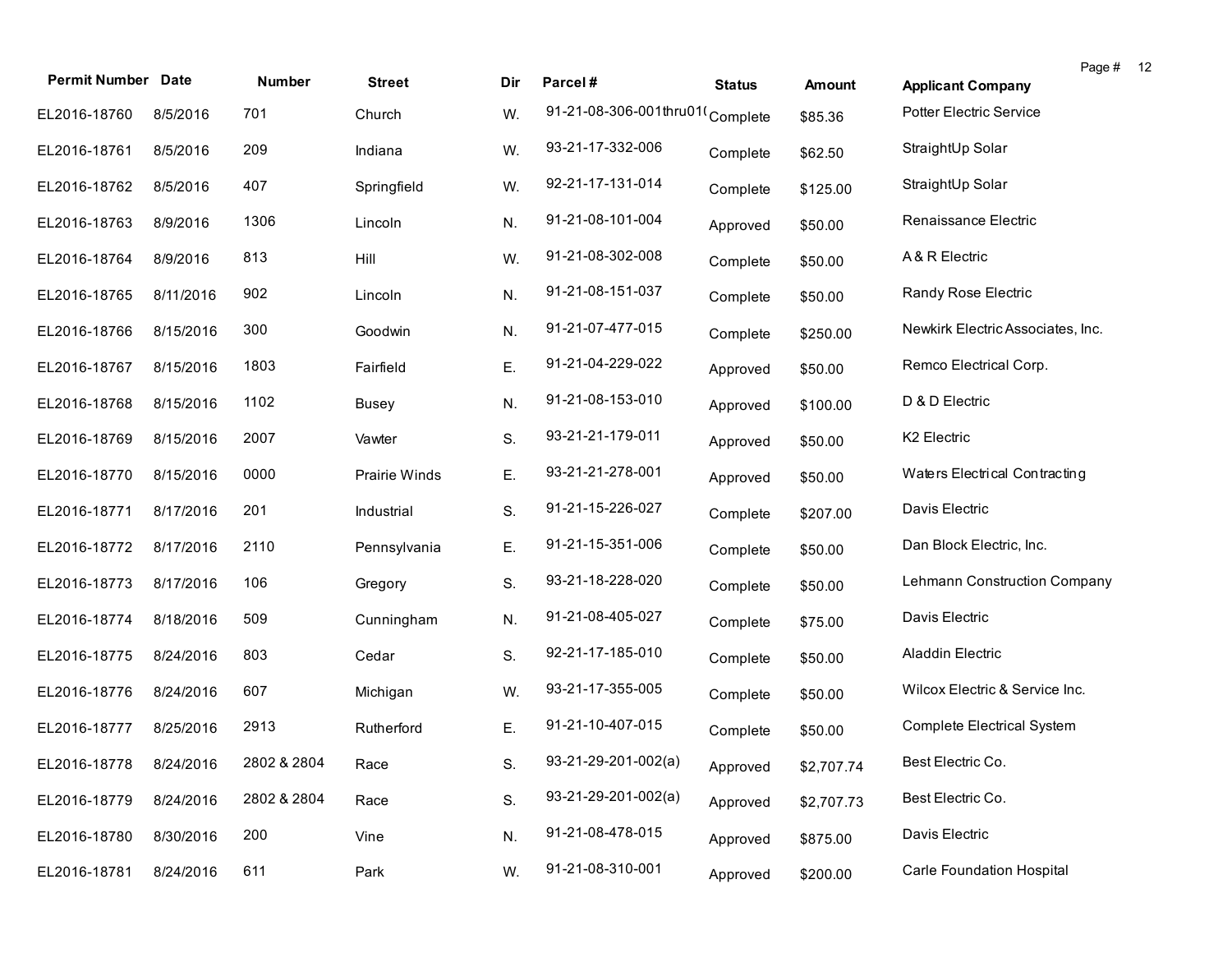| <b>Permit Number Date</b> |           | Number  | <b>Street</b> | Dir | Parcel#                         | <b>Status</b> | <b>Amount</b> | Page # 13<br><b>Applicant Company</b> |
|---------------------------|-----------|---------|---------------|-----|---------------------------------|---------------|---------------|---------------------------------------|
| EL2016-18782              | 8/31/2016 | 902     | Killarney     | W.  | 91-21-06-426-007                | Approved      | \$225.00      | Town & Country Electric               |
| EL2016-18783              | 8/31/2016 | 302-611 | Fairlawn      | Ε.  | 93-21-17-428-007thru11(Approved |               | \$50.00       | Davis Electric                        |
| EL2016-18784              | 8/31/2016 | 302-611 | Fairlawn      | Ε.  | 93-21-17-428-007thru11(Approved |               | \$50.00       | Davis Electric                        |
| EL2016-18785              | 8/31/2016 | 911     | University    | W.  | 91-21-07-484-009                | Complete      | \$242.56      | Meister Electric, Inc.                |
| EL2016-18786              | 8/31/2016 | 2212    | Race          | S.  | 93-21-20-405-006                | Complete      | \$50.00       | Aladdin Electric                      |
| EL2016-18787              | 8/31/2016 | 806     | Green         | W.  | 92-21-17-102-024                | Approved      | \$50.00       | <b>Aladdin Electric</b>               |
| EL2016-18788              | 8/31/2016 | 1101    | Orchard       | S.  | 93-21-17-307-026                | Approved      | \$200.00      | <b>Aladdin Electric</b>               |
| EL2016-18789              | 8/31/2016 | 1915    | Harding       | S.  | 93-21-20-276-020                | Approved      | \$50.24       | Complete Electrical System            |
| EL2016-18790              | 9/2/2016  | 205     | Pell          | Ε.  | 93-21-20-407-015                | Approved      | \$50.00       | C. Martin Electric                    |
| EL2016-18791              | 9/2/2016  | 3105    | Myra Ridge    | S.  | 93-21-28-278-005                | Approved      | \$50.00       | C-U Mechanical                        |
| EL2016-18792              | 9/2/2016  | 1500    | Lincoln       | N.  | 91-21-08-101-027                | Complete      | \$267.00      | Davis Electric                        |
| EL2016-18793              | 9/2/2016  | 609     | Oregon        | W.  | 92-21-17-161-002                | Approved      | \$50.00       | Waters Electrical Contracting         |
| EL2016-18794              | 9/2/2016  | 810     | Killarney     | W.  | 91-21-05-302-001                | Approved      | \$50.00       | Waters Electrical Contracting         |
| EL2016-18795              | 9/9/2016  | 1104    | Florida       | Ε.  | 92-21-16-381-010                | Approved      | \$50.00       | Glesco Electric, Inc.                 |
| EL2016-18796              | 9/9/2016  | 707     | Park          | W.  | 91-21-08-307-002                | Approved      | \$246.95      | Potter Electric Service               |
| EL2016-18797              | 9/9/2016  | 706     | Glover        | S.  | 92-21-16-182-008                | Approved      | \$.00         | City of Urbana                        |
| EL2016-18798              | 9/15/2016 | 1901    | Philo         | S.  | 93-21-21-176-013                | Complete      | \$343.75      | R & R Electric                        |
| EL2016-18799              | 9/23/2016 | 602     | Michigan      | W.  | 93-21-17-308-030                | Complete      | \$50.00       | Mike Birt Construction                |
| EL2016-18800 9/23/2016    |           | 307     | Elm           | W.  | 92-21-17-136-003                | Approved      | \$50.00       | K2 Electric                           |
| EL2016-18801              | 9/23/2016 | 4       | Montclair     |     | 93-21-20-202-009                | Approved      | \$50.00       | C-U Mechanical                        |
| EL2016-18802              | 9/23/2016 | 613     | Nevada        | W.  | 92-21-17-162-001                | Approved      | \$50.00       | Lagacy Electric                       |
| EL2016-18803              | 9/23/2016 | 300     | Broadway      | S.  | 92-21-17-212-024                | Complete      | \$50.00       | Davis Electric                        |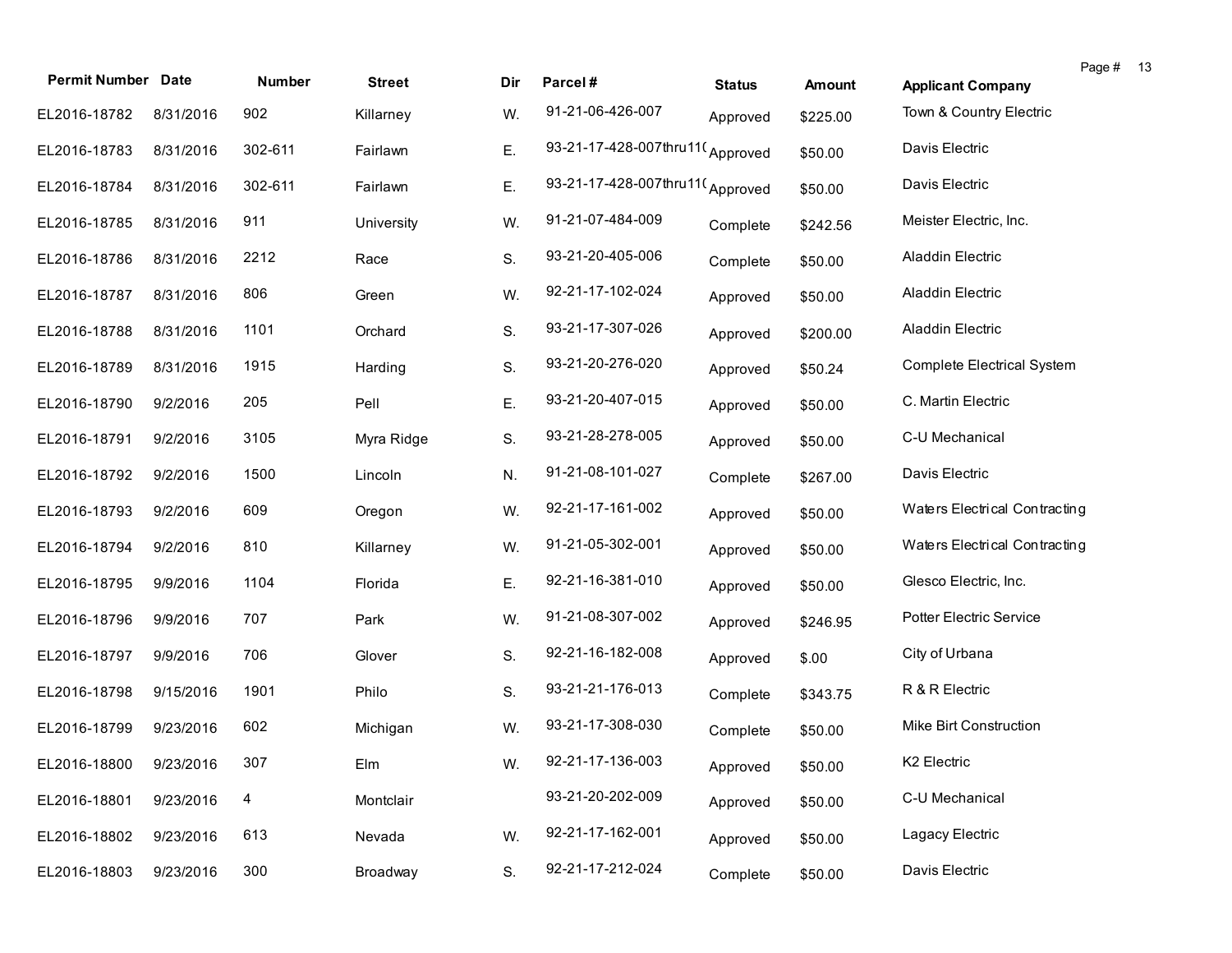| <b>Permit Number Date</b> |           | Number | <b>Street</b>   | Dir | Parcel#           | <b>Status</b> | <b>Amount</b> | Page # 14<br><b>Applicant Company</b> |  |
|---------------------------|-----------|--------|-----------------|-----|-------------------|---------------|---------------|---------------------------------------|--|
| EL2016-18804              | 9/23/2016 | 101    | Windsor         | W.  | 93-21-29-201-001  | Approved      | \$88.00       | Davis Electric                        |  |
| EL2016-18805              | 9/23/2016 | 1303   | Division        | N.  | 91-21-08-204-011  | Approved      | \$75.00       | Remco Electrical Corp.                |  |
| EL2016-18806              | 9/23/2016 | 715    | Vermont         | W.  | 93-21-17-357-001  | Approved      | \$50.00       | Electric Bob's, Inc.                  |  |
| EL2016-18807              | 9/23/2016 | 1007   | Berkley         | N.  | 91-21-08-255-008  | Approved      | \$50.00       | John Dunnigan                         |  |
| EL2016-18808              | 9/23/2016 | 2018   | Philo           | S.  | 93-21-21-202-090D | Approved      | \$50.00       | Remco Electrical Corp.                |  |
| EL2016-18809              | 9/26/2016 | 111    | McHenry         | W.  | 93-21-20-451-006  | Approved      | \$50.00       | Landgraver Services                   |  |
| EL2016-18810              | 9/28/2016 | 1304   | McHenry         | Ε.  | 93-21-21-331-014  | Complete      | \$63.94       | Wilcox Electric & Service Inc.        |  |
| EL2016-18811              | 9/28/2016 | 1106   | University      | W.  | 91-21-07-431-004  | Complete      | \$2,051.79    | Aladdin Electric                      |  |
| EL2016-18812              | 9/28/2016 | 709    | Green           | W.  | 92-21-17-107-018  | Approved      | \$50.00       | Gillespie Properties, LLC             |  |
| EL2016-18813              | 9/28/2016 | 2407   | Burlison        | S.  | 93-21-20-453-008  | Complete      | \$50.00       | Dan Block Electric, Inc.              |  |
| EL2016-18814              | 9/28/2016 | 1203   | <b>Brighton</b> | Ε.  | 93-21-21-178-006  | Complete      | \$62.50       | StraightUp Solar                      |  |
| EL2016-18815              | 9/28/2016 | 1504   | Cunningham      | N.  | 91-21-09-103-022  | Complete      | \$118.75      | Best Electric Co.                     |  |
| EL2016-18816              | 9/29/2016 | 2302   | <b>Brookens</b> | S.  | 93-21-20-480-001  | Complete      | \$62.50       | StraightUp Solar                      |  |
| EL2016-18817              | 9/29/2016 | 402    | Broadway        | N.  | 91-21-08-459-003  | Approved      | \$175.00      | Aladdin Electric                      |  |
| EL2016-18818              | 9/30/2016 | 2306   | Shurts          |     | 93-21-20-476-031  | Complete      | \$68.75       | StraightUp Solar                      |  |
| EL2016-18819              | 9/30/2016 | 711    | Grove           | S.  | 92-21-17-286-017  | Complete      | \$62.50       | StraightUp Solar                      |  |
| EL2016-18820              | 9/30/2016 | 304    | Maple           | S.  | 92-21-17-240-002  | Complete      | \$62.50       | StraightUp Solar                      |  |
| EL2016-18821              | 9/30/2016 | 410    | Florida         | W.  | 93-21-17-379-011  | Complete      | \$62.50       | StraightUp Solar                      |  |
| EL2016-18822 10/3/2016    |           | 303    | <b>Busey</b>    | S.  | 92-21-17-103-019  | Approved      | \$697.00      | Davis Electric                        |  |
| EL2016-18823              | 10/7/2016 | 504    | Nevada          | W.  | 92-21-17-161-023  | Complete      | \$50.00       | Wilcox Electric & Service Inc.        |  |
| EL2016-18824              | 10/7/2016 | 3203   | Baronry         | S.  | 93-21-28-254-012  | Complete      | \$54.81       | Wilcox Electric & Service Inc.        |  |
| EL2016-18825              | 10/7/2016 | 806    | Oregon          | W.  | 92-21-17-152-010  | Complete      | \$50.00       | Mike Birt Construction                |  |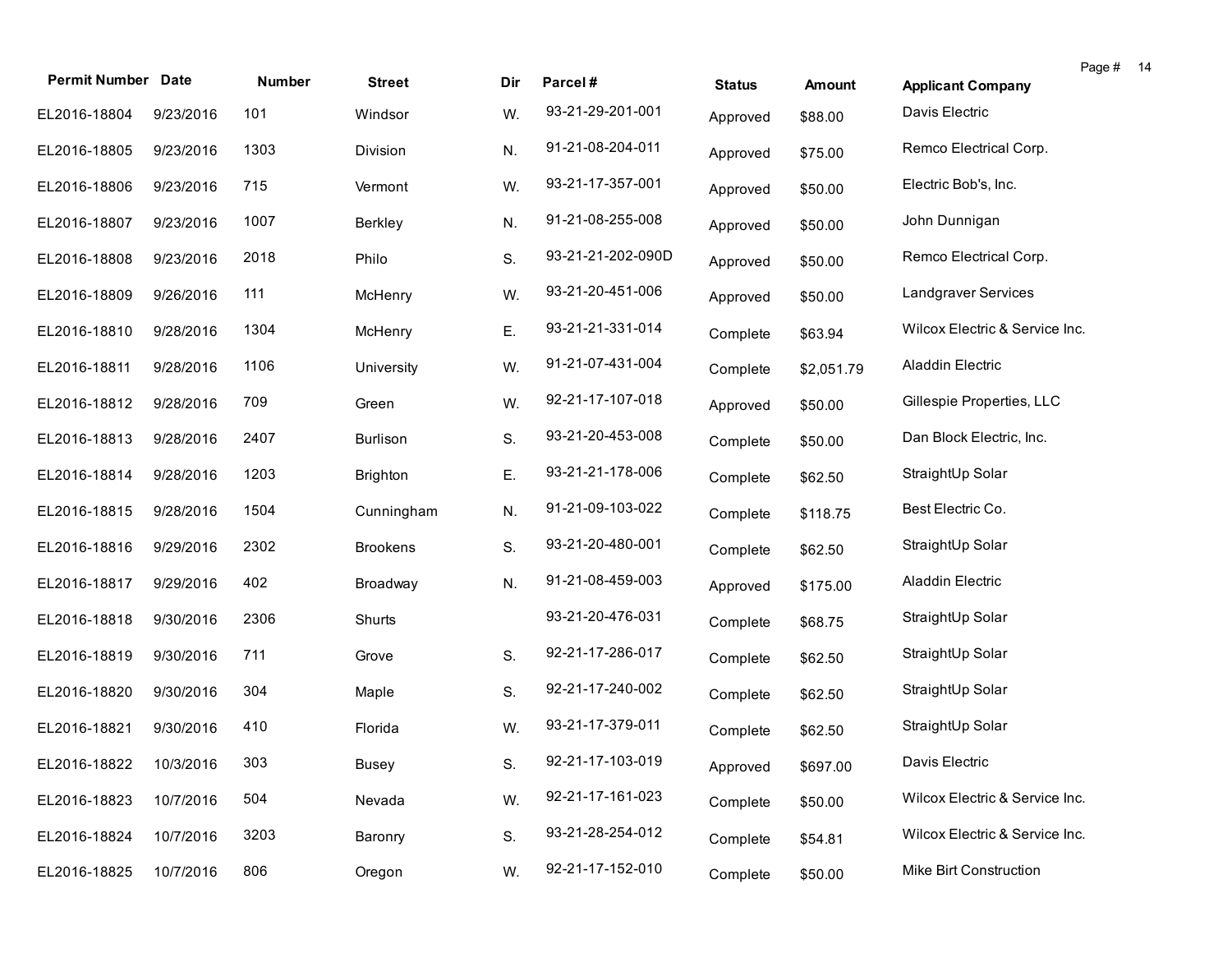| <b>Permit Number Date</b>    |            | Number | <b>Street</b>     | Dir | Parcel#          | <b>Status</b> | <b>Amount</b> | Page # 15<br><b>Applicant Company</b> |  |
|------------------------------|------------|--------|-------------------|-----|------------------|---------------|---------------|---------------------------------------|--|
| EL2016-18826                 | 10/7/2016  | 1407   | <b>Briarcliff</b> | Ε.  | 92-21-16-379-021 | Complete      | \$62.50       | Mike Birt Construction                |  |
| EL2016-18827                 | 10/7/2016  | 1612   | Lexington         | Ε.  | To Be Determined | Complete      | \$75.00       | Mike Birt Construction                |  |
| EL2016-18828                 | 10/7/2016  | 1610   | Lexington         | Ε.  | To Be Determined | Approved      | \$75.00       | Mike Birt Construction                |  |
| EL2016-18829                 | 10/7/2016  | 707    | Broadway          | S.  | 92-21-17-261-022 | Complete      | \$50.00       | Aladdin Electric                      |  |
| EL2016-18830                 | 10/7/2016  | 1008   | Illinois          | Ε.  | 92-21-16-112-020 | Complete      | \$50.00       | Aladdin Electric                      |  |
| EL2016-18831                 | 10/10/2016 | 1212   | Hill              | W.  | 91-21-07-410-011 | Approved      | \$125.00      | <b>Bautista Electric Enterprises</b>  |  |
| EL2016-18832                 | 10/10/2016 | 1203   | <b>Beslin</b>     | W.  | 91-21-07-410-007 | Approved      | \$125.00      | <b>Bautista Electric Enterprises</b>  |  |
| EL2016-18833                 | 10/10/2016 | 410    | Glover            | S.  | 92-21-16-178-011 | Approved      | \$100.00      | Waters Electrical Contracting         |  |
| EL2016-18834                 | 10/10/2016 | 1205   | Fairlawn          | Ε.  | 92-21-16-376-008 | Complete      | \$50.00       | Waters Electrical Contracting         |  |
| EL2016-18835                 | 10/10/2016 | 1907   | Cunningham        | N.  | 91-21-04-301-025 | Approved      | \$100.00      | Waters Electrical Contracting         |  |
| EL2016-18836                 | 10/10/2016 | 2705   | Plantation        | Ε.  | 93-21-22-329-002 | Approved      | \$50.00       | M X Electric, Inc.                    |  |
| EL2016-18837                 | 10/10/2016 | 410    | Elm               | W.  | 92-21-17-131-008 | Complete      | \$50.00       | M X Electric, Inc.                    |  |
| EL2016-18838                 | 10/10/2016 | 2709   | Skyline           | N.  | 91-21-03-101-004 | Complete      | \$50.00       | Town & Country Electric               |  |
| EL2016-18839                 | 10/10/2016 | 3402   | Memory            | S.  | 93-21-28-427-008 | Complete      | \$50.00       | Town & Country Electric               |  |
| EL2016-18840                 | 10/14/2016 | 1304   | Broadway          | N.  | 91-21-08-203-005 | Complete      | \$50.00       | Waters Electrical Contracting         |  |
| EL2016-18841                 | 10/14/2016 | 1215   | <b>Bradley</b>    | W.  | 91-21-07-204-008 | Approved      | \$875.00      | Arc Electric/Jay Martin               |  |
| EL2016-18842                 | 10/14/2016 | 1008   | Illinois          | Ε.  | 92-21-16-112-020 | Approved      | \$50.00       | Aladdin Electric                      |  |
| EL2016-18843                 | 10/14/2016 | 117    | Pennsylvania      | W.  | 93-21-17-452-004 | Approved      | \$50.00       | Staffan Friberg                       |  |
| EL2016-18844 10/17/2016 1215 |            |        | <b>Bradley</b>    | W.  | 91-21-07-204-008 | Complete      | \$50.00       | Arc Electric/Jay Martin               |  |
| EL2016-18845                 | 10/17/2016 | 509    | Cunningham        | N.  | 91-21-08-405-027 | Approved      | \$50.00       | Remco Electrical Corp.                |  |
| EL2016-18846                 | 10/17/2016 | 111    | Lynn              | N.  | 91-21-09-353-008 | Approved      | \$225.00      | <b>Bautista Electric Enterprises</b>  |  |
| EL2016-18847                 | 10/17/2016 | 111    | Poplar            | S.  | 92-21-16-126-023 | Complete      | \$50.00       | <b>Bautista Electric Enterprises</b>  |  |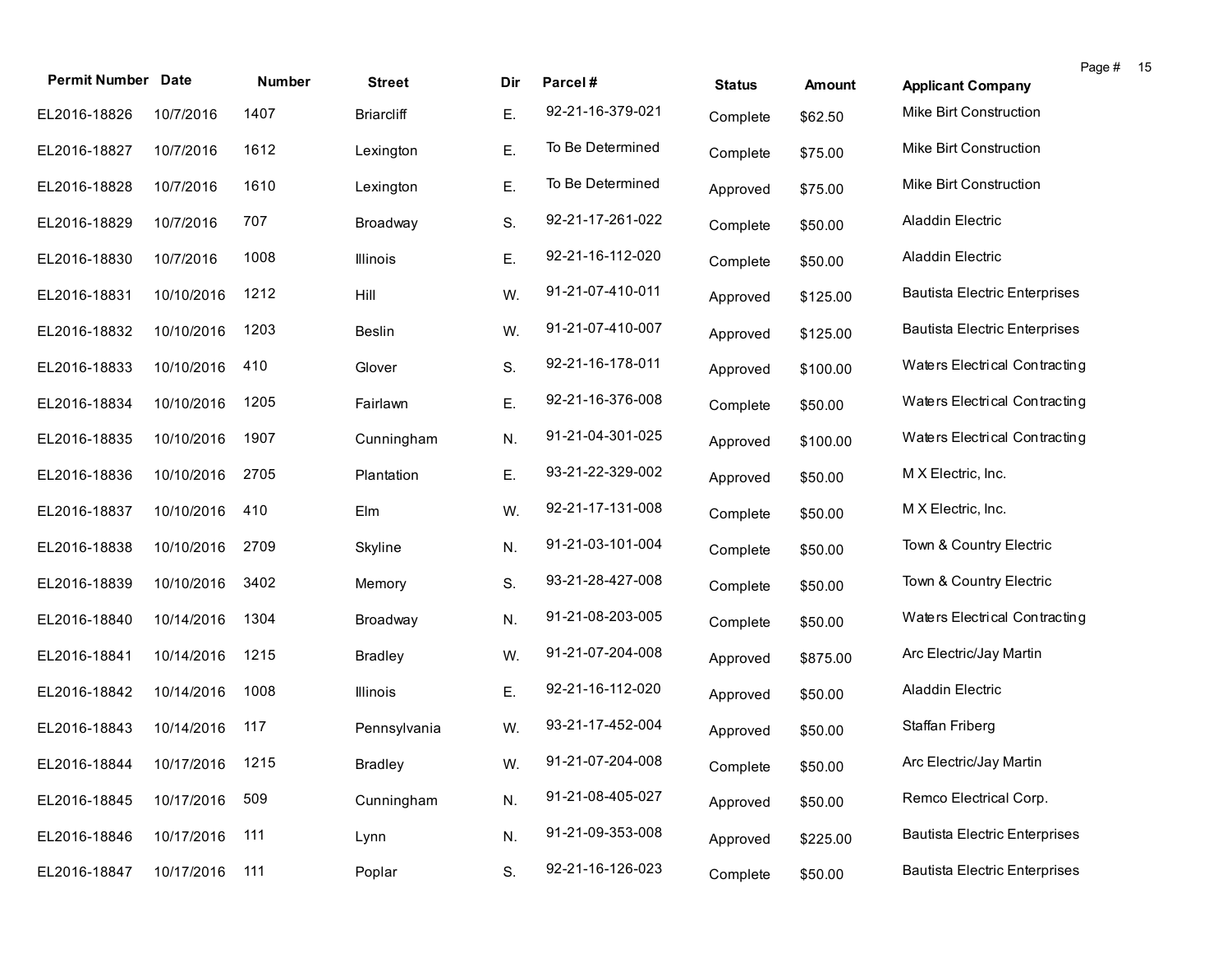| <b>Permit Number Date</b> |            | Number | <b>Street</b>   | Dir | Parcel#           | <b>Status</b> | <b>Amount</b> | Page #<br>-16<br><b>Applicant Company</b> |
|---------------------------|------------|--------|-----------------|-----|-------------------|---------------|---------------|-------------------------------------------|
| EL2016-18848              | 10/18/2016 | 605    | Washington      | W.  | 93-21-17-305-013  | Complete      | \$53.36       | Wilcox Electric & Service Inc.            |
| EL2016-18849              | 10/18/2016 | 509    | Cunningham      | N.  | 91-21-08-405-027  | Complete      | \$50.00       | Davis Electric                            |
| EL2016-18850              | 10/18/2016 | 2810   | Plantation      | Ε.  | 93-21-22-401-002  | Approved      | \$60.00       | Edelman Electric                          |
| EL2016-18851              | 10/20/2016 | 2002   | <b>Burlison</b> | S.  | 93-21-20-254-001  | Approved      | \$50.00       | C-U Mechanical                            |
| EL2016-18852              | 10/20/2016 | 607    | Colorado        | Ε.  | 93-21-20-280-010  | Approved      | \$50.00       | Randy Rose Electric                       |
| EL2016-18853              | 10/20/2016 | 214    | Main            | W.  | 92-21-17-201-002  | Approved      | \$50.00       | M X Electric, Inc.                        |
| EL2016-18854              | 10/20/2016 | 1400   | Park            | W.  | 91-21-07-404-001  | Approved      | \$124.69      | Anderson Electric                         |
| EL2016-18855              | 10/20/2016 | 1400   | Park            | W.  | 91-21-07-404-001  | Approved      | \$2,246.14    | Aladdin Electric                          |
| EL2016-18856              | 10/25/2016 | 401    | Broadway        | N.  | 91-21-08-455-017  | Complete      | \$50.00       | Aladdin Electric                          |
| EL2016-18857              | 10/25/2016 | 707    | Green           | Ε.  | 92-21-16-109-018  | Approved      | \$50.00       | Complete Electrical System                |
| EL2016-18858              | 10/25/2016 | 901    | Oregon          | Ε.  | 92-21-16-163-001  | Approved      | \$50.00       | Landgraver Services                       |
| EL2016-18859              | 10/27/2016 | 605    | Main            | Ε.  | 92-21-17-232-009  | Complete      | \$50.00       | Bright Electric Project & Repair          |
| EL2016-18860              | 10/27/2016 | 1706   | James Cherry    | Ε.  | 92-21-16-456-023  | Approved      | \$50.00       | Aladdin Electric                          |
| EL2016-18861              | 10/27/2016 | 400    | Vine            | S.  | 92-21-17-238-013  | Approved      | \$.00         | Remco Electrical Corp.                    |
| EL2016-18862              | 10/28/2016 | 303    | Oregon          | W.  | 92-21-17-184-006  | Complete      | \$50.00       | Wilcox Electric & Service Inc.            |
| EL2016-18863              | 11/1/2016  | 129    | Race            | N.  | 91-21-08-453-003  | Approved      | \$286.40      | Aladdin Electric                          |
| EL2016-18864              | 11/1/2016  | 1101   | Colorado        | Ε.  | 93-21-21-176-016  | Approved      | \$114.47      | Tyco Integrated Security                  |
| EL2016-18865              | 11/1/2016  | 3017   | Stone Creek     | Ε.  | 93-21-22-402-007  | Approved      | \$125.00      | M X Electric, Inc.                        |
| EL2016-18866 11/1/2016    |            | 209    | Indiana         | W.  | 93-21-17-332-006  | Complete      | \$50.00       | Waters Electrical Contracting             |
| EL2016-18867              | 11/2/2016  | 1401   | Broadway        | N.  | 91-21-08-201-003a | Complete      | \$.00         | Electric Bob's, Inc.                      |
| EL2016-18868              | 11/2/2016  | 1905   | Golfview        | N.  | 91-21-05-476-009  | Approved      | \$75.00       | Creative Lighting Concepts Inc. (CLC)     |
| EL2016-18869              | 11/2/2016  | 2116   | Burlison        | S.  | 93-21-20-404-008  | Approved      | \$50.00       | Creative Lighting Concepts Inc. (CLC)     |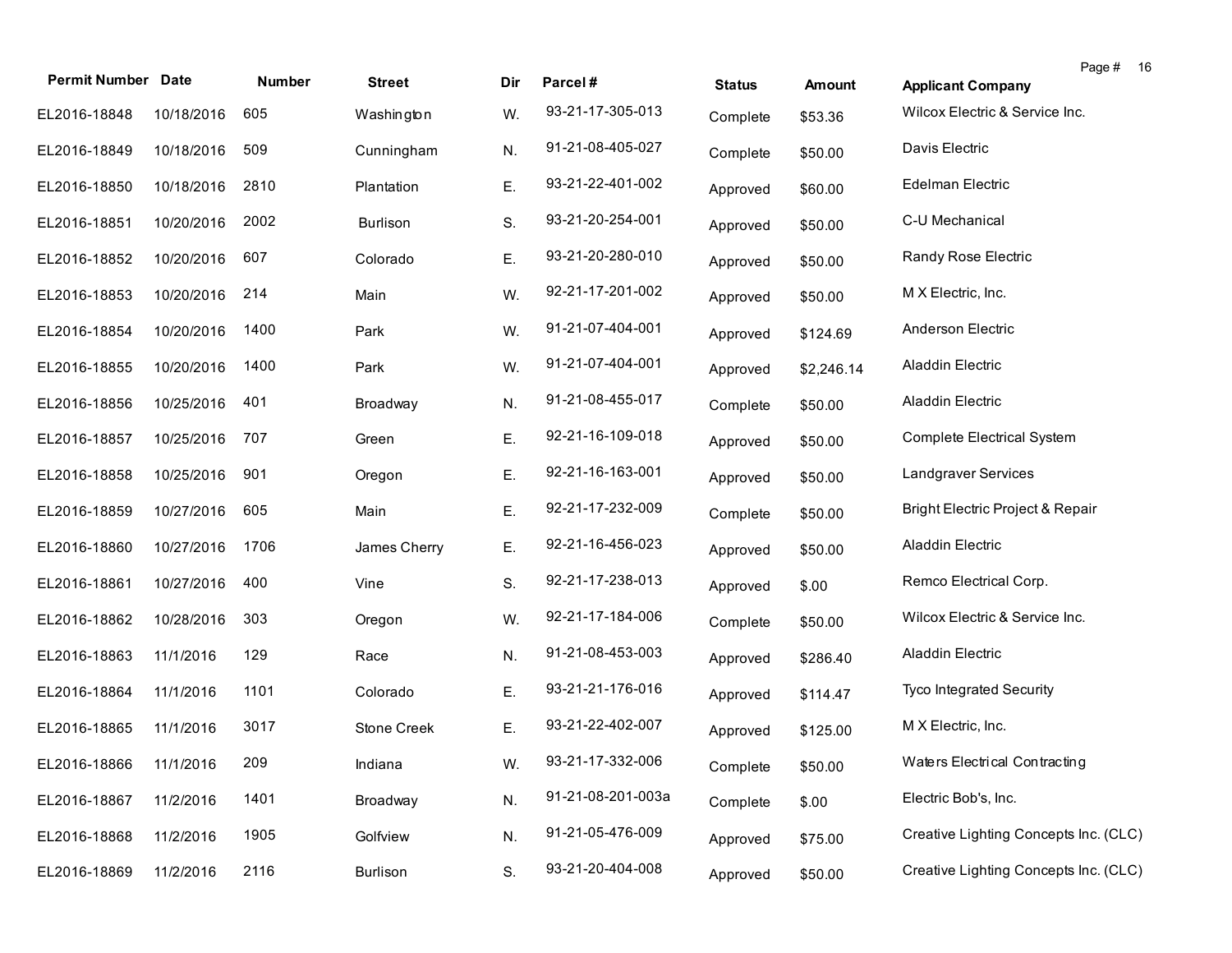| <b>Permit Number Date</b> |            | Number | <b>Street</b> | Dir | Parcel#                | <b>Status</b> | <b>Amount</b> | <b>Applicant Company</b>                    | Page # 17 |  |
|---------------------------|------------|--------|---------------|-----|------------------------|---------------|---------------|---------------------------------------------|-----------|--|
| EL2016-18870              | 11/2/2016  | 2000   | Cunningham    | N.  | 91-21-04-352-028&029   | Complete      | \$125.00      | Stray Voltage LLC                           |           |  |
| EL2016-18871              | 11/7/2016  | 2711   | Plantation    | Ε.  | 93-21-22-329-004       | Complete      | \$62.50       | StraightUp Solar                            |           |  |
| EL2016-18872              | 11/7/2016  | 903    | Delaware      | Ε.  | 92-21-16-354-004       | Approved      | \$50.00       | Aladdin Electric                            |           |  |
| EL2016-18873              | 11/10/2016 | 501    | California    | Ε.  | 92-21-17-282-001       | Complete      | \$56.00       | Jim Watts Electic                           |           |  |
| EL2016-18874              | 11/10/2016 | 310    | Poplar        | S.  | 92-21-16-131-005       | Approved      | \$50.00       | <b>Bruce Flachsbart</b>                     |           |  |
| EL2016-18875              | 11/10/2016 | 2717   | Stone Creek   | Ε.  | 93-21-22-101-005       | Complete      | \$50.00       | Town & Country Electric                     |           |  |
| EL2016-18876              | 11/17/2016 | 1605   | Lincolnwood   | S.  | 92-21-16-477-028       | Approved      | \$50.00       | Remco Electrical Corp.                      |           |  |
| EL2016-18877              | 11/17/2016 | 110    | University    | Ε.  | $91-21-08-405-038$ (a) | Complete      | \$252.00      | Remco Electrical Corp.                      |           |  |
| EL2016-18878              | 11/17/2016 | 1806   | Bohn          | S.  | 93-21-22-103-013       | Approved      | \$125.00      | Baker Electric Inc.                         |           |  |
| EL2016-18879              | 11/18/2016 | 301    | Colorado      | Ε.  | 93-21-20-276-001       | Approved      | \$50.00       | <b>Eddie Boutilier</b>                      |           |  |
| EL2016-18880              | 11/18/2016 | 2600   | Stone Creek   | S.  | 93-21-22-404-004       | Approved      | \$62.50       | Davis Electric                              |           |  |
| EL2016-18881              | 11/23/2016 | 809    | Pennsylvania  | W.  | 93-21-17-352-008       | Approved      | \$50.00       | Dan Block Electric, Inc.                    |           |  |
| EL2016-18882              | 11/28/2016 | 106    | Gregory       | S.  | 93-21-18-228-020       | Complete      | \$50.00       | Lehmann Construction Company                |           |  |
| EL2016-18883              | 11/28/2016 | 1901   | Willow        | N.  | 91-21-05-477-022       | Approved      | \$50.00       | <b>Complete Electrical System</b>           |           |  |
| EL2016-18884              | 11/30/2016 | 1003   | Race          | S.  | 93-21-17-330-014       | Complete      | \$62.50       | <b>Bright Electric Project &amp; Repair</b> |           |  |
| EL2016-18885              | 11/30/2016 | 803    | Green         | Ε.  | 92-21-16-109-004       | Approved      | \$50.00       | John Dunnigan                               |           |  |
| EL2016-18886              | 12/1/2016  | 1508-B | Florida       | Ε.  | 92-21-16-453-016       | Approved      | \$50.00       | <b>Bautista Electric Enterprises</b>        |           |  |
| EL2016-18887              | 12/1/2016  | 611    | Park          | W.  | 91-21-08-310-001       | Complete      | \$50.00       | <b>Potter Electric Service</b>              |           |  |
| EL2016-18888 12/1/2016    |            | 606    | Race          | S.  | 92-21-17-256-007       | Approved      | \$50.00       | A & R Electric                              |           |  |
| EL2016-18889              | 12/1/2016  | 401    | Kerr          | Ε.  | 91-21-08-280-035       | Complete      | \$50.00       | Thomas Electric                             |           |  |
| EL2016-18890              | 12/1/2016  | 1003   | Killarney     | W.  | 91-21-06-426-012       | Approved      | \$106.25      | Aladdin Electric                            |           |  |
| EL2016-18891              | 12/1/2016  | 2711   | Plantation    | Ε.  | 93-21-22-329-004       | Approved      | \$50.00       | C-U Mechanical                              |           |  |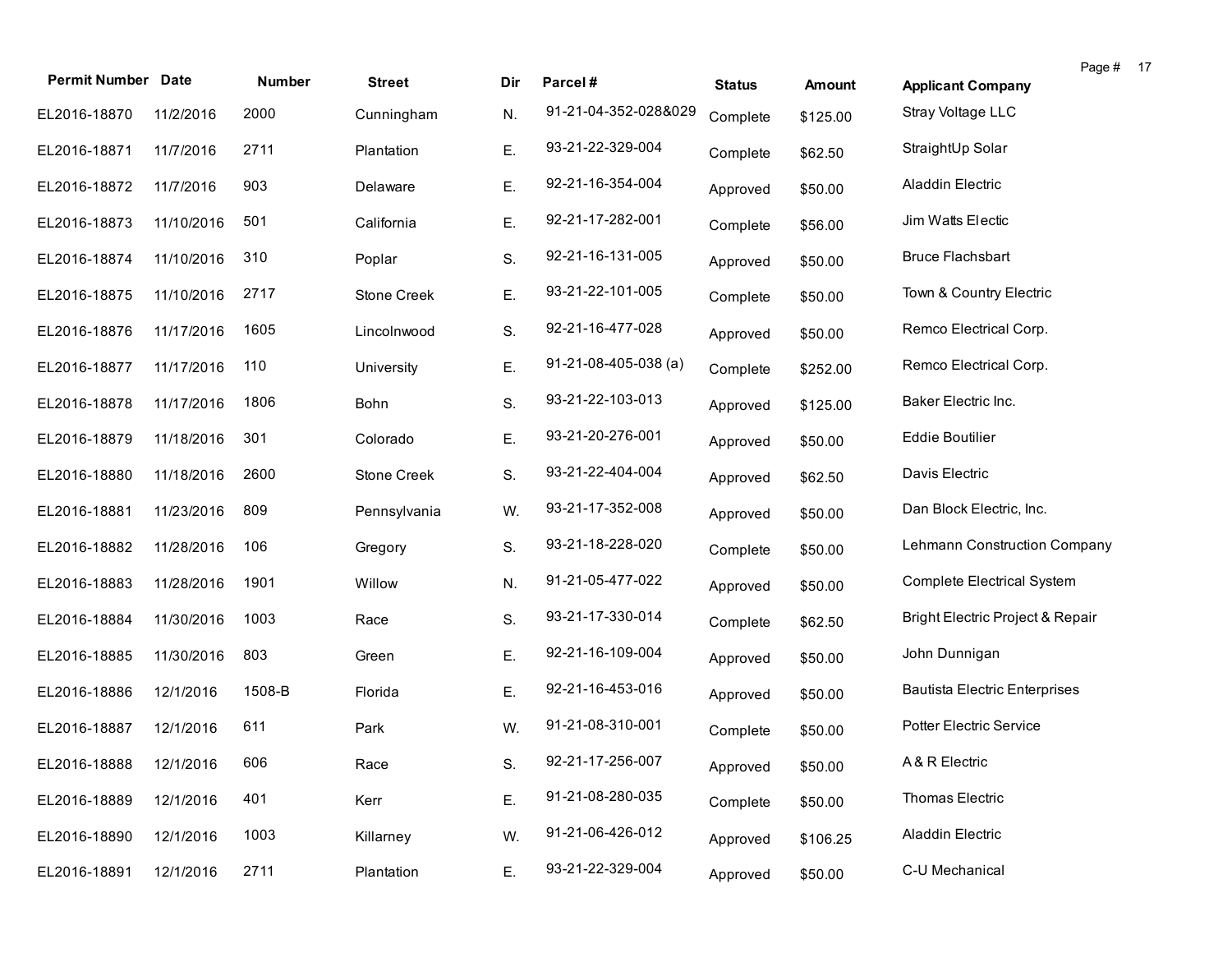| <b>Permit Number Date</b>    |            | Number    | <b>Street</b>     | Dir | Parcel#             | <b>Status</b> | Amount   | Page # 18<br><b>Applicant Company</b> |
|------------------------------|------------|-----------|-------------------|-----|---------------------|---------------|----------|---------------------------------------|
| EL2016-18892                 | 12/1/2016  | 1008      | Lincoln           | S.  | 93-21-17-302-003    | Approved      | \$50.00  | <b>Aladdin Electric</b>               |
| EL2016-18893                 | 12/2/2016  | 2906      | Oak               | N.  | 91-15-31-400-021(A) | Approved      | \$119.00 | Davis Electric                        |
| EL2016-18894                 | 12/8/2016  | 2024      | Falcon            | S.  | 93-21-21-202-074    | Approved      | \$63.75  | C-U Mechanical                        |
| EL2016-18895                 | 12/12/2016 | 803       | Delaware          | W.  | 93-21-17-354-003    | Approved      | \$50.00  | Waters Electrical Contracting         |
| EL2016-18896                 | 12/12/2016 | 105       | Meadow            | W.  | 93-21-20-202-002    | Approved      | \$108.75 | Waters Electrical Contracting         |
| EL2016-18897                 | 12/16/2016 | 1818      | Windsor           | Ε.  | 93-21-21-404-001    | Approved      | \$50.00  | Potter Electric Service               |
| EL2016-18898                 | 12/16/2016 | 2110      | Pennsylvania      | Ε.  | 91-21-15-351-006    | Complete      | \$50.00  | <b>Aladdin Electric</b>               |
| EL2016-18899                 | 12/16/2016 | 2709      | Skyline           | N.  | 91-21-03-101-004    | Approved      | \$75.00  | Town & Country Electric               |
| EL2016-18900                 | 12/16/2016 | 2008      | Linview           | N.  | 91-21-05-304-002    | Approved      | \$62.50  | Electric Bob's, Inc.                  |
| EL2016-18901                 | 12/19/2016 | 1107-1209 | Florida           | Ε.  | 93-21-21-126-002    | Approved      | \$155.00 | Tyco Integrated Security              |
| EL2016-18902                 | 12/19/2016 | 1107-1209 | Florida           | Ε.  | 93-21-21-126-002    | Approved      | \$155.00 | Tyco Integrated Security              |
| EL2016-18903                 | 12/19/2016 | 1107-1209 | Florida           | Ε.  | 93-21-21-126-002    | Approved      | \$155.00 | Tyco Integrated Security              |
| EL2016-18904                 | 12/19/2016 | 1107-1209 | Florida           | Ε.  | 93-21-21-126-002    | Approved      | \$155.00 | Tyco Integrated Security              |
| EL2016-18905                 | 12/19/2016 | 1107-1209 | Florida           | Ε.  | 93-21-21-126-002    | Approved      | \$155.00 | Tyco Integrated Security              |
| EL2016-18906                 | 12/19/2016 | 1107-1209 | Florida           | Ε.  | 93-21-21-126-002    | Approved      | \$155.00 | <b>Tyco Integrated Security</b>       |
| EL2016-18907                 | 12/22/2016 | 208       | Griggs            | W.  | 91-21-08-452-015    | Approved      | \$823.00 | Davis Electric                        |
| EL2016-18908                 | 12/22/2016 | 704       | Race              | S.  | 92-21-17-261-002    | Complete      | \$50.00  | Elizabeth Majerus & Matt Mitchell     |
| EL2016-18909                 | 12/22/2016 | 100       | <b>High Cross</b> | S.  | 91-21-14-101-001    | Approved      | \$651.00 | Zeller Electric Inc.                  |
| EL2016-18910 12/22/2016 1407 |            |           | Scovill           | Ε.  | 93-21-21-381-016    | Approved      | \$138.00 | Corey Lowe                            |
| EL2016-18911                 | 12/23/2016 | 103       | Glover            | S.  | 92-21-16-127-018    | Approved      | \$50.00  | Dan Ullrich                           |
| EL2016-18912                 | 12/29/2016 | 501       | Evergreen East    |     | 93-21-20-229-024    | Approved      | \$128.75 | C-U Mechanical                        |
| EL2016-18913                 | 12/29/2016 | 701       | Washington        | W.  | 93-21-17-305-008    | Approved      | \$50.00  | A & R Electric                        |